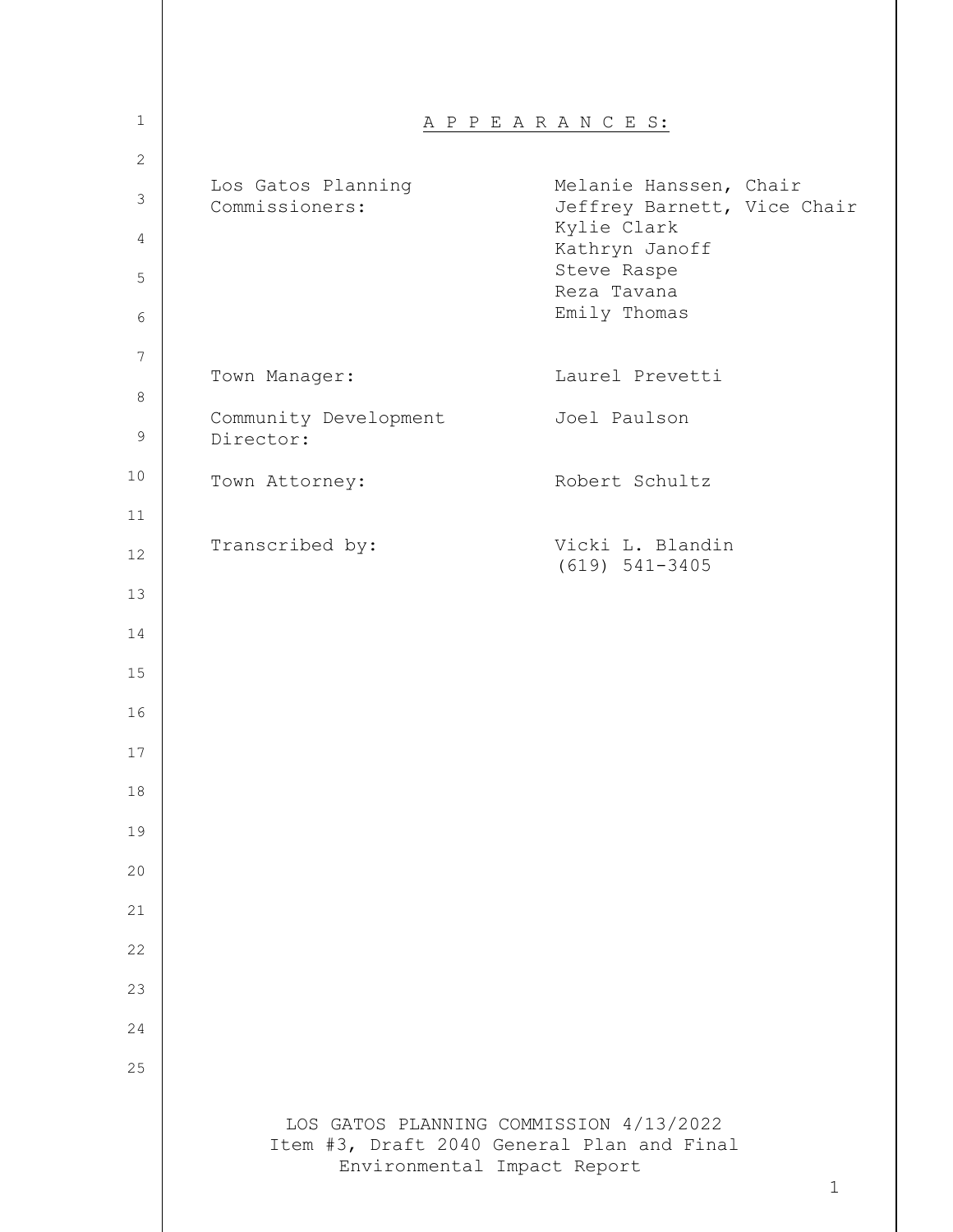LOS GATOS PLANNING COMMISSION 4/13/2022 Item #3, Draft 2040 General Plan and Final 1 2 3 4 5 6 7 8 9 10 11 12 13 14 15 16 17 18 19 20 21 22 23 24 25 P R O C E E D I N G S: CHAIR HANSSEN: We will move onto Item 3, and that is review and make a recommendation on the Draft 2040 General Plan and Final Environmental Impact Report to the Town Council. I will remind the Commission the our role in this matter is to carefully consider all the materials received, including the input and recommendations of GPAC over 35 meetings, the Town Council, this Commission from a study session, and a couple of other Town Council meetings, to provide input to the Planning Commission, as well as a substantial amount of input from the public since 2018 when this process started, including in-person meetings and a workshop for communications at meetings, and multitudes of written communications. We will be proceeding to make a recommendation to the Town Council on the General Plan and certification of a Final EIR. The Town Council is the final deciding body on both documents, and we will describe in more detail the procedure we will use to consider the General Plan after the completion of all verbal public comments, which will be taken for this meeting.

Environmental Impact Report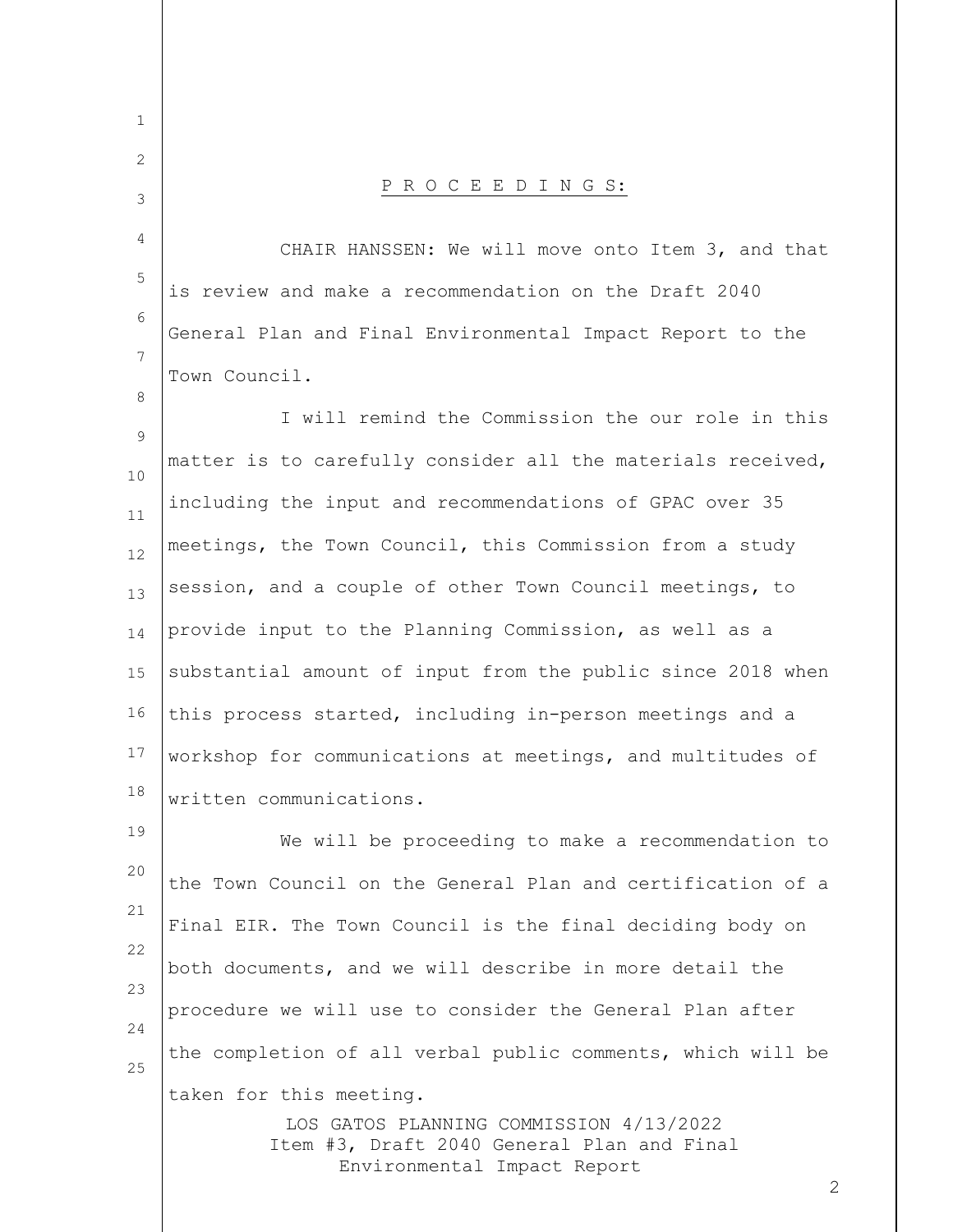1 2 3 4 It is entirely possible that we will not finish our review during this meeting and may need to continue the meeting to complete our review. I will now turn it over to Staff for their report.

5

6 7 8  $\circ$ 10 11 12 JENNIFER ARMER: Good evening, Chair, Vice Chair, and Commissioners. Jennifer Armer, Planning Manager. The item before you is the consideration of the Draft 2040 General Plan and Final Environmental Impact Report. I know we have all been looking forward to getting to this point in the process, but you now have the opportunity to discuss and prepare a recommendation to Town Council.

13 14 15 16 17 18 19 First, for those in the audience who are joining us for the first time, this is an update to the existing 2020 General Plan as a document that is updated every 10 to 20 years. Every jurisdiction in California must have a General Plan, which is a local government's long-term framework or constitution for the future growth, services, and resource management.

LOS GATOS PLANNING COMMISSION 4/13/2022 Item #3, Draft 2040 General Plan and Final Environmental Impact Report 20 21 22 23 24 25 The document before you is the result of extensive work over the last four years by the General Plan Update Advisory Committee, also known as the GPAC; the Planning Commission; Town Council; expert consultants; Staff from numerous departments; other agencies; and so many members of the public who have shared their questions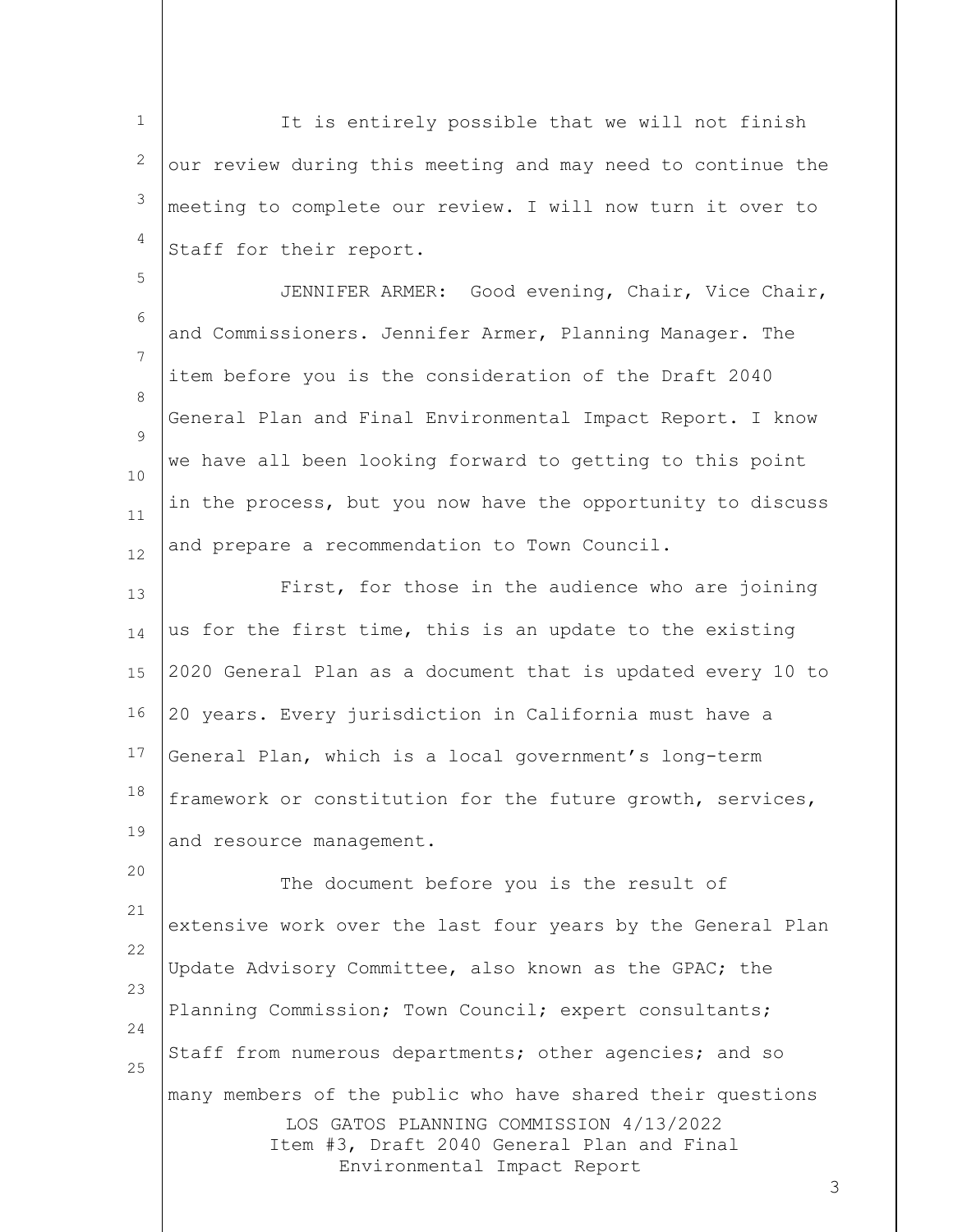1 2 3 and concerns, praise and passion, in conversations and in writing to keep improving this document and this vision for the future of Los Gatos.

4 5 6 As part of this Staff presentation tonight, I want to share with you a few important points as a foundation for the discussion.

7

8  $\circ$ 10 11 12 13 First, a reminder that this is a high-level policy document. It doesn't always get into the details that we're looking for, but those can be developed in other code or guideline documents or programs, and sometimes that is recorded in the General Plan as an implementation program.

LOS GATOS PLANNING COMMISSION 4/13/2022 Item #3, Draft 2040 General Plan and Final 14 15 16 17 18 19 20 21 22 23 24 25 While this discussion tonight will likely focus on a few specific components based on the written public comment that we've received, this document includes nine chapters covering a wide variety of topics. It has an Introduction with a Vision and Guiding Principles. It has a Racial, Social, and Environmental Justice Element, which is brand new for this Draft 2040 General Plan. It has the Land Use Element; Community Design Element; a reorganized Mobility Element; Public Facilities, Services, and Infrastructure Element; Open Space, Parks, and Recreation Element; Environment and Sustainability Element; and Hazards and Safety Element.

Environmental Impact Report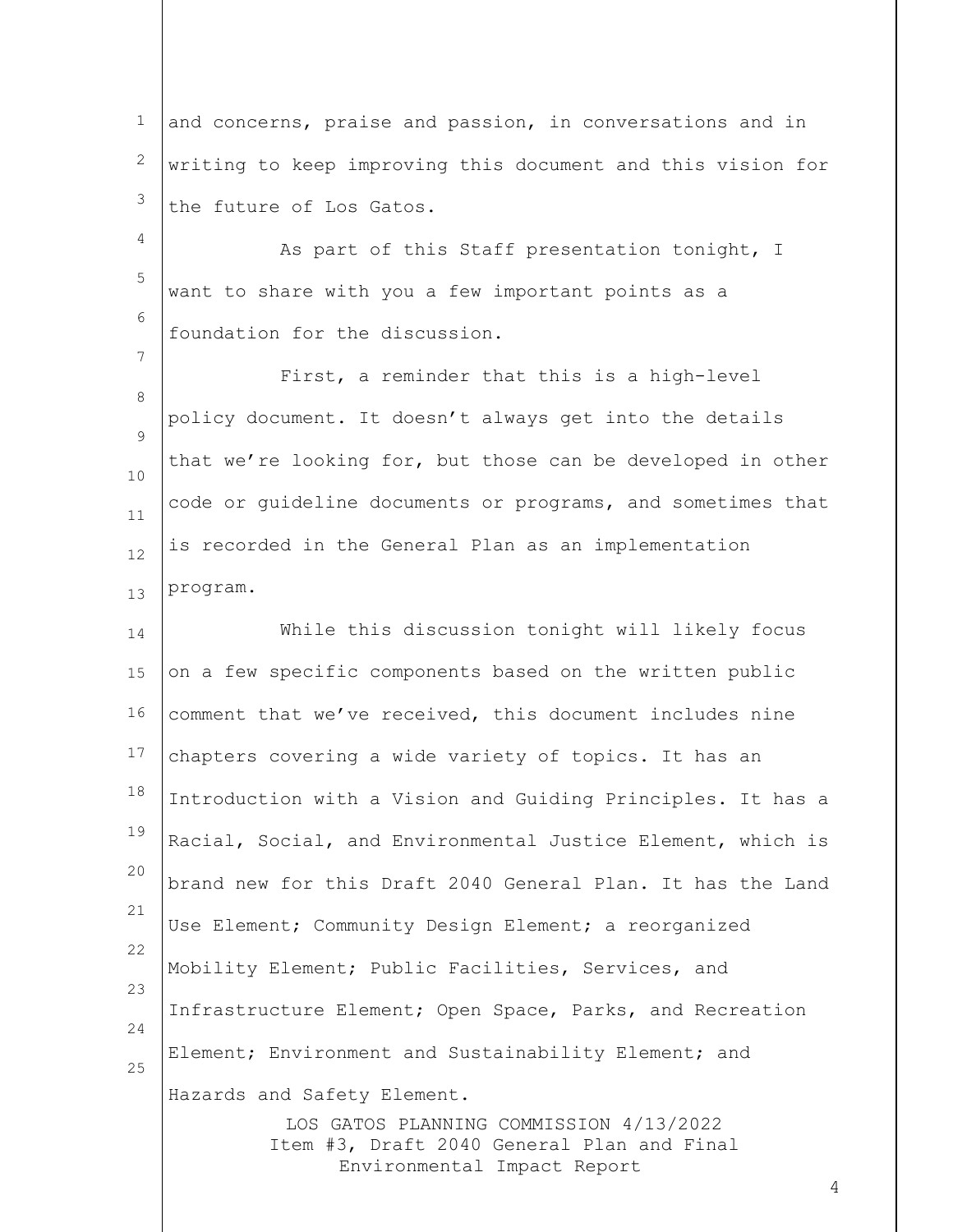1 2 3 4 5 6 7 8  $\circ$ What it does not include is an update to the Housing Element. That actually goes through a separate process that's on a different timeline. Instead of being updated every 10 to 20 years, as the full General Plan generally is, the Housing Element is on a state-mandated eight-year timeline for updates. We have actually just started that process and it depends on the capacity that is provided within the Land Use Element regulations.

10 11 12 13 14 15 16 17 18 19 20 21 22 23 24 25 The most substantial changes in this Draft 2040 General Plan from the 2020 General Plan include the new Racial, Social, and Environmental Justice Element; the increase in housing opportunities for mixed-use developments in some of our commercial areas, as well as missing middle housing in existing neighborhoods with design requirements; a new Community Commercial land use designation; new Community Place districts that provide more objective design standards and focus on community form or urban design for all development; shifts in focus of transportation policies to street design, connectivity, and mobility; reduction in vehicle miles traveled rather than just road capacity; new goals in the Environment and Sustainability Element; and expanded policies to prepare for wildfire, climate change, and community health threats.

> LOS GATOS PLANNING COMMISSION 4/13/2022 Item #3, Draft 2040 General Plan and Final Environmental Impact Report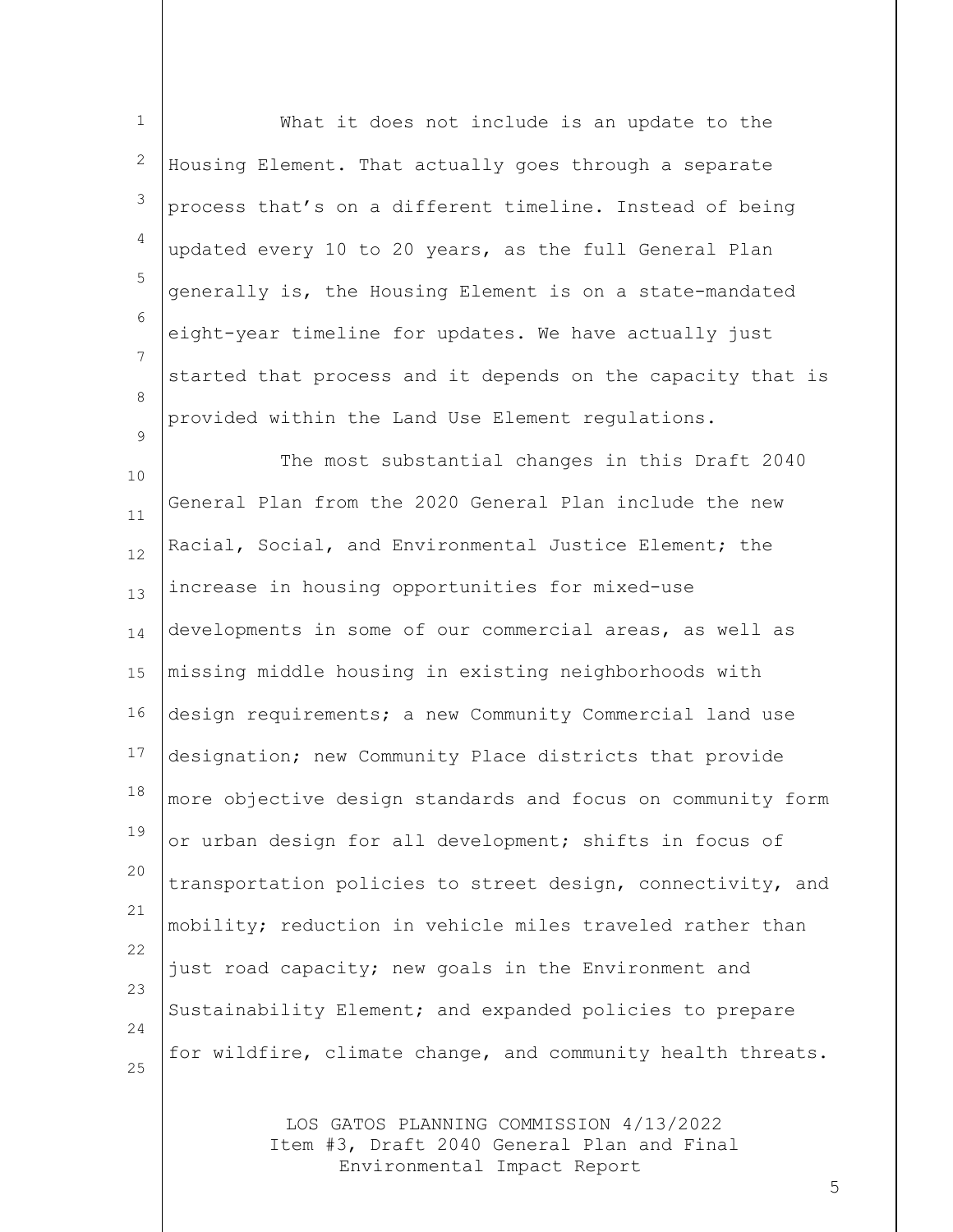| $\mathbf 1$  | The Draft General Plan is still a draft, and we                                                                      |
|--------------|----------------------------------------------------------------------------------------------------------------------|
| $\mathbf{2}$ | expect that the recommendation to Town Council from the                                                              |
| 3            | Planning Commission will include modifications based on                                                              |
| 4            | your review of the documents, the environmental review                                                               |
| 5            | information provided, and further public input received                                                              |
| 6            | since the June 2021 release of the Draft General Plan. We                                                            |
| 7<br>8       | will continue to receive additional input as well. Written                                                           |
| 9            | input will continue to be received until Town Council makes                                                          |
| 10           | a final decision.                                                                                                    |
| 11           | These modifications can be made based on                                                                             |
| 12           | suggestions that have already been received, and                                                                     |
| 13           | recommendations. We do include a list, a summary of that                                                             |
| 14           | and categorization by chapter in Exhibit 7. That's based on                                                          |
| 15           | all public comment that has been received since June 2021,                                                           |
| 16           | and it also includes some of the comments that were                                                                  |
| 17           | submitted on the Draft EIR, but actually include changes to                                                          |
| 18           | the General Plan itself. Your modifications can also be the                                                          |
| 19           | results of your review and consideration; they do not have                                                           |
| 20           | to be prompted by public comment.                                                                                    |
| 21<br>22     | I'd also like to share specific points about the                                                                     |
| 23           | environmental review. This is a program Environmental                                                                |
| 24           | Impact Report, which is different than a project EIR that's                                                          |
| 25           | based on a specific project where you have a specific                                                                |
|              | amount of development construction, a building that is                                                               |
|              | LOS GATOS PLANNING COMMISSION 4/13/2022<br>Item #3, Draft 2040 General Plan and Final<br>Environmental Impact Report |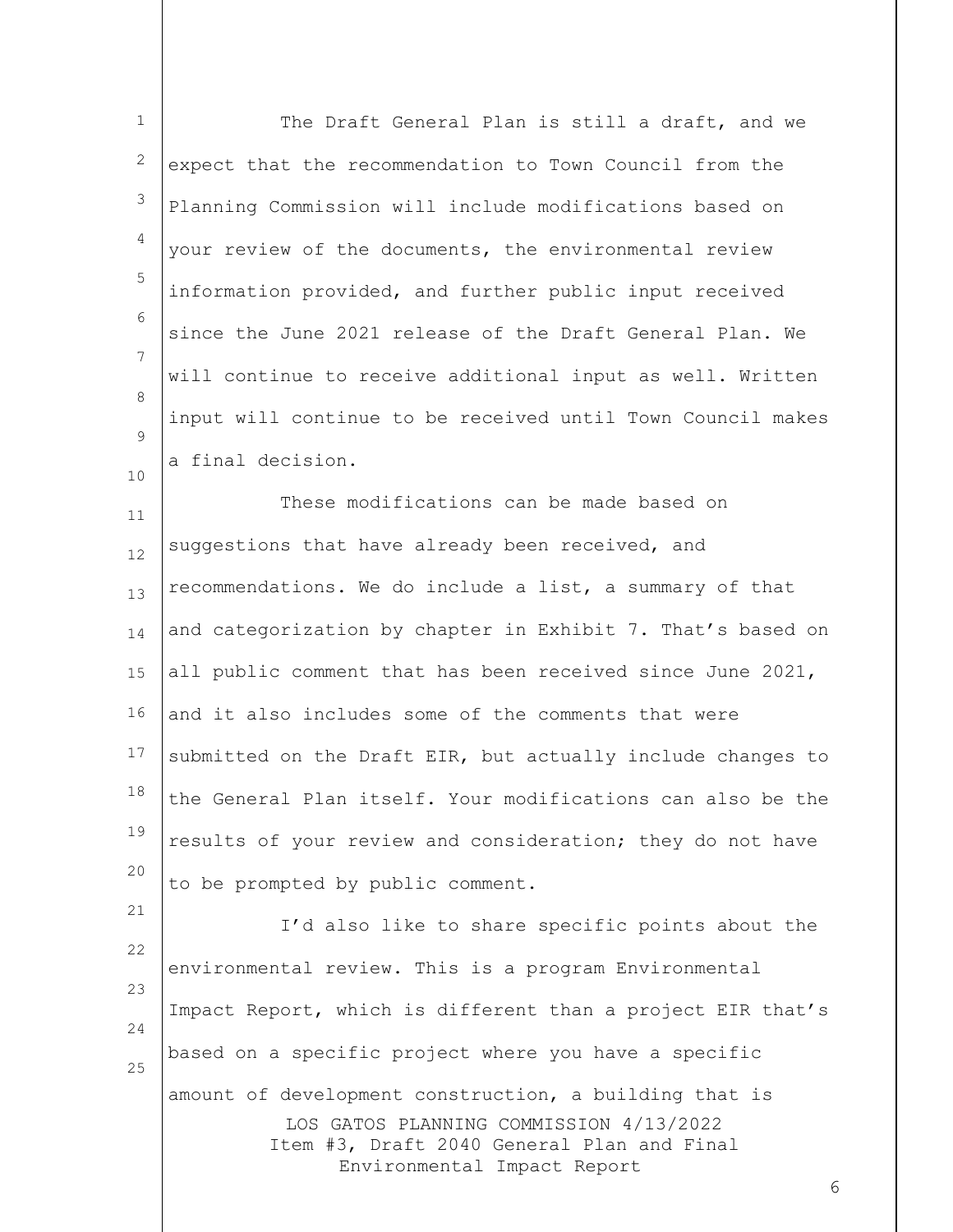| $\mathbf 1$         | proposed, and so the process and the type of analysis is                                                                                                                            |
|---------------------|-------------------------------------------------------------------------------------------------------------------------------------------------------------------------------------|
| $\mathbf{2}$        | slightly different than most of the environmental review                                                                                                                            |
| 3                   | that you see at projects that come to the Planning                                                                                                                                  |
| 4                   | Commission. The purpose of an EIR is to provide                                                                                                                                     |
| 5                   | information, and so certification or recommendation to                                                                                                                              |
| 6                   | certify an EIR does not indicate approval of the project.                                                                                                                           |
| 7                   | Unavoidable impacts, as there are for this EIR,                                                                                                                                     |
| 8                   | are actually quite common with General Plans. A project                                                                                                                             |
| $\mathcal{G}$<br>10 | plan of this level, especially in a community where we                                                                                                                              |
| 11                  | don't have any type of high-speed public transit, is likely                                                                                                                         |
| 12                  | to have unavoidable impacts in terms of vehicle miles                                                                                                                               |
| 13                  | traveled and greenhouse gases, and so this is actually                                                                                                                              |
| 14                  | something that we have seen on previous environmental                                                                                                                               |
| 15                  | review for previous General Plans as well.                                                                                                                                          |
| 16                  | One final point: the final decision on the 2040                                                                                                                                     |
| 17                  | General Plan will be made by Town Council and will be the                                                                                                                           |
| 18                  | result of their deliberations and considerations,                                                                                                                                   |
| 19                  | considering the recommendation from the GPAC, the                                                                                                                                   |
| 20                  | recommendation from the Planning Commission, and any                                                                                                                                |
| 21                  | further comments received by the public, including written                                                                                                                          |
| 22                  | comments submitted after today's 11:00am deadline or after                                                                                                                          |
| 23                  | the completion of your deliberations.                                                                                                                                               |
| 24<br>25            | This concludes Staff's presentation, but I'd be                                                                                                                                     |
|                     | happy to answer any questions you have, and we do have<br>LOS GATOS PLANNING COMMISSION 4/13/2022<br>Item #3, Draft 2040 General Plan and Final<br>Environmental Impact Report<br>7 |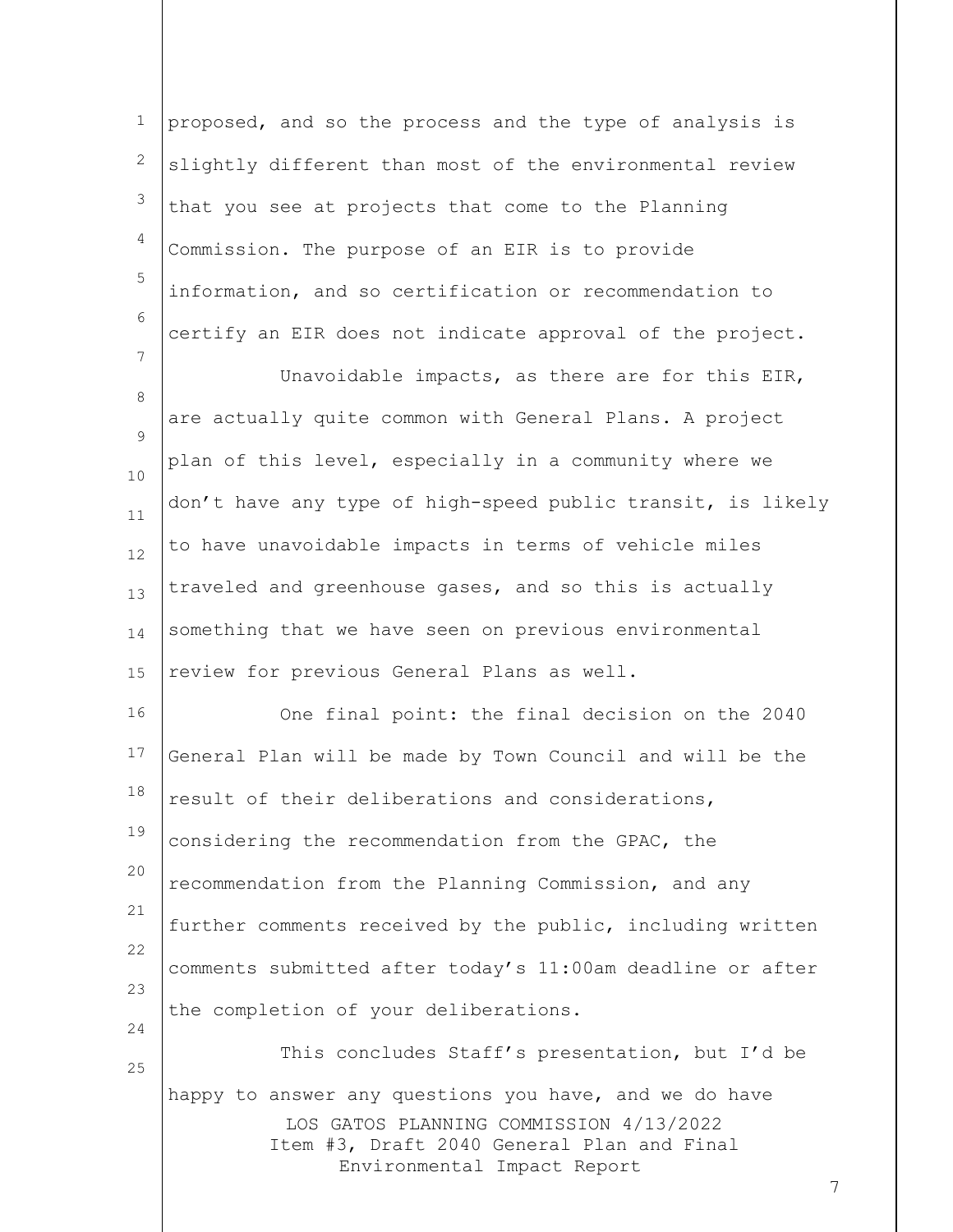1 2 3 consultants as well, so if there are questions that I can't answer that we want to get into some details, we can ask them.

4 5 6 7 8  $\circ$ 10 11 12 13 14 15 16 17 18 19 20 21 22 23 24 25 CHAIR HANSSEN: Very good, and thank you for your presentation. I would like to take this time to commend Staff for the excellent support that they've given the GPAC over the last two-and-a-half years that the GPAC worked, as well as over the last year processing the EIR and collecting all the public comments and leading up into this time where the Planning Commission will be reviewing the General Plan and the EIR, and spent excessive time responding to every single letter that was received, which is part of the EIR process, and responding to them in detail about whether or not it required changes to the EIR or identified additional impacts, and then further went to take all of the hundreds and hundreds of comments which we appreciate and continue to encourage that came in since the GPAC stopped meeting back in May of last year, and was able to compile all of those comments and basically help us characterize them by element so that when we proceed through the review of the General Plan after public comments we can do so in much more of an orderly fashion, so I would like to thank Staff for that.

> LOS GATOS PLANNING COMMISSION 4/13/2022 Item #3, Draft 2040 General Plan and Final Environmental Impact Report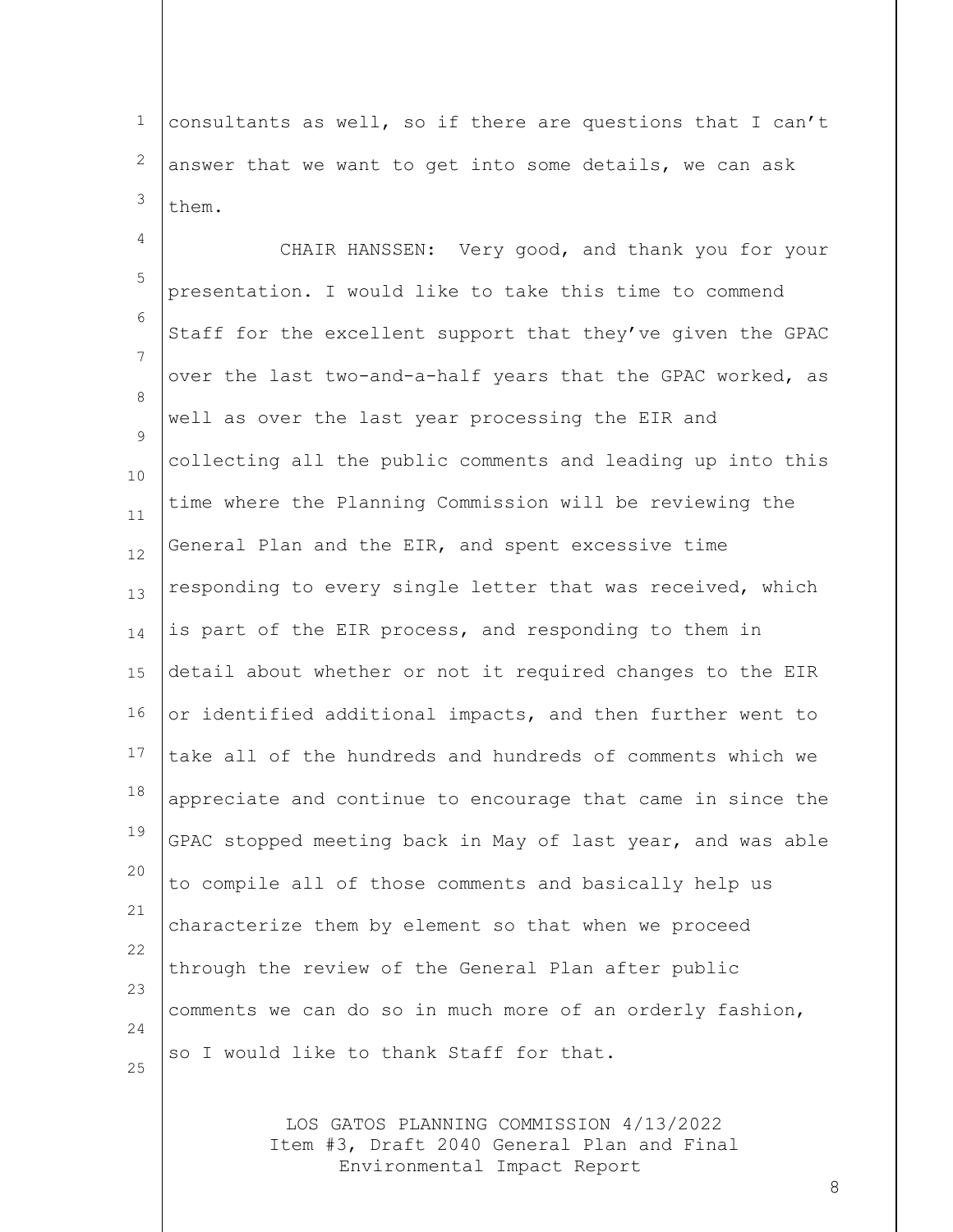1 2 3 4 5 I will ask at this time if Commissioners have any questions for Staff before we begin our public comments? You will have other opportunities to talk and ask questions of Staff as we review the document. I don't see any hands raised.

6

7 8  $\circ$ 10 11 12 13 14 15 16 17 18 Now we will turn to public comments. This is the time where we would take public comments on the General Plan as well as the Final EIR, and we ask any members of the public that wish to speak to limit their comments to three minutes, and this will be the only opportunity during the Planning Commission's review of the General Plan for verbal public comments to be made during the meeting. We will be taking all public comments at this moment in time, even if we have to continue the meeting to another meeting. We want to hear all public comments up front before we begin any discussion. So, I would like to see if there are people from the public who would like to speak.

LOS GATOS PLANNING COMMISSION 4/13/2022 Item #3, Draft 2040 General Plan and Final Environmental Impact Report 19 20 21 22 23 24 25 I would like to add just one more comment, which is we totally appreciate any and all comments on the General Plan. One thing I did want to say is that as we review the General Plan and consider all of your comments, it's difficult for us to consider that many people have advocated for a no growth scenario, and while we on the GPAC as well as the Planning Commission all share the same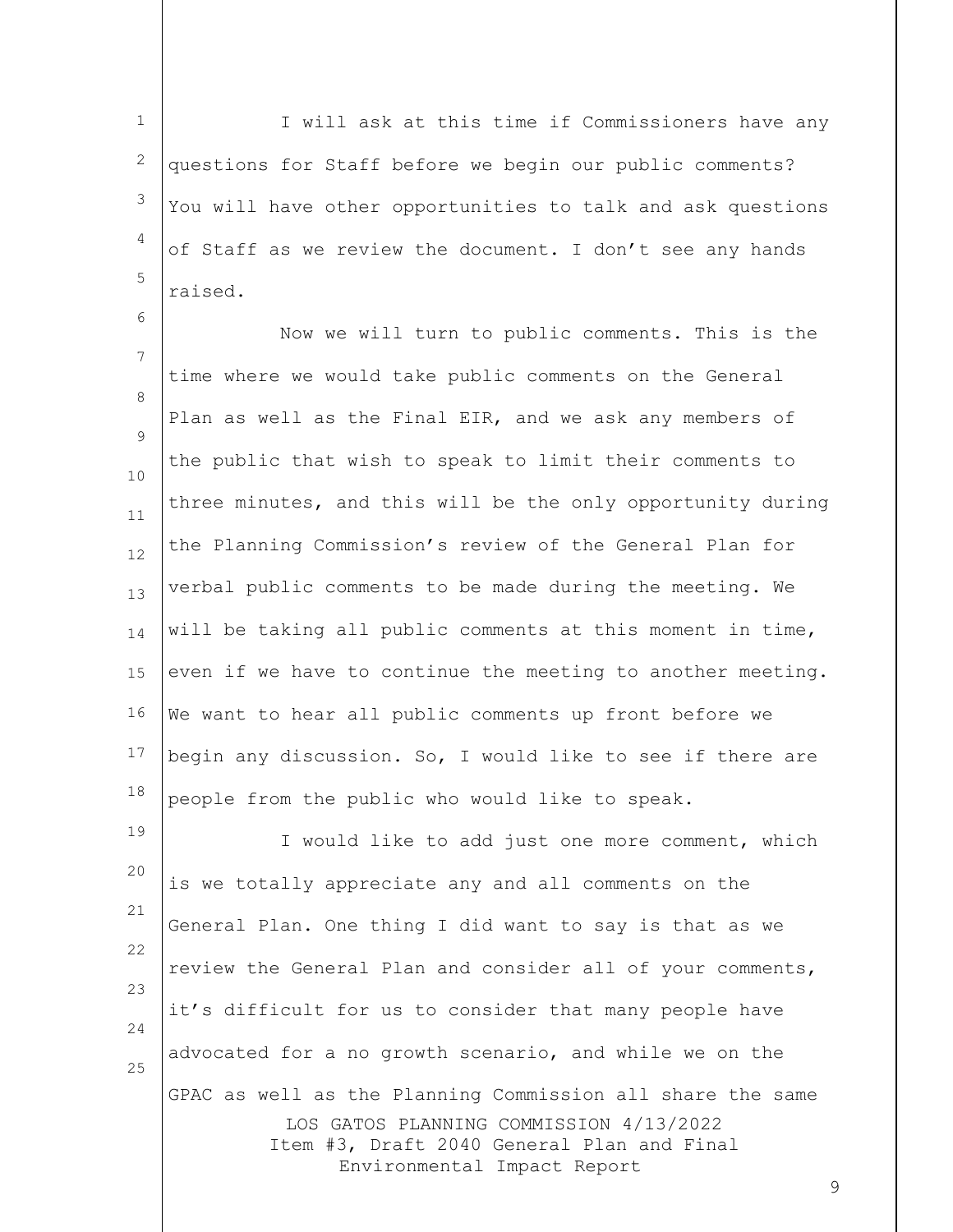| 1        | concerns as you as residents of town, we are mandated by                              |
|----------|---------------------------------------------------------------------------------------|
| 2        | state law to adhere to providing and planning for housing.                            |
| 3        | We don't actually build it, but we have to plan for housing                           |
| 4        | in our Housing Element, and we have to start that process                             |
| 5        | through the General Plan by having densities and land use                             |
| 6        | standards that make it possible for developers to be able                             |
| 7        | to build those things, so one thing we cannot consider is                             |
| 8<br>9   | any scenario where there is zero growth in town, as much as                           |
| $10$     | everyone would like that to help things settle from the                               |
| 11       | North Forty, but that being said, you're welcome to make                              |
| 12       | any comments that you like related to the General Plan at                             |
| 13       | this time.                                                                            |
| 14       | JOEL PAULSON: Thank you, Chair Hanssen. The                                           |
| 15       | first speaker will be Giulianna Pendleton.                                            |
| 16       | GIULIANNA PENDLETON: Good evening,                                                    |
| 17       | Commissioners. My name is Giulianna Pendleton and I'm a                               |
| 18       | resident of Los Gatos and the Environmental Advocacy                                  |
| 19       | Assistant for Santa Clara Audubon Society. Thank you to                               |
| 20       | Staff, the GPAC, and everyone who has put so much work into                           |
| 21       | this General Plan update.                                                             |
| 22       | Last year I advocated for a goal to be added to                                       |
| 23       | the General Plan Environment and Sustainability Element for                           |
| 24<br>25 | a dark sky and bird safe design ordinance. I was excited                              |
|          | that the GPAC agreed with protecting our natural night sky,                           |
|          | LOS GATOS PLANNING COMMISSION 4/13/2022<br>Item #3, Draft 2040 General Plan and Final |
|          | Environmental Impact Report<br>10                                                     |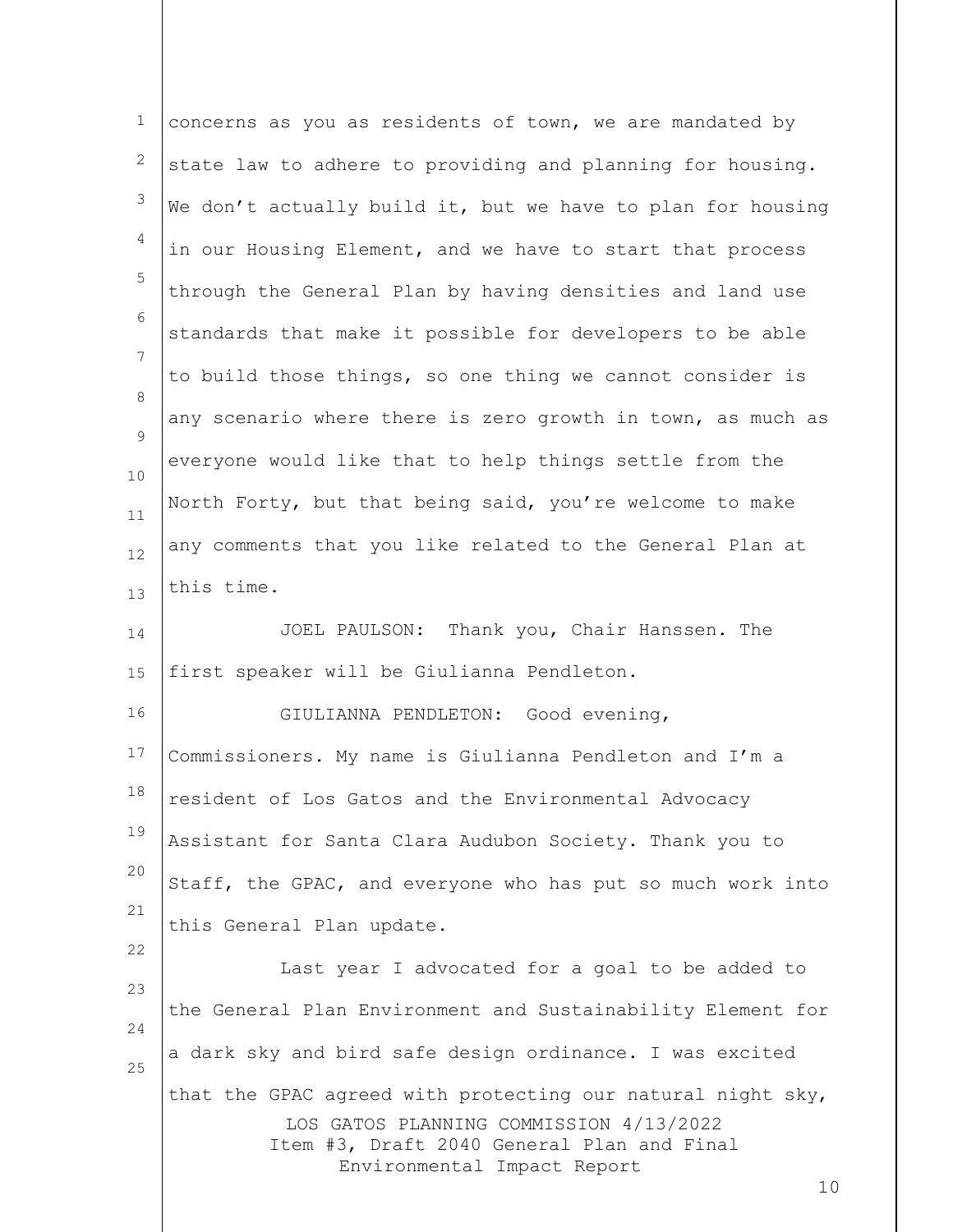1 2 3 4 5 6 reducing artificial light at night, and protecting our birds, hundreds of millions of which die each year due to building or structure collisions related to artificial light at night. I hope you all support the inclusion of a dark sky and bird safe design ordinance in the General Plan.

7

8  $\circ$ 10 11 12 13 14 Please also consider removing any goals or policies within the plan that would lead to over-lighting our town. Already, I have a bright street light outside my window that shines into my room each night, and I often drive by the Creekside Sports Complex that now has temporary lighting that is bright, unshielded, and on even when I don't see any players on the field.

15 16 17 18 Los Gatos can become a leader in responsible outdoor lighting, but in order to do so we need to include responsible uses of light in all of our planning guidelines.

19 20 21 22 23 24 25 Additionally, as you review and make recommendations on the Draft General Plan, please strengthen biodiversity protections, native habitat enhancement, and wildlife connectivity whenever possible. Right in our back yard the newts of Alma Bridge Road are dying at an alarming rate due to vehicles.

> LOS GATOS PLANNING COMMISSION 4/13/2022 Item #3, Draft 2040 General Plan and Final Environmental Impact Report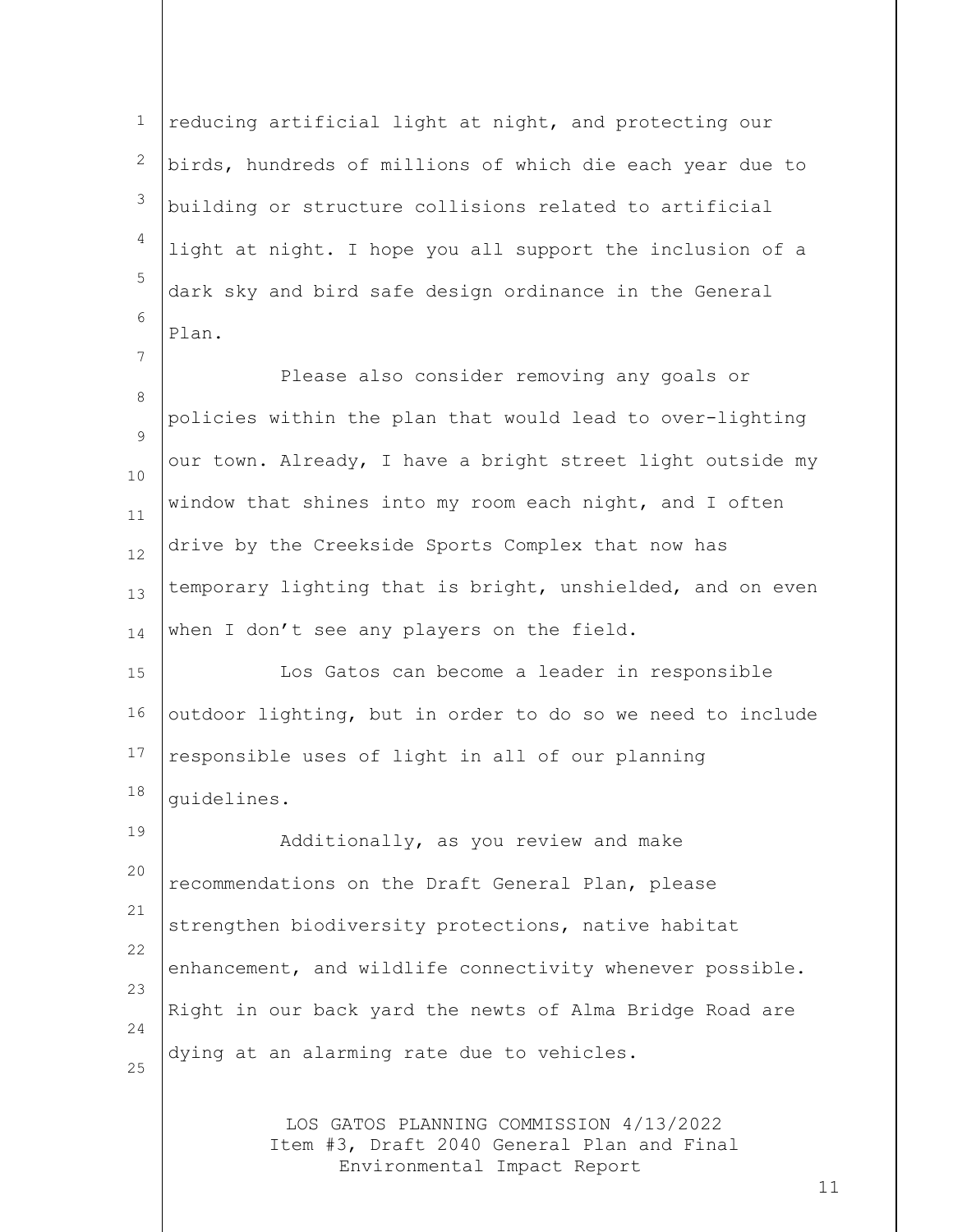1 2 3 4 Whenever we think about transportation, from roads to slow streets to trails, we need to prioritize both human and wildlife safety and include safe wildlife crossings.

6 7 8 Thank you for your consideration and I look forward to watching how this General Plan will uplift both the humans of Los Gatos as well as the wildlife and native environment that also call Los Gatos home.

5

 $\circ$ 

10 11 12 13 14 15 16 17 CHAIR HANSSEN: Thank you for your comments. I'll ask if any Commissioners have a question for you? I have one, which is we appreciate all the comments that you've been making during the General Plan process, including now, and my question for you is, is there anything in your comments tonight that wasn't included in the written comments that you've already given us that we have in front of us to consider?

18 19 20 21 22 23 24 25 GIULIANNA PENDLETON: I think they are all consistent. My letters and written comments go into more detail of which goals and policies can be considered, but I think tonight's comments are more just broad, having to do with habitat connectivity, native plants, protections of our night sky, all the fun stuff. But thank you so much for all the work you've done. I've really enjoyed engaging in this process.

> LOS GATOS PLANNING COMMISSION 4/13/2022 Item #3, Draft 2040 General Plan and Final Environmental Impact Report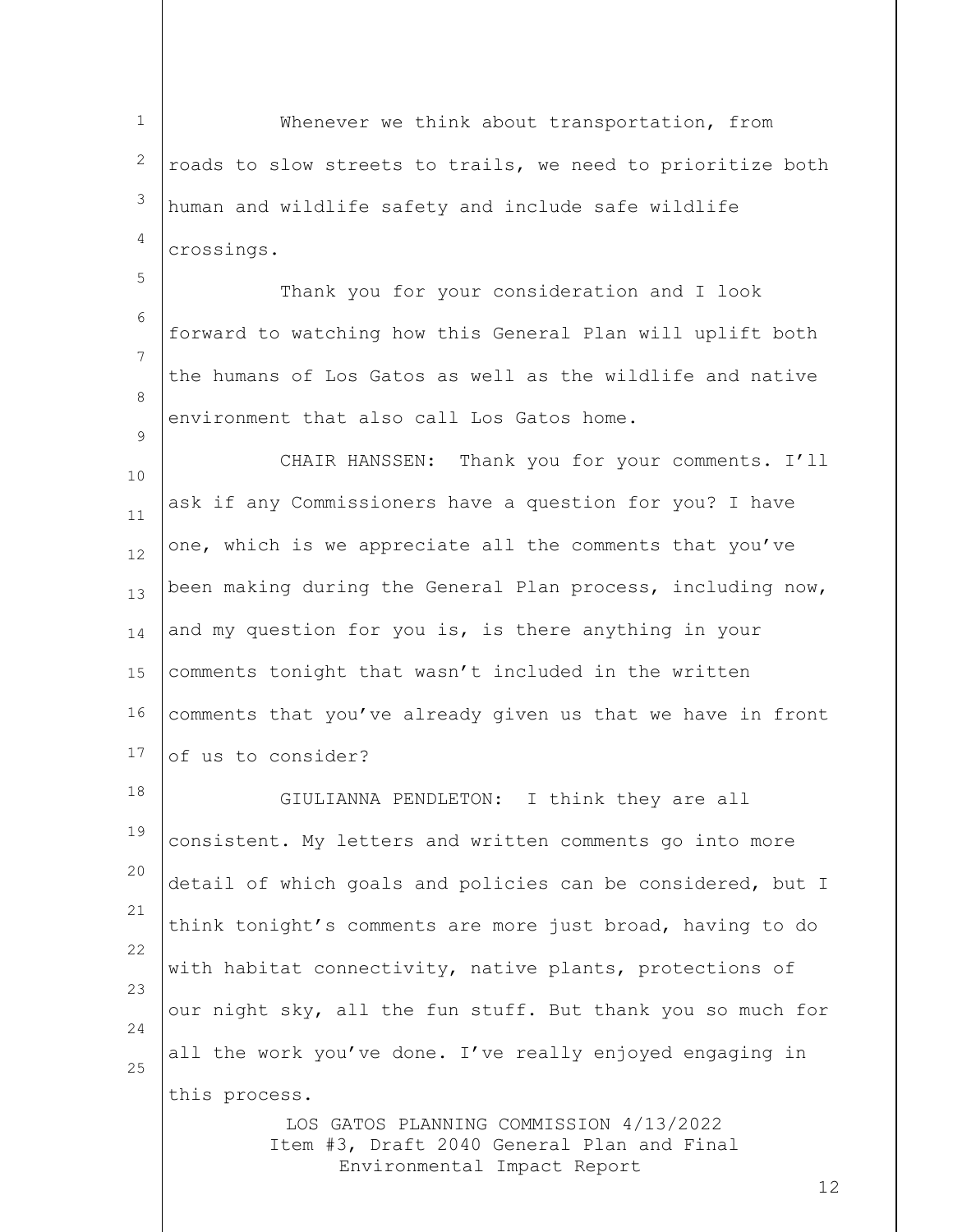| $1 \quad \Box$<br>CHAIR HANSSEN: Thank you very much. Do any |
|--------------------------------------------------------------|
| $2$ Commissioners have questions for Ms. Pendleton?          |
| $3$ Commissioner Clark has her hand up.                      |

4 5 6 7 8  $\circ$ 10 11 COMMISSIONER CLARK: I just put it up because I have a comment that was not a question for the commenter. I just wanted to say I don't think that we ever explicitly said to raise your hand if you want to make a comment, and I think we're all familiar enough with that process right now, but I figured that that's probably important to make sure the audience knows.

12 13 14 15 16 17 18 19 20 21 CHAIR HANSSEN: Oh, yes. The procedure, if you're on Zoom and you're online, you can click the Raised Hand feature in Zoom and that will let Staff know that you want to speak, and if you are participating by phone, it is \*9, is that correct, Staff? Yes, to participate by phone, and so I think those are the options that you need to be able to speak to us, because we certainly want to encourage anyone and don't want lack of knowledge of how to do that to be an impediment.

22 JOEL PAULSON: Thank you, Chair. The next speaker will be Karen.

23

LOS GATOS PLANNING COMMISSION 4/13/2022 Item #3, Draft 2040 General Plan and Final Environmental Impact Report 24 25 KAREN RUBIO: Good evening, and thank you for your hard work on the General Plan. My name is Karen Rubio and I've lived in Los Gatos for 37 years. I'm also a member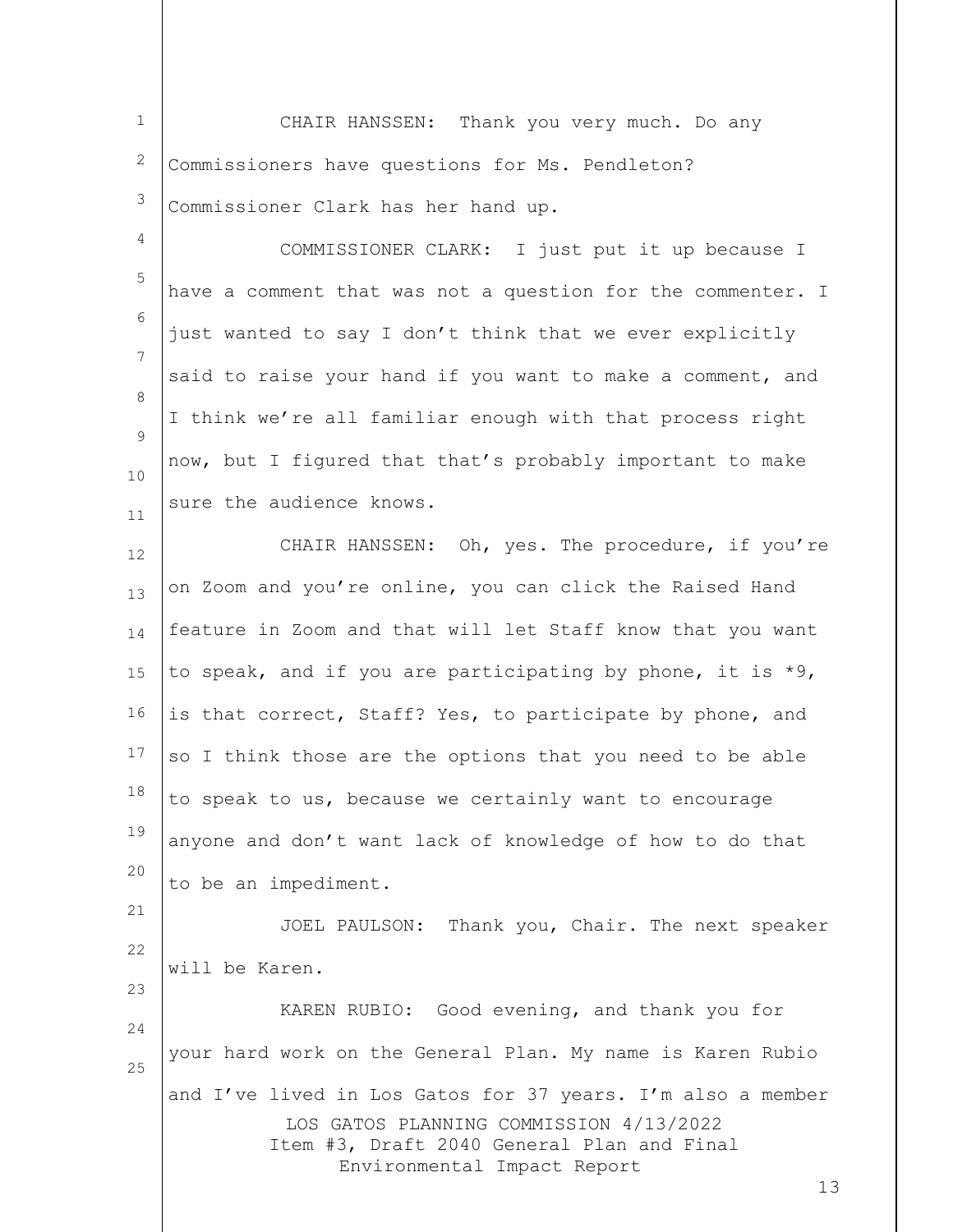1 2 of local nonprofit Plant-Based Advocates, and I'm sure you've been hearing from us.

8

3 4 5 6 7 As a mother and environmentalist, I'm asking the Planning Commission and Town Council to take action to ensure a habitable planet for our children by including plant-based diet education into Section 8.12 of the General Plan.

9 10 11 12 13 14 15 16 On March 31st the Mercury News published my opinion piece entitled "It's Time for Californians to Talk About the Cow in the Room." In this article I explain how 47% of California's water goes to meat and dairy production and how the livestock industry plays a key role in climate change. The planet's seven hottest years on record have happened in the last seven years, and in California the effects of climate change are inescapable.

17 18 19 20 21 22 23 24 25 We now know that raising livestock is a primary cause not only of global warming, but also land depletion, water scarcity, deforestation, pollution, and biodiversity loss. Shifting to a plant-based diet reduces foodsassociated greenhouse gas emissions by as much as 73% and cuts in half the water needed to produce our food. Therefore, any plan to achieve a sustainable environment must include education about plant-based diets.

> LOS GATOS PLANNING COMMISSION 4/13/2022 Item #3, Draft 2040 General Plan and Final Environmental Impact Report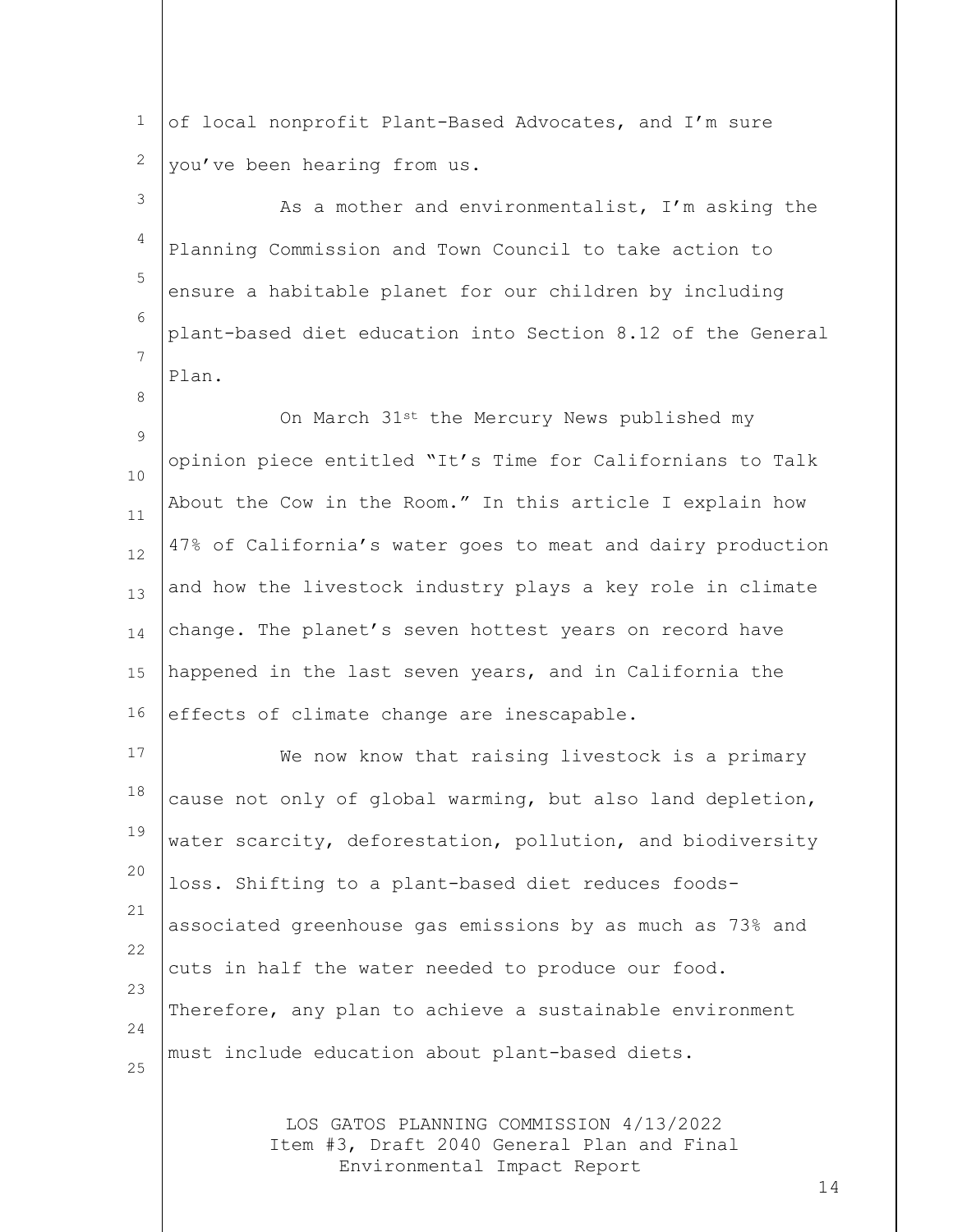1 2 3 4 5 6 The latest report by the UN's Intergovernmental Panel of Climate Change has outlined the dire consequences if we fail to address runaway global warming. UN Secretary General Antonio Guterres has called the report "a code red for humanity. The alarm bells are deafening and the evidence if irrefutable."

7 8 9 10 11 12 13 For elected officials and community leaders, I ask you to take action to reduce greenhouse gas emissions, as this could be the most important thing you'll ever do in your capacity as town leaders. Therefore, I hope the Planning Commission will support our request for programs to educate residents about the benefits of eating plant-based, and thank you for your time.

14 15 16 17 18 19 CHAIR HANSSEN: Thank you for your comments and your continued education of all of us on the benefits of plantbased eating, and your comments, as well as those of your colleagues, are duly noted. Thank you. Are there any questions for Ms. Rubio from the Commission? Commissioner Tavana.

20 21 22 23 COMMISSIONER TAVANA: Just a quick question to Ms. Rubio. I just wanted to get her opinion on if the General Plan in the draft form is satisfactory to her and achieves her goals?

24 25 KAREN RUBIO: Thank you for that question. I know that the General Plan has incorporated some of our ideas, but

> LOS GATOS PLANNING COMMISSION 4/13/2022 Item #3, Draft 2040 General Plan and Final Environmental Impact Report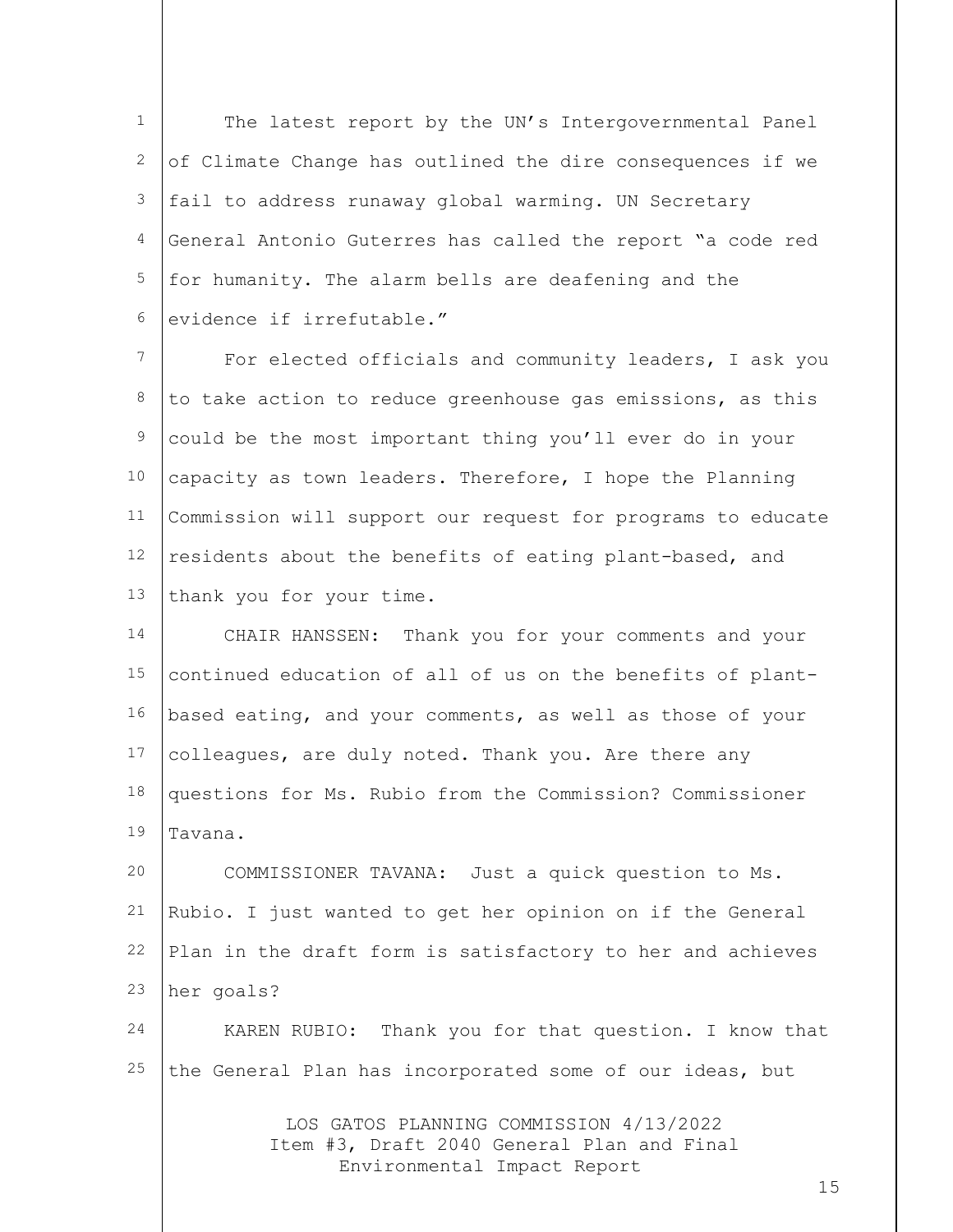| $\mathbf{1}$     | what it's lacking right now is a solid commitment toward                                                                   |
|------------------|----------------------------------------------------------------------------------------------------------------------------|
| 2                | educating residents about eating plant-based, and I just                                                                   |
| $\mathfrak{Z}$   | feel strongly that it's necessary, because that's largely                                                                  |
| 4                | absent today. In general education, kids are not taught it                                                                 |
| $\mathsf S$      | in schools. Doctors go through their entire education with                                                                 |
| $\sqrt{6}$       | less than seven hours of nutrition training, which is just                                                                 |
| $\boldsymbol{7}$ | unbelievable, and we're bombarded with marketing for meat                                                                  |
| $\,8\,$          | and dairy companies. People still think dairy is good for                                                                  |
| $\mathsf 9$      | you. It's not. So, yeah, that's why I feel like a solid                                                                    |
| 10               | education plan is necessary, and thank you for asking.                                                                     |
| 11               | COMMISSIONER TAVANA: Thank you.                                                                                            |
| 12               | CHAIR HANSSEN: Commissioner Thomas has a question for                                                                      |
| 13               | you as well.                                                                                                               |
| 14               | COMMISSIONER THOMAS: Just as a follow up to                                                                                |
| 15               | Commissioner Tavana's question, Ms. Rubio. I just want to                                                                  |
| 16               | clarify that you want a plant-based diet education program                                                                 |
| 17               | added as an implementation program attached to Section                                                                     |
| 18               | 8.12?                                                                                                                      |
| 19               | KAREN RUBIO: Yes, exactly. Thank you.                                                                                      |
| 20               | COMMISSIONER THOMAS: Thank you.                                                                                            |
| 21               | CHAIR HANSSEN: Vice Chair Barnett has a question for                                                                       |
| 22               | you as well.                                                                                                               |
| 23               | VICE CHAIR BARNETT: Ms. Rubio, thank you for your                                                                          |
| 24               | comments. The question I have is if the General Plan                                                                       |
| 25               | incorporates a requirement for a plant-based education                                                                     |
|                  | LOS GATOS PLANNING COMMISSION 4/13/2022<br>Item #3, Draft 2040 General Plan and Final<br>Environmental Impact Report<br>16 |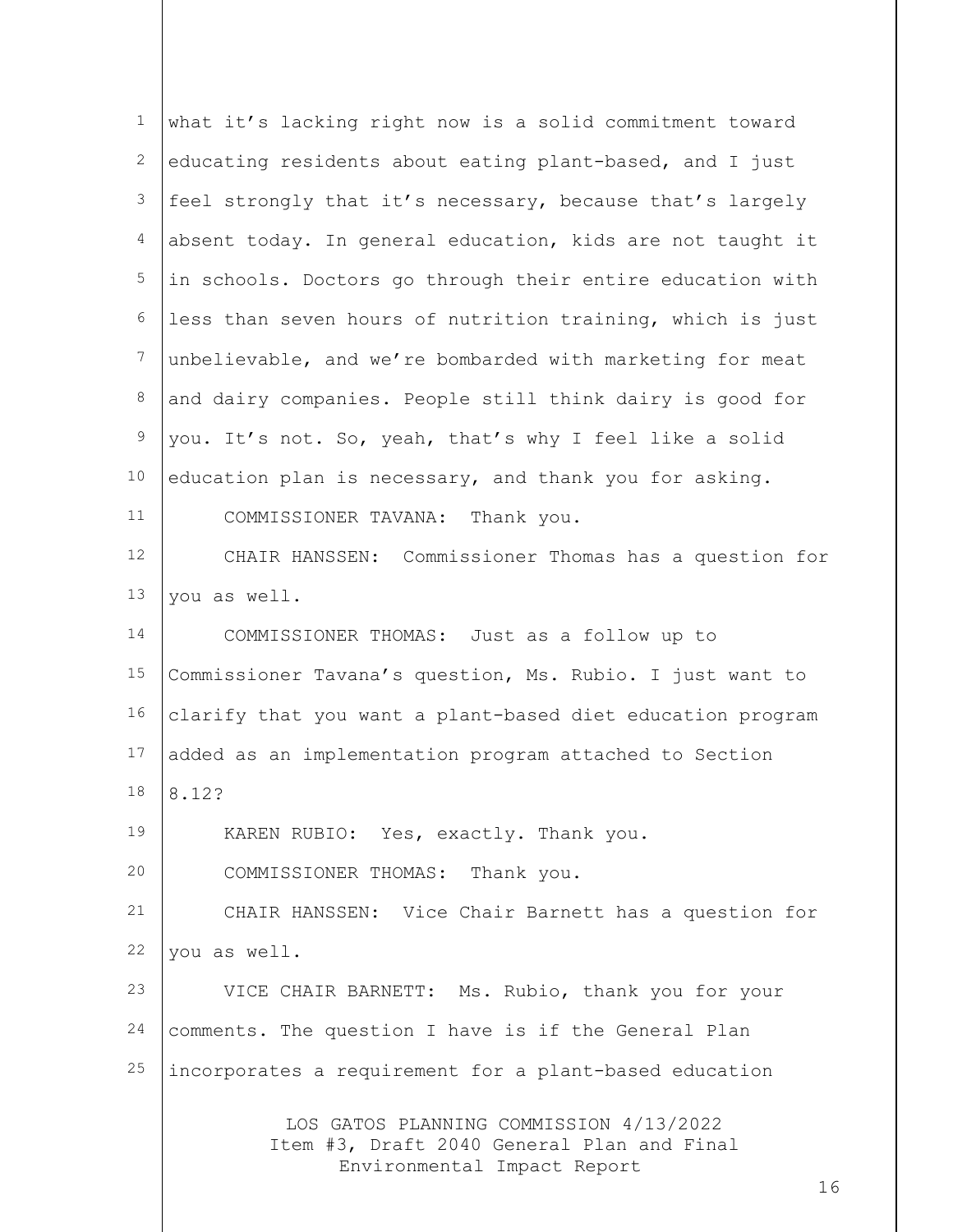1 2 3 program, what would that mean in terms of actual implementation, specifics that you'd be looking for the Town to perform?

4 5 6 7 8 9 10 11 12 KAREN RUBIO: Thank you, that's a great question. Our group has been in existence for almost three years, but we became a nonprofit last year. We've actually submitted an entire program to the town with separate line items detailing what education could look like, so we've already done that. I guess basically what we're looking for is a commitment by the Town, and then the process of implementing it can be another discussion, but we certainly have a lot of great ideas on how to do that.

13 14 15 16 17 18 19 20 21 CHAIR HANSSEN: Thank you for your comments, and it sounds like you've already made some other presentations, but my question for you is did you know that in addition to the General Plan, which is general and over a 20-year time horizon, you also have the opportunity to go directly to the Town Council? I believe you may have already done, but I wanted to make sure that you knew that might be a more immediate way to ensure in addition to what we're doing in the General Plan?

22 23 24 25 KAREN RUBIO: Yeah, thank you, Chair Hanssen. We have been doing that. In fact, in 2019 in December the Town Council adopted the Green Monday resolution. It's a wonderful, wonderful thing, however we feel that we need

> LOS GATOS PLANNING COMMISSION 4/13/2022 Item #3, Draft 2040 General Plan and Final Environmental Impact Report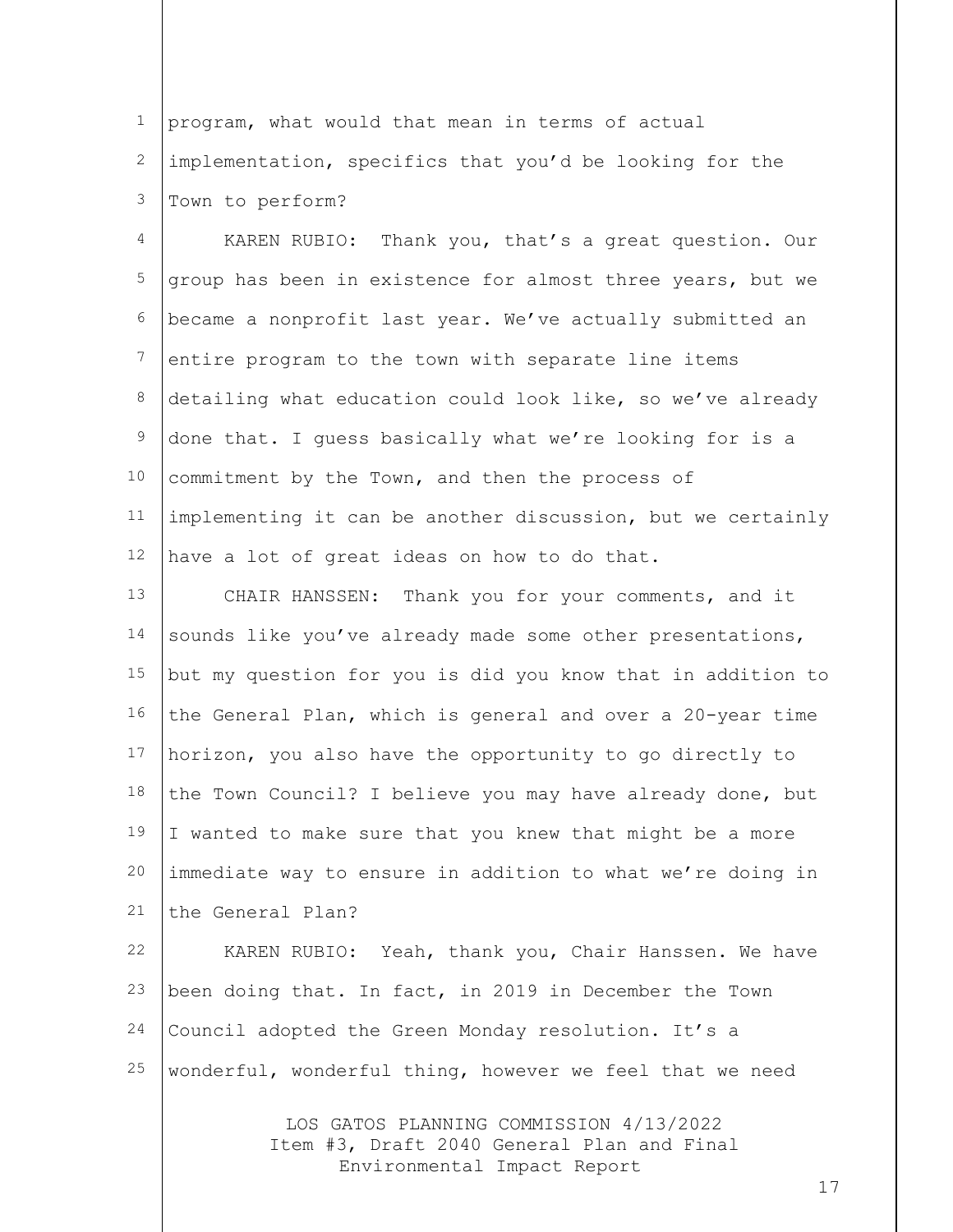| $\mathbf{1}$ | more than that. It denotes the Town's commitment to plant-  |
|--------------|-------------------------------------------------------------|
| 2            | based, but it doesn't have, I guess, the necessary means to |
| 3            | implement any educational programs.                         |
| 4            | CHAIR HANSSEN: Okay, thank you for that. Any other          |
| 5            | questions for Ms. Rubio? I don't see any Commissioners'     |
| 6            | hands up, so the next speaker.                              |
| 7            | JOEL PAULSON: Thank you, and the next speaker will be       |
| 8            | Lisa.                                                       |
| 9            | LISA WADE: Hello, my name is Lisa Wade. I'm also with       |
| 10           | Plant-Based Advocates, and I've lived in Los Gatos for over |
| 11           | 30 years. I wanted to thank you for your hard work on the   |
| 12           | General Plan and let you know that we appreciate your       |
| 13           | efforts.                                                    |
| 14           | I wanted to draw your attention to a petition that we       |
| 15           | submitted. This petition has 265 signatures asking for a    |
| 16           | plant-based education program in the General Plan. We have  |
| 17           | the names of 225 residents of Los Gatos, including          |
| 18           | community and business leaders who live in Los Gatos, and   |
| 19           | in addition we have the names of 40 residents who live in   |
| 20           | neighboring towns and cities, including Saratoga, Monte     |
| 21           | Sereno, and Campbell, who frequent Los Gatos businesses.    |
| 22           | We also have the support of 11 groups, including local      |
| 23           | groups and health and environmental NGOs, including the     |
| 24           | Sierra Club Loma Prieta Chapter and the Center for          |
| 25           | Biological Diversity.                                       |
|              |                                                             |

LOS GATOS PLANNING COMMISSION 4/13/2022 Item #3, Draft 2040 General Plan and Final Environmental Impact Report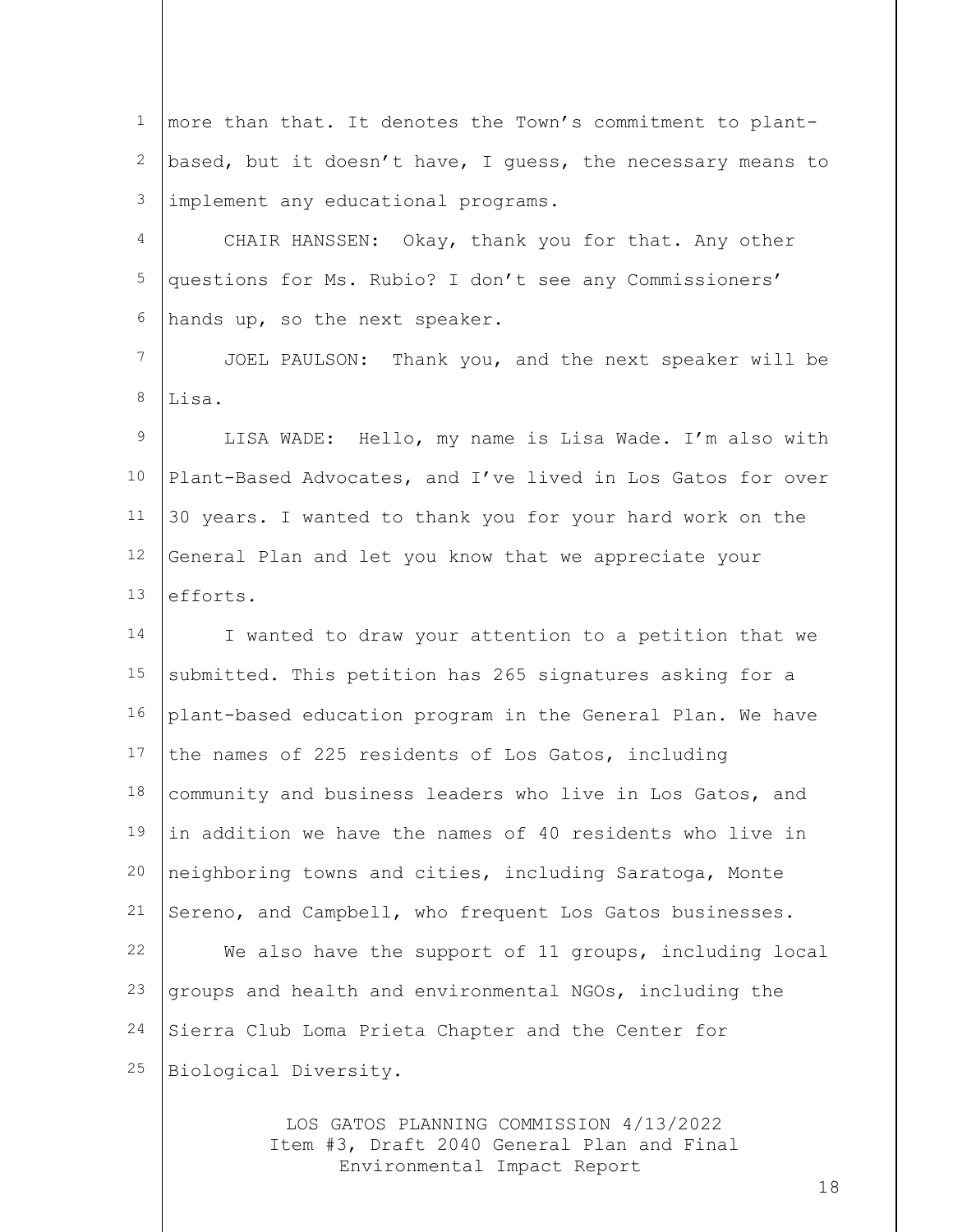1 2 3 4 5 6 In addition, prominent citizens both in Los Gatos and neighboring cities, such as Lucas Ramirez, who is the Vice Mayor of Mountain View, and Alison Hicks, who is a City Council member in Mountain View, support our efforts, and they have a program in Mountain View that we would like to see something similar.

7 8 9 10 11 12 We have written testimony from the Center for Biological Diversity in support of our request, and we also had some verbal testimony from Dashiell Leeds from the Loma Prieta Chapter of the Sierra Club who spoke and gave verbal comments at an earlier GPAC meeting last year or the year before in support of our initiative.

13 14 15 16 17 18 19 20 21 22 23 24 In addition, the Planning Commission and the Council have received numerous emails from Los Gatos residents requesting a plant-based education program to be added to the Environmental section of the General Plan. Like we said, we'd like to see this added to Section 8.12, and it could be something simple, just a few sentences. The verbiage could be something like, "To implement programs to educate and support residents about the benefits of shifting to plant-based diets, which include curbing greenhouse gas emissions, reducing biodiversity loss and deforestation, reducing water usage, and reversing pollution of our land, water, and air.

25

LOS GATOS PLANNING COMMISSION 4/13/2022 Item #3, Draft 2040 General Plan and Final Environmental Impact Report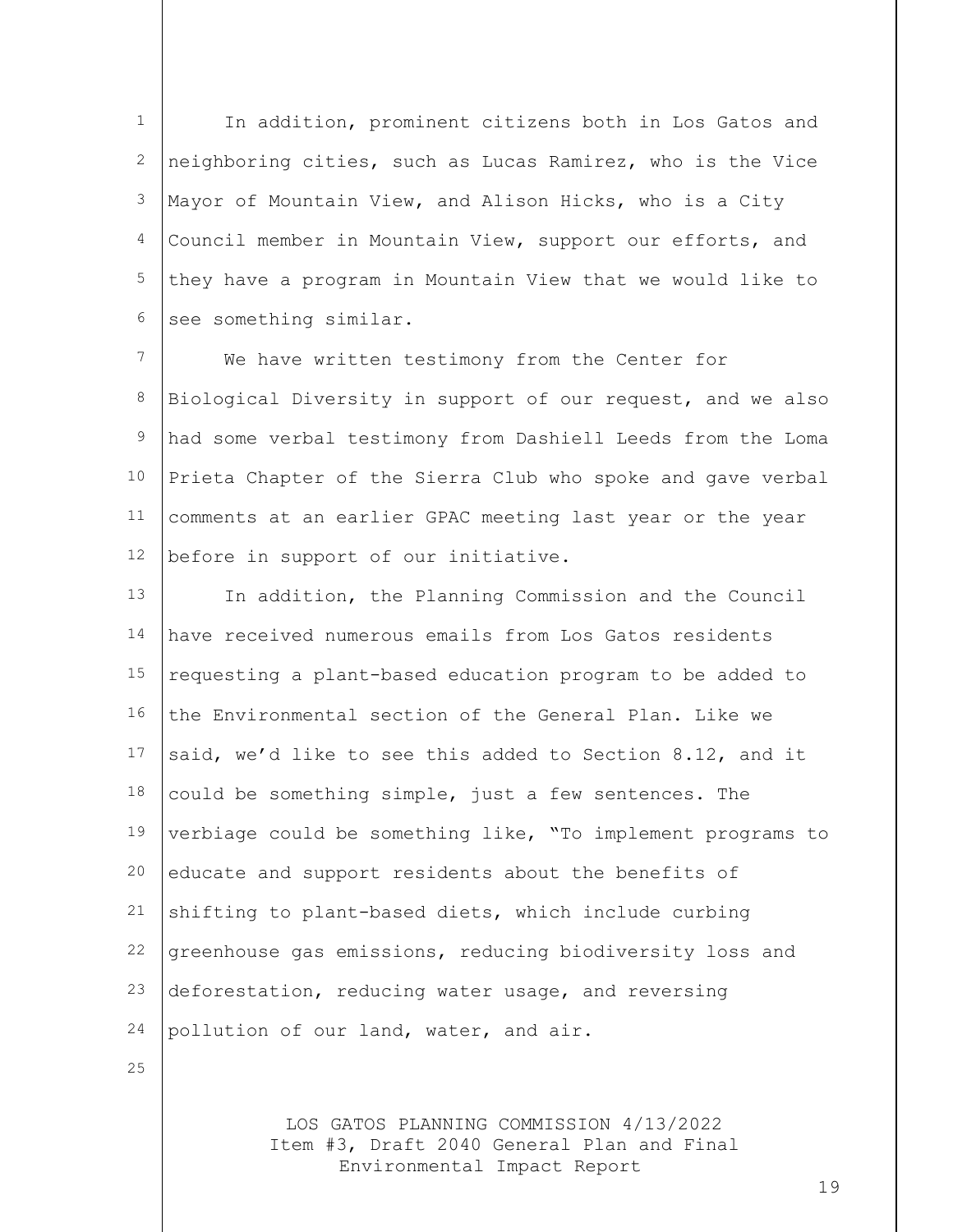| $\mathbf 1$     | As Karen said, we did submit suggestions. I'll just                                                                  |
|-----------------|----------------------------------------------------------------------------------------------------------------------|
| $\overline{c}$  | give a few, like cooking classes, speaker series,                                                                    |
| 3               | informational brochures, and there are many other examples.                                                          |
| 4               | It's really important that we include such a program,                                                                |
| 5               | because numerous peer-reviewed scientific studies agree                                                              |
| 6               | that plant-based eating is the most effective way for an                                                             |
| $7\phantom{.0}$ | individual to help the planet. For this reason, any plan to                                                          |
| 8               | address climate and sustainability should include the                                                                |
| $\mathsf 9$     | promotion of plant-based eating. We have already provided                                                            |
| 10              | you with the studies, and we're happy to provide them                                                                |
| 11              | again.                                                                                                               |
| 12              | Please do not leave out this powerful, cost-effective                                                                |
| 13              | solution and add a plant-based education program to Section                                                          |
| 14              | 8.12. This section would not be complete without such a                                                              |
| 15              | program.                                                                                                             |
| 16              | I also wanted to say quickly before I leave that                                                                     |
| 17              | Plant-Based Advocates supports the dark skies and the bird                                                           |
| 18              | safety, and also the wildlife safety and crossings that                                                              |
| 19              | were mentioned earlier. Thank you.                                                                                   |
| 20              | CHAIR HANSSEN: Thank you. Commissioners might have                                                                   |
| 21              | questions for you, and I see that Commissioner Raspe has                                                             |
| 22              | his hand up.                                                                                                         |
| 23              | COMMISSIONER RASPE: Thank you, Chair, and thank you,                                                                 |
| 24              | Ms. Wade, for your comments. Two quick questions.                                                                    |
| 25              |                                                                                                                      |
|                 | LOS GATOS PLANNING COMMISSION 4/13/2022<br>Item #3, Draft 2040 General Plan and Final<br>Environmental Impact Report |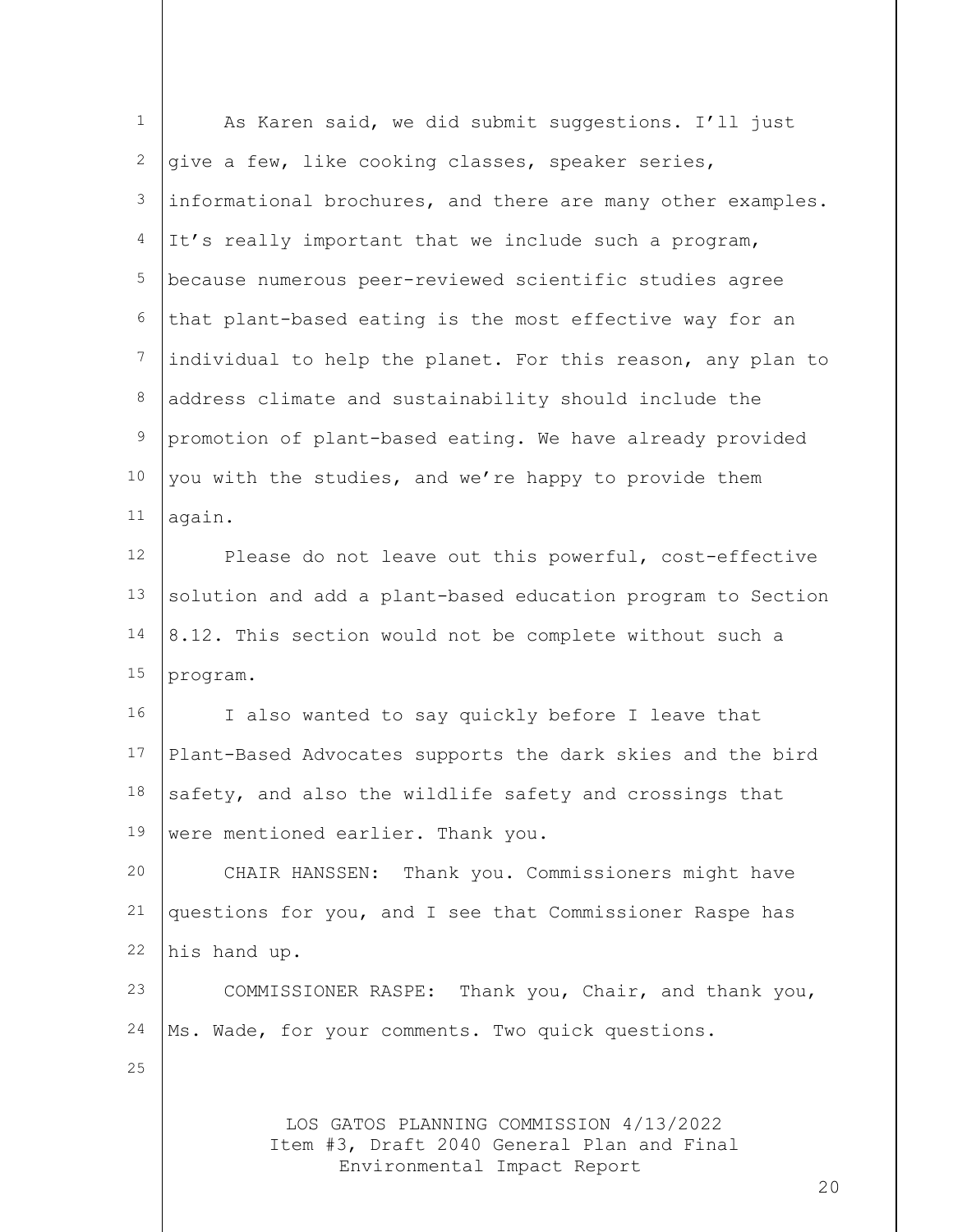1 2 3 4 5 The first is you're asking that the plant-based education program be added as an element to the General Plan. Are you aware of, or do you have any knowledge of, any other municipalities having similar components of their general plans that we could refer to?

6 7 8 9 10 11 12 13 14 15 16 17 18 LISA WADE: Yes, I know that Mountain View has such a component, and I know that other cites have initiatives. I'm not sure exactly if it's in their general plans, but I know that Berkeley has a pretty strong initiative. I'm not as familiar with it as Karen is, but I know we can submit information on that. In New York City, Mayor Eric Adams has introduced some things like Vegan Fridays where they serve vegan food in the schools, and if kids want something that is not vegan they have to actually request it so that the default is vegan. He's also opened a bunch of health centers to provide education to the public about how plantbased diets can help with health. I could send you those articles as well, if you're interested.

19 20 COMMISSIONER RASPE: Great. Thank you so much, Ms. Wade, for answering that question.

21 22 23 24 My second follow up question is just a favor. You gave us some language that you thought might be useful for us as an introduction into the General Plan, and if you send these other materials, just send those to the Town as well

25

LOS GATOS PLANNING COMMISSION 4/13/2022 Item #3, Draft 2040 General Plan and Final Environmental Impact Report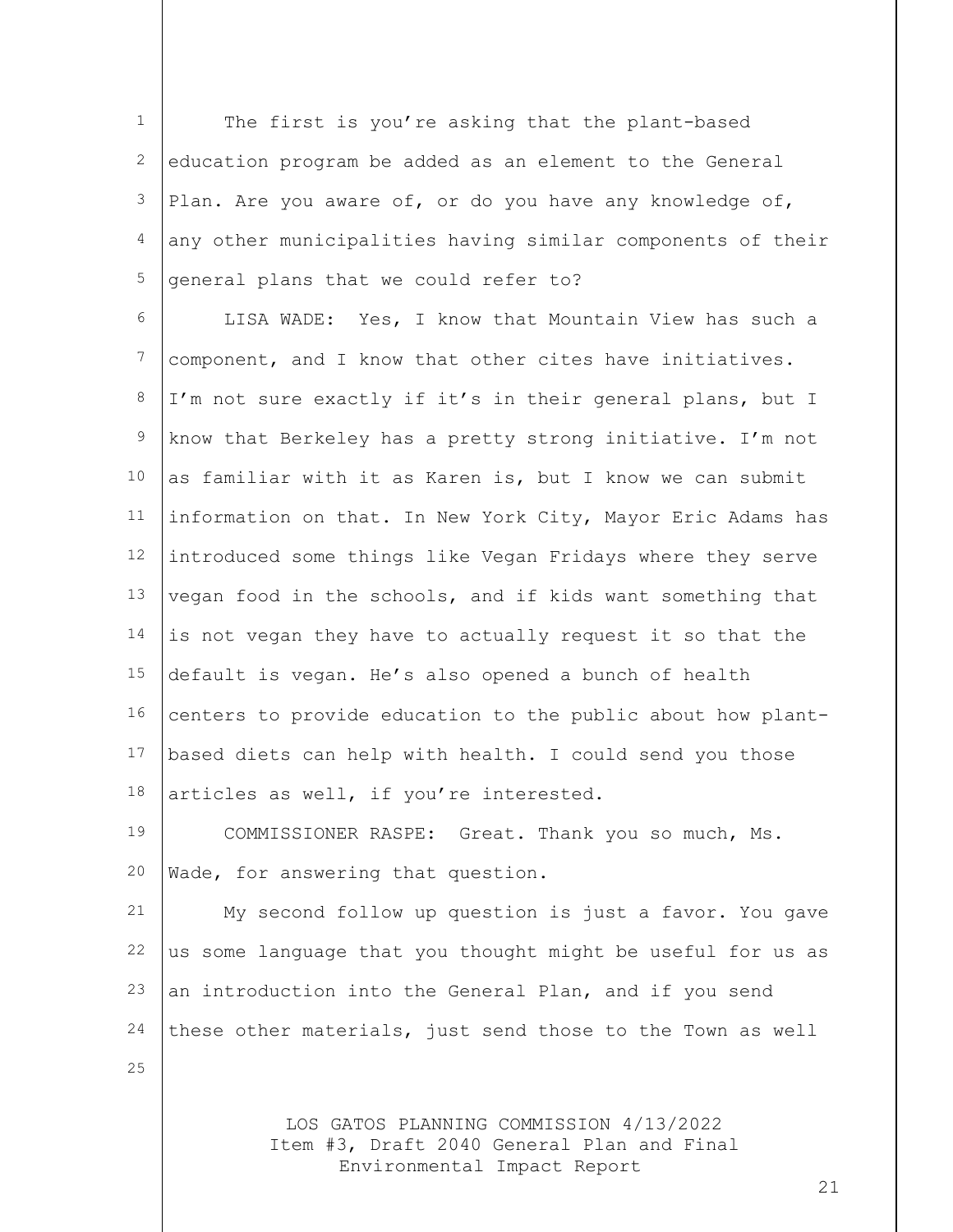1 2 3 4 5 6 7 8 9 10 11 12 13 14 15 16 17 18 19 20 21 22 23 24 25 so we have that for our records. I would appreciate that. Thank you so much. LISA WADE: I definitely will. Thank you. CHAIR HANSSEN: Thank you for that. Just to address Commissioner Raspe's question, yes, we did receive comments and suggestions in a fair amount of detail from the Advocates, including Ms. Wade, for plant-based eating education, so I think we'll have everything we need to consider in terms of the General Plan review when we get to that. Are there other members of the public that would like to speak on the General Plan or the Final EIR for the General Plan? JOEL PAULSON: Yes, thank you, Chair. The next speaker will be Jack. JAK VANNADA: Good evening, Honorable Chair and Planning Commission. Jak Vannada from the Los Gatos Community Alliance. The GPAC had been informed that a Town consultant and the Department of Finance for the State of California don't believe that the Town of Los Gatos will grow more than 1,954 households in 20 years. My question is why would the GPAC double that number to 3,738? If you subtract the maximum build-out of 1,954 from 3,738, that's 1,784 overbuilt homes. I don't understand that.

LOS GATOS PLANNING COMMISSION 4/13/2022 Item #3, Draft 2040 General Plan and Final Environmental Impact Report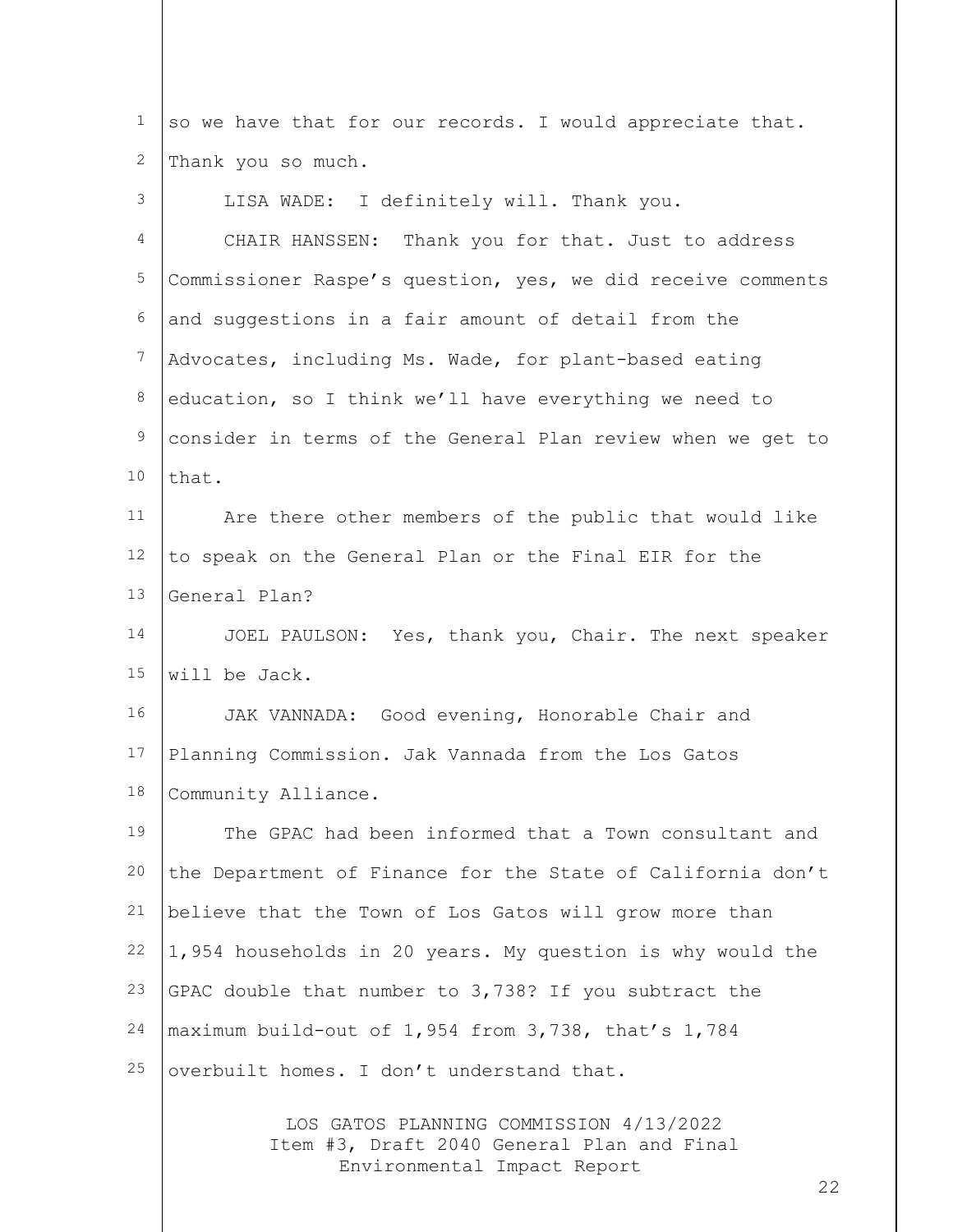1 2 3 4 5 6 7 8 We advocate a major effort by the Town to provide affordable housing. In fact, we have consistency said that the efforts of the HEAB should be focused on the low- and very-low categories that total 847 units. We know that it's going to be a major challenge in a built-out town with such high land costs. However, at the April 6th study session we heard from two affordable housing developers that though this is a challenge, it could be done.

9 10 11 12 13 14 15 16 We encourage you to push forward with Eden, Core, or like companies to focus on the challenge of getting more affordable housing into Los Gatos. However inclusive we think we are as a town, we do not have many who would be classified in the low- or very-low income levels. To attain more inclusivity the Town and the citizens will have to make monumental efforts to create truly affordable housing for the low- and very-low categories.

17 18 19 20 21 22 23 If you recall, the panelist's conversation about a point system to obtain financing, in addition to mass transit the buildings need to be tall and located close to shopping and amenities. Affordable housing is possible, but it will require a large creative effort by the Town, particularly by HEAB, in addition to a mindset change within our entire community.

24 25 Inclusivity will grow positively with the addition of affordable housing to the community. Remember that

> LOS GATOS PLANNING COMMISSION 4/13/2022 Item #3, Draft 2040 General Plan and Final Environmental Impact Report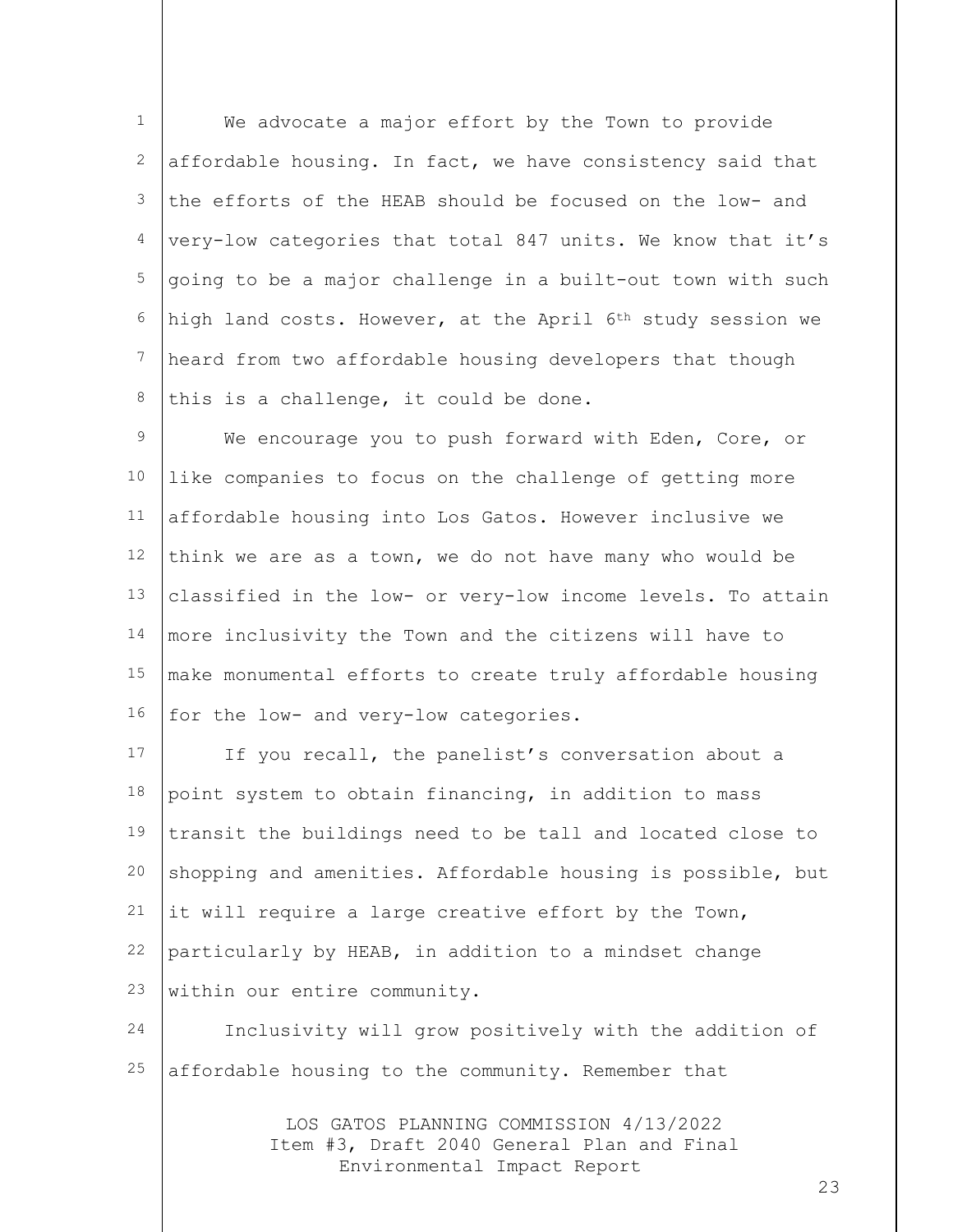1 2 3 4 5 inclusivity is a Council priority. The HEAB needs to find the locations, but that may be the easiest part of this equation. Financing and mindset changes will be covered, and with the no net loss rule it's only going to add to the challenge.

6 7 8 We strongly encourage the Planning Commission to stick with the state RHNA number of 1,993, plus the buffer. Thank you.

9 10 11 12 13 14 15 CHAIR HANSSEN: Thank you for all of your comments and all of the written comments that you and the Los Gatos Community Alliance have submitted. I would like to ask the Commissioners if they have any questions for you at this time? I don't see any hands raised, but thank you again, and we do have all of your comments included in our Staff Report.

16 17 Is there anyone else that would like to speak on the General Plan or the Final EIR?

18 19 JOEL PAULSON: Yes, thank you, Chair. The next speaker will be Lee Quintana.

20 21 22 23 24 LEE QUINTANA: First I'd like to comment that I'm somewhat surprised that the public is limited to three minutes for the entire General Plan and the EIR. That's amazing to me. I think each element should have been allowed separate comments. The EIR is a separate document

25

LOS GATOS PLANNING COMMISSION 4/13/2022 Item #3, Draft 2040 General Plan and Final Environmental Impact Report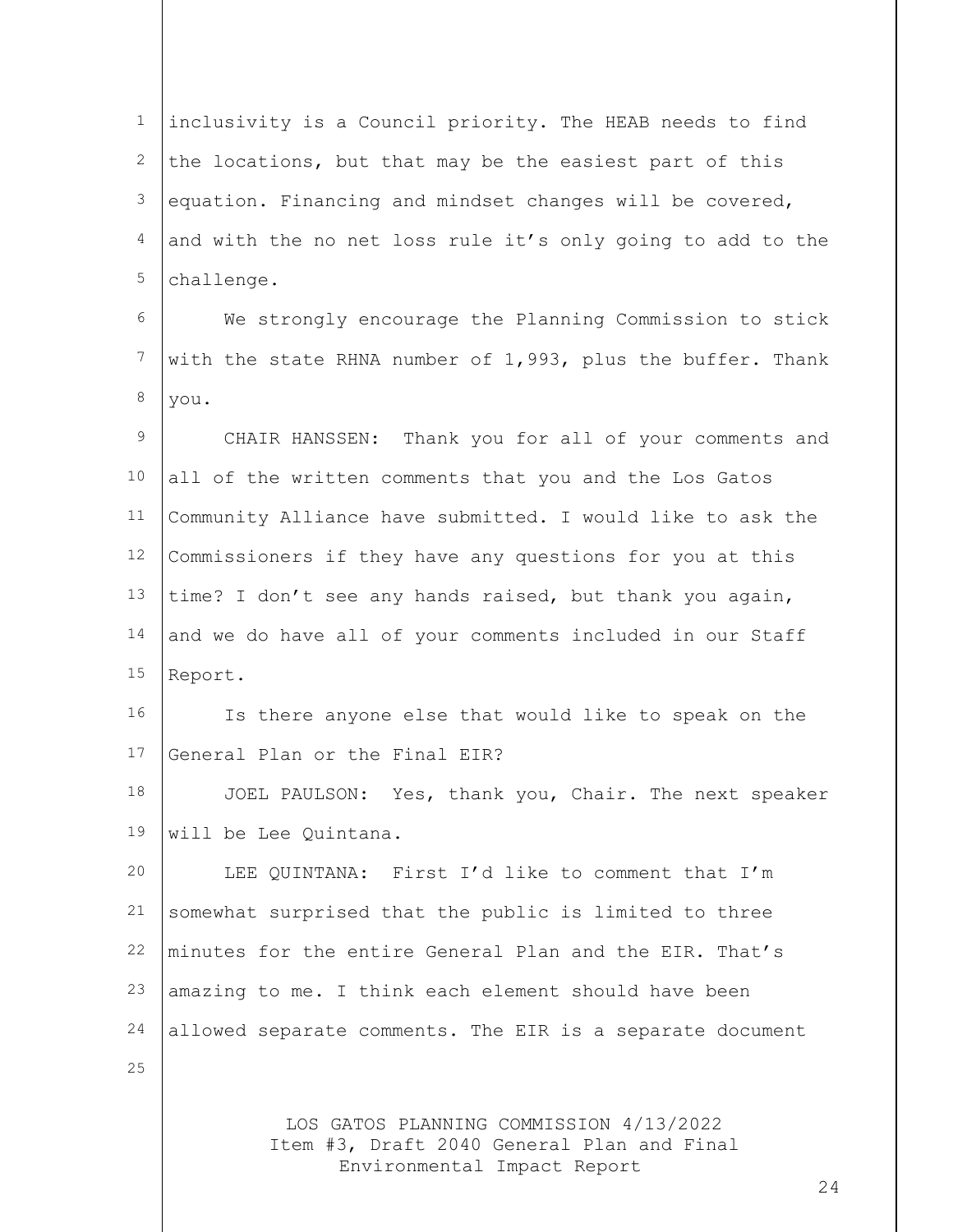1 2 and a separate vote; that should be also given it's own time. However, that's not going to happen.

3 4 5 6 7 8 I would like to say that as a member of GPAC I voted to recommend that the Draft General Plan go ahead to the Planning Commission, but I want to emphasize that I also placed on the record that I did not agree to the current form of it. I have many, many problems with this General Plan and its format.

9 10 11 12 13 14 15 16 17 18 19 One of the problems I have is the manner in which GPAC was conducted. We had very little leeway in recommending or changing anything. We were given the background documents already written. I could make comments on it, but we couldn't make any recommendations of changes to them. Basically one of the biggest flaws of the whole process, I believe, is that the General Plan base map was never reviewed for consistency between the General Plan and the Zoning code and those two being brought into consistency with each other. We were not given the ability to recommend new General Plan categories or even…

20 21 22 23 24 Let me go back. I'm very emotional about this. The alternatives that we were given for the preferred alternative essentially was simply one alternative, which was keep the General Plan categories the way they are and where they are, and then we were given four variations of

25

LOS GATOS PLANNING COMMISSION 4/13/2022 Item #3, Draft 2040 General Plan and Final Environmental Impact Report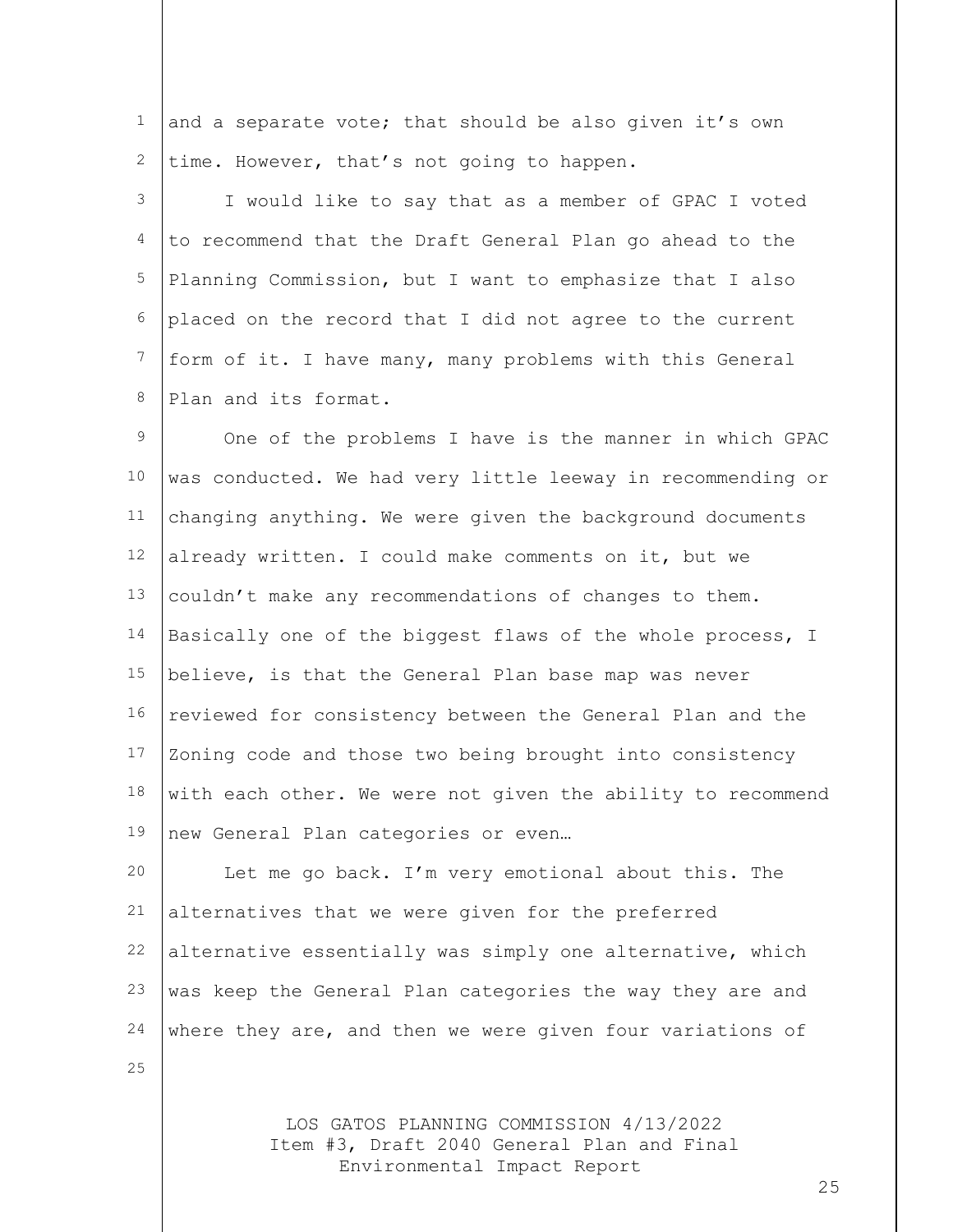that based on the number of units and the intensities and densities being changed uniformly across the whole town.

1

2

3 4 5 6 7 8 9 10 11 12 13 I firmly believe that we need to first decide what areas we wish to preserve as they are limited, what areas we consider transitional that we want to see some change in, and we have to identify clearly those areas that we want to see the major changes in. As is currently stated, we have minimums and maximums in a lot of the categories along Los Gatos Boulevard and other places being able to use a mixed-use configuration, minimum/maximum for density, but it's not clear to me that that minimum density is required even though the intensities of the development are being increased.

14 15 16 17 18 19 20 21 22 23 24 25 There are no incentives that I can see in this General Plan to help get the type of housing we want: smaller units. It's almost wishful thinking. There are too many terms used in the policies to really give true and clear direction. Very few of them say, "shall" or "should." To me, we're creating a Humpty Dumpty where we have this document, we don't really know what it says, and when it comes down the line for some changes, maybe down the line to the zoning code, it is going to be the Staff's interpretation of what that means. Alison said that, "It means what I say it means," and sometimes that's not what the general public thinks.

> LOS GATOS PLANNING COMMISSION 4/13/2022 Item #3, Draft 2040 General Plan and Final Environmental Impact Report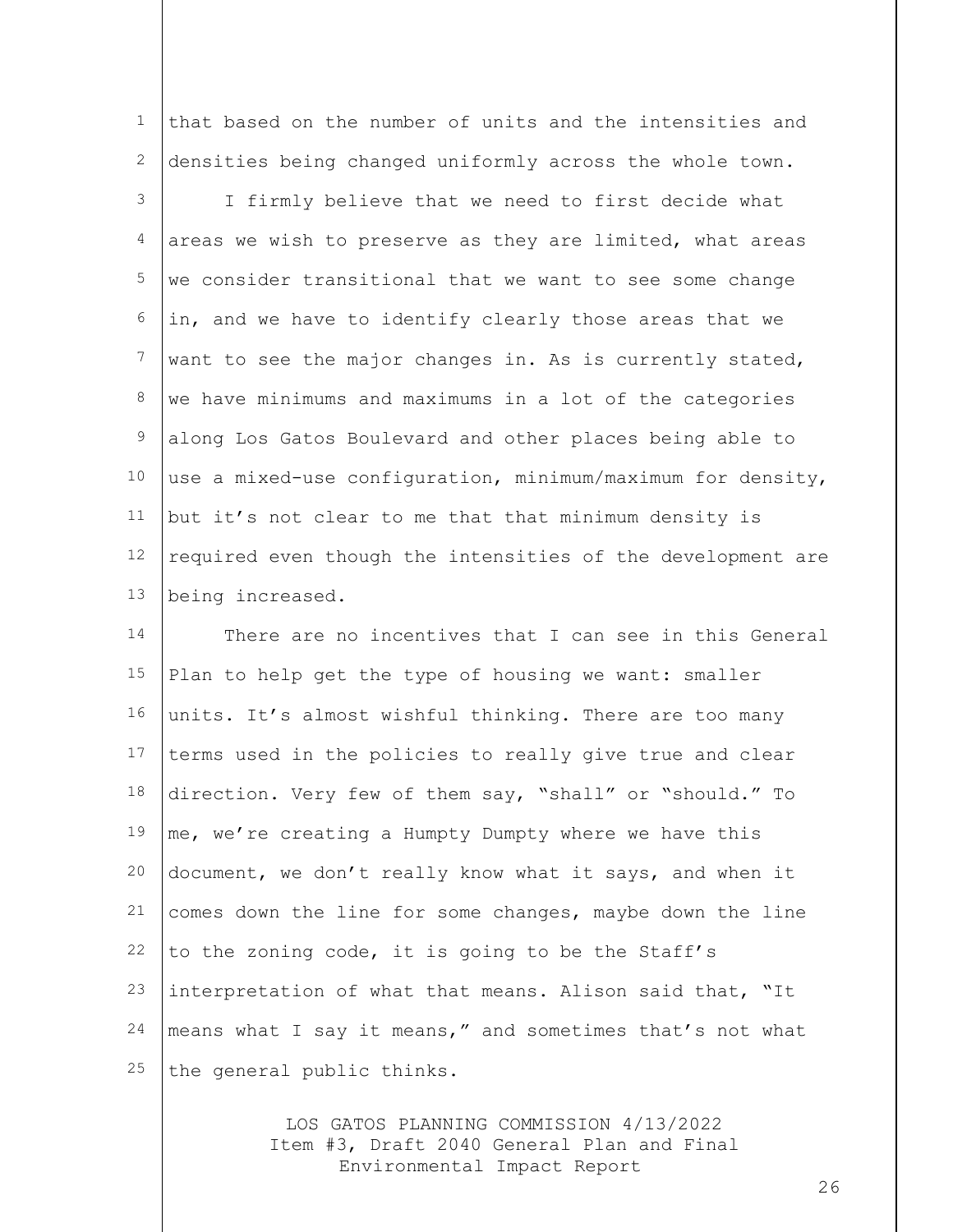| $\mathbf 1$  | CHAIR HANSSEN: Ms. Quintana, I saw Director Paulson                                                                        |
|--------------|----------------------------------------------------------------------------------------------------------------------------|
| $\mathbf{2}$ | had his hand up, so I'm going to have to ask you to stop,                                                                  |
| 3            | but I understand your frustration and I would encourage you                                                                |
| 4            | also to send in written comments that you have, as it will                                                                 |
| 5            | be helpful to everyone on the Planning Commission as well                                                                  |
| 6            | as the Town Council as we're reviewing the document. I'll                                                                  |
| 7            | ask if any Commissioners have any questions for you,                                                                       |
| 8            | because it looks like you had more to say. I don't see                                                                     |
| $\mathsf 9$  | anyone with their hands raised, so again, thank you for                                                                    |
| 10           | your input.                                                                                                                |
| 11           | LEE QUINTANA: We spent 20 minutes talking about                                                                            |
| 12           | plant-based diet, but we can't talk about what going on in                                                                 |
| 13           | the General Plan?                                                                                                          |
| 14           | CHAIR HANSSEN: I thank you for your input as well in                                                                       |
| 15           | the process. I'm not sure what we could do to adjust the                                                                   |
| 16           | process in the meeting, but certainly we can talk to Staff                                                                 |
| 17           | after we conclude this meeting if there is some other way                                                                  |
| 18           | that we can proceed going forward that would be more                                                                       |
| 19           | equitable for everyone.                                                                                                    |
| 20           | With that, it looks like there are others that want to                                                                     |
| 21           | speak, so who will be next, Director Paulson?                                                                              |
| 22           | JOEL PAULSON: Thank you, Chair. The next speaker will                                                                      |
| 23           | be Matt.                                                                                                                   |
| 24           | MATT FRANCOIS: Good evening, Chair Hanssen and                                                                             |
| 25           | members of the Planning Commission. My name is Matt                                                                        |
|              | LOS GATOS PLANNING COMMISSION 4/13/2022<br>Item #3, Draft 2040 General Plan and Final<br>Environmental Impact Report<br>27 |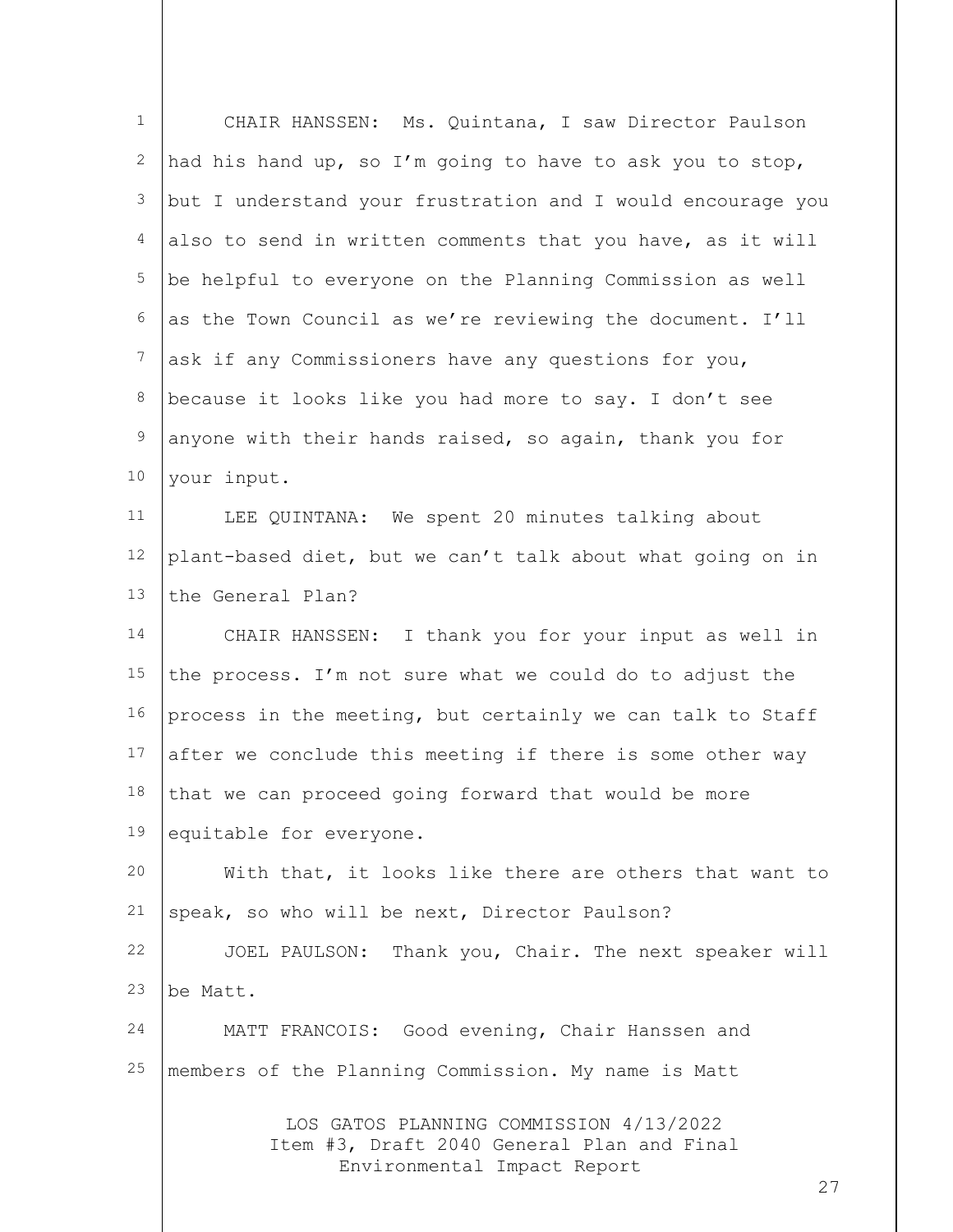1 2 Francois with Rutan & Tucker. My firm is the land use counsel for Los Gatos Community Alliance.

3 4 5 6 7 8 I wanted to start off by first thanking all of you for your service to your community. I, too, served on a planning commission and now serve on a city council and I understand the time commitment and the commitment that you have to your community that it takes to do something like this, so thank you for that.

9 10 11 12 13 14 15 16 17 18 19 20 21 22 As you're aware from some of the correspondence that we've submitted, LGCA has concerns with the proposed plan and the EIR, and to summarize those concerns: The proposal significantly and seemingly indiscriminately up-zones almost the entire town, including low-density residential neighborhoods and your very charming and unique downtown. The impacts of the changes are not studied in the EIR, however, as required by CEQA. The EIR studied only a small fraction of the growth enabled by the land use changes by applying what we believe are unreasonable and unsupported assumptions about the amount of growth that would ensue. Most of the changes to the residentially designated lands would not even count for the Town's requirement to plan for affordable housing units.

23 24 25 Also of importance is major intensification is not needed to satisfy market demand or the Town's new RHNA figure. If the proposed plan is approved in its current

> LOS GATOS PLANNING COMMISSION 4/13/2022 Item #3, Draft 2040 General Plan and Final Environmental Impact Report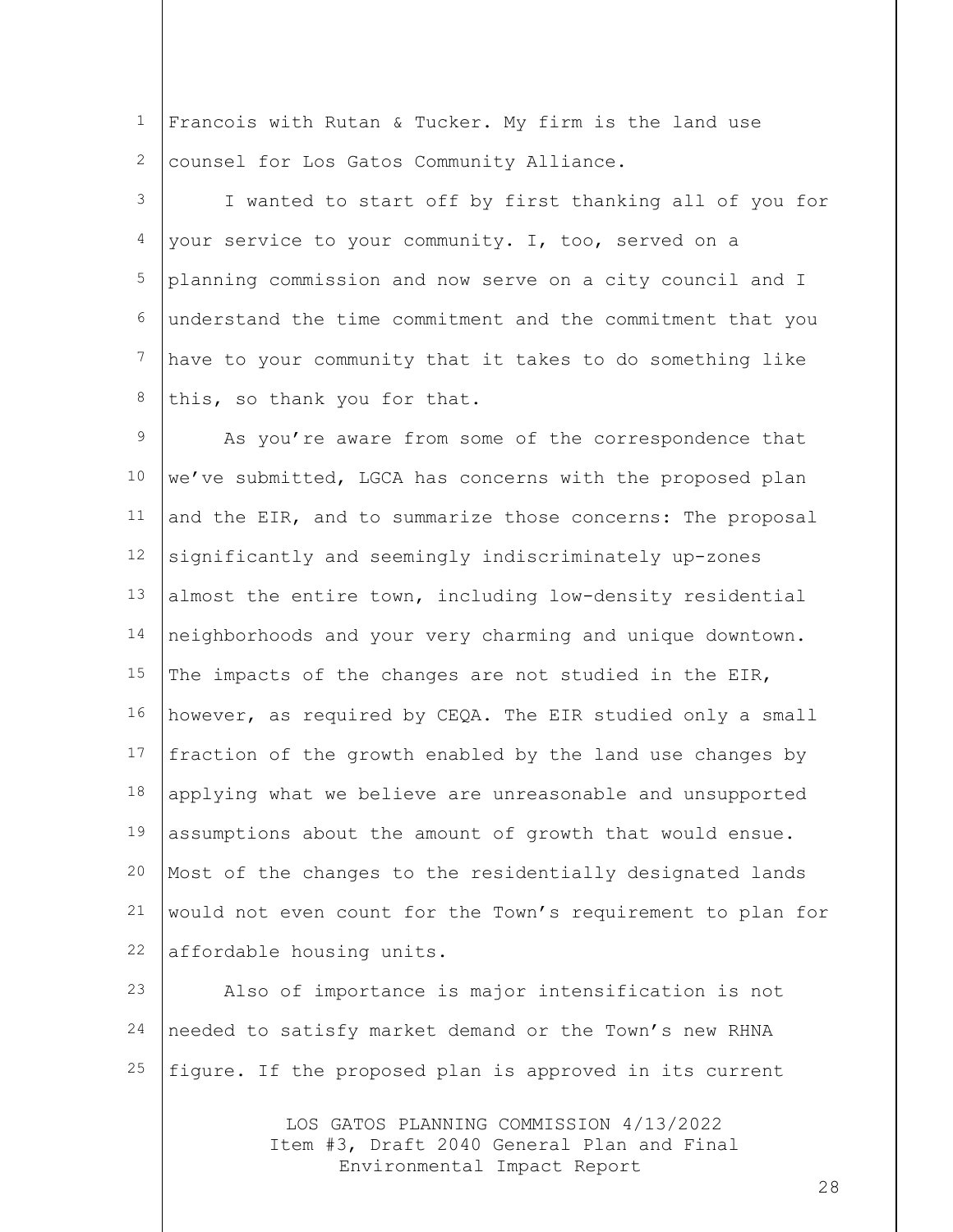1 2 form, the Town could not legally deny a project that complied with the new density standards.

3 4 5 6 7 8 9 We believe that the Town should focus first on the mandatory changes to its Housing Element, which are due in just a short six months from now, in January 2023. The Housing Element will provide critical information as to where and at what densities housing should be located. In my experience, that's what every other agency in the Bay Area is doing.

10 11 12 13 14 15 16 If the Town nonetheless proceeds with the proposed plan, the Commission should recommend that it be amended to provide for no more than 2,300 units. This meets the Town's stated goals of satisfying market demand and the Town's new RHNA number, plus a reasonable buffer. On page 6 of the Staff Report Staff outlines changes that could be made to achieve this reduction. LGCA supports those changes.

17 18 19 20 21 A general plan is a community's constitution for development. It deserves careful consideration and scrutiny. LGCA welcomes your engagement on these important matters, and I would be happy to answer any questions that members of the Commission may have.

22 23 24 CHAIR HANSSEN: We thank you for your comments and your many written comments that you have given to the Commission so far, and we do have all of them in our Staff

25

LOS GATOS PLANNING COMMISSION 4/13/2022 Item #3, Draft 2040 General Plan and Final Environmental Impact Report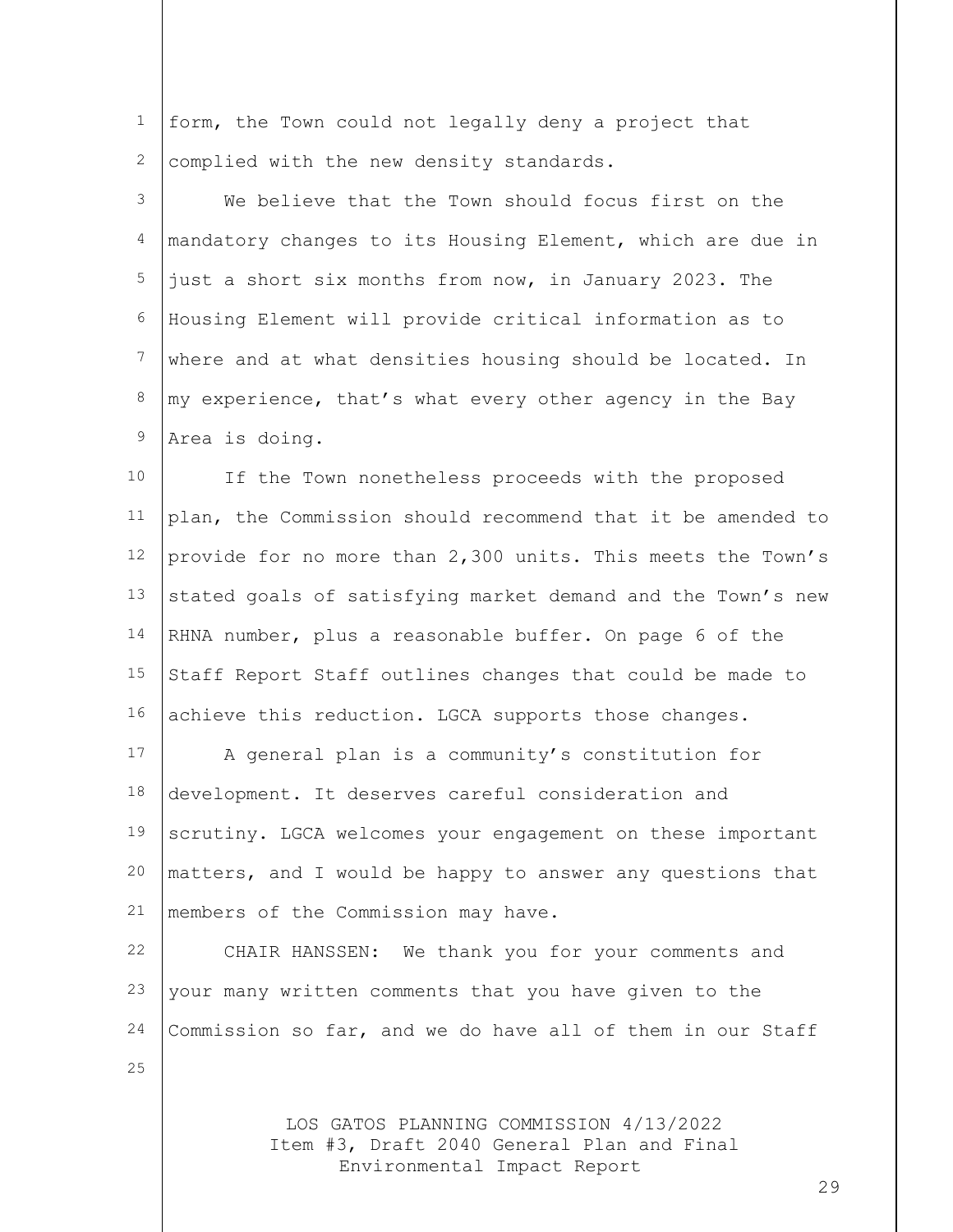| $\mathbf 1$ | Report, and so I will ask if any Commissioners have any                               |
|-------------|---------------------------------------------------------------------------------------|
| 2           | additional questions at this time? Vice Chair Barnett.                                |
| 3           | VICE CHAIR BARNETT: Thank you for your presentation,                                  |
| 4           | Mr. Francois. The question I have is I believe you're                                 |
| 5           | saying that the Town would not be able to down-zone once it                           |
| 6           | is up-zoned, and I was wondering if that position is based                            |
| 7           | on any particular statute or other (inaudible)?                                       |
| 8           | MATT FRANCOIS: Thank you, Commissioner Barnett. Yes,                                  |
| 9           | it's based on the Housing Accountability Act, which states                            |
| 10          | essentially once an agency is planned and zoned for a                                 |
| 11          | certain density of units, if a developer comes in with a                              |
| 12          | project that is at that stated density, that law doesn't                              |
| 13          | entirely prohibit but it greatly restricts the Town's                                 |
| 14          | ability to deny that project.                                                         |
| 15          | CHAIR HANSSEN: Does that answer your question, Vice                                   |
| 16          | Chair Barnett.                                                                        |
| 17          | VICE CHAIR BARNETT: Yes, it did, thank you.                                           |
| 18          | Are there any other Commissioners that<br>CHAIR HANSSEN:                              |
| 19          | have questions? Commissioner Raspe.                                                   |
| 20          | COMMISSIONER RASPE: Thank you, Chair, and thank you,                                  |
| 21          | Mr. Francois for both your presentation this evening and                              |
| 22          | your correspondence to the Council.                                                   |
| 23          | You mentioned that you would appreciate a target of                                   |
| 24          | 2,300 units and would accept the six different criteria                               |
| 25          | that appear on page 6 of the Staff Report. With respect to                            |
|             | LOS GATOS PLANNING COMMISSION 4/13/2022<br>Item #3, Draft 2040 General Plan and Final |

Environmental Impact Report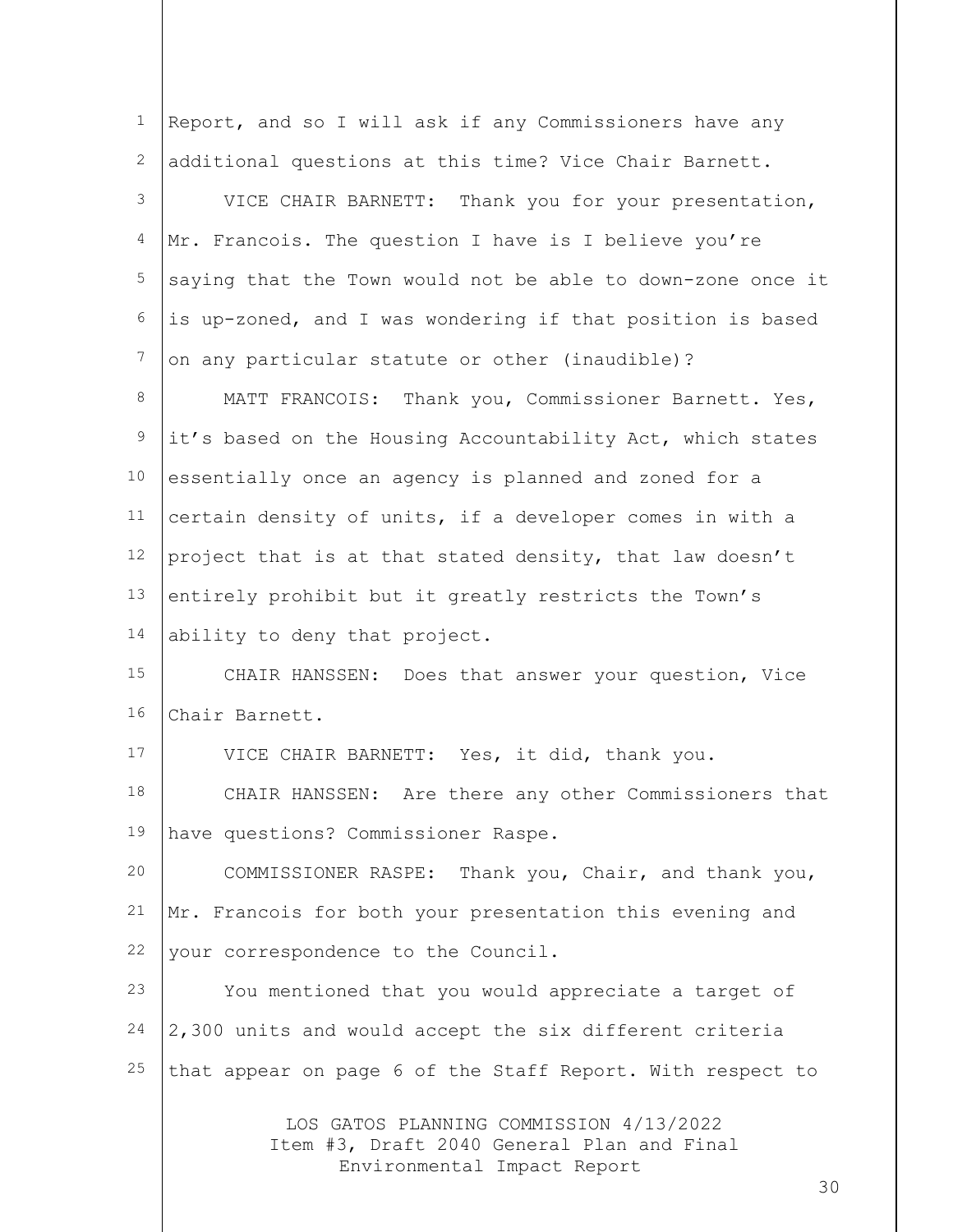1 2 3 4 5 6 7 8 9 10 11 12 13 14 those six criteria, do you feel equally strongly about each of those, or are there some that you would prefer or feel more strongly about as opposed to others? Thank you. MATT FRANCOIS: I appreciate the question, Commissioner Raspe, and I just want to reiterate that obviously we're not in the position of micromanaging your General Plan update. That's a community update that the Commission and the Council weigh in on, but the one that is very important to LGCA is the increased densities in the low-density residential, to reducing those densities to what they are in the current General Plan, which are up to five units per acre. The new plan would allow for up to 12 units per acre on those lands. Another important change that was made that we would

15 16 17 18 wish the Commission to weigh in on is the significant upzoning of your Central Business District, your downtown area where the floor area ratios and housing densities are being increased by 200%.

19 20 21 22 23 24 25 COMMISSIONER RASPE: Thanks for your response. CHAIR HANSSEN: Thank you for that, and do any other Commissioners have questions for Mr. Francois? Again, we do have all of your comments for consideration when we do our review, but we thank you for your verbal comments as well. Who else would like to speak on the General Plan or the Final EIR?

> LOS GATOS PLANNING COMMISSION 4/13/2022 Item #3, Draft 2040 General Plan and Final Environmental Impact Report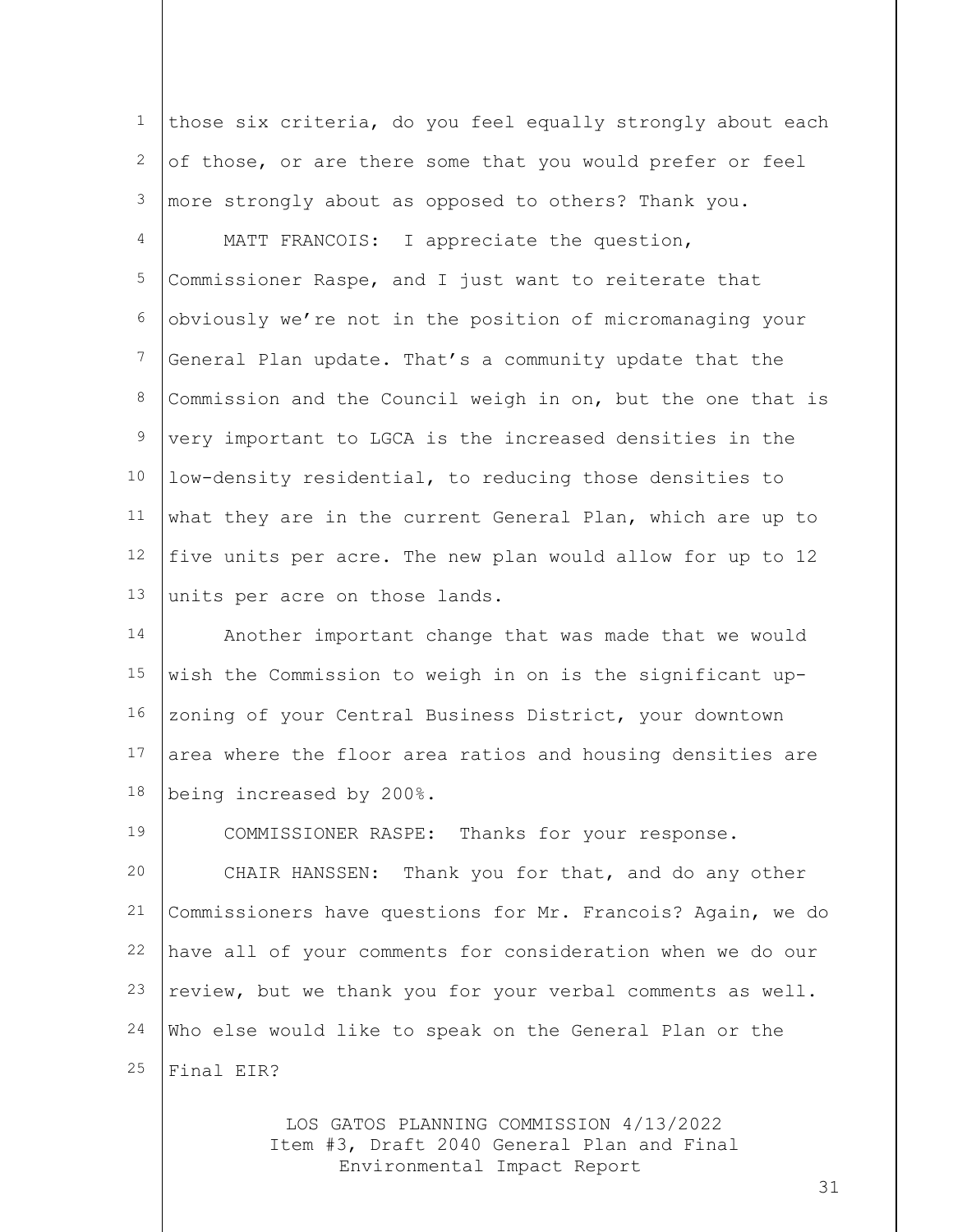1 2 JOEL PAULSON: Thank you, Chair. The next speaker will be Gina.

| 3              | GINA: Hi, thank you, everyone. I just really wanted         |
|----------------|-------------------------------------------------------------|
| 4              | to show my support for some of the other speakers.          |
| 5              | I'm really particularly passionate about the wildlife       |
| 6              | crossings, if we could get wildlife crossings to protect    |
| $\overline{7}$ | the newts and the deer and just in general protecting       |
| 8              | wildlife in any way possible, as well as protecting our     |
| $\mathsf 9$    | open spaces.                                                |
| 10             | I also agreed with the first speaker on the dark            |
| 11             | skies, just in general protecting biodiversity and the bird |
| 12             | safety.                                                     |
| 13             | In general I wanted to voice my agreement with              |
| 14             | protecting the environment and reducing all sorts of        |
| 15             | pollution and greenhouse gases.                             |
| 16             | I agreed with the other speaker on including the            |
| 17             | education for plant-based diet. I thought that sounded      |
| 18             | great.                                                      |
| 19             | I also would much more agree with the approximately         |
| 20             | 2,000 units versus the 4,000 units. I'm as much as possible |
| 21             | against the high-density and up-zoning.                     |
| 22             | Back to the environment, I don't know if they're still      |
| 23             | doing this, but it seems like at Vasona and different       |
| 24             | places were spraying a lot of pesticides, which is really   |
| 25             | devastating to the monarch butterfly population, which we   |
|                | LOS GATOS PLANNING COMMISSION 4/13/2022                     |

LOS GATOS PLANNING COMMISSION 4/13/2022 Item #3, Draft 2040 General Plan and Final Environmental Impact Report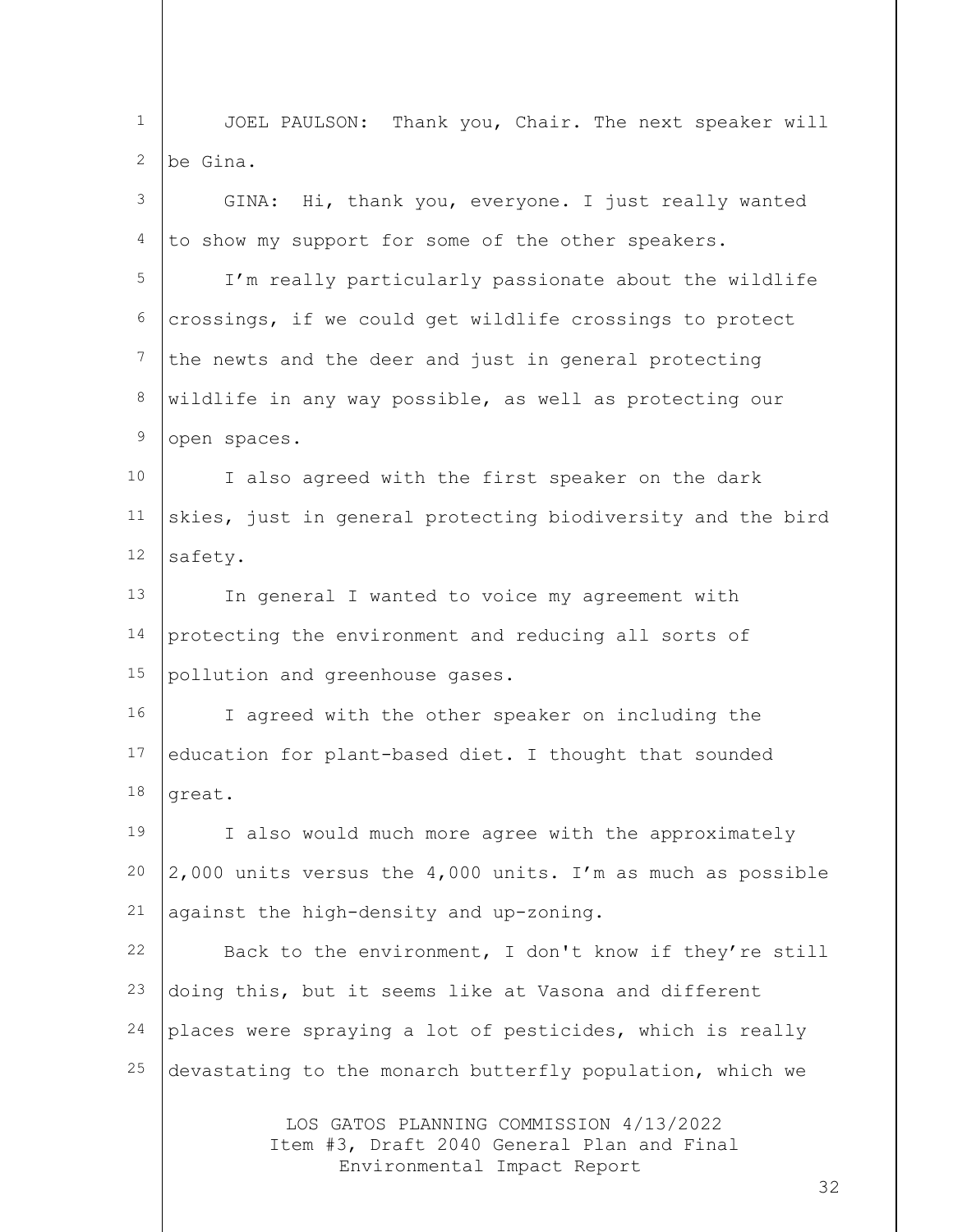LOS GATOS PLANNING COMMISSION 4/13/2022 1 2 3 4 5 6 7 8 9 10 11 12 13 14 15 16 17 18 19 20 21 22 23 24 25 have a migration through here, so if there is any way that we could reduce or eliminate the pesticides altogether, I think that would be great. So, that's it. Thank you for listening. CHAIR HANSSEN: Thank you for all of your comments, and I will ask if any of the Commissioners have questions for you? I don't see any hands raised, but thank you once again for your comments. Who else would like to speak on the General Plan or the Final EIR? JOEL PAULSON: Thank you, Chair. The next speaker will be Connie. CONNIE HAMRAH: Good evening, my name is Connie Hamrah. I live in Los Gatos, and have been a resident of Monte Sereno and Los Gatos for over 44 years. I guess one of my concerns is maintaining the integrity and the beauty, obviously, of the Town of Los Gatos, and with all of the proposed changes and the things that have been mandated from the state, how does water play into all of this? In other words, we can plan all of these great things, and we all see all the building and construction going on in our area and throughout Santa Clara Valley, and yet, we don't have enough water. How are you addressing that in terms of the continued growth of the Town?

Item #3, Draft 2040 General Plan and Final Environmental Impact Report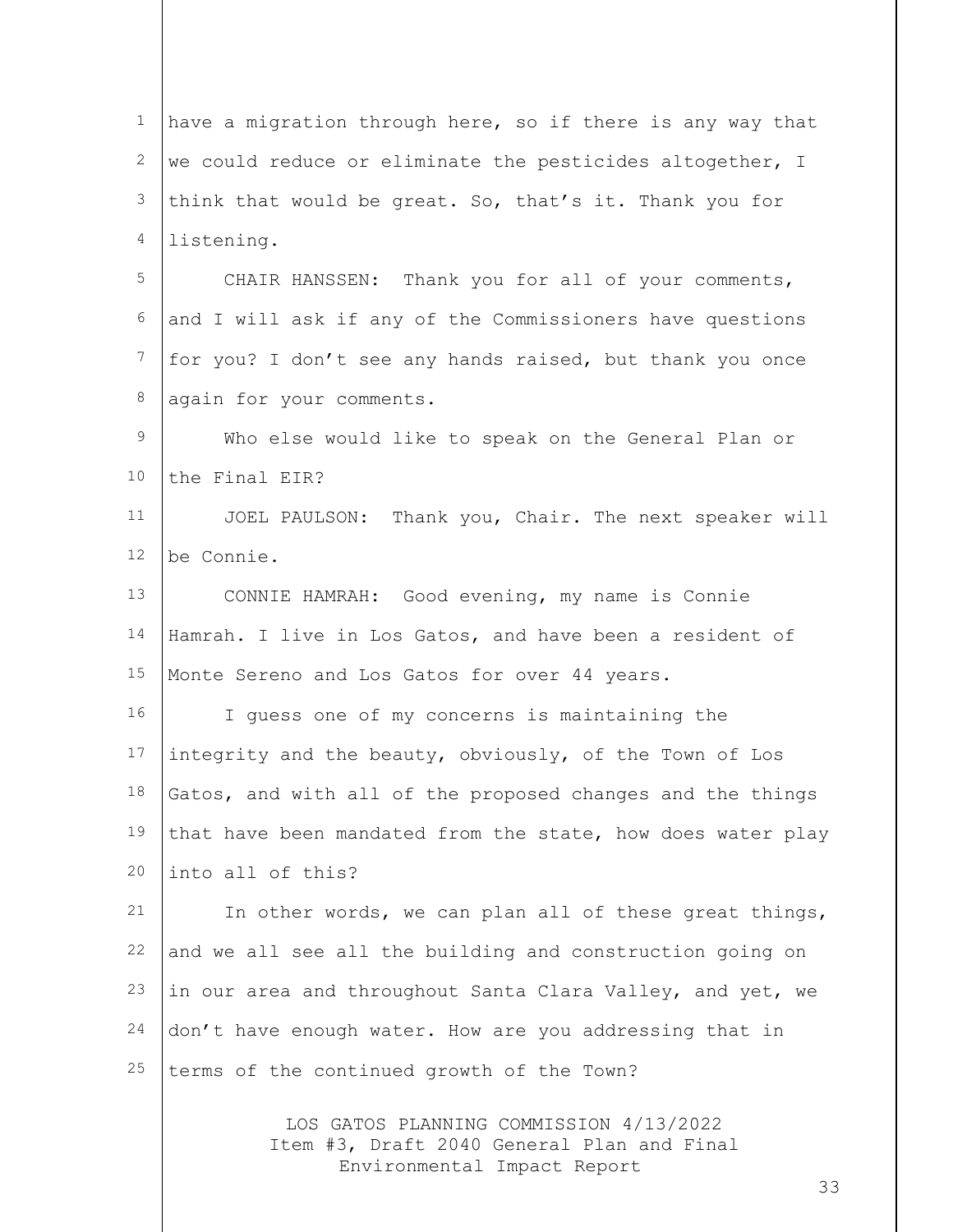| $\mathbf 1$      | CHAIR HANSSEN: We thank you for your comments, but          |
|------------------|-------------------------------------------------------------|
| 2                | the format of our public hearings is that we can't answer   |
| 3                | your questions directly. We can ask you questions. But      |
| 4                | certainly there are sections of the General Plan as well as |
| 5                | the EIR that do address water, and if you have more direct  |
| 6                | questions you can send them in to Staff and they can get    |
| $\boldsymbol{7}$ | back to you.                                                |
| 8                | CONNIE HAMRAH: Okay, thank you. And then I would just       |
| $\mathsf 9$      | agree that to keep the number of units to be added to our   |
| 10               | community at the lowest level possible I think would be     |
| 11               | appreciated by most of the people who live in our beautiful |
| 12               | community, because we'd like to keep it that way, as I know |
| 13               | you want to too, so thank you.                              |
| 14               | CHAIR HANSSEN: Thank you very much. Any questions for       |
| 15               | the speaker? I don't see any hands raised. Then who would   |
| 16               | be the next speaker?                                        |
| 17               | JOEL PAULSON: Thank you, Chair. The next speaker will       |
| 18               | be Rosilene.                                                |
| 19               | ROSILENE MARTINS: Hi, I just wanted to voice my             |
| 20               | opinion in regard to three of the topics.                   |
| 21               | First one being the plant-based education, I want to        |
| 22               | say that I support the plant-based education program even   |
| 23               | though I am not a vegan. I have reduced my consumption of   |
| 24               | meat because I believe also that the plant-based diet helps |
| 25               | the planet in many ways, but especially by drastically      |
|                  |                                                             |

LOS GATOS PLANNING COMMISSION 4/13/2022 Item #3, Draft 2040 General Plan and Final Environmental Impact Report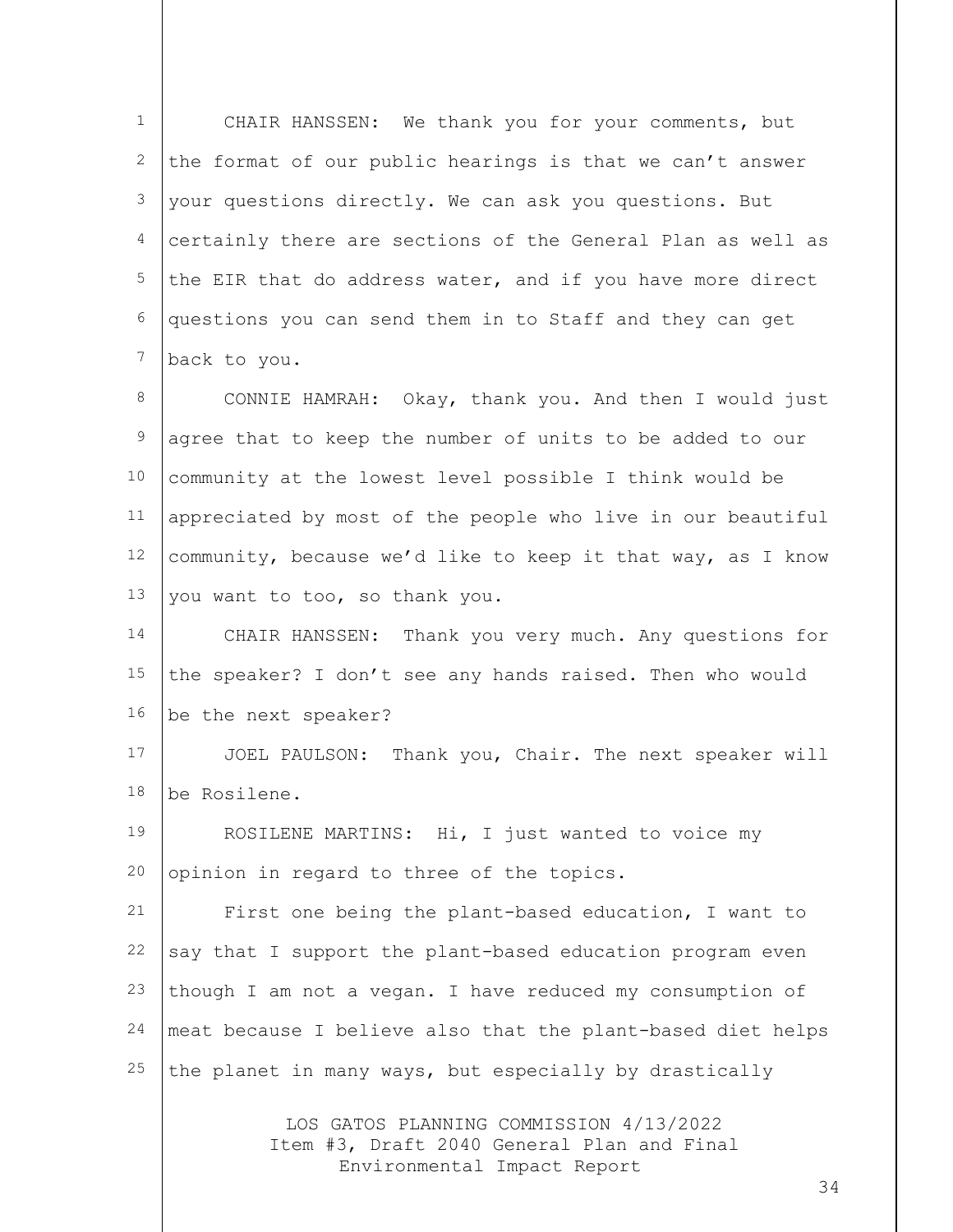1 2 3 4 reducing greenhouse gas emissions and saving water, which is really important. So, since we all benefit from it we should all be supporting plant-based diet initiatives regardless of what we eat.

5 6 7 8 9 10 11 12 13 I also want to support the dark sky petition that was made earlier. I also have a terribly bright light that shines into my bedroom, and it is unfortunately really close to a creek, so it is really terrible I think in planning expanding so much housing into Los Gatos, because we need to keep this in mind, because we really have a lot of birds, and this wildlife is one of the things that gives Los Gatos its character, its charm, and we should really do as much as possible to preserve that.

14 15 16 17 18 19 20 21 22 23 24 25 In regard to the planning for expansion, I'm a Los Gatos resident for close to 30 years now and I was very involved in the discussions of the North Forty, and one thing that really puzzles me is that the North Forty was started with a proposal to address the affordable housing, and that was the main sale point of North Forty, and once the project kicked off this was not upheld and I think that this is a terrible thing that happened to the North Forty. Once the project kicked off the affordable housing quota that they were supposed to satisfy fell through the cracks, and I want to know in moving forward with this proposal, because we need to build more houses and we need to

> LOS GATOS PLANNING COMMISSION 4/13/2022 Item #3, Draft 2040 General Plan and Final Environmental Impact Report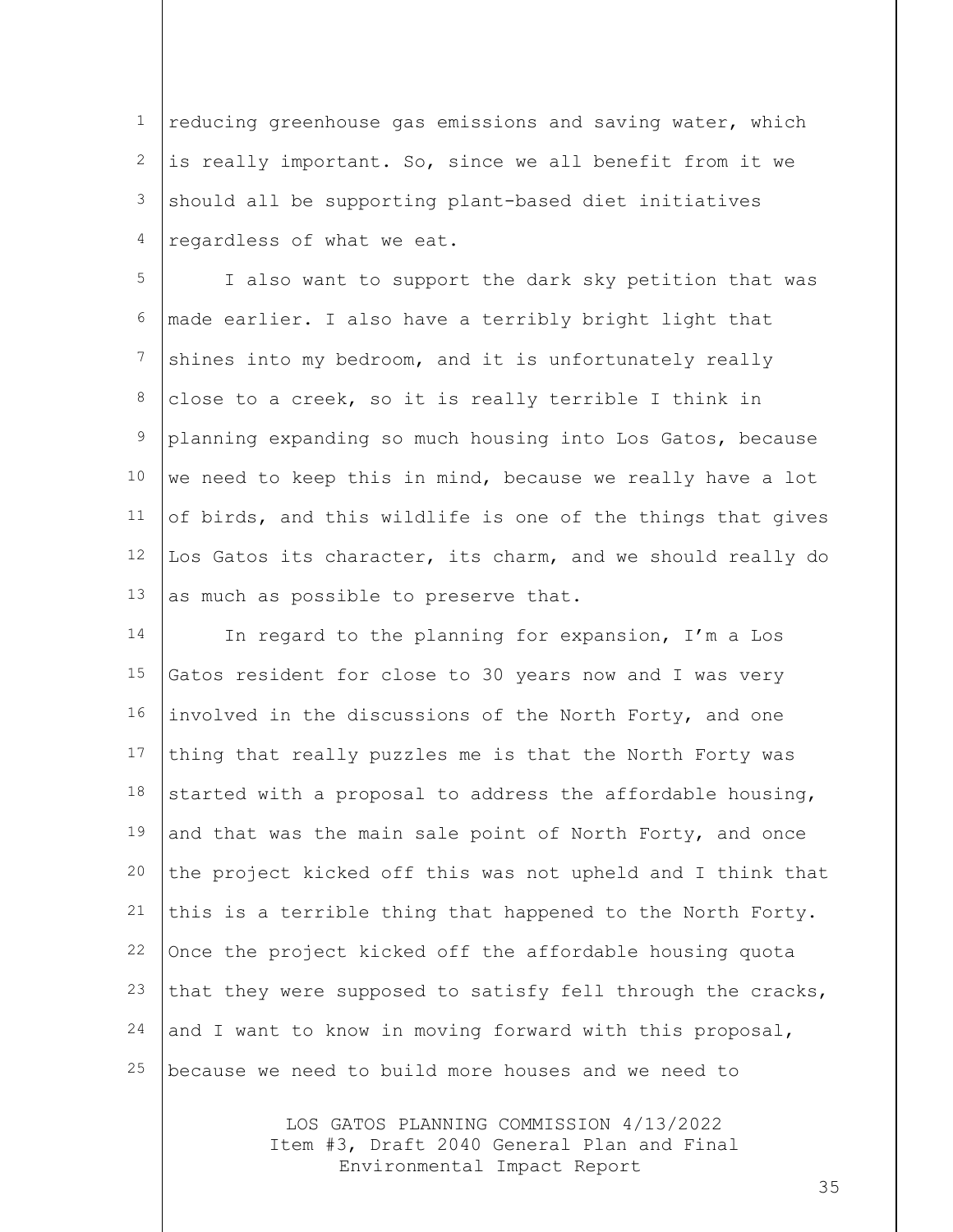1 2 3 4 5 6 increase density in Los Gatos to satisfy the government requirements for affordable housing, who is accountable to make sure that what happened with the North Forty is not going to happen again in the next development that is proposed under the guise of satisfying affordable housing in Los Gatos?

7 8 9 10 11 I see you guys are here to represent the Los Gatos residents, and I am hoping that these meetings and these discussions will boil down to plans that are advanced by your team that really satisfy what Los Gatos residents want and are asking for. Thank you for listening.

12 13 14 15 16 17 18 19 20 21 22 23 24 CHAIR HANSSEN: Thank you for your comments. We truly appreciate your comments, and as I mentioned earlier, we can't directly answer your questions, but feel free to reach out to staff if you want specific answers for your questions. I'm quite sure that the Commission will be discussing some of this as we do proceed forward with our discussion on the General Plan, and some of what you talked about. The Housing Element Advisory Board is specifically working on locations, and levels of affordability will be addressed in their work as well. Do any Commissioners have questions for Ms. Martins? I don't see any, so thank you again for your comments, and who will be our next speaker? JOEL PAULSON: The next speaker will be Catherine.

25

LOS GATOS PLANNING COMMISSION 4/13/2022 Item #3, Draft 2040 General Plan and Final Environmental Impact Report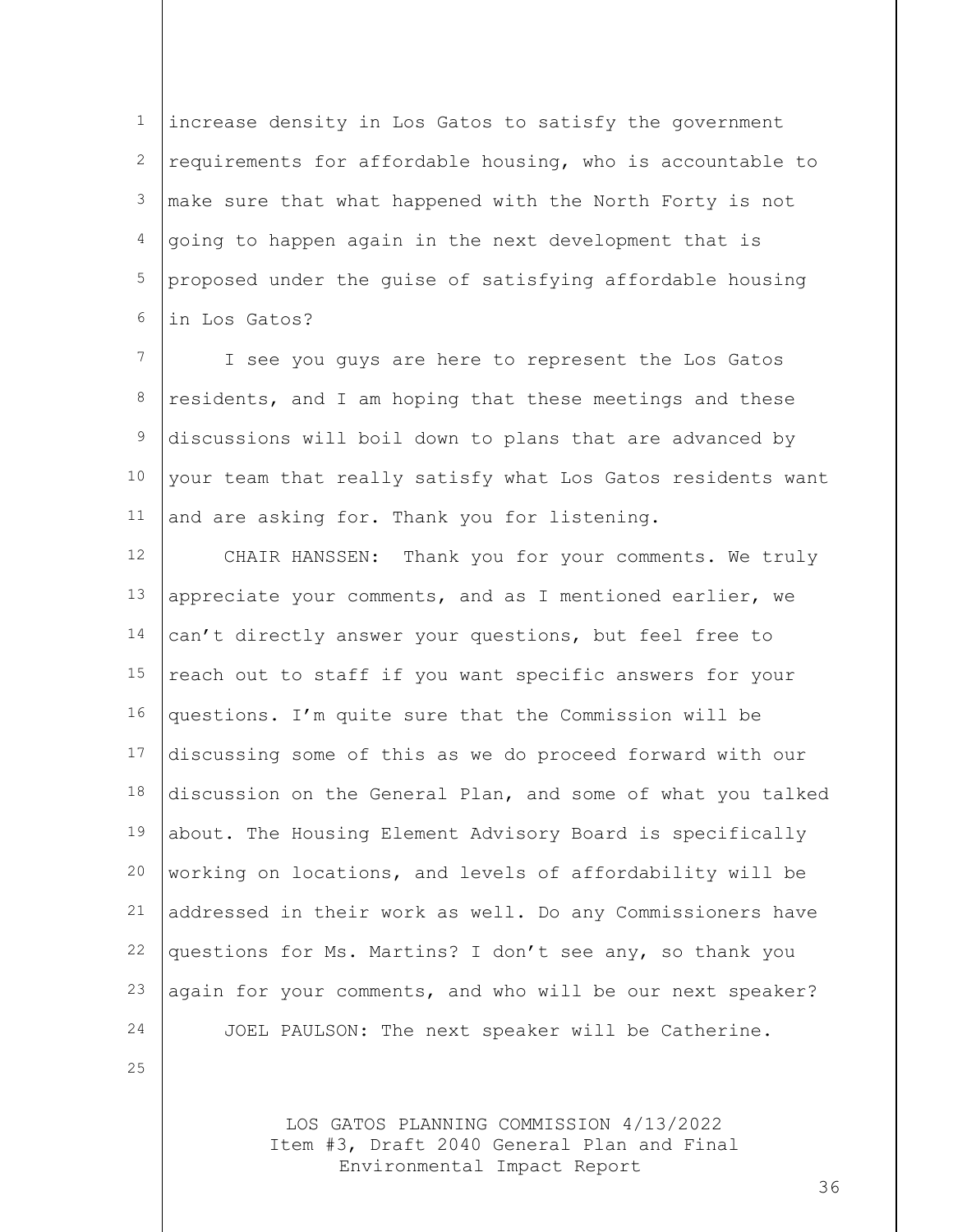1 2 3 4 5 CATHERINE SOMERS: Good evening, Planning Commission. My name is Catherine Somers and I'm the Executive Director at the Los Gatos Chamber of Commerce. It's great to be here tonight. I, too, actually support the dark skies, but more importantly, I just wanted to share something with you.

6 7 8 9 10 11 12 13 14 15 16 17 18 19 I get criticized a lot actually in my job for not really looking out for all of the commercial hubs in Los Gatos, and so it's kind of an interesting conundrum, because as much as I try to branch out and go out to Kings Court and introduce the Chamber to some of the folks out there, or out to now it's the North Forty, and to anywhere along the Boulevard, or out the Belgatos neighborhood or Harwood, I'm always having a hard time really bringing those people into the fold of Los Gatos. I think one of the really important things that you guys have on your plate is—we talk about inclusivity a lot—how to wrap those communities into the whole and yet make them really special and unique in and of themselves that they serve their individual neighborhoods.

20 21 22 23 24 25 It's a huge challenge that I'm throwing at you, but I would love to see reflected in the General Plan something to that. I think that involves the Land Use Element of course, or the land use portion of the General Plan. I think actually Lee Quintana was even kind of talking to this.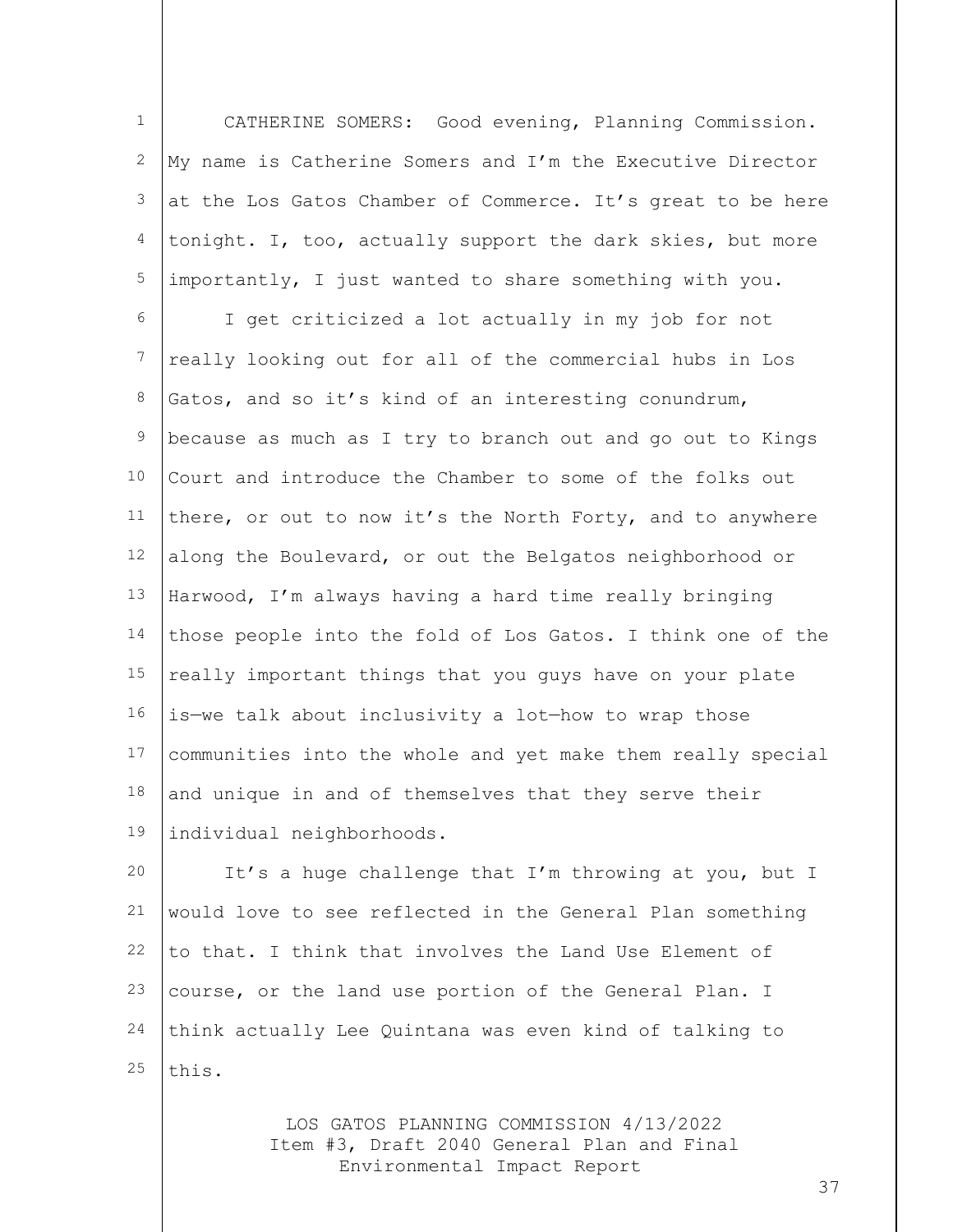| $\mathbf 1$      | And so it's a big responsibility for you guys, but I        |
|------------------|-------------------------------------------------------------|
| 2                | think it's also a really unique opportunity that you have   |
| 3                | right now to look from above, a bird's eye view looking     |
| 4                | down, and what will make Los Gatos special 20 years from    |
| 5                | now when you look at the different neighborhoods and what's |
| 6                | going to be that community hub? Maybe it is mixed-use       |
| $\boldsymbol{7}$ | housing in those community hubs, or mixed-use developments. |
| 8                | But I hope you'll take that into consideration when         |
| $\mathcal{G}$    | you look through the plan and at the EIR and everything     |
| 10               | else that you're looking at, and think of the Chamber of    |
| 11               | Commerce when you're doing it and how we can really all be  |
| 12               | part of the fabric of this community and all add to it and  |
| 13               | all benefit our individual neighborhoods. Thank you.        |
| 14               | CHAIR HANSSEN: We thank you for all your service to         |
| 15               | our community in your capacity, and for your comments as    |
| 16               | well tonight. Do any Commissioners have questions for Ms.   |
| 17               | Somers? I don't see any hands raised, but I would like to   |
| 18               | ask a question. Have you had an opportunity to see our      |
| 19               | draft Community Design Element where we actually go into a  |
| 20               | fair amount of detail in the Draft General Plan about       |
| 21               | different neighborhoods across town and how we'd like to    |
| 22               | see them evolve toward 2020? There's actually a before and  |
| 23               | after for each one of those. Have you see that part of the  |
| 24               | plan yet?                                                   |
|                  |                                                             |

25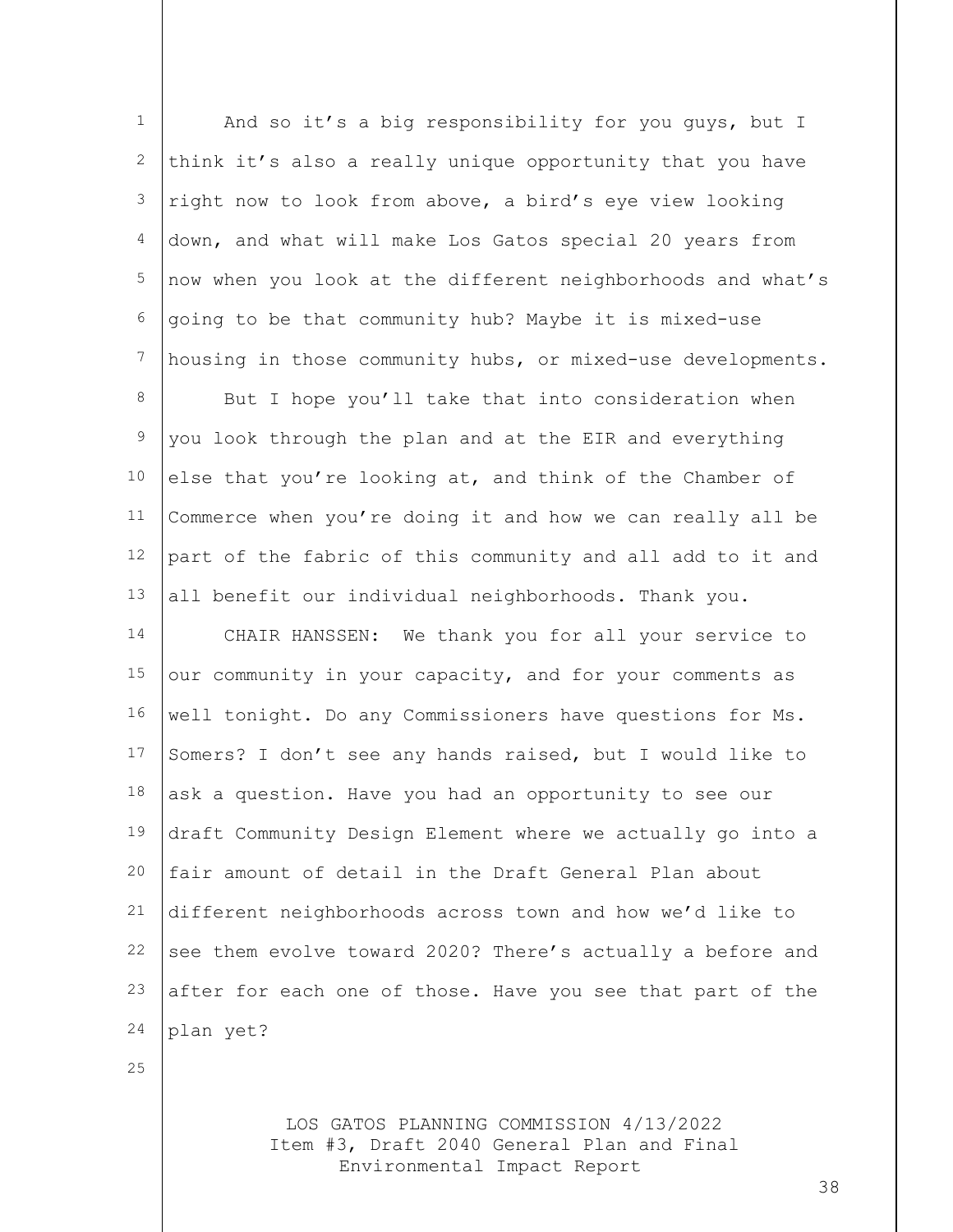| $\mathbf 1$      | CATHERINE SOMERS: Yes, I have, and actually I'm             |
|------------------|-------------------------------------------------------------|
| $\mathbf{2}$     | encouraged by what I've been seeing. I get a little         |
| 3                | concerned about the potential of up-zoning all throughout   |
| 4                | town, because I would really like to encourage you and all  |
| 5                | of us to focus our efforts on developing certain areas,     |
| 6                | again, to make them unique and special and not just do that |
| $\boldsymbol{7}$ | to the whole town. So, yes, I really like what I've seen so |
| 8                | far, what you planned. Thank you.                           |
| 9                | CHAIR HANSSEN: Thank you. Are there others that would       |
| 10               | like to speak on the General Plan or the EIR?               |
| 11               | JOEL PAULSON: Yes, thank you, the next speaker is           |
| 12               | Jesus.                                                      |
| 13               | JESUS: Yes, thank you. Good evening, Commission             |
| 14               | Members. I'm a property owner of a property at the cross-   |
| 15               | section of Los Gatos Boulevard and Farley Road. I don't     |
| 16               | know if you know where that is, but the property is         |
| 17               | actually on Los Gatos Boulevard. This is in regard to the   |
| 18               | General Plan zoning map, and right now that property is     |
| 19               | part of Santa Clara County and is zoned for Administrative  |
| 20               | and Professional Office use.                                |
| 21               | I was trying to have the building upgraded and updated      |
| 22               | into having medical and dental facilities, as it is         |
| 23               | currently very old and whatnot and it does serve the        |
| 24               | surrounding community in that area, and if we were to get   |
| 25               | annexed into Los Gatos it would be zoned for residential.   |
|                  | LOS GATOS PLANNING COMMISSION 4/13/2022                     |

Item #3, Draft 2040 General Plan and Final Environmental Impact Report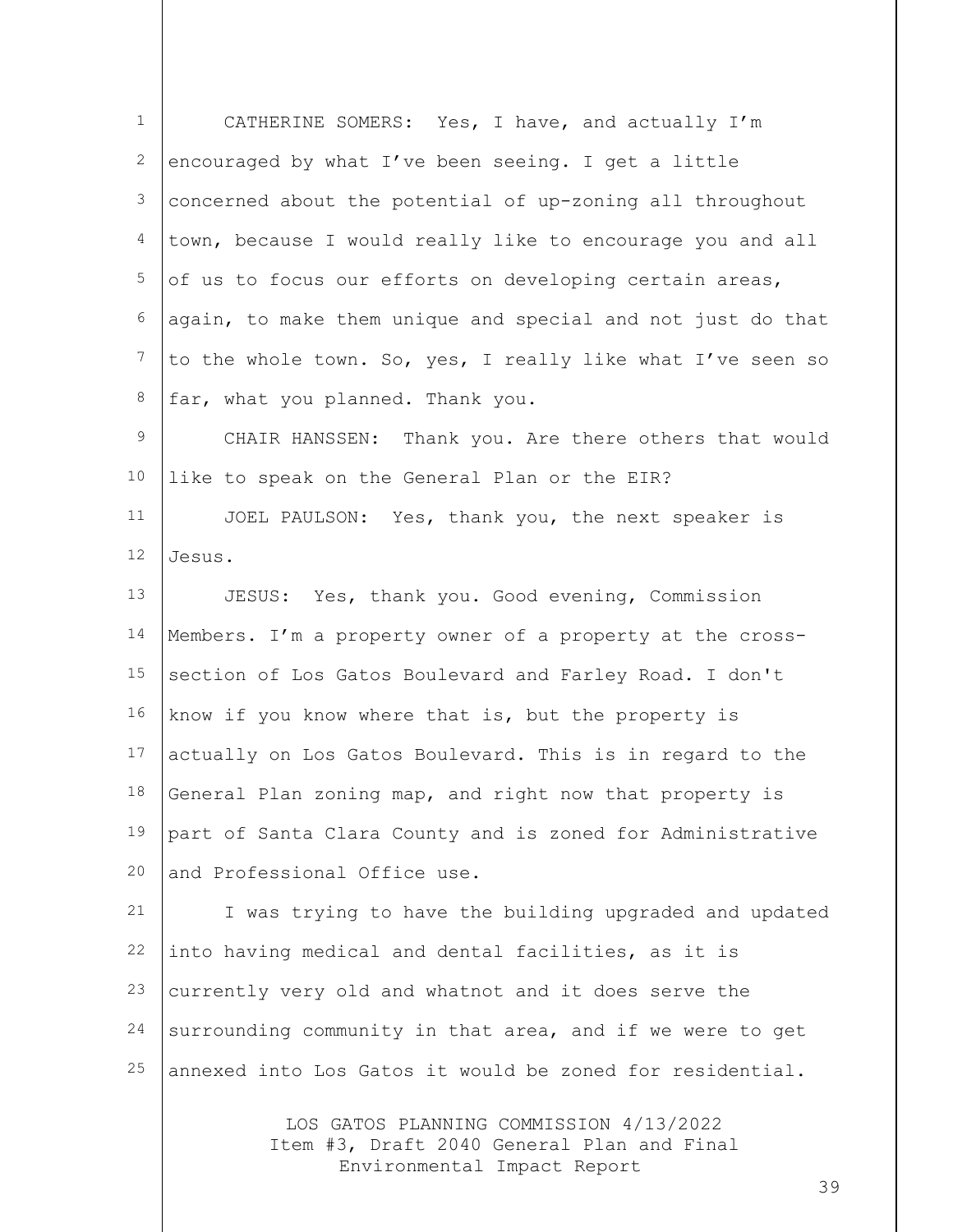1 2 3 4 5 6 7 If you ever look at the zoning map on that area, it just so happens that that one commercial property, if it was part of Los Gatos, would zoned as residential. I think it is just a technicality in terms of how it is, because for all the years that it's been there it's been a professional office building and it's been used as such for over the last 35 years, as I understand it.

8 9 10 11 12 13 So, please consider thinking about the zoning in that area. It is already in a Commercial area and it is just, in my opinion, a technicality that would stop us from renovating and updating the facility, the road, that corner, and providing services for the surrounding area, which includes the Town of Los Gatos. Thank you.

14 15 16 17 18 19 20 21 22 CHAIR HANSSEN: Thank you very much for your comments. Could I ask you a favor to write up your specific concern and send it in to Staff? We do actually have in our Staff Report one suggestion from Staff about a particular property to be rezoned from a General Plan designation perspective, so please do send that in so we can make sure it's accounted for, because doing it in verbal comments will not get the result that we need without sending it to Staff. Ms. Armer has her hand up.

23 24 25 JENNIFER ARMER: Yes, I do believe that it is one and the same property that he is speaking to, which is included in your list of potential changes for consideration.

> LOS GATOS PLANNING COMMISSION 4/13/2022 Item #3, Draft 2040 General Plan and Final Environmental Impact Report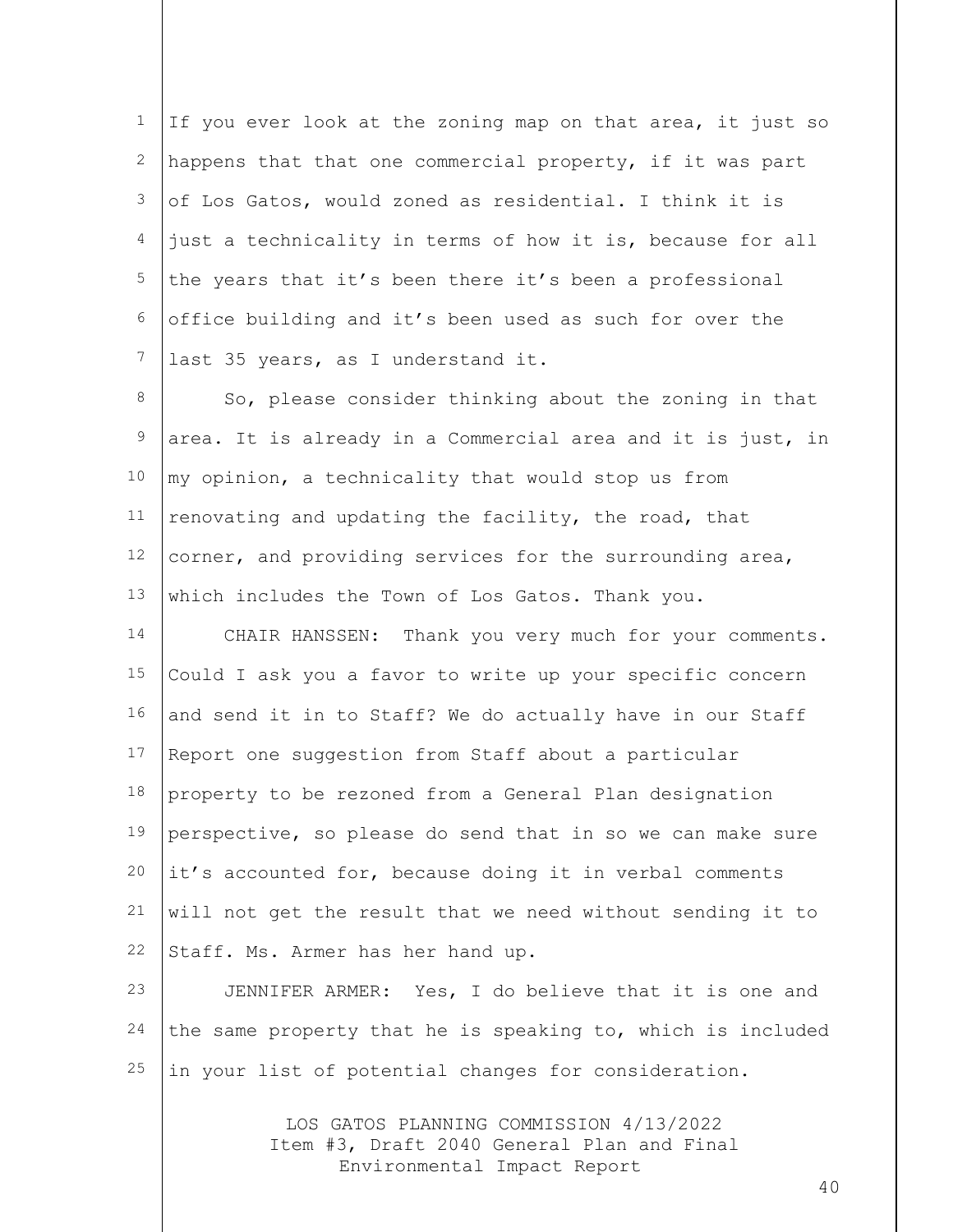| $\mathbf{1}$   | CHAIR HANSSEN: So, that's the address that I saw in                                   |
|----------------|---------------------------------------------------------------------------------------|
| 2              | there. Okay, very good, so then I think we're covered. Do                             |
| 3              | any Commissioners have questions for Jesus? I don't see any                           |
| $\overline{4}$ | hands up, so are there others that would like to speak on                             |
| 5              | the General Plan or the Final EIR?                                                    |
| 6              | JOEL PAULSON: Yes, thank you, Chair. The next speaker                                 |
| 7              | will be Arvin.                                                                        |
| 8              | ARVIN: Yes, good evening, and thank you for your                                      |
| $\mathsf 9$    | community service. I know it's late; I just have a very                               |
| 10             | quick comment here.                                                                   |
| 11             | I would like to suggest that the plan consider turning                                |
| 12             | the downtown Santa Cruz Avenue into a pedestrian road. I                              |
| 13             | think that would allow for Los Gatos residents and others                             |
| 14             | to come to town, support the downtown businesses, and                                 |
| 15             | socialize. I don't know if it's in the plan right now, but                            |
| 16             | I just wanted to make that recommendation. Thank you.                                 |
| 17             | CHAIR HANSSEN: Thank you for your comments. There is                                  |
| 18             | something to that effect in our comments. Do any                                      |
| 19             | Commissioners have questions for Arvin? Commissioner                                  |
| 20             | Thomas.                                                                               |
| 21             | COMMISSIONER THOMAS: Hi, yes, I do have a question                                    |
| 22             | for the speaker. I saw this as one of the comments, and                               |
| 23             | Staff did not recommend adopting this, but I was curious if                           |
| 24             | you would be happy with an implementation program that                                |
| 25             |                                                                                       |
|                | LOS GATOS PLANNING COMMISSION 4/13/2022<br>Item #3, Draft 2040 General Plan and Final |

Environmental Impact Report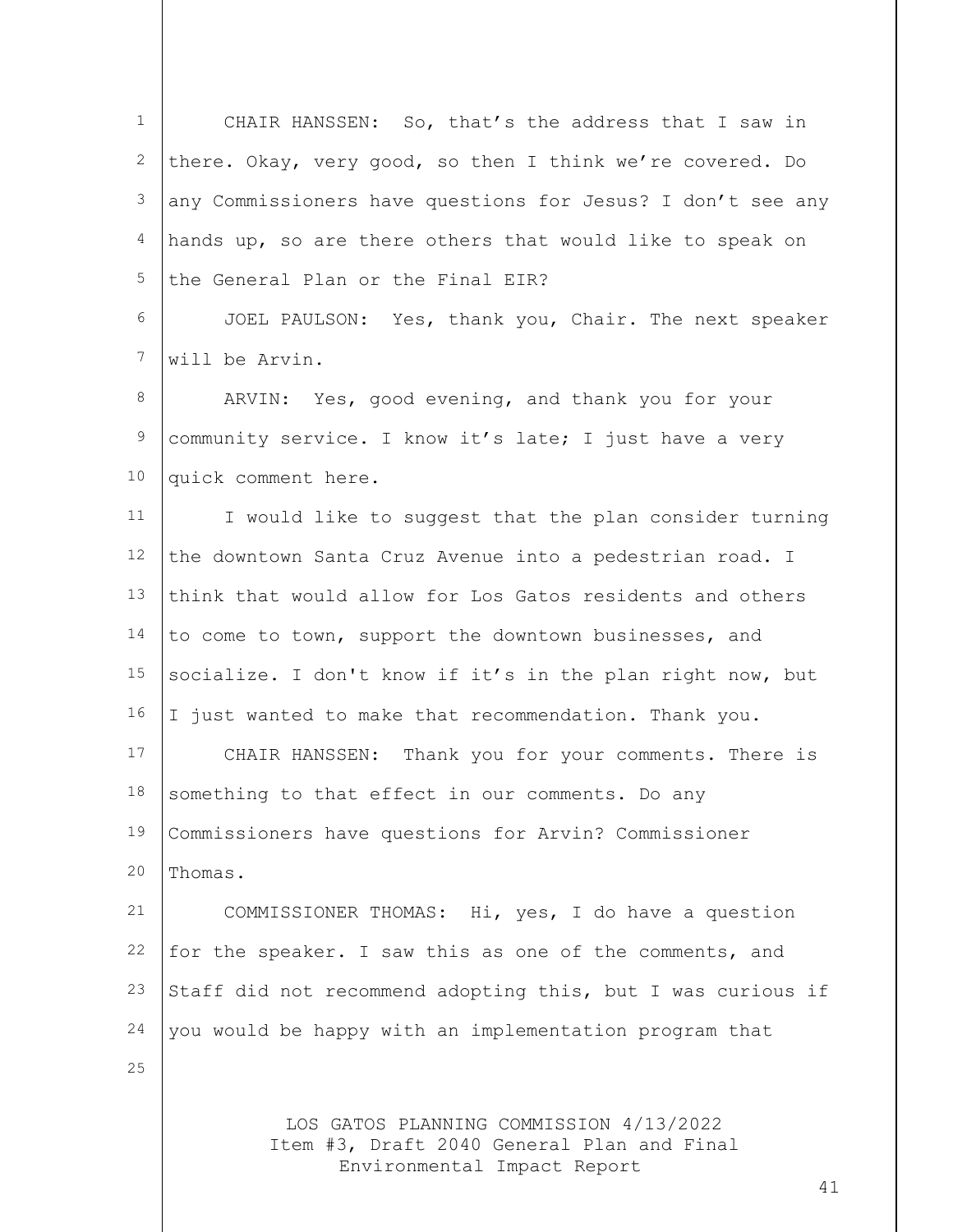LOS GATOS PLANNING COMMISSION 4/13/2022 Item #3, Draft 2040 General Plan and Final 1 2 3 4 5 6 7 8 9 10 11 12 13 14 15 16 17 18 19 20 21 22 23 24 25 asked the question and went into studying the validity and ability to do this? Would you be happy with that? ARVIN: Yeah, I'd be happy with anything that would make the Los Gatos downtown a little bit livelier, that instead of people going to other places they actually stay in Town and spend their money locally. I'm not a business owner in the downtown, so it's not a self-interest issue, but even if just a section of Santa Cruz Avenue could allow for people to enjoy a little bit nicer, rather than having concrete blocks in a way that doesn't really look very nice. COMMISSIONER THOMAS: Okay, thank you for answering that. CHAIR HANSSEN: Do any Commissioners have any additional questions for the speaker? I don't see any hands raised, and so are there any others that would like to speak on this General Plan or the Final EIR? I wanted to reiterate at this point, since I don't see any hands raised at the moment, that all of the public comments that we're taking for the verbal part of this certainly written comments can continue to be made—will be taken this evening. JOEL PAULSON: Thank you, Chair. Yes, the next speaker will be Tony.

Environmental Impact Report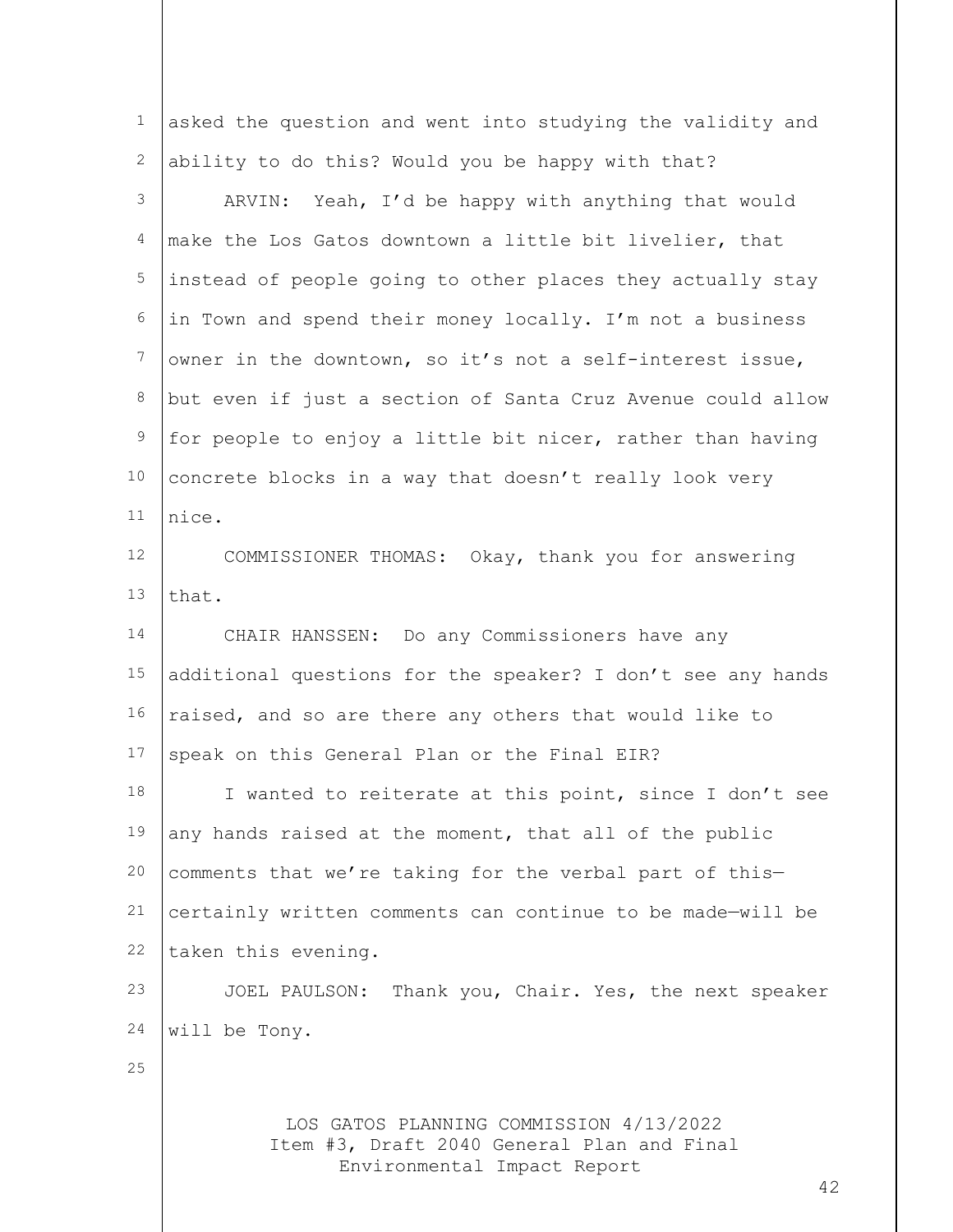1 2 3 4 5 6 TONY ALARCON: Hello. Good evening, everyone. This is Tony Alarcon. I first moved to Los Gatos in 1991. I moved to Los Gatos from Willow Glen specifically for the Town culture, the hillside views, and the trails. I think it's important in the General Plan moving forward that we consider the reasons that many of us moved here.

7 8 9 10 11 12 Personally, if I were on the Commission or the Town Council I would have appealed the RHNA numbers provided by the state to Los Gatos. I do not support exceeding the RHNA numbers, nor the approximately 4,000 units proposed for consideration in the General Plan by the Town Council and Town Manager.

13 14 15 16 17 18 19 20 21 22 23 24 25 One thing I'd like to point out to the Commission and to the general public listening is that Los Gatos ranks worse in fire than Paradise did before it had its fire, and as someone who lives close to the hillside I think it's very important that we protect the hillside for the residents, for public safety, and also for the wildlife. I think we have to take into consideration the North Forty and the results. As someone else mentioned, the North Forty was promised as affordable housing. It's anything but that. One thing with affordable housing, there is very little opportunity for people owning those houses to gain equity in them, they can only gain inflation, and so I think our town, with the leadership that we have and the

> LOS GATOS PLANNING COMMISSION 4/13/2022 Item #3, Draft 2040 General Plan and Final Environmental Impact Report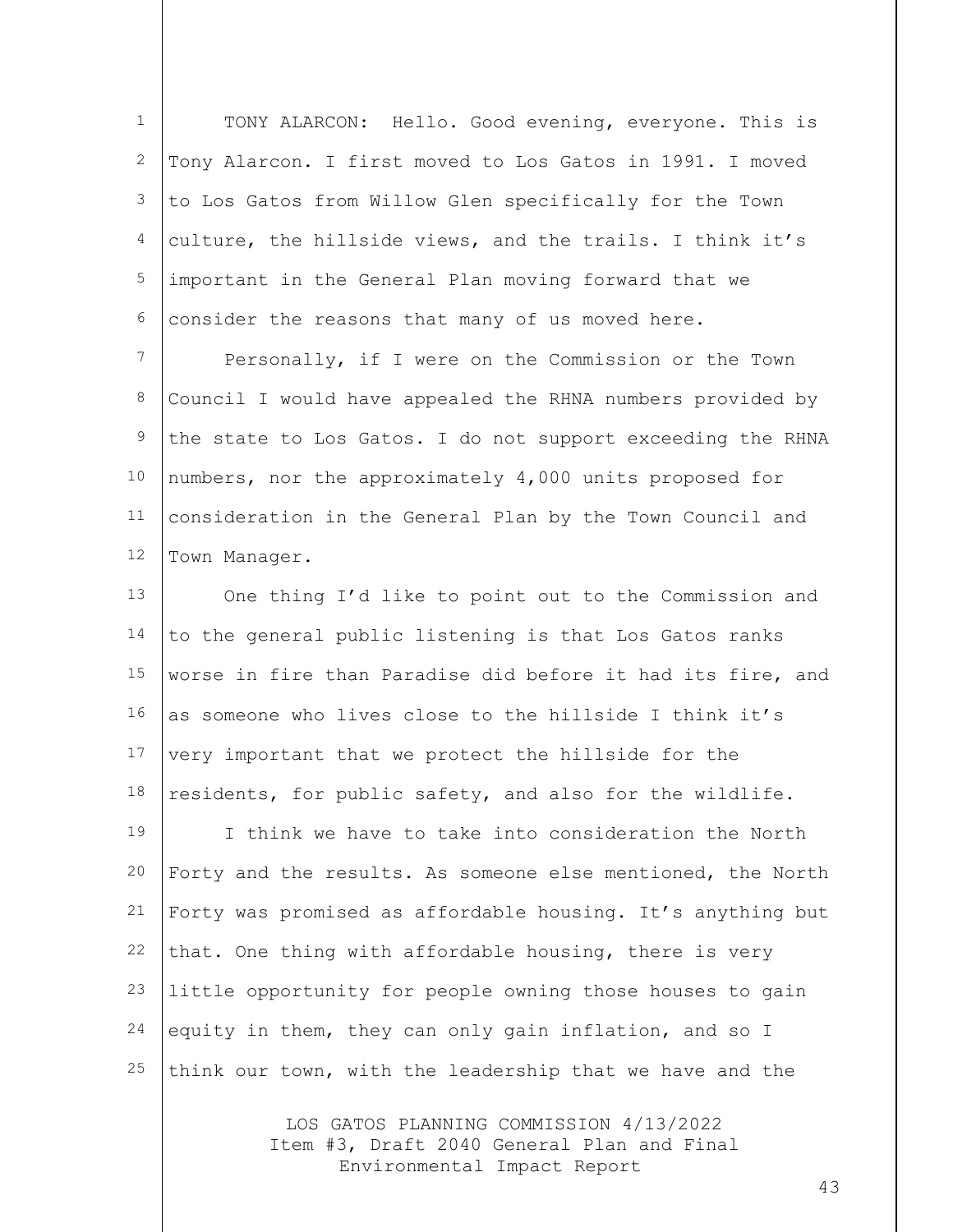1 2 Town residents, can come up with other solutions to create more affordable options for housing, perhaps smaller units.

3 4 5 6 7 8 9 10 11 I would like to see the Historic Districts and the districts where homes were built in the early-1900s remain in that character. With legislation SB 9 and SB 10 that was passed, we've yet to see the impacts of that, and I think we should slow down on the General Plan. We're being too aggressive with the number of housing units that we're proposing and I think further study should be done before you make any drastic changes in that direction. Thank you for listening.

12 13 14 15 16 17 18 CHAIR HANSSEN: Thank you so much for your comments. We definitely appreciate it, and I'd like to ask if any Commissioners have questions for Mr. Alarcon? I don't see any hands raised, so thank you again for your comments, and I would like to invite any other members of the public that would like to speak to us on the General Plan or the Final EIR for the General Plan to do so now.

19 20 21 22 JOEL PAULSON: Thank you. As the Chair mentioned, if anyone else would like to speak on the General Plan or Final EIR, please use the raised hand feature. The next speaker will be Joanne.

23 24 25 JOE RODGERS: This is Joe Rodgers. I'm going to speak for Joanne. Maybe she'll have some comments. Joanne and I have been residents to Los Gatos for 46 years, so we've

> LOS GATOS PLANNING COMMISSION 4/13/2022 Item #3, Draft 2040 General Plan and Final Environmental Impact Report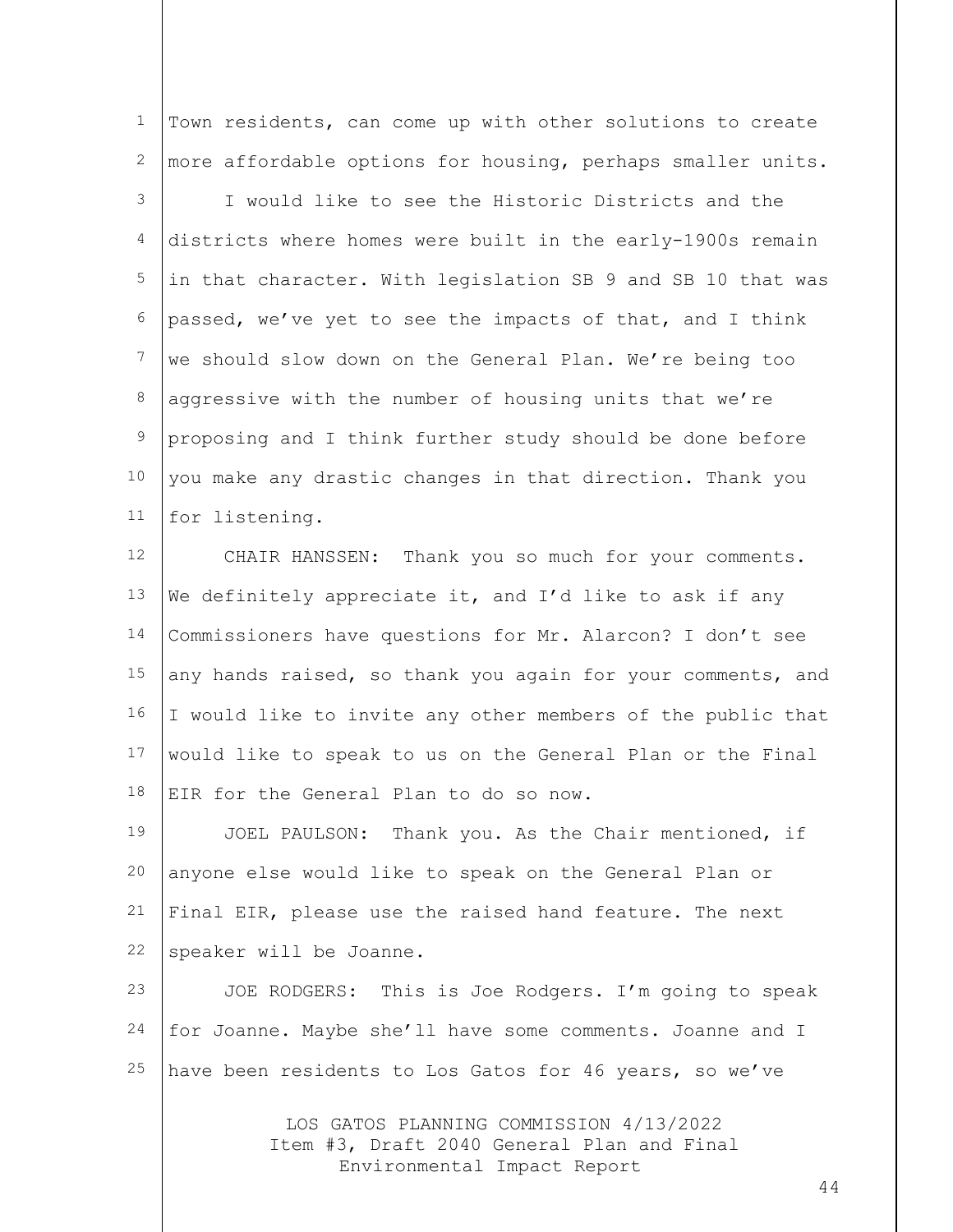1 2 3 4 5 6 7 seen some changes in the community. One of the things that I want to do also is thank the members that are on this Commission for the time you devote. I don't think most of the people in the community realize the time that the group of you devotes to making certain that we maintain the integrity of our town. Congratulations, and thank you, and keep up the good work.

8 9 10 11 12 13 14 What I wanted to talk about was actually a request that is being considered by the Town Council for adding one to three cannabis dispensaries in the Town. Very much opposed to it. I think it certainly sends the wrong message about the quality and the nature of our Town, but my concerns also go to the traffic that three dispensaries, or one, would create, and problems with parking.

15 16 17 18 19 Another one is requirements for PG&E, for electrical power. Already we're trying to focus more on adding more electric cars, but also then water was mentioned. We've got things that we have to deal with in our current situation, but add the dispensaries…

20 21 22 23 24 25 Initially they're saying it would just be for the sale of cannabis, but that's the gorilla in the room, because the next step is we're just going to do a little packaging and processing, and then after we're going to add growing. We already know that we suffer power outages from time to time, and with the requirements on power that are going

> LOS GATOS PLANNING COMMISSION 4/13/2022 Item #3, Draft 2040 General Plan and Final Environmental Impact Report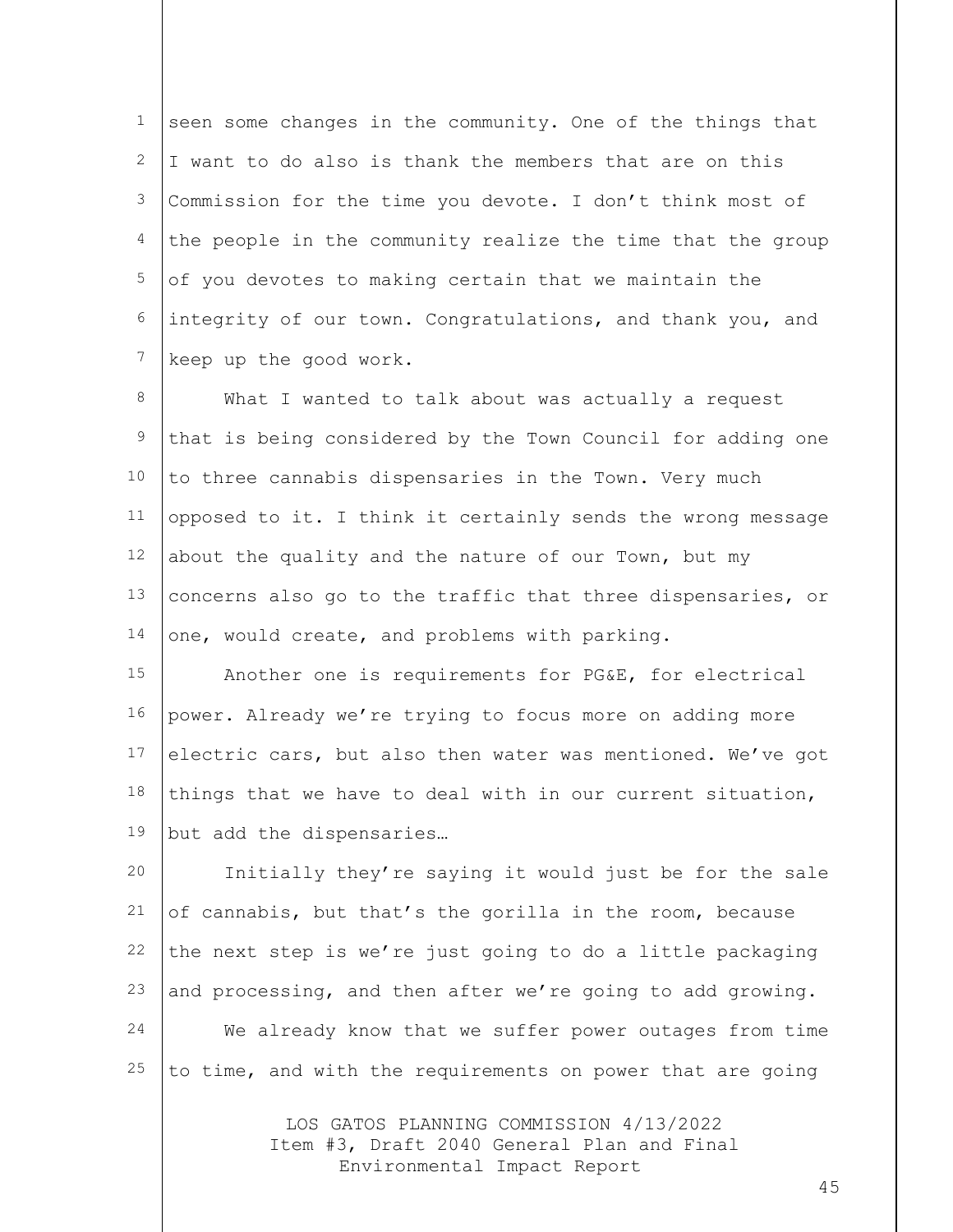1 2 3 4 5 6 7 8 to be generated by these other activities, adding cannabis would be catastrophic, so I'm really requesting that this Commission and the Town Council do an environmental impact study, include this in your study, and make certain that we understand the environmental impact of adding cannabis sales, processing, and growing. It would have a very negative impact on the Town, including the image of the Town.

9 10 11 12 13 14 15 Right now the Town Council turned down the idea some years ago. What was it? 2016. Said that we would not permit it. Now they're considering it for generating revenue. I just wanted to touch base on that. I'd like to see a thorough environmental impact study, because they're considering doing this without having done very much homework on it. Thank you very much.

16 17 18 19 20 21 22 23 24 25 JOANNE RODGERS: The revenue, other towns have said for every dollar you take in for a cannabis sale you spend four, and the policing and the trafficking, the crime, etc. CHAIR HANSSEN: Thank you for your comments. I think your three minutes are up, but I would also encourage you to send your comments in writing to Staff, because that would be the best way to make sure that they get attention by the appropriate people, because we are talking in terms of the General Plan and we don't address that at all in the General Plan, so please do send your comments into Staff.

> LOS GATOS PLANNING COMMISSION 4/13/2022 Item #3, Draft 2040 General Plan and Final Environmental Impact Report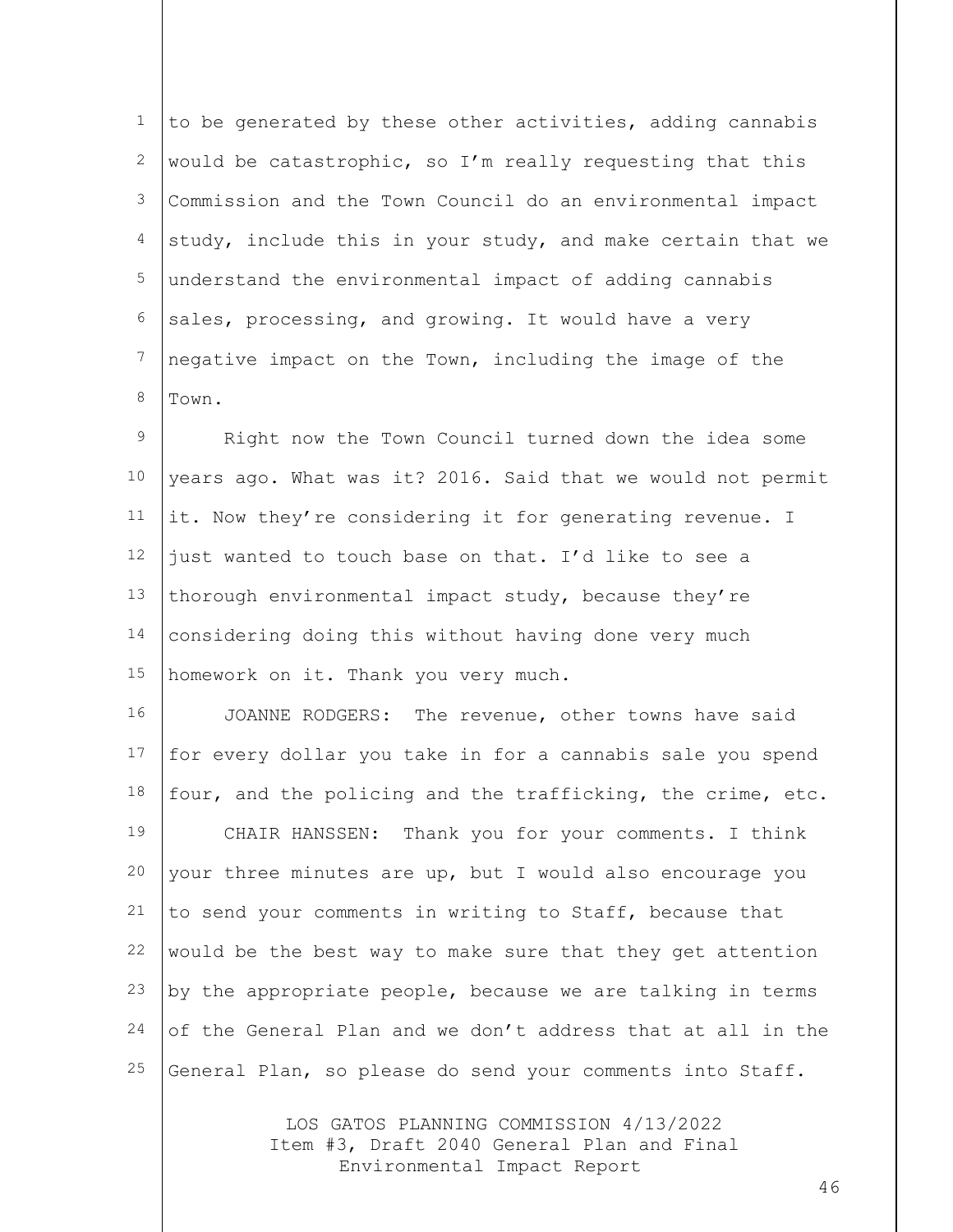| $\mathbf 1$ | JOE RODGERS: When you say Staff, whom do you mean?                                                                         |
|-------------|----------------------------------------------------------------------------------------------------------------------------|
| 2           | Who do we direct written comments to?                                                                                      |
| 3           | CHAIR HANSSEN: Staff, could you jump in and let them                                                                       |
| 4           | know how to send in comments to Staff?                                                                                     |
| 5           | JENNIFER ARMER: You can send it in to me and I can                                                                         |
| 6           | forward it onto the appropriate Staff, or you can send it                                                                  |
| 7           | through the Town Manager's office, as they are managing the                                                                |
| 8           | discussion and consideration of cannabis.                                                                                  |
| 9           | JOANNE RODGERS: As relating to what you're talking                                                                         |
| 10          | about here, it's the EIR report that we're asking for to be                                                                |
| 11          | included.                                                                                                                  |
| 12          | JENNIFER ARMER: Comments recommending or asking for                                                                        |
| 13          | an environmental review in association with the cannabis                                                                   |
| 14          | discussion, I can take those comments and share them with                                                                  |
| 15          | the Town Manager's office as they continue forward with                                                                    |
| 16          | those discussions with the Town Council, so feel free to                                                                   |
| 17          | send those on into me and I can forward them to the correct                                                                |
|             | $18$  Staff.                                                                                                               |
| 19          | JOE RODGERS: Okay, thank you very much.                                                                                    |
| 20          | CHAIR HANSSEN: Are there others that would like to                                                                         |
| 21          | speak to us on the General Plan or the General Plan EIR?                                                                   |
| 22          | JOEL PAULSON: Yes, thank you, Chair. The next speaker                                                                      |
| 23          | is John.                                                                                                                   |
| 24          | JOHN: Good evening. First of all, thank you all for                                                                        |
| 25          | all the hard work that you do. This is an incredibly                                                                       |
|             | LOS GATOS PLANNING COMMISSION 4/13/2022<br>Item #3, Draft 2040 General Plan and Final<br>Environmental Impact Report<br>47 |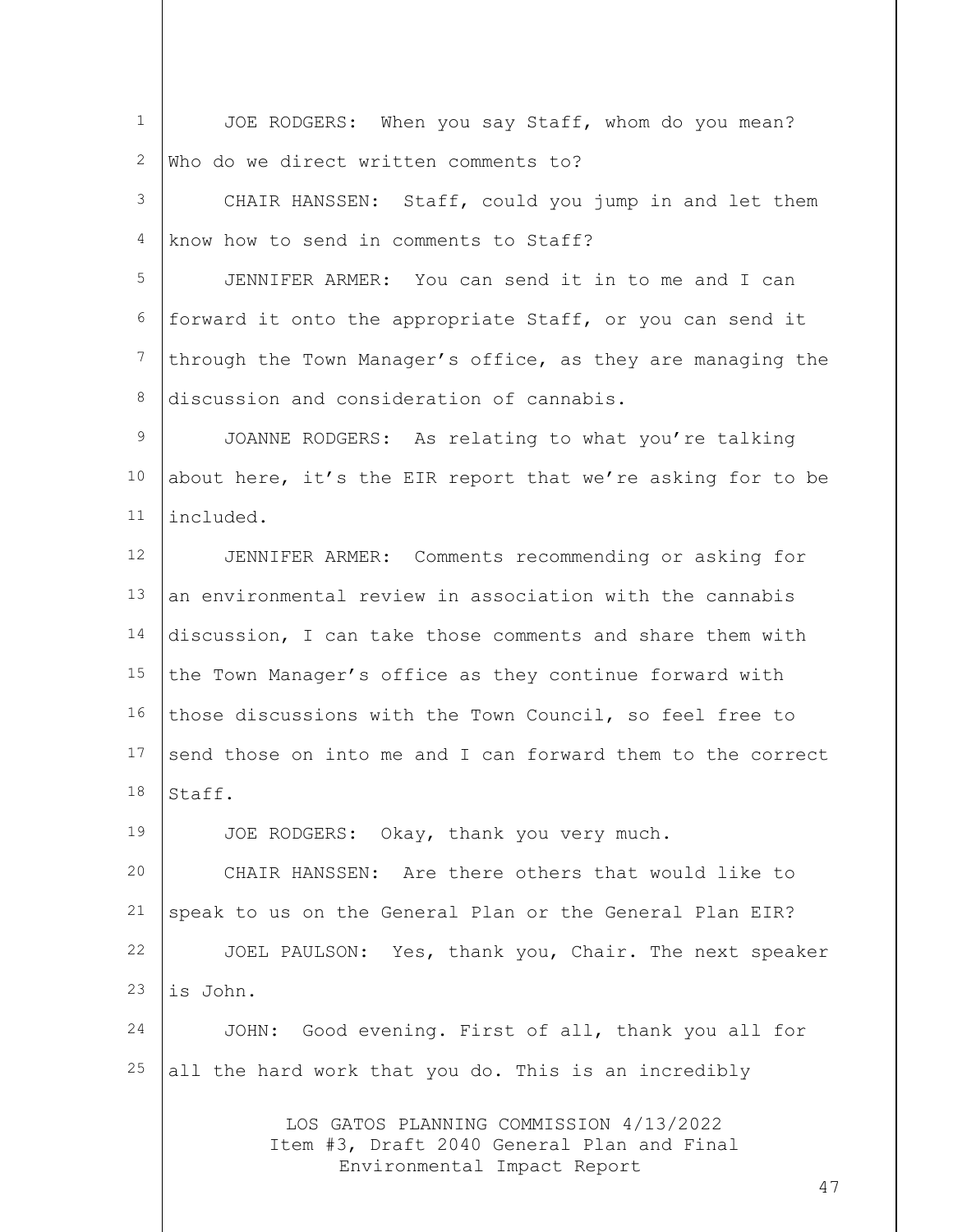1 2 3 4 difficult process that you go through trying to do the strategic planning and engagement of the local community, so thank you very much for your time. Just a couple of real quick comments, it won't take three minutes.

5 6 7 8 9 10 11 First of all, when I look through the plan I'm generally supportive of additional housing units in the neighborhood of about 2,000. What popped out at me was the 804 opportunities for land development and maybe 1,200 in the redevelopment section, so that rounds out to just a little bit over 2,000, which I think is the right number for a lot of reasons.

12 13 14 15 16 One reason, we all know trying to get into, out of, or around Los Gatos during the summer is very, very difficult, so if we were to increase population by going for the 3,900 units, another approximate 9,000 residents in Los Gatos, I just don't see how that works well in terms of traffic.

17 18 19 20 21 22 23 Secondly, I think as we look at developing housing it would be great to try to do most of it in the conversion of commercial properties that exist along strong road corridors today to multi-use, so perhaps in the area of the old auto row in Los Gatos, some of those properties, which are on Los Gatos Boulevard, which has a lot of traffic capacity, would be smart.

24 25 My final comment is we reference wildfire in the report extensively, but I don't see a lot of strength in

> LOS GATOS PLANNING COMMISSION 4/13/2022 Item #3, Draft 2040 General Plan and Final Environmental Impact Report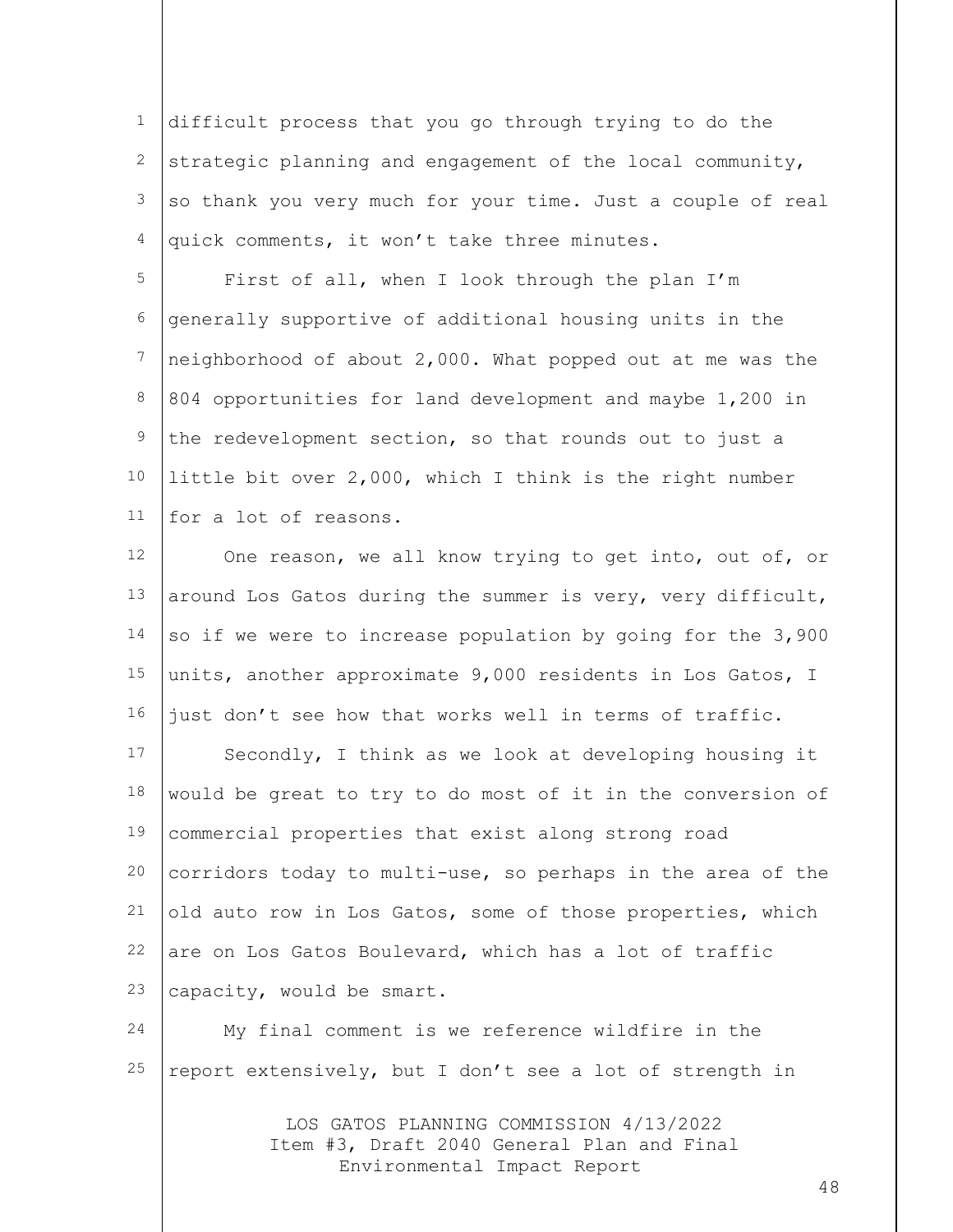| $\mathbf{1}$ | the wildfire, fuels, mitigation, and management, and to the                                                          |
|--------------|----------------------------------------------------------------------------------------------------------------------|
| 2            | previous speaker who mentioned that we're in worse shape                                                             |
| 3            | than Paradise was at the time of their fire, that is just                                                            |
| 4            | an essential area for us to pay attention to. If we were to                                                          |
| 5            | lose a major portion of the hillside to fire, not only                                                               |
| 6            | wildlife, but the visual nature that makes Los Gatos so                                                              |
| 7            | appealing, and all of the trails and outdoor use that is so                                                          |
| 8            | appealing to so many of our residents. That sums up the                                                              |
| $\mathsf 9$  | high points for me, and thank you very much.                                                                         |
| 10           | CHAIR HANSSEN: We thank you very much for your                                                                       |
| 11           | comments, and I will ask if any Commissioners have                                                                   |
| 12           | questions for you. I don't see any hands raised, and so                                                              |
| 13           | thank you for your comments. I see many people in the                                                                |
| 14           | attendees. Is there anyone else that would like to speak to                                                          |
| 15           | us on the General Plan or the General Plan Final EIR? At                                                             |
| 16           | the point where I close the public hearing, even if you                                                              |
| 17           | raise your hand, we won't be able to take your comments                                                              |
| 18           | during the meeting, although you are always welcome to send                                                          |
| 19           | in written comments. Would anyone else like to speak?                                                                |
| 20           | JOEL PAULSON: I don't see any additional hands up,                                                                   |
| 21           | Chair. Let's give it a few more seconds. I don't see any                                                             |
| 22           | additional hands.                                                                                                    |
| 23           | CHAIR HANSSEN: I do know from the names of some of                                                                   |
| 24           | the people that are in the participants that many of you                                                             |
| 25           | have already sent in written comments as well, and you can                                                           |
|              | LOS GATOS PLANNING COMMISSION 4/13/2022<br>Item #3, Draft 2040 General Plan and Final<br>Environmental Impact Report |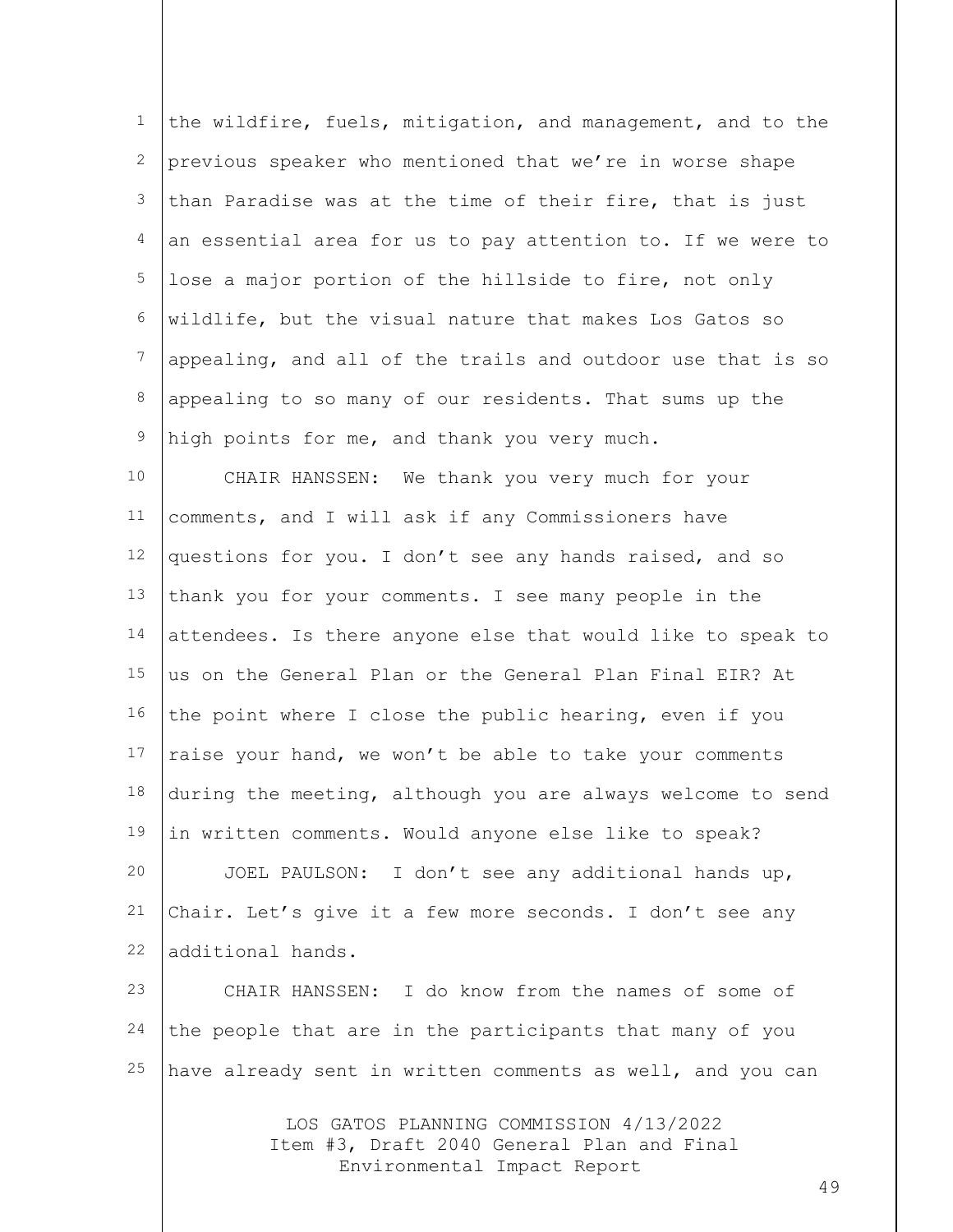| $\mathbf 1$ | be assured that we do have all of them, and all of us spent |
|-------------|-------------------------------------------------------------|
| 2           | many hours over the last several days reading the hundreds  |
| 3           | of comments that we've had, I think it was about 600 pages, |
| 4           | so I thank you all for sending them in.                     |
| 5           | With that in mind, we will close the public comments        |
| 6           | portion of the hearing on the General Plan and the General  |
| 7           | Plan Final EIR, and given that it is 9:20 we will continue  |
| 8           | the discussion, but I'm going to have the Planning          |
| 9           | Commission and Staff take a ten-minute recess, so we'll     |
| 10          | come back at 9:30.                                          |
| 11          | (INTERMISSION)                                              |
| 12          | CHAIR HANSSEN:  in general Exhibit 7, along with            |
| 13          | Staff's general feedback, whether it's not recommended or   |
| 14          | neutral, meaning they don't have an opinion one way or the  |
| 15          | other, and then it would be up to us to consider it.        |
| 16          | As far as Exhibit 7 goes, at the beginning of Exhibit       |
| 17          | 7 there are some comments by entity, not by element, so     |
| 18          | there are comments from the Department of Forestry          |
| 19          | regarding wildfire. There are comments from Staff, and then |
| 20          | comments from specifically the Parks and Public Works part  |
| 21          | of Staff, so we will discuss those as a group before we go  |
| 22          | dig into each element.                                      |
| 23          | In addition to what I just said, I also want to talk        |
| 24          | about the order of the elements, because the bulk of the    |
| 25          | comments that we have received, and especially the negative |
|             |                                                             |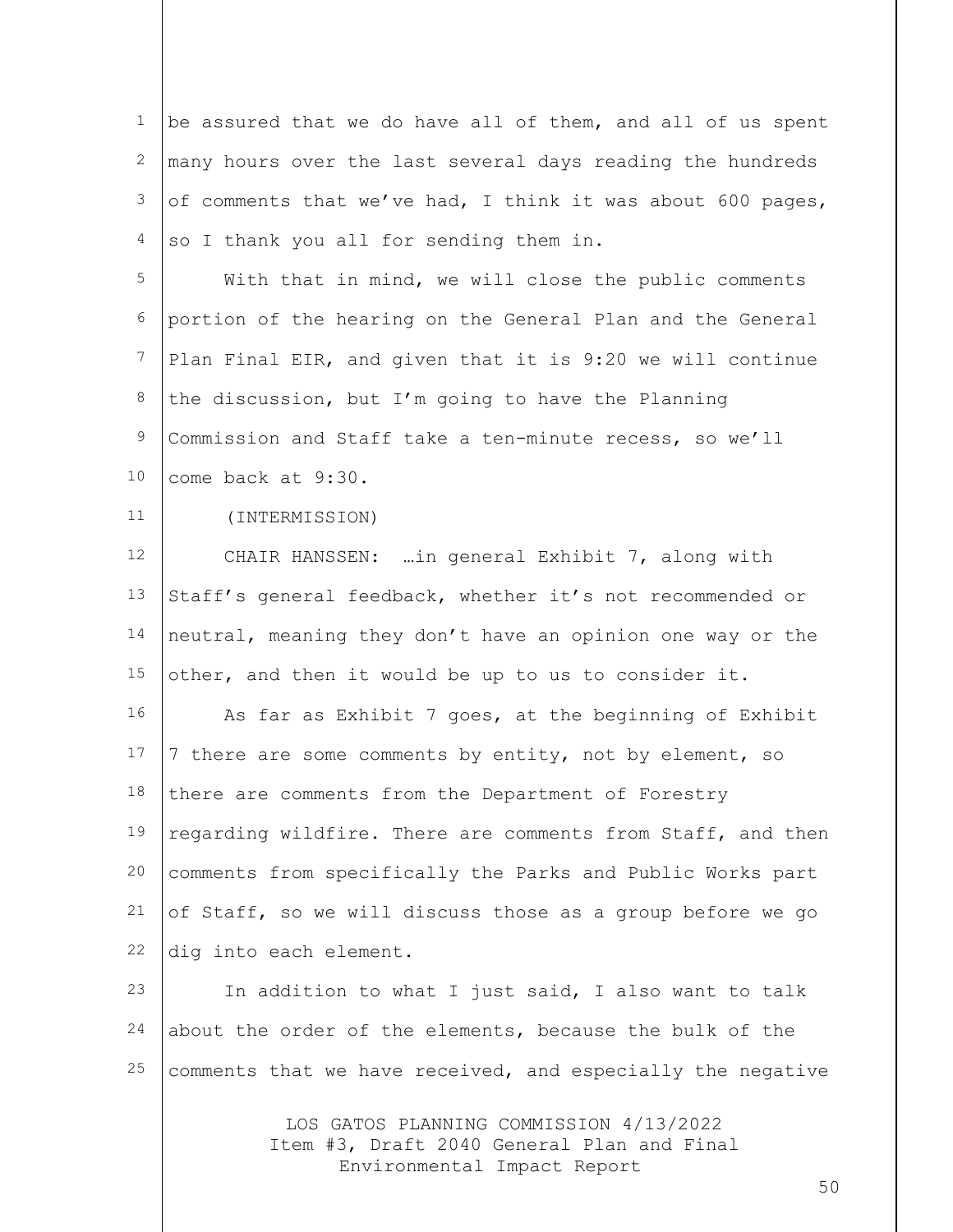1 2 3 4 5 6 7 8 comments, are related to the numbers in the Land Use Element. We will discuss all of the other elements first, because they have substantially less comments and we should be able to get through them, and then we will turn our discussion to the Land Use and Community Design Elements near the end, and then finally we will proceed forward and discuss the EIR and whether or not we should recommend certification.

9 10 11 12 13 14 15 16 17 18 19 20 21 22 As mentioned earlier by Staff, and by myself as well, our role in this process is only to recommend. We are not the final deciding body as we are for other land use matters. We will be forwarding a recommendation to Town Council and they will be holding their own hearings. That being said, I always think that the Planning Commission, and I know this from the Town Council, that they're counting on us to do a thorough review of the General Plan, and so that what they send to us in theory should be something they will agree with and it won't have to be a complete review of everything going past. So that being the case, if you haven't already pulled Exhibit 7, I would ask that you pull up Exhibit 7 so that we could go ahead and start the discussion.

23 24 25 The first thing in Exhibit 7 is the recommended changes to the Introduction, which includes the Vision and Guiding Principles. If you look on page 1 of Exhibit 7,

> LOS GATOS PLANNING COMMISSION 4/13/2022 Item #3, Draft 2040 General Plan and Final Environmental Impact Report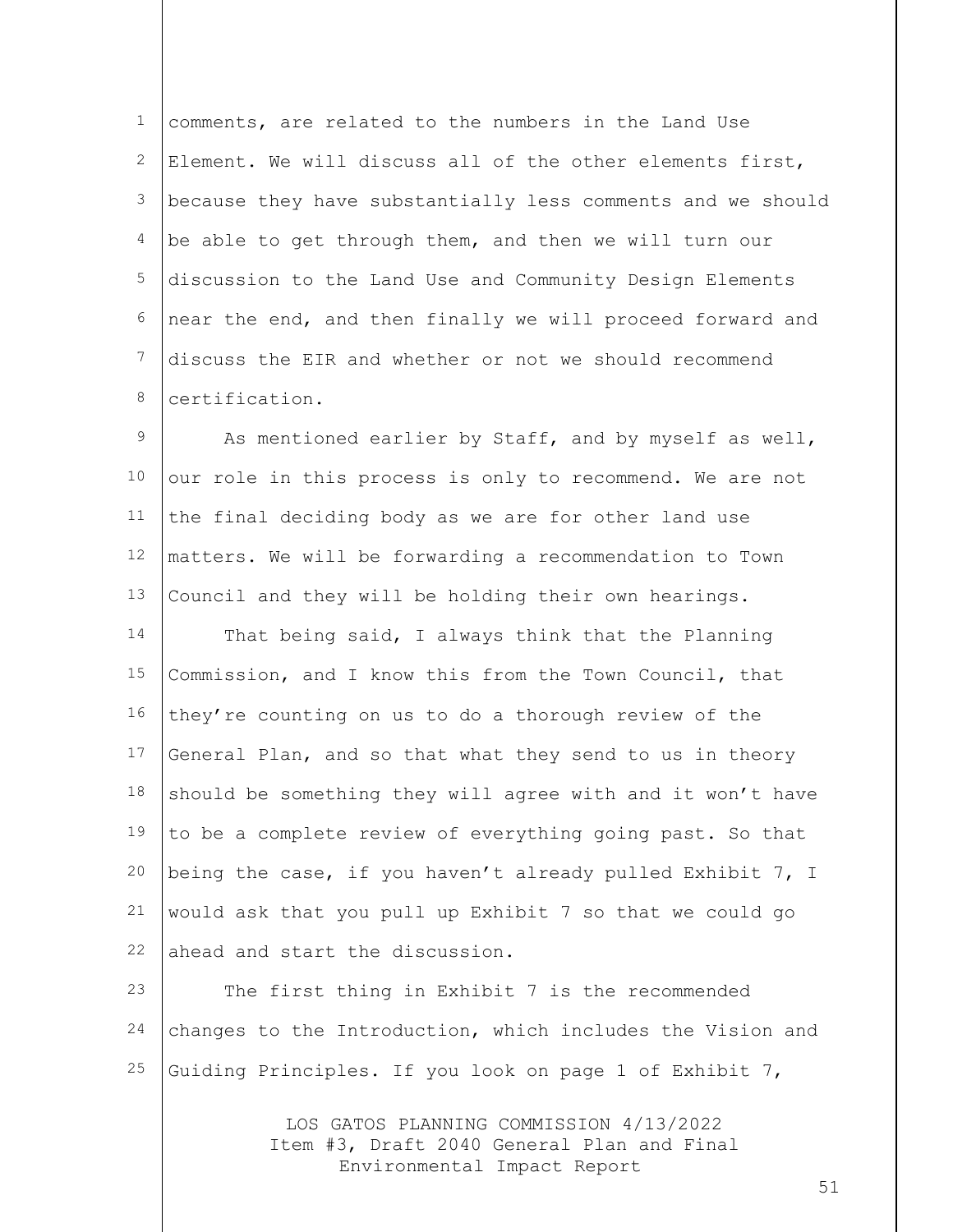1 2 3 4 which is also on page 217 in your packet, it talks about the GPAC recommended changes to the Vision and Guiding Principles and it has summarized what some of the points of it are, but I'll just read it out.

5 6 7 8 9 10 11 12 13 Revised division for added clarity and add a sentence about racial, social, and environmental justice. Deleting downtown from the Community Vitality Guiding Principle. Adding a new Guiding Principle titled "Connectivity," which came from one of the GPAC members, to state the importance of connecting all facets of Town. And then deleting the Towns from the Fiscal Stability Responsibility Guiding Principles, and replace the word "recognized" with the word "value" in the Inclusivity Guiding Principle.

14 15 16 17 18 19 20 21 22 23 24 That was the comments that the GPAC recommended that we adopt, and the way that the process worked is we had considered the Vision and Guiding Principles and they were voted on by the GPAC, then the Planning Commission, and the Town Council, and since they were adopted that way we couldn't modify the draft plan to do that, so this is the time when the Commission would recommend or not recommend those changes that came from the GPAC, so I'll throw that up for discussion, and if there's anything else that you want to change in the Introduction as well, we can talk about that. Commissioner Janoff.

25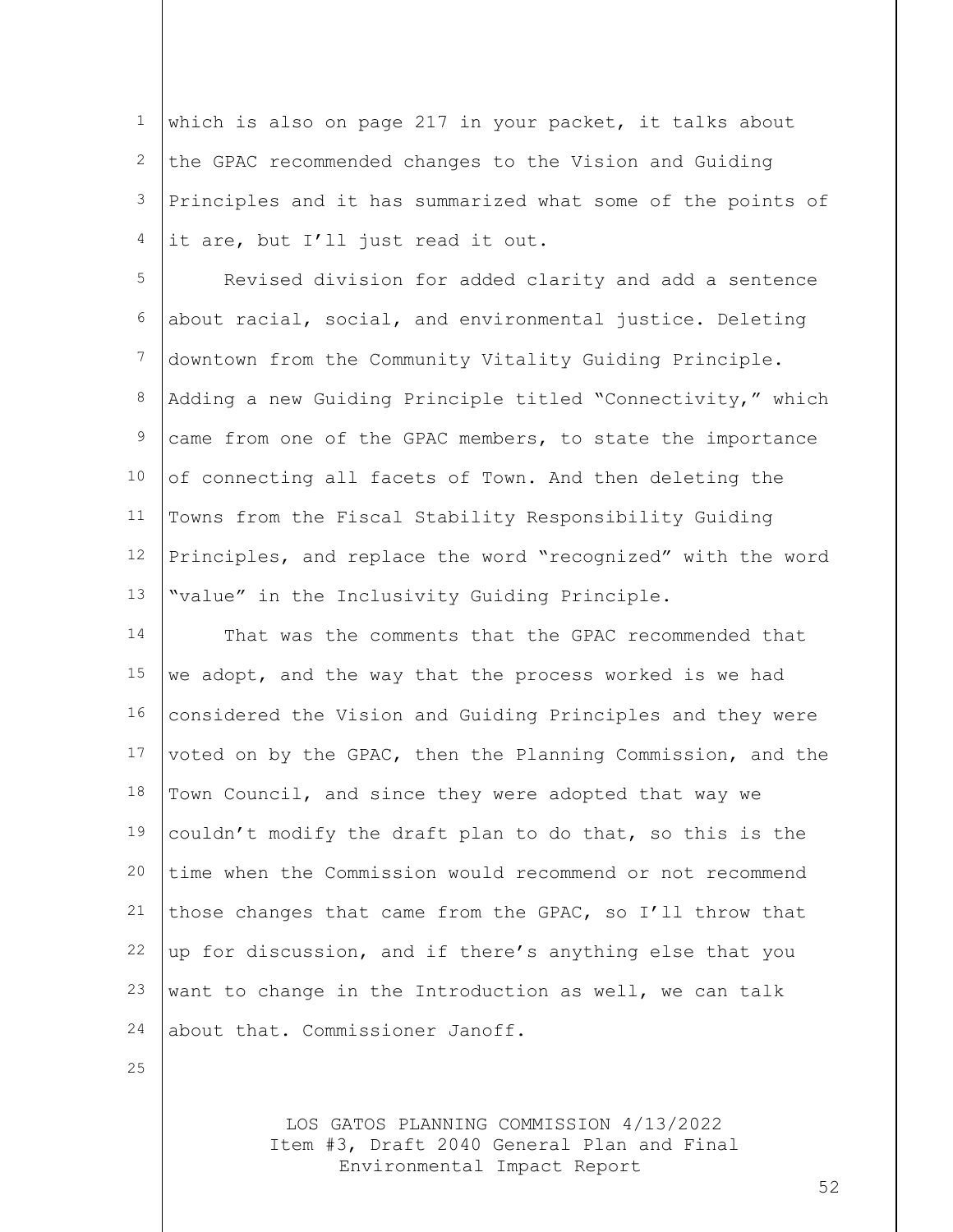1 2 3 4 5 6 7 8 9 10 11 12 13 14 15 16 17 COMMISSIONER JANOFF: Thank you. I just wanted to clarify a little bit why these changes are in front of you. Essentially, we went through such a long period of time that life around us and the world around us changed. We had the pandemic occur, we had the racial voices through the world were speaking to us loudly, and so we felt compelled to go back and look at the Vision, which was crafted before all of these world events were taking place, and thought wow, in light of what we've all just lived through we felt that we needed to add some changes, and so it wasn't taken lightly that we were recommending changes over what Town Council had already approved, but we thought that in light of the two years that had gone by since the Vision Statement was initially crafted it made sense to reflect back and bring us up to the present. So, just to give you guys an idea of why we wanted to make those changes. They were well thought through.

18 19 20 21 22 23 24 25 CHAIR HANSSEN: I can add onto that that when we crafted the Vision Statement the GPAC spent a whole entire meeting, maybe more than one meeting, on every single word that was in the Vision Statement before we even sent it to the Planning Commission or Town Council, so it wasn't taken lightly to do all that, and the Guiding Principles actually stemmed from direction from Town Council on how to go about updating the General Plan, and so we took those pretty much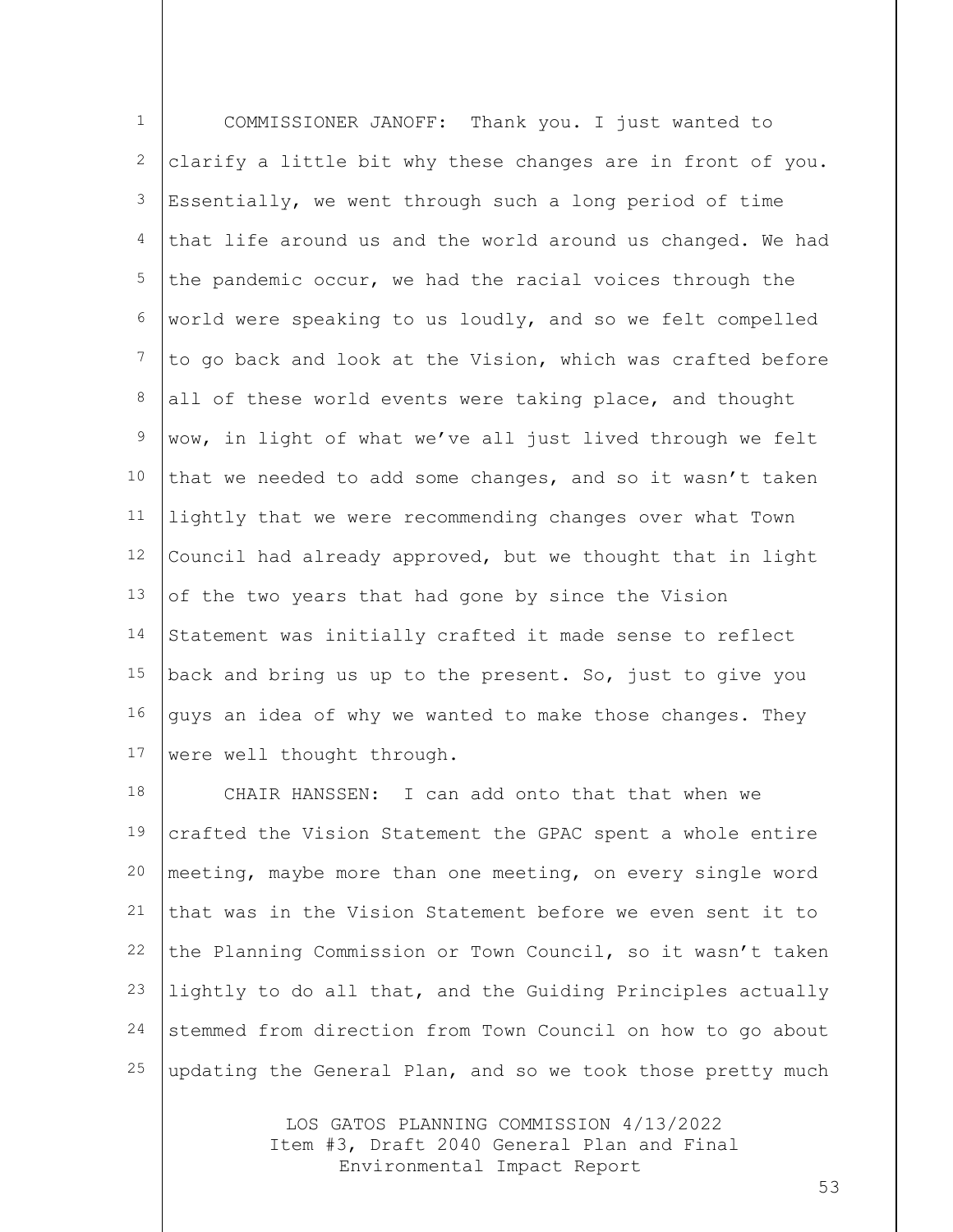1 2 as is and then added on and did some modifications before we sent it on for approval.

3 4 5 6 7 8 9 10 It wasn't on this list, but there was one add that was late in there and that's currently in there. Ms. Pendleton has spoken previously to the GPAC on many occasions and had wanted to modify the Protect Natural Resources to make sure we address the biotic communities as well, so that has already been modified, and I don't see it listed here as a change we need to adapt, because it looked like it was already in the draft.

11 12 13 14 15 16 17 18 19 20 21 22 23 24 25 Does anyone have any concerns about any of the changes that were recommended? Commissioner Thomas has her hand up. COMMISSIONER THOMAS: I don't have any concerns, I just want to say that it's been a while since we looked at this, and I looked back and I still feel the same about all the changes that we recommended as members of the GPAC. CHAIR HANSSEN: Okay, cool. The way that I'm hoping this process will work—I'll say it now, because we have lots of elements to go through—is that even though we have to vote on the overall plan as a recommendation, Staff and I both thought it would be very helpful to make a motion to approve X element or section with changes as noted in the Staff Report, kind of like we do in a regular hearing. Even though at the very end we're going to have make a recommendation on the overall element, if we can kind of

> LOS GATOS PLANNING COMMISSION 4/13/2022 Item #3, Draft 2040 General Plan and Final Environmental Impact Report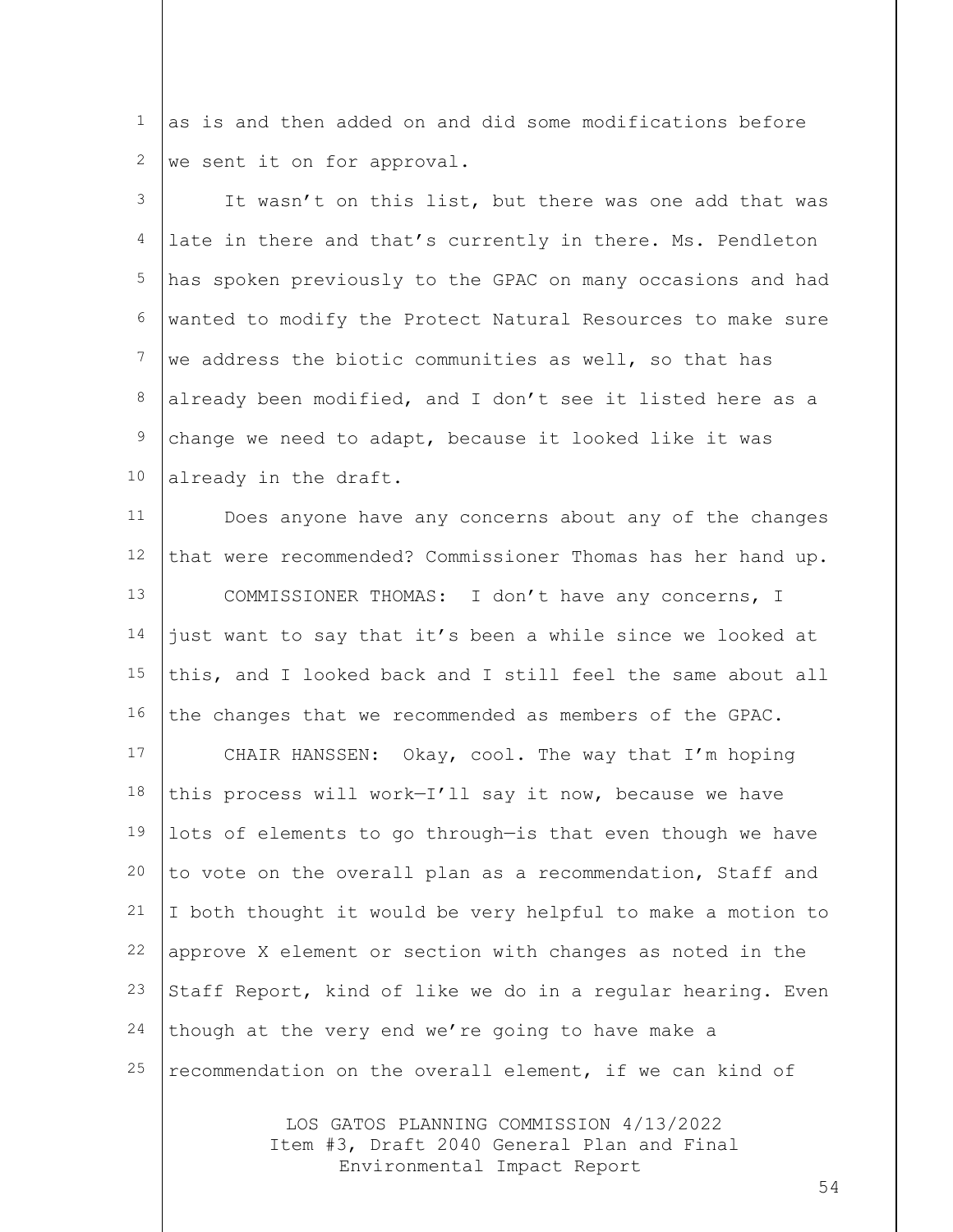| $\mathbf 1$    | come to an agreement on each section, it will make it a lot                                                          |
|----------------|----------------------------------------------------------------------------------------------------------------------|
| 2              | easier to do the thing at the very end. Vice Chair Barnett.                                                          |
| 3              | VICE CHAIR BARNETT: I just wanted to offer my                                                                        |
| $\overline{4}$ | congratulations to the GPAC and to the Staff for the                                                                 |
| 5              | tremendous work they've done on this project. It's much                                                              |
| 6              | appreciated, and I know there were many long hours and                                                               |
| 7              | numerous meetings to get us to this point, so that's                                                                 |
| 8              | appreciated. I certainly support Paragraph 1, Recommended                                                            |
| 9              | Changes to the Vision and Guiding Principles.                                                                        |
| 10             | CHAIR HANSSEN: Great. If there are no other comments                                                                 |
| 11             | on the Vision and Guiding Principles, would one of the                                                               |
| 12             | Commissioners make a motion to approve the changes to the                                                            |
| 13             | Vision and Guiding Principles as recommended in the Staff                                                            |
| 14             | Report? Vice Chair Barnett.                                                                                          |
| 15             | VICE CHAIR BARNETT: I certainly make that motion.                                                                    |
| 16             | CHAIR HANSSEN: And then Commissioner Tavana, you had                                                                 |
| 17             | your hand up, so would you make a second?                                                                            |
| 18             | COMMISSIONER TAVANA:<br>I second that.                                                                               |
| 19             | CHAIR HANSSEN: I'm going to ask Staff, do we need to                                                                 |
| 20             | do a roll call vote for every single one of these? Can we                                                            |
| 21             | just do all in favor? I think it would take a lot of time                                                            |
| 22             | to do roll call vote for everyone of these, so I'm going to                                                          |
| 23             | ask Staff what you think?                                                                                            |
| 24             | JOEL PAULSON: I'd probably defer to the Town                                                                         |
| 25             | Attorney. Obviously that being the safest, but if you want                                                           |
|                | LOS GATOS PLANNING COMMISSION 4/13/2022<br>Item #3, Draft 2040 General Plan and Final<br>Environmental Impact Report |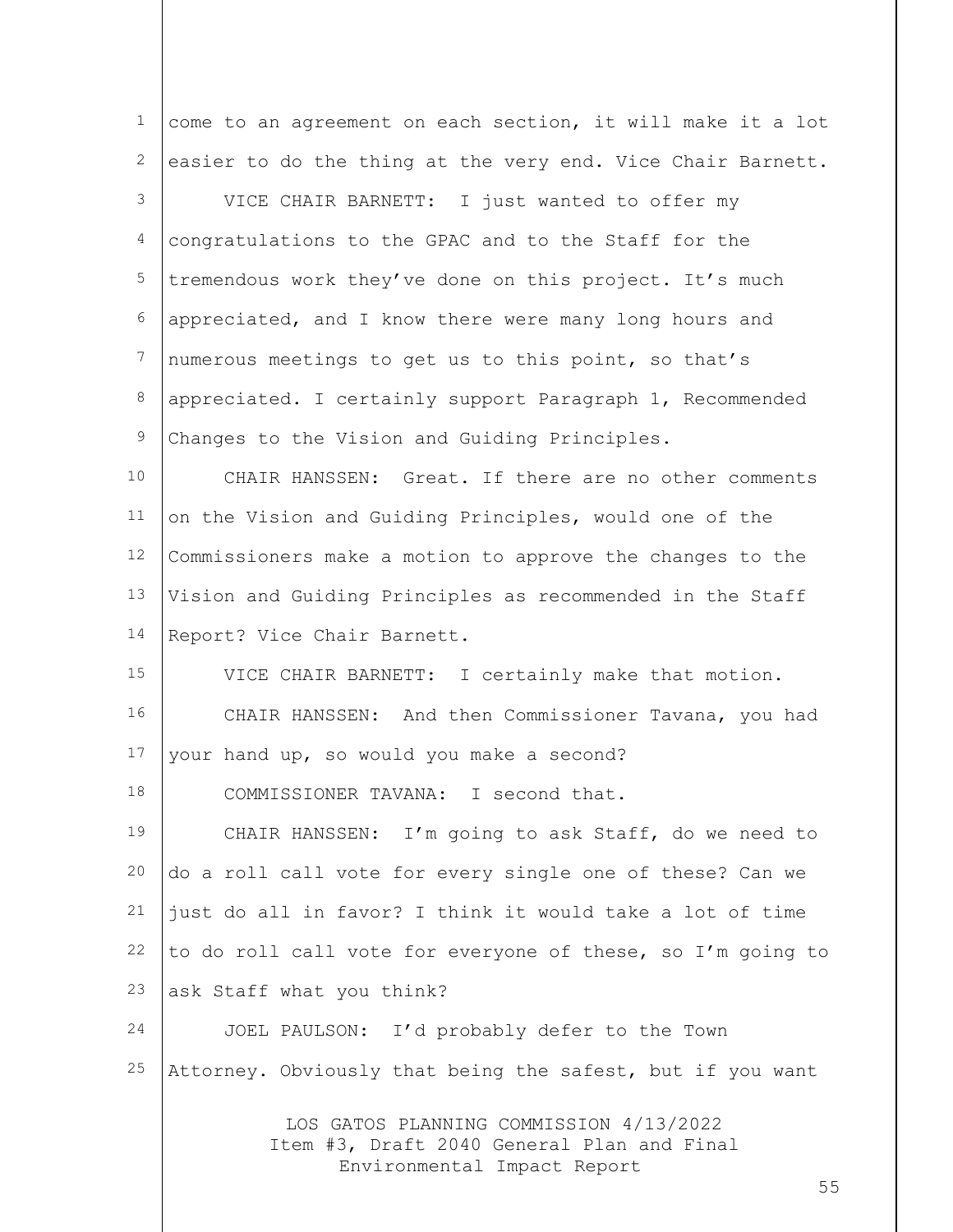| 1               | to just do it by show of hands and I can reflect what the                                                            |
|-----------------|----------------------------------------------------------------------------------------------------------------------|
| 2               | show of hands is, that might go a little faster.                                                                     |
| 3               | ROBERT SCHULTZ: I would suggest that we do it by                                                                     |
| 4               | motion.                                                                                                              |
| 5               | CHAIR HANSSEN: We just did the motion, but do I need                                                                 |
| 6               | to do a full roll call vote, or can we just do by show of                                                            |
| 7               | hands?                                                                                                               |
| 8               | ROBERT SCHULTZ: No, we have to do a roll call. The                                                                   |
| $\mathsf 9$     | Brown Act requires it, because we're not in person.                                                                  |
| 10 <sup>°</sup> | CHAIR HANSSEN: Okay, then I will do that very                                                                        |
| 11              | quickly. Commissioner Thomas.                                                                                        |
| 12              | COMMISSIONER THOMAS: Yes.                                                                                            |
| 13              | CHAIR HANSSEN: Commissioner Tavana.                                                                                  |
| 14              | COMMISSIONER TAVANA: Yes.                                                                                            |
| 15              | CHAIR HANSSEN: Commissioner Raspe.                                                                                   |
| 16              | COMMISSIONER RASPE: Yes.                                                                                             |
| 17              | CHAIR HANSSEN: Commissioner Janoff.                                                                                  |
| 18              | COMMISSIONER JANOFF: Yes.                                                                                            |
| 19              | CHAIR HANSSEN: Commissioner Clark.                                                                                   |
| 20              | COMMISSIONER CLARK: Yes.                                                                                             |
| 21              | CHAIR HANSSEN: Vice Chair Barnett.                                                                                   |
| 22              | VICE CHAIR BARNETT: Yes.                                                                                             |
| 23              | CHAIR HANSSEN: And I vote yes as well. Ms. Armer, you                                                                |
| 24              | had your hand up.                                                                                                    |
| 25              |                                                                                                                      |
|                 | LOS GATOS PLANNING COMMISSION 4/13/2022<br>Item #3, Draft 2040 General Plan and Final<br>Environmental Impact Report |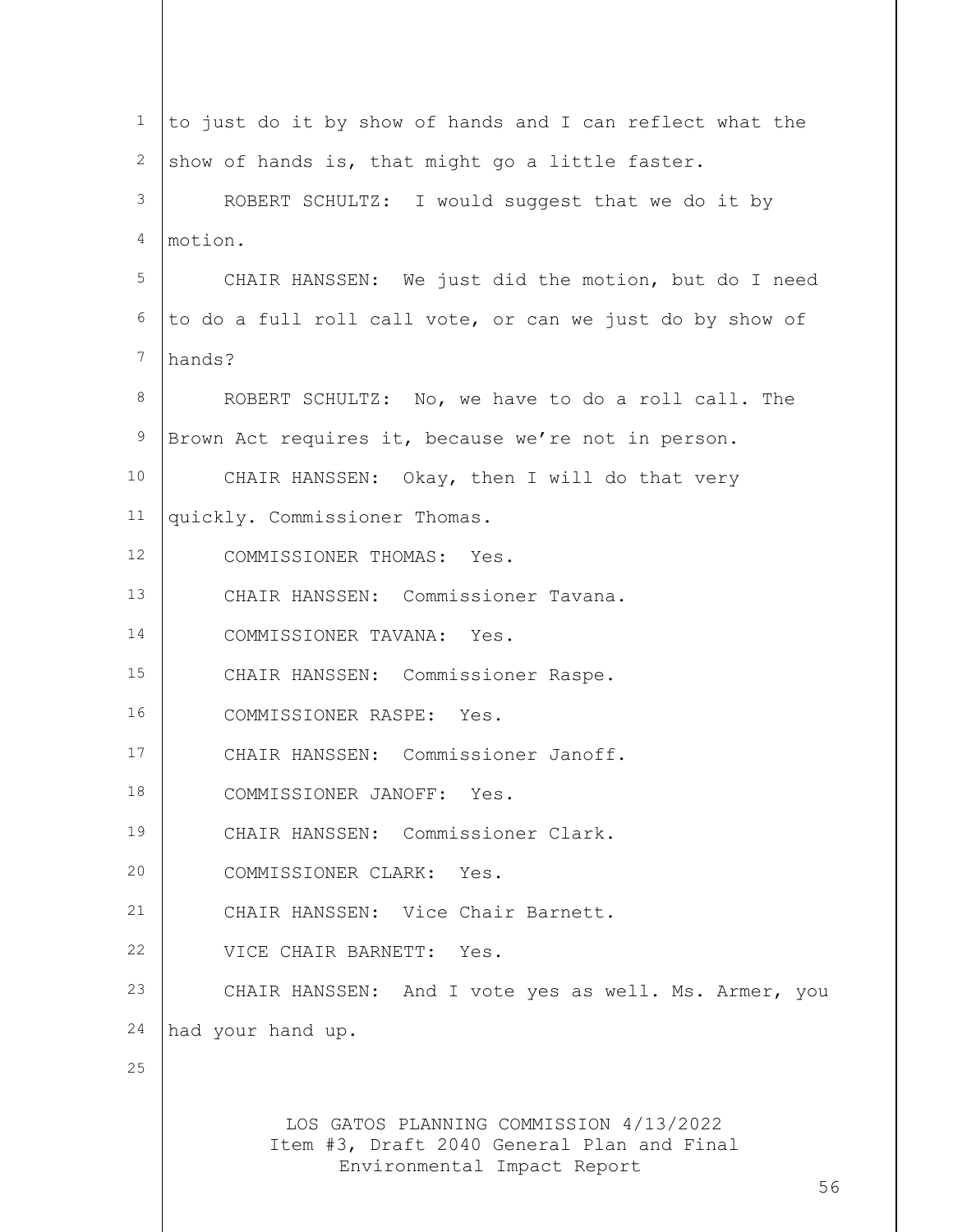1 2 3 4 5 6 7 8 9 JENNIFER ARMER: Thank you, Chair. I thought I would put forward the suggestion—while this recommendation from the GPAC does kind of stand on its own—that moving forward often those motions can be a group of these items, and so you won't have to make 123 motions, but it really can be clustered. If there are several points that a Commissioner wants to make a motion that Items 2, 3, and 4 be approved, or something like that, we could do them as groups as well to reduce the votes.

10 11 12 13 14 15 16 17 CHAIR HANSSEN: That is actually my intent, when we get to the actual elements, starting with the Racial, Social, and Environmental Justice Element. There are 11 suggestions and we don't need to vote on each one. For instance, I made my own notes and I said yes, no, yes, no, that kind of thing. We should only recommend the things that we'd like to see changed, and so we can do that as a group motion.

18 19 20 21 22 23 24 25 I didn't want to leave the Introduction, because there was a comment that came in a Desk Item from Commissioner Clark, and I believe it has been suggested by a few others, and it was about modify the section called "Los Gatos Community" to put more explanation of the origin of the Town lands coming from the Ohlone Indians. I don't know if I characterized that appropriately from your perspective, Commissioner Clark, but I personally wouldn't have a

> LOS GATOS PLANNING COMMISSION 4/13/2022 Item #3, Draft 2040 General Plan and Final Environmental Impact Report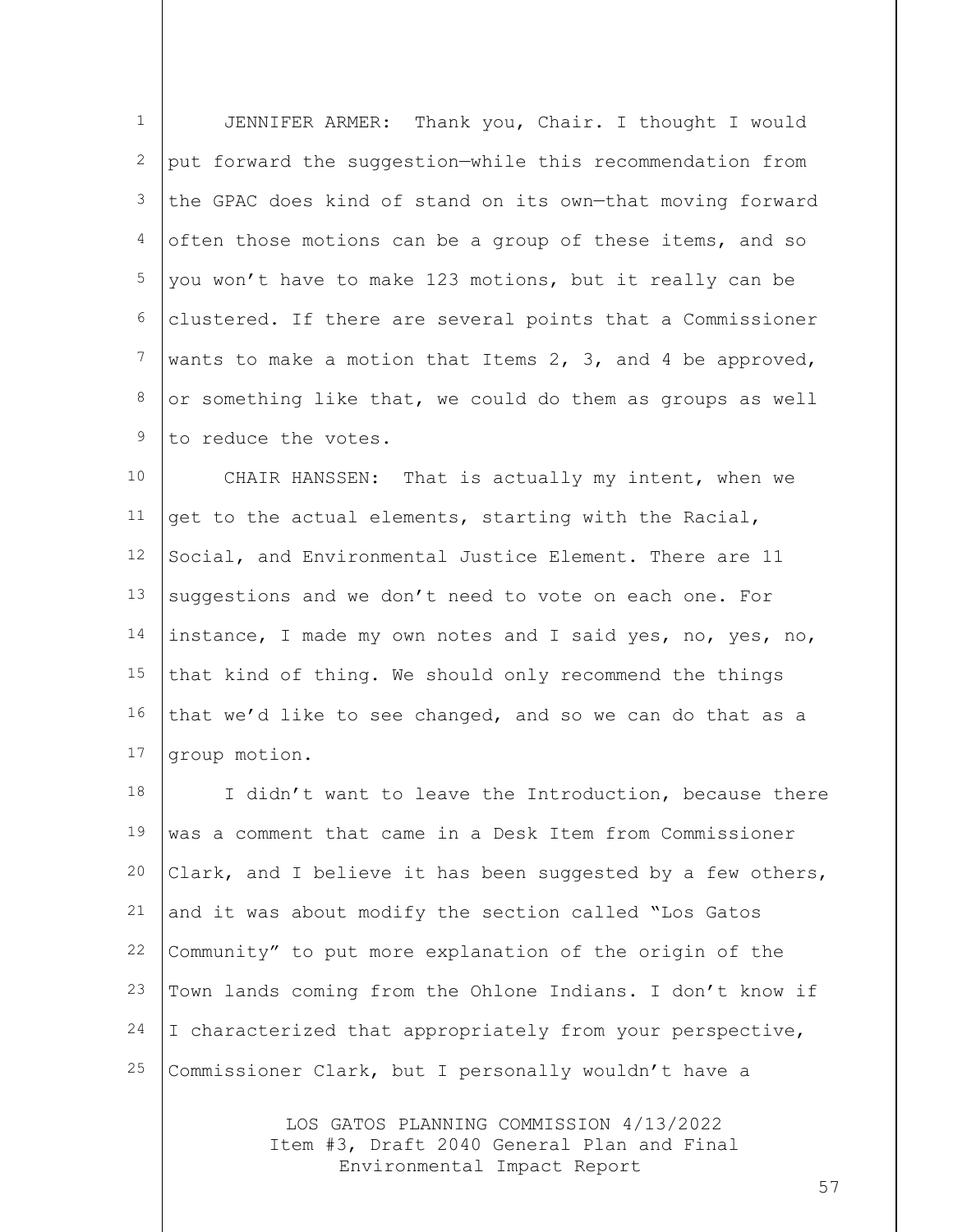1 2 3 4 5 6 7 8 9 10 11 12 13 14 15 16 17 18 19 20 21 22 23 24 problem with adding a little bit more definition to that section. Commissioner Thomas, you have a comment? COMMISSIONER THOMAS: I support that change. CHAIR HANSSEN: Are there any other thoughts about that, and did I characterize that the way that you wanted it, Commissioner Clark? COMMISSIONER CLARK: Let me take one more look at it, and Commissioner Janoff can go while I look to make sure. CHAIR HANSSEN: No, I don't believe you had suggested the exact wording, it was more a general comment about adding a little more depth to that section to explain the lands had originally been Ohlone Indian land. COMMISSIONER CLARK: Yeah, I got that. CHAIR HANSSEN: Okay. Commissioner Janoff. COMMISSIONER JANOFF: Two things. I'd also like to lend my support for that addition, but in regard to Commissioner Clark's comments, which came in late today and haven't had the benefit of Staff going through them and categorizing them the way they have all these other remarks, because there were so many comments I'm concerned about taking the time to go through each of Commissioner Clark's comments without the benefit of having Staff go through that process, and just am looking for guidance from the Chair on that.

25

LOS GATOS PLANNING COMMISSION 4/13/2022 Item #3, Draft 2040 General Plan and Final Environmental Impact Report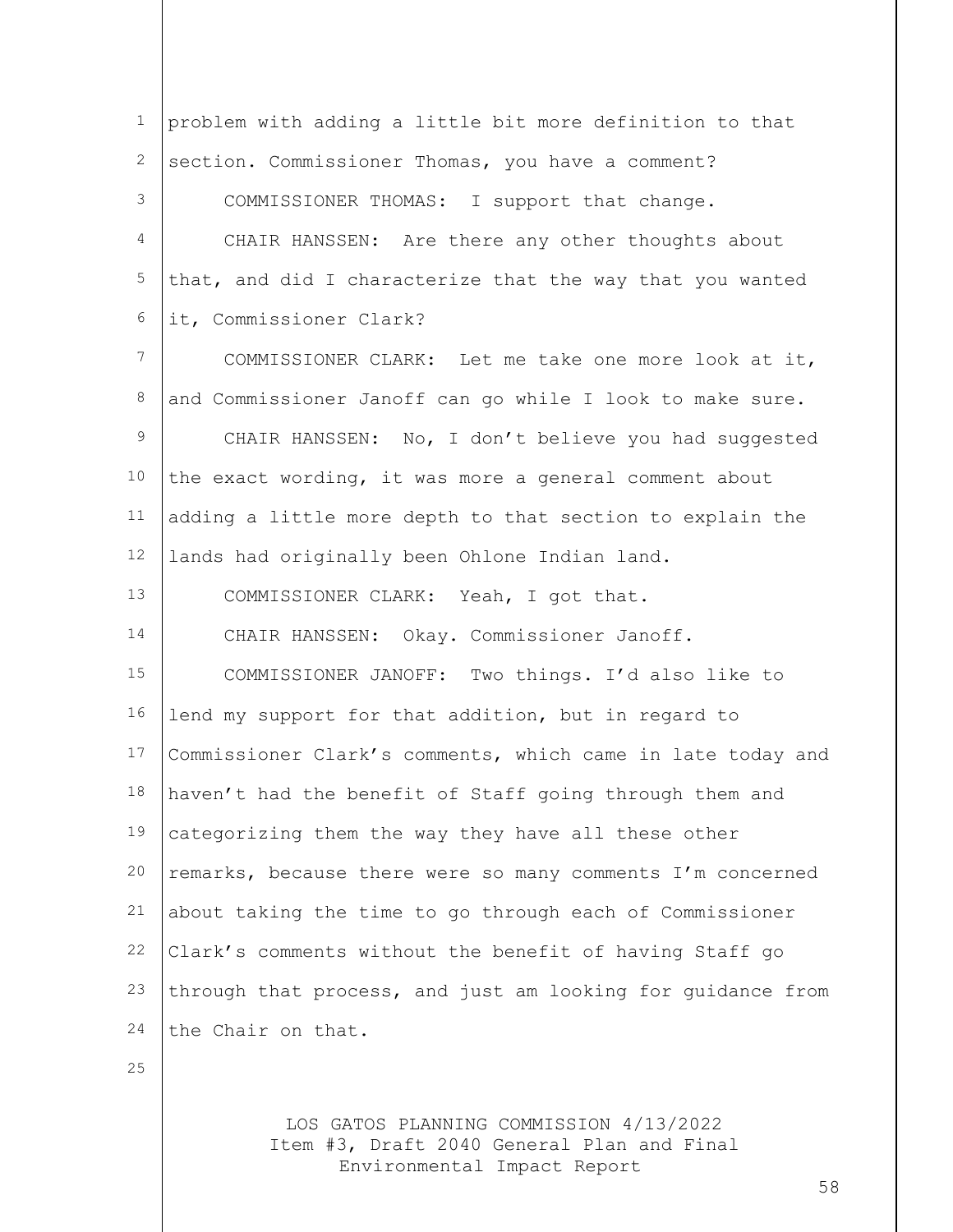1 2 3 4 5 6 7 8 9 10 11 12 13 14 15 16 17 18 19 20 21 22 23 24 25 CHAIR HANSSEN: Yes, I did want to comment on that as well, although I called this one out in particular just because it was low hanging fruit. Commissioner Clark, we're very happy that you're sending your comments, and they were very thorough and detailed. I don't know that they will get the attention from all of the Commission that they deserve for what we're going through right now, so my suggestion about how to handle the balance of your comments would be to ask Staff to take a look at them and make the same determination about this is an easy one to fix as recommended, or this required discussion, and then since I don't think that we'll finish the entire review tonight that we would have an opportunity to consider the rest of your comments when we have a follow up meeting. Ms. Armer. JENNIFER ARMER: Thank you, Chair. I would say that with any suggestions, whether Staff has given a recommendation or not on it, it would be included as part of your recommendation to Town Council; that's one of the benefits of you making a recommendation rather than making a final decision. If there is wording that's suggested by one of the Commissioners, whether it's already provided in writing or it's part of the discussion this evening, that could be part of your recommendation, and then Staff can provide feedback on that when we take that forward to Town Council if there are any concerns.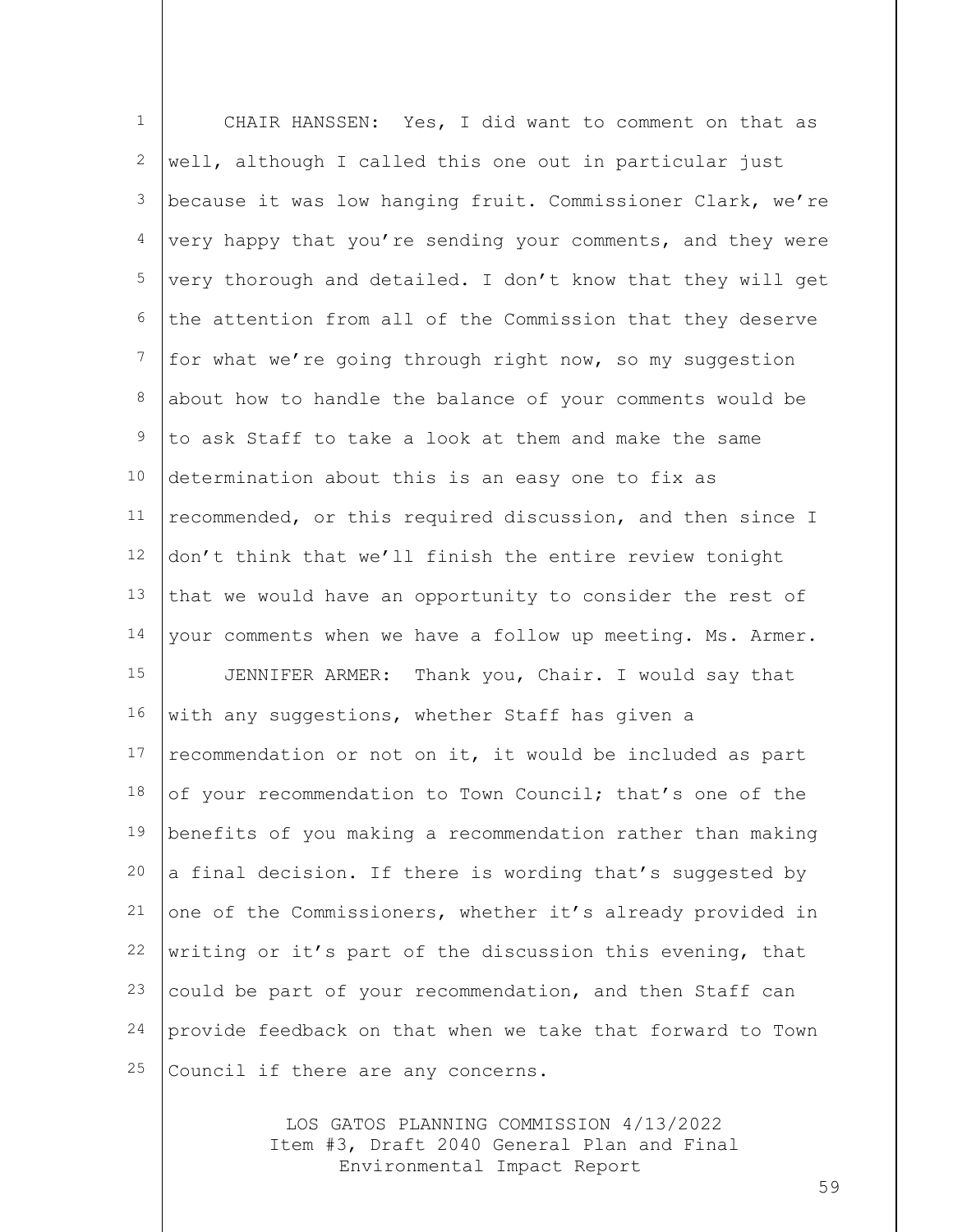| $\mathbf 1$    | CHAIR HANSSEN: Yes, I understand that. What I'm             |
|----------------|-------------------------------------------------------------|
| 2              | saying, if I didn't make it clear, is I don't know that the |
| 3              | Commissioners, myself included, have had the time to really |
| $\overline{4}$ | process the comments from Commissioner Clark because of all |
| 5              | the other comments that we were processing that came in in  |
| 6              | the addendum and the Desk Item as well as in the Staff      |
| 7              | (inaudible), so I'd like to make sure that we gave it the   |
| 8              | attention before we made a determination, and even though I |
| $\mathsf 9$    | have a lot of faith in Commissioner Clark, I am             |
| 10             | uncomfortable with unilaterally saying just because you     |
| 11             | submitted this, even though I haven't had a chance to       |
| 12             | really go through it, that I would recommend all your       |
| 13             | changes is what I'm saying. Commissioner Clark.             |
| 14             | COMMISSIONER CLARK: Thank you. Yeah, I completely           |
| 15             | agree, and when I wasn't able to get them in by Monday I    |
| 16             | kind of knew that it's not at all expected of you all to    |
| 17             | have taken a thorough look at them or anything, and so I    |
| 18             | think I'm happy during the discussion to highlight any that |
| 19             | I'm more passionate about or that are more significant and  |
| 20             | require discussion, and I think that they could even be     |
| 21             | sent to Council separate from the Planning Commission, or   |
| 22             | that since we will probably be continuing our discussion we |
| 23             | might be able to get some Staff input before then.          |
| 24             | CHAIR HANSSEN: That sounds like a good plan. That           |
| 25             | being the case, I did want to put that one item out there,  |
|                |                                                             |

LOS GATOS PLANNING COMMISSION 4/13/2022 Item #3, Draft 2040 General Plan and Final Environmental Impact Report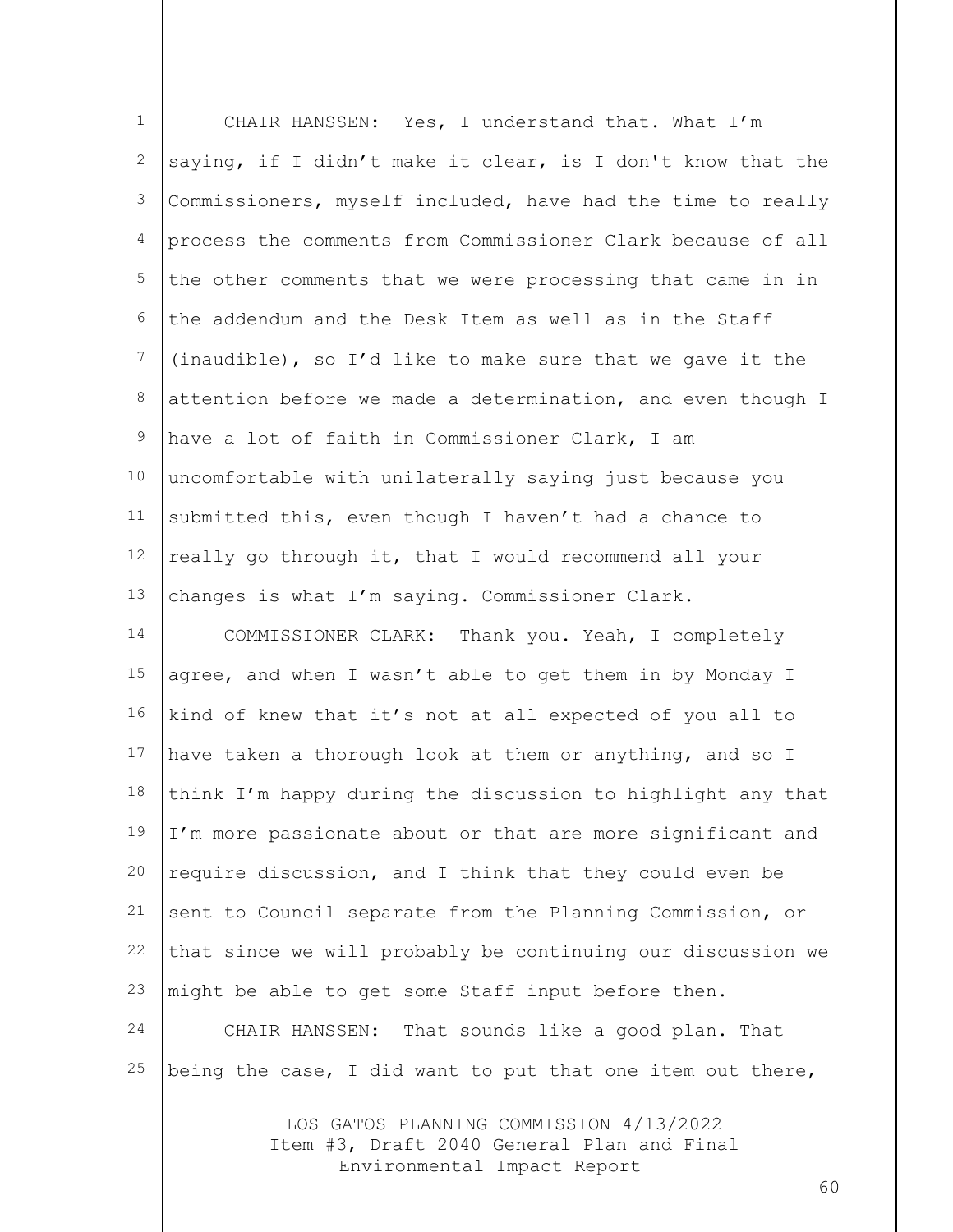| $\mathbf{1}$ | because I definitely have also heard it from a Council                                                               |
|--------------|----------------------------------------------------------------------------------------------------------------------|
| $\mathbf{2}$ | Member as well, and so I'd like somebody to make a motion                                                            |
| 3            | to add some of the language about the Ohlone Indians to the                                                          |
| 4            | Los Gatos Community section of the Introduction.                                                                     |
| 5            | Commissioner Clark.                                                                                                  |
| 6            | COMMISSIONER CLARK: Thank you. I move to add some                                                                    |
| 7            | language going more in depth on the origin of the lands of                                                           |
| 8            | Los Gatos, particularly in relation to the Ohlone and the                                                            |
| 9            | Tamien tribes in the Los Gatos Community Vision section.                                                             |
| 10           | CHAIR HANSSEN: Okay, that sounds great, and                                                                          |
| 11           | Commissioner Thomas, is that a second?                                                                               |
| 12           | COMMISSIONER THOMAS: Yes, I second the motion.                                                                       |
| 13           | CHAIR HANSSEN: I'll just go ahead and take the roll                                                                  |
| 14           | call vote. Commissioner Thomas.                                                                                      |
| 15           | COMMISSIONER THOMAS: Yes.                                                                                            |
| 16           | CHAIR HANSSEN: Commissioner Tavana.                                                                                  |
| 17           | COMMISSIONER TAVANA: Yes.                                                                                            |
| 18           | CHAIR HANSSEN: Commissioner Raspe.                                                                                   |
| 19           | COMMISSIONER RASPE: Yes.                                                                                             |
| 20           | CHAIR HANSSEN: Commissioner Janoff.                                                                                  |
| 21           | COMMISSIONER JANOFF: Yes.                                                                                            |
| 22           | CHAIR HANSSEN: Commissioner Clark.                                                                                   |
| 23           | COMMISSIONER CLARK: Yes.                                                                                             |
| 24           | CHAIR HANSSEN: Vice Chair Barnett.                                                                                   |
| 25           | VICE CHAIR BARNETT: Yes.                                                                                             |
|              | LOS GATOS PLANNING COMMISSION 4/13/2022<br>Item #3, Draft 2040 General Plan and Final<br>Environmental Impact Report |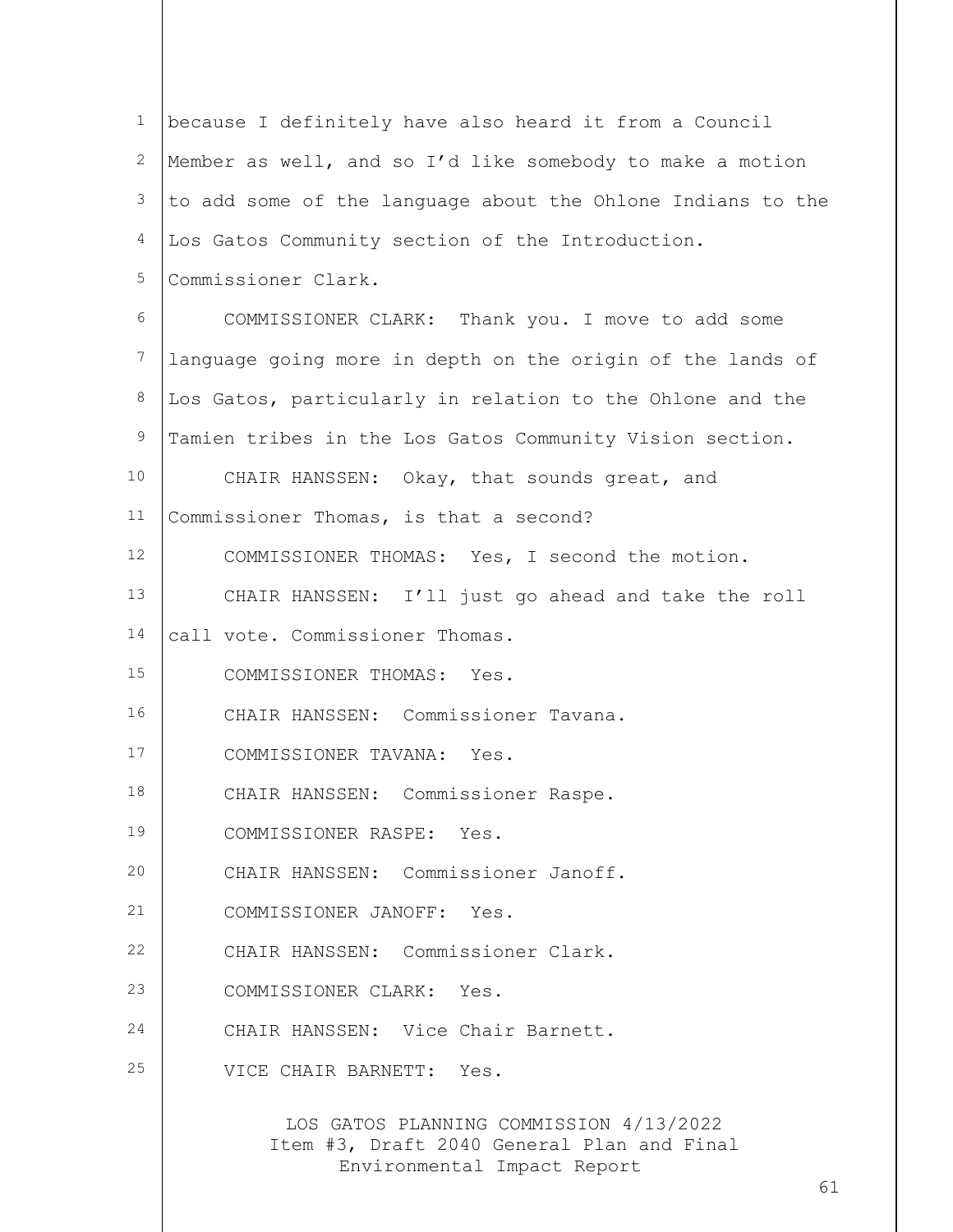1 2 3 4 CHAIR HANSSEN: And I vote yes as well, so I think we're covered for the Introduction. Did anyone else have anything substantive that they wanted to change in the Introduction?

5 6 7 8 9 10 11 12 13 14 15 16 Then we can move on to the other comments that are in the front of Exhibit 7. If you look under Item 2 on page 217, it's revisions as a result of review by the State Department of Forestry, and Staff says included in Exhibit 8 and listed here there are quite a number of bullet points, recommendations to change. In talking with Staff the recommendation was that we do have to make these changes, because we have to have the State Department of Forestry and Cal Fire review our General Plan, and so we pretty much need to accept all those. Director Paulson, you had your hand up. Did you want to say anything more about that? Okay, no. Commissioner Janoff.

17 18 19 20 21 22 23 24 25 COMMISSIONER JANOFF: I'd like to just say that sections 2, 3, 4, 5, 6, and 7, taking us to a modification suggested in the public comments, these are comments that are coming from experts in their field. They may be mandated, they may be otherwise informed, but to me these are people who we should be taking guidance from, and so I would be prepared to move that we accept those comments, which go through the top of page  $4$ , as recommended by Staff.

> LOS GATOS PLANNING COMMISSION 4/13/2022 Item #3, Draft 2040 General Plan and Final Environmental Impact Report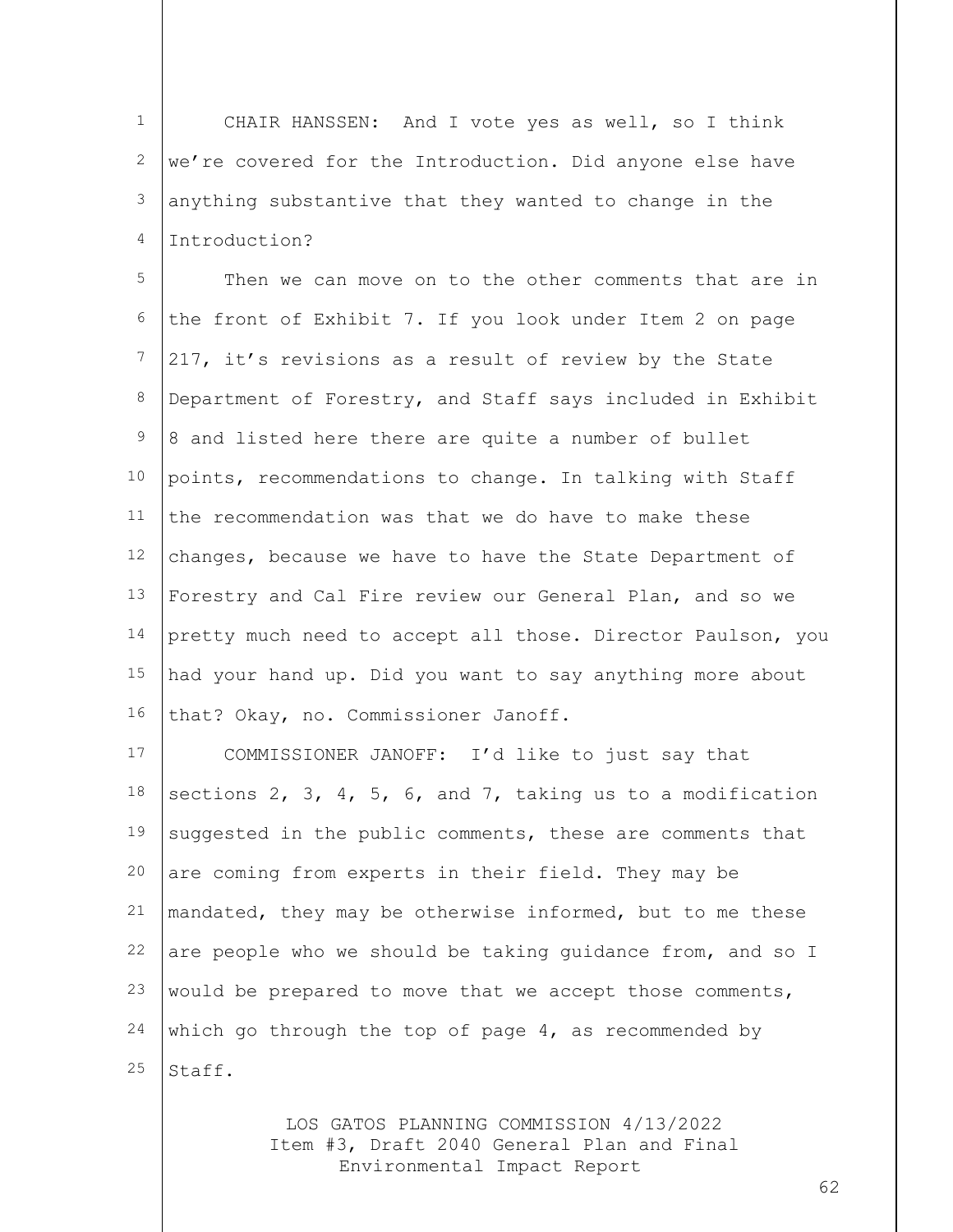1 2 3 4 5 6 CHAIR HANSSEN: I think that's an even better suggestion, because I have the same feeling that I wouldn't want to part ways and opinion on this, especially our Staff's recommendation but also from the outside experts, so I agree that we should do that, and so I'll second the motion actually. Are there any comments?

7 8 9 10 11 12 13 14 15 16 17 18 19 20 21 22 23 24 I only wanted to say one thing though, just because we're not going to go over these in detail, that on Item 3 as suggested by Staff, which was referenced in the Staff Report, is to add an implementation program for a five-year Land Use Element review. We aren't going to discuss the Land Use Element until the end of the process, but given the amount of concern in the community about the build-out numbers, I think it's really prudent to have a five-year land use review because of the uncertainty that we have about what's going to happen going forward. It's already in the motion and seconded to accept all of that, but I wanted to make sure that you guys had seen that so that when we do get to land use you'll know that we have, assuming that everyone votes for recommending it and it goes through Council, that we'll have some way to help manage the risk. So, I will go to Commissioner Thomas. COMMISSIONER THOMAS: Yes. CHAIR HANSSEN: Commissioner Tavana.

25 COMMISSIONER TAVANA: Yes.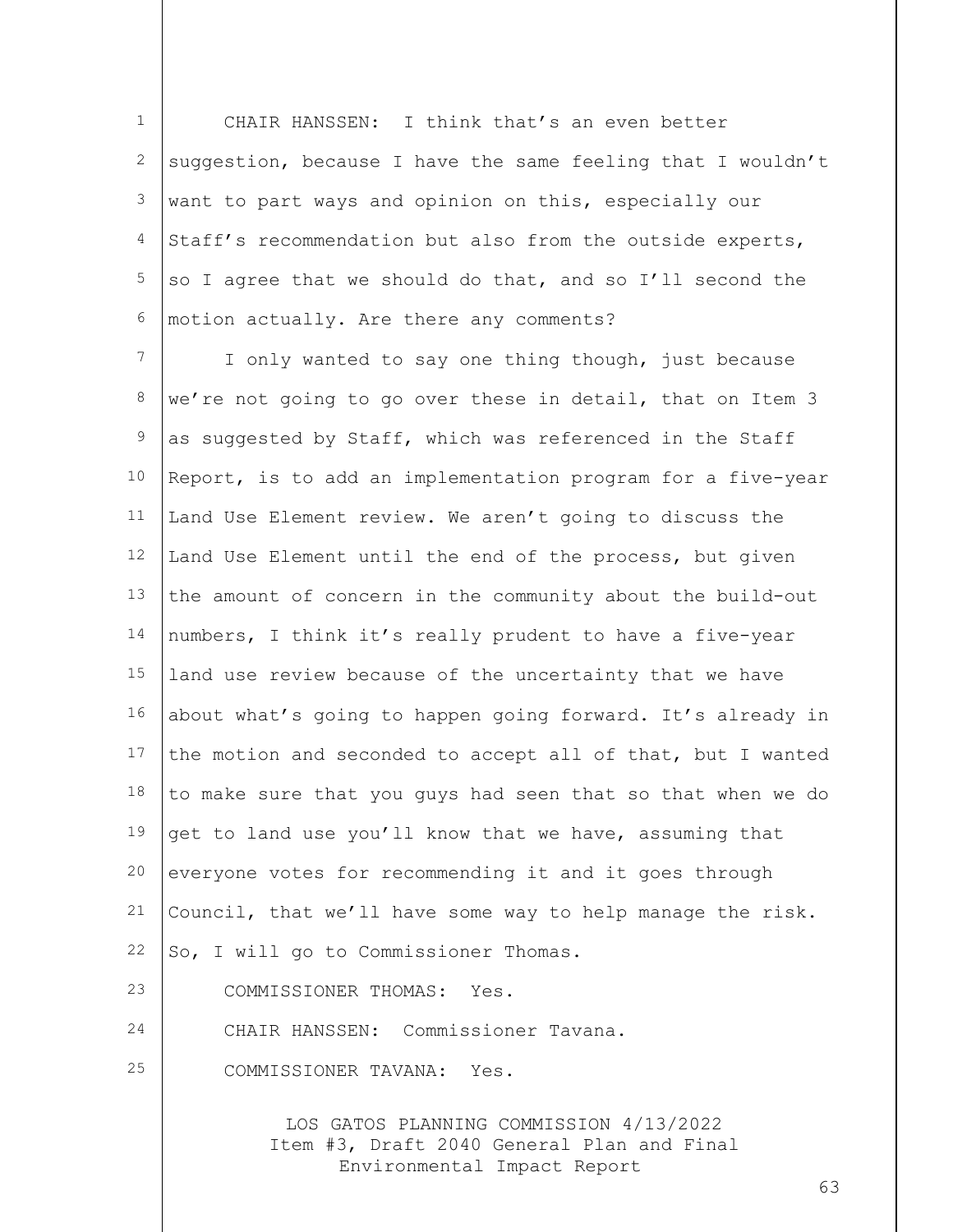1 2 3 4 5 6 7 8 9 10 11 12 13 14 15 16 17 18 19 20 21 22 23 24 25 CHAIR HANSSEN: Commissioner Raspe. COMMISSIONER RASPE: Yes. CHAIR HANSSEN: Commissioner Janoff. COMMISSIONER JANOFF: Yes. CHAIR HANSSEN: Commissioner Clark. COMMISSIONER CLARK: Yes. CHAIR HANSSEN: Vice Chair Barnett. VICE CHAIR BARNETT: Yes. CHAIR HANSSEN: And then I vote yes as well. We're going to go to page 220, the modifications suggested in public comments, and I had missed this, but I mentioned it earlier. In the Introduction there was the protect the natural resources Guiding Principle to adopt the concept of biotic communities waterways. So, Staff, do we need to vote on that in addition to what we did? I thought that was already in there. JENNIFER ARMER: I believe that is an additional change to what was drafted by the GPAC to have that done and track changes, but you actually in previous pages have… CHAIR HANSSEN: I was looking for it when we went over Item 1, and so that's why I thought it was already adopted, but then when I went to page 220 it's listed as a separate item from what the GPAC recommended, and so that's why I was confused, because I thought the GPAC recommended to do that change to the Introduction as well.

> LOS GATOS PLANNING COMMISSION 4/13/2022 Item #3, Draft 2040 General Plan and Final Environmental Impact Report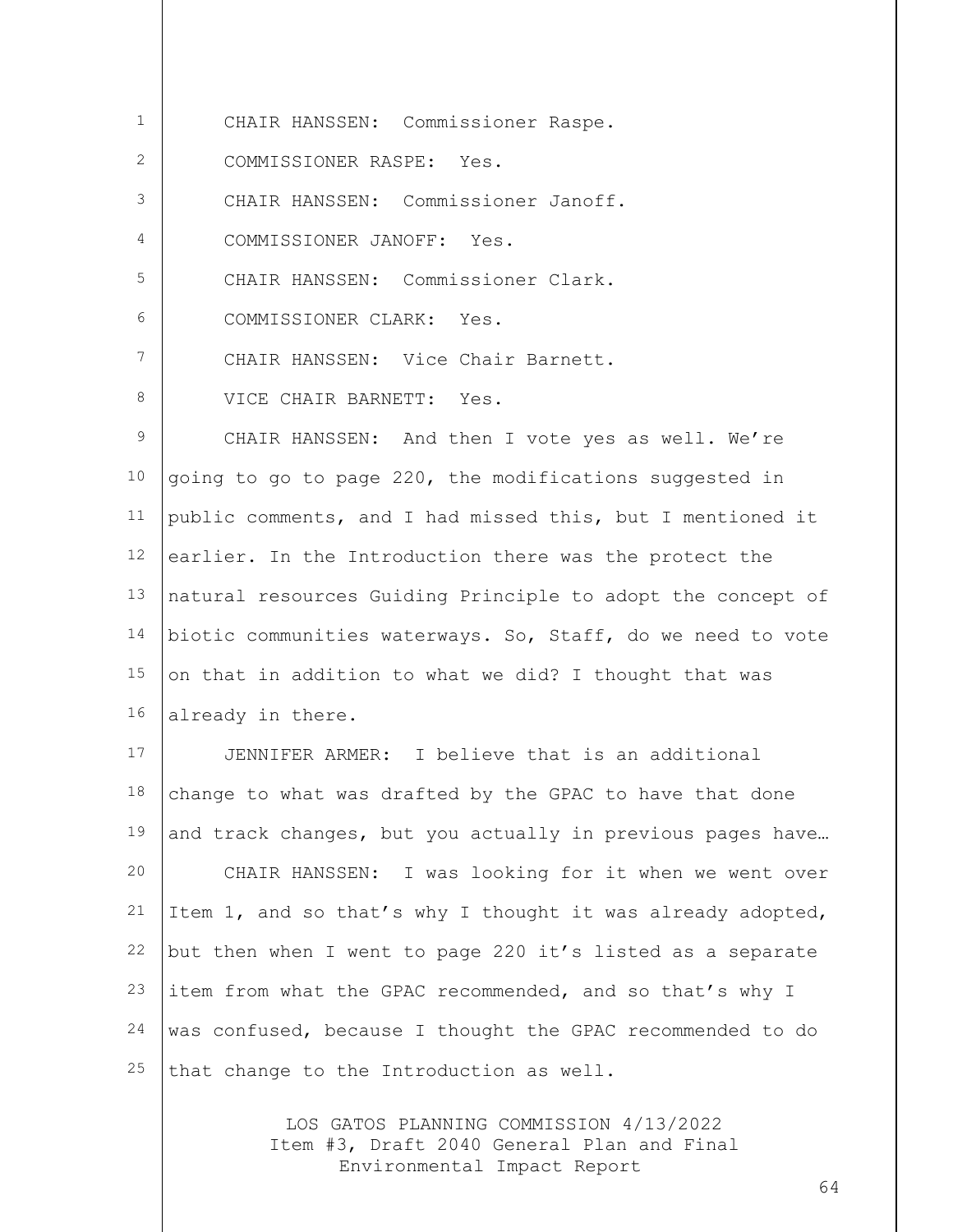1 2 3 4 5 6 JENNIFER ARMER: As I'm reading through side-by-side what is in the GPAC recommendation and what is listed here, it does appear to be the same language, so it looks like we just pulled that out of a separate comment, not recognizing that it was already in the GPAC recommendations, so no, you do not need to make any further motion.

7 8 9 10 11 12 CHAIR HANSSEN: All right, so then we should go on to the Racial, Social, and Environmental Justice Element. Commissioner Janoff talked a little bit about it, but for those of you that are relatively new to the process, the origin of the Racial, Social, and Environmental Justice Element was recognition during the pandemic.

13 14 15 16 17 18 19 20 21 22 23 As we were meeting in 2020 we had the pandemic, and then we had all the protests from Black Lives Matter, and then Vice Chair Janoff and I said, and we brought up to the GPAC and Staff, that we had concern that we were not really addressing the full array of issues that were happening in the Town in planning for the General Plan, so we held a special meeting in July 2020 where we invited members of the public to speak to us on issues that they might have encountered related to racial and social injustice, or environmental justice for that matter, and we did have quite a number of people testify.

24 25 At the same time the Town Council was also doing things. They were interviewing and doing workshops, but

> LOS GATOS PLANNING COMMISSION 4/13/2022 Item #3, Draft 2040 General Plan and Final Environmental Impact Report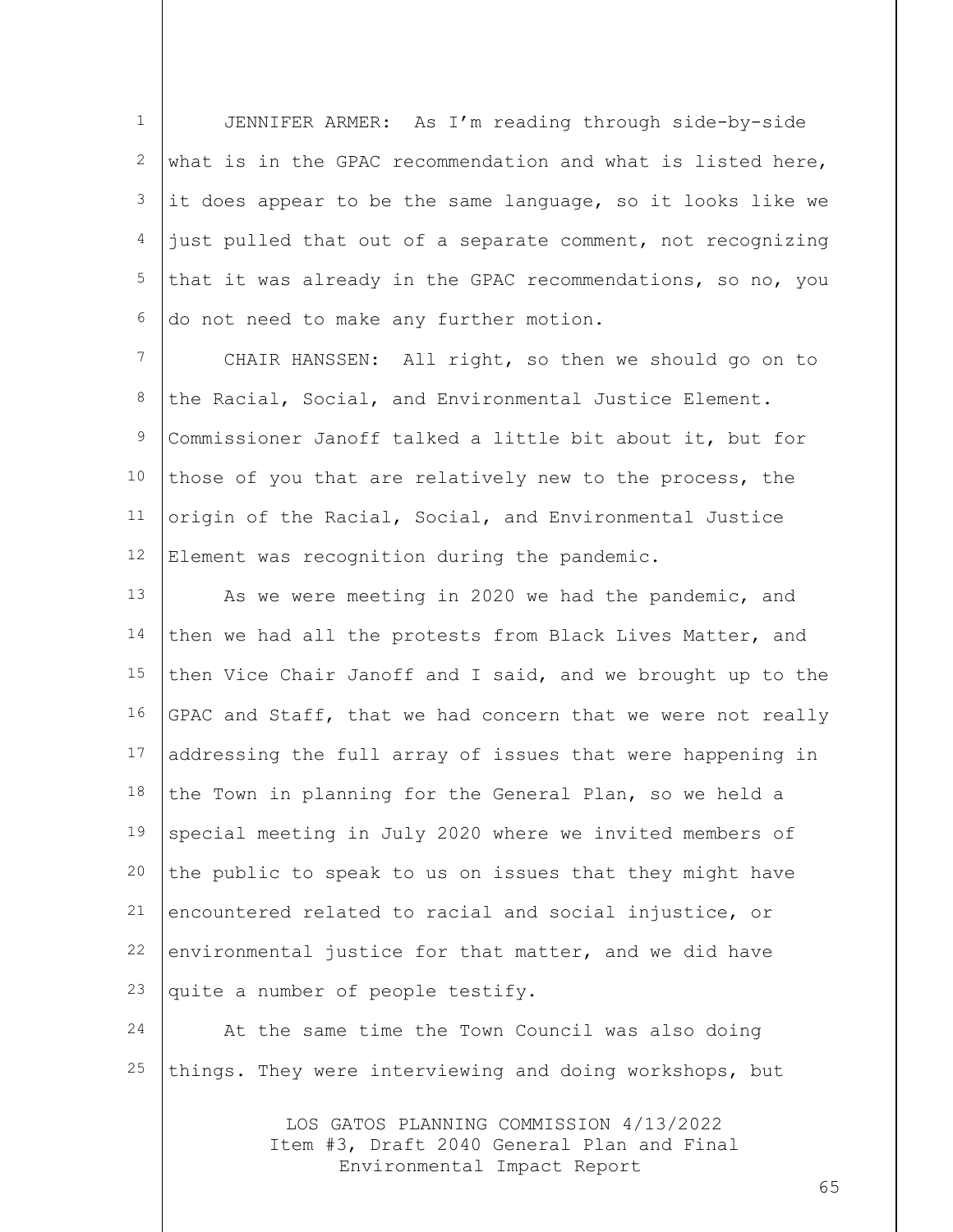| $\mathbf 1$      | everyone on the GPAC felt that it was important to address  |
|------------------|-------------------------------------------------------------|
| 2                | the racial, social, and environmental justice in the        |
| 3                | General Plan at least at a high General Plan level, and     |
| 4                | when we did that we recognized that there would be people   |
| 5                | that thought it didn't go far enough, which we've gotten    |
| 6                | testimony to from the public, and that we could always do   |
| $\boldsymbol{7}$ | more, and there are comments in here relating to doing      |
| 8                | more, but everyone on the GPAC felt it was important to do  |
| $\mathcal{G}$    | it as an element. Even though our consultants said you      |
| 10               | could also do this as incorporating that into other         |
| 11               | sections and address it throughout the plan, we felt it was |
| 12               | more important to call it out as a separate item.           |
| 13               | So there is on Item 9 in here the possibility of            |
| 14               | deleting the entire section or moving the Racial, Social,   |
| 15               | and Environmental Justice Element to a later section in the |
| 16               | document. The GPAC did vote to keep it up front in the      |
| 17               | document, and obviously since we recommended doing it we    |
| 18               | wouldn't recommend deleting it. I just wanted to give you   |
| 19               | guys the background on that element in case you hadn't      |
| 20               | heard that when you read it, but that's where it came from. |
| 21               | In general we've gotten very good feedback from everyone in |
| 22               | the public that this is the right direction to go.          |
| 23               | That being the case, there are also 10 through 19 that      |
| 24               | are suggestions, and what we need to get to is whether or   |
| 25               | not we want to recommend any of those specific changes as   |
|                  |                                                             |

LOS GATOS PLANNING COMMISSION 4/13/2022 Item #3, Draft 2040 General Plan and Final Environmental Impact Report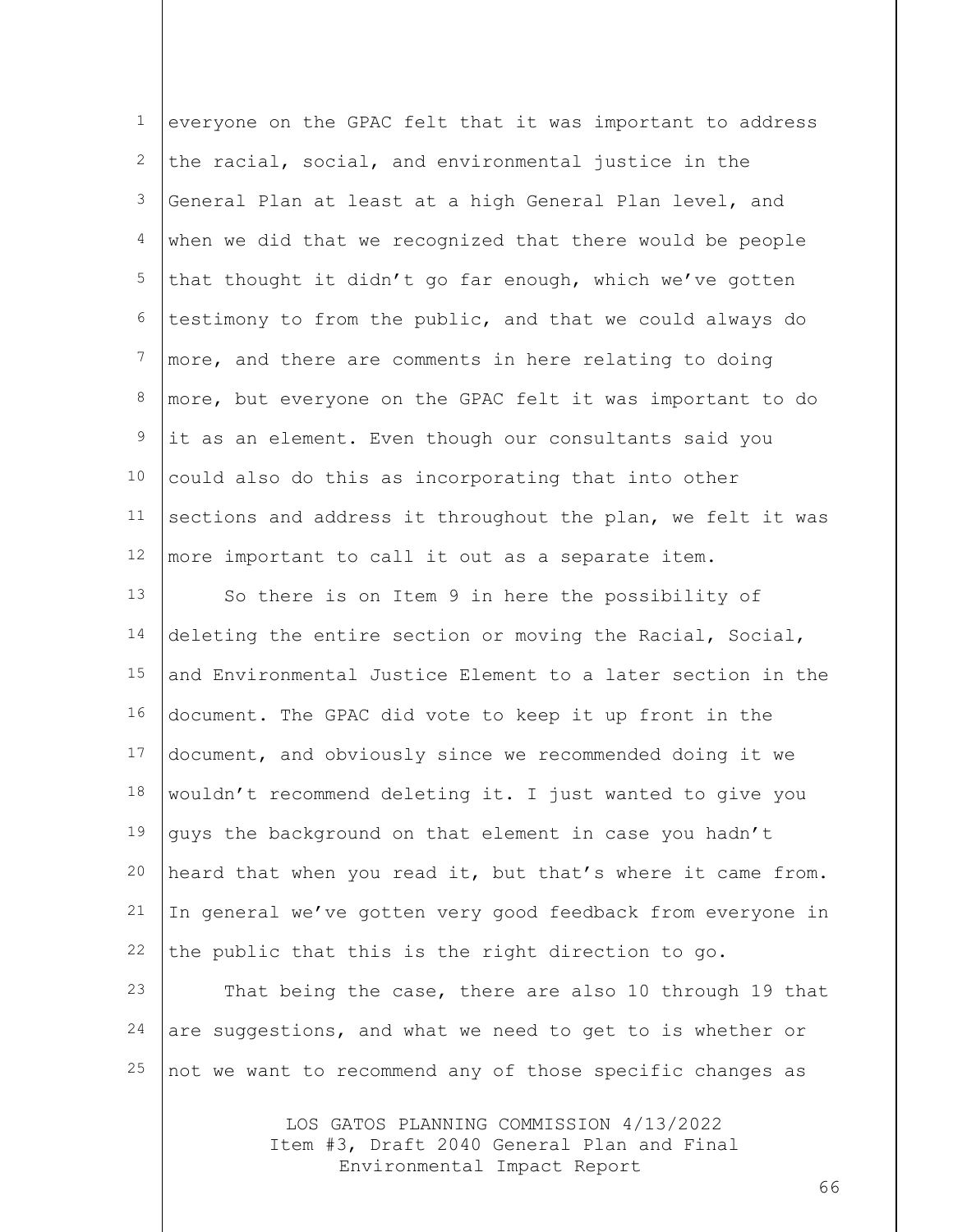1 2 part of the recommendation to Town Council. Commissioner Thomas.

3 4 5 6 7 8 9 COMMISSIONER THOMAS: I just have a clarifying question. For the rest of these, now that experts, etc. are not necessarily suggesting these, and we are kind of going to be going through them number-by-number, do we just want to discuss the ones that we would like to adopt to recommend, and just not even mention the ones that we don't support essentially?

10 11 12 13 14 15 16 17 18 19 CHAIR HANSSEN: I'll tell you the direction Staff gave. They said if we try to discuss every single one of them it's going to take a really, really long time, and so maybe the thing to do would be to call out ones that we thought… I could go through each one of these and tell you that no, I didn't want to include this because it was confusing and I don't think that the Town has control over it, so maybe the better thing would be to focus on the ones that we thought we could add and tee those up for discussion.

20 21 22 23 COMMISSIONER THOMAS: Okay, I just wanted to confirm, because I went through all of them and it's like some I felt strongly one way or another and then some, just like the Town said, I'm neutral on, so okay.

24 25 CHAIR HANSSEN: Why don't you start and say which ones you think were worth including?

> LOS GATOS PLANNING COMMISSION 4/13/2022 Item #3, Draft 2040 General Plan and Final Environmental Impact Report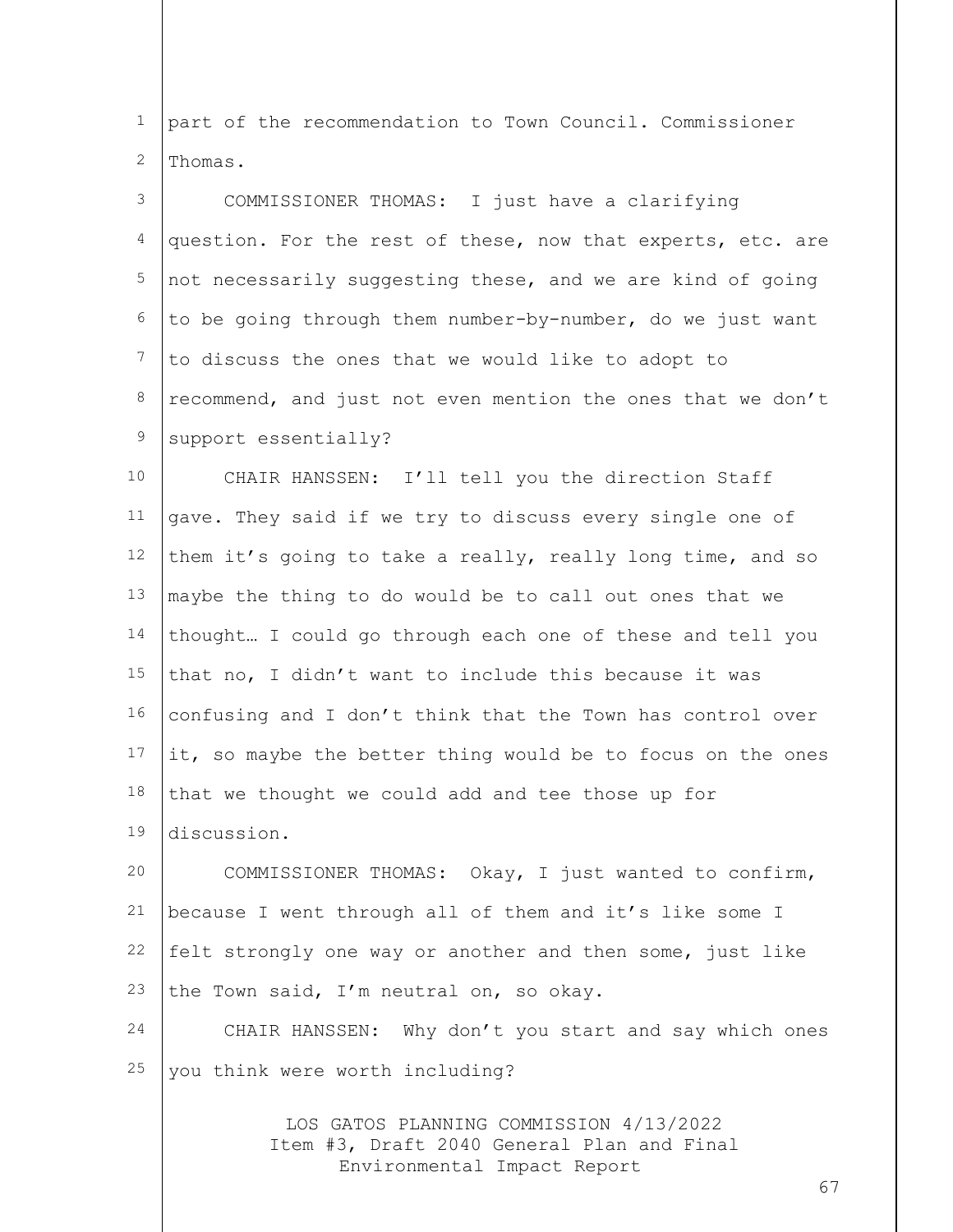| $\mathbf{1}$    | COMMISSIONER THOMAS: I think that number 11 is worth        |
|-----------------|-------------------------------------------------------------|
| 2               | including, that additional language. I think that number    |
| 3               | 13, I like the use of the word "increase" instead of        |
| 4               | promote. And I like 15, the "implement and require," I like |
| $\overline{5}$  | that language change. Number 18, I also support. For        |
| 6               | numbers 17 and number 19, I had some kind of questions      |
| $7\phantom{.0}$ | around those. For number 17, I recommended maybe the        |
| 8               | language should be changed to "marginalized" or             |
| $\mathsf 9$     | "historically marginalized groups" or "minority groups" to  |
| 10              | be more specific. Then number 19, I don't think the end of  |
| 11              | that is appropriate, but I do like part of that one and I   |
| 12              | feel like it needs some discussion.                         |
| 13              | CHAIR HANSSEN: People have their hands up, but on           |
| 14              | number 19 I'll just weigh in right away and say I wrote a   |
| 15              | comment about the last sentence. I don't know that we need  |
| 16              | to go into a lot of detail about what kind of trees in the  |
| 17              | Racial, Social, and Environmental Justice Element when we   |
| 18              | have other elements that pertain to the environment and     |
| 19              | what kind of trees that we should be putting in there, so I |
| 20              | thought that was too specific.                              |
| 21              | COMMISSIONER THOMAS: I liked the part about the             |
| 22              | habitat valuation and tree selection for the Town's         |
| 23              | planting, but then not including the disallowing of         |
| 24              | planting of invasive species. Well, invasive species I      |
| 25              | guess is fine, but yeah.                                    |

LOS GATOS PLANNING COMMISSION 4/13/2022 Item #3, Draft 2040 General Plan and Final Environmental Impact Report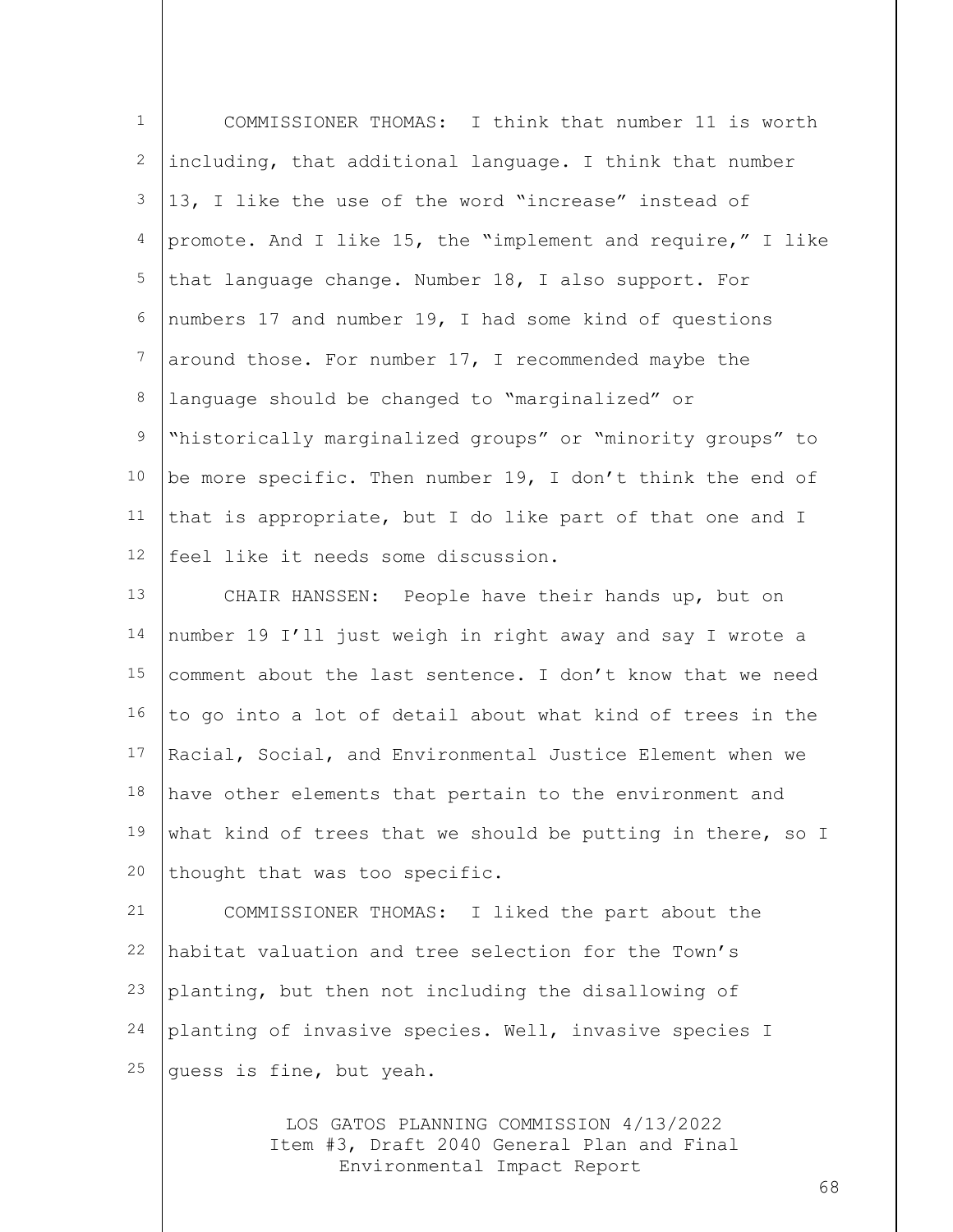1 2 3 CHAIR HANSSEN: Well, let's see what other Commissioners have to say. Commissioner Janoff, I think you were first, and then Commissioner Clark.

4 5 6 7 8 9 10 11 COMMISSIONER JANOFF: I generally agree with the recommendations from Commissioner Thomas, except that on 14 and 15, rather than make those policies I think they have better language to be implementation programs, so I'd recommend that we act on that but we move them into the IPs. Seventeen, I wouldn't agree with, because I think that the changes over time, unless there is some very, very broad wording that would make sense.

12 13 14 15 16 17 18 19 20 CHAIR HANSSEN: On 15, I have a question. On 14, I had a question for you. If you read the thing it talks about working with colleges, and both private and public colleges and schools and trade schools. I didn't see the sense in calling out a specific college being San Jose State, nor did I think that it belonged in the implementation programs, only because it was already a policy. I just think it was fine as it was. I don't know what the reason was for mentioning San Jose State.

21 22 23 24 COMMISSIONER JANOFF: If this person is really keen on developing a relationship that is a recruiting mechanism for San Jose State, maybe there is some link there, because it's a major university in our community, so I didn't have

25

LOS GATOS PLANNING COMMISSION 4/13/2022 Item #3, Draft 2040 General Plan and Final Environmental Impact Report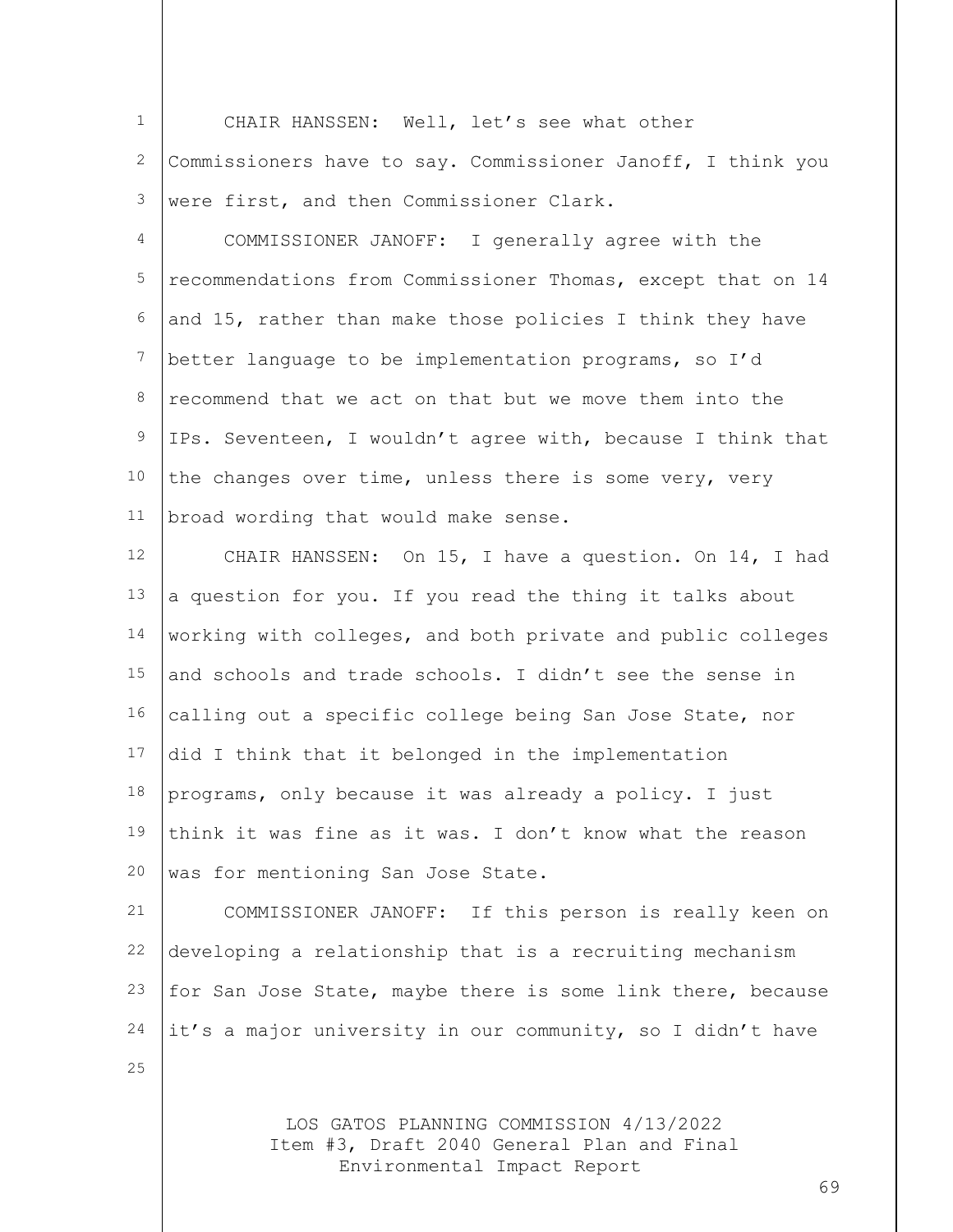LOS GATOS PLANNING COMMISSION 4/13/2022 1 2 3 4 5 6 7 8 9 10 11 12 13 14 15 16 17 18 19 20 21 22 23 24 25 an issue with it, but I didn't think we needed to go into the detail here. CHAIR HANSSEN: As it stands now, it's a policy that talks about working with different universities. Are you saying to remove it then and move the entire policy to the implementation program, or just working with San Jose State? COMMISSIONER JANOFF: If we're going to mention San Jose State specifically, we should put it in an implementation program. If we leave it at university level, which is consistent with broad topics for the General Plan, then that's where I would go. CHAIR HANSSEN: All right, fair enough. Then 15 is already a policy. It's a question of whether it says, "develop and implement" or "implement and require." It's already a policy. Are you saying that we should move it to an implementation program? COMMISSIONER JANOFF: On 15, I think that if you're going to require, if you're going to go beyond developing, then there's some more action that needs to be done around that. That felt more like it needed a little bit more of a plan-around if we're going to go for it, otherwise I'd say don't go that direction. CHAIR HANSSEN: Okay, fair enough. I wrote down that since we're developing and implementing it for all time and

Item #3, Draft 2040 General Plan and Final Environmental Impact Report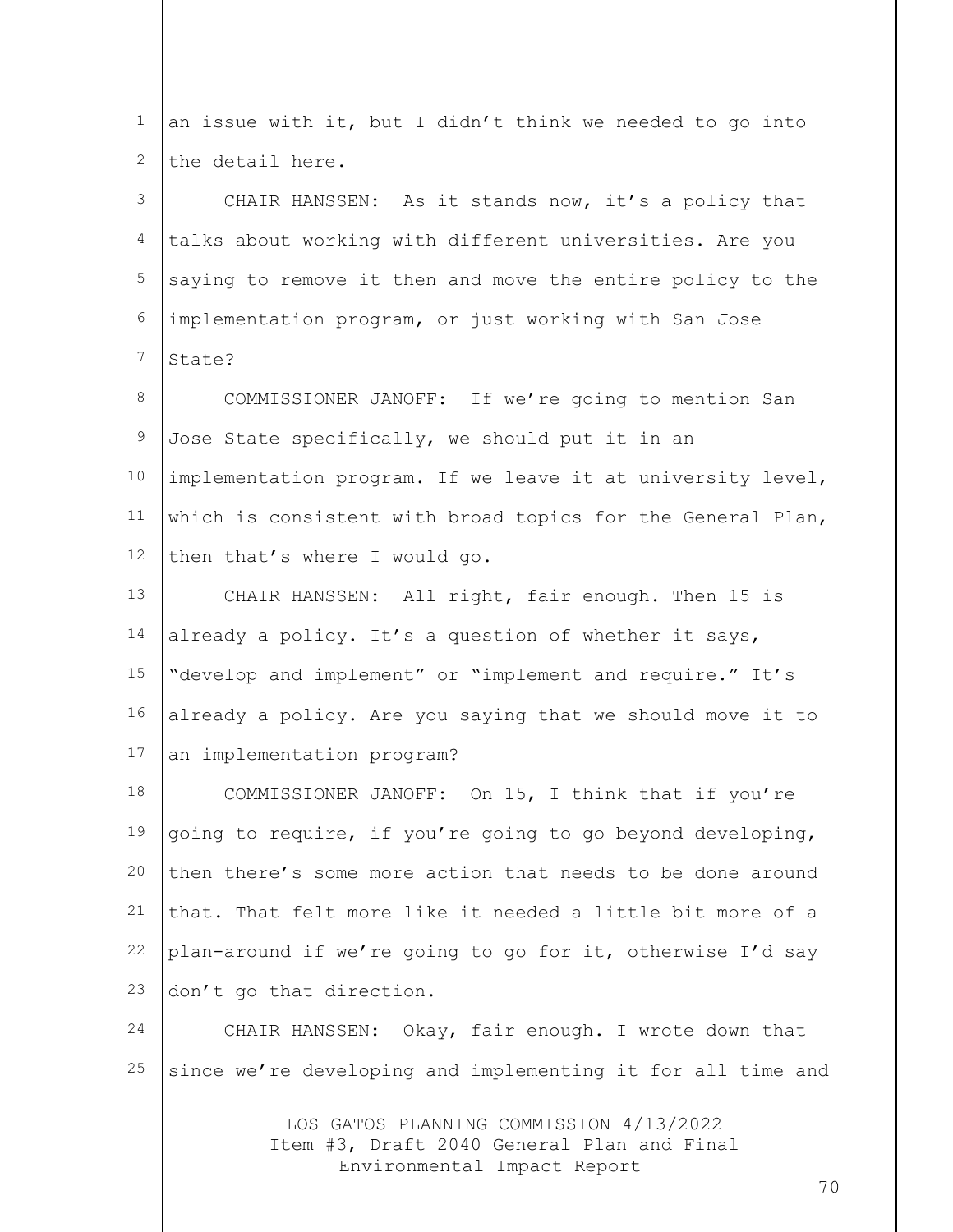| 1  | place I didn't think it was necessary to add (inaudible),                                                                  |
|----|----------------------------------------------------------------------------------------------------------------------------|
| 2  | but I don't care that much about it. Let's see,                                                                            |
| 3  | Commissioner Clark had some comments.                                                                                      |
| 4  | COMMISSIONER CLARK: I think Commissioner Thomas had                                                                        |
| 5  | one on the one that was just mentioned, if you want to say                                                                 |
| 6  | that right now.                                                                                                            |
| 7  | CHAIR HANSSEN: Yeah, let me go back to Commissioner                                                                        |
| 8  | Thomas then.                                                                                                               |
| 9  | COMMISSIONER THOMAS: I was looking at the                                                                                  |
| 10 | implementation programs, because there is Implementation                                                                   |
| 11 | Program C that says it is requiring all Staff to undergo                                                                   |
| 12 | ongoing diversity and implicit bias training, but then it                                                                  |
| 13 | says that it's supporting 2.6, which is I'm just trying to                                                                 |
| 14 | look back and forth. They were promoting hiring procedures.                                                                |
| 15 | I feel like 2.7 needs to be added to the list for                                                                          |
| 16 | Implementation Program C. It might have been one of those                                                                  |
| 17 | like we added a thing and it got bumped and it never got                                                                   |
|    | 18 cross-checked again.                                                                                                    |
| 19 | CHAIR HANSSEN: I see what you're saying. Because                                                                           |
| 20 | Implementation Program C is about Town Staff, diversity,                                                                   |
| 21 | and other training, and so to not link it to 2.7 seems like                                                                |
| 22 | an oversight.                                                                                                              |
| 23 | COMMISSIONER THOMAS: Yeah, C should be 2.6, 2.7, and                                                                       |
| 24 | 1.3.                                                                                                                       |
| 25 |                                                                                                                            |
|    | LOS GATOS PLANNING COMMISSION 4/13/2022<br>Item #3, Draft 2040 General Plan and Final<br>Environmental Impact Report<br>71 |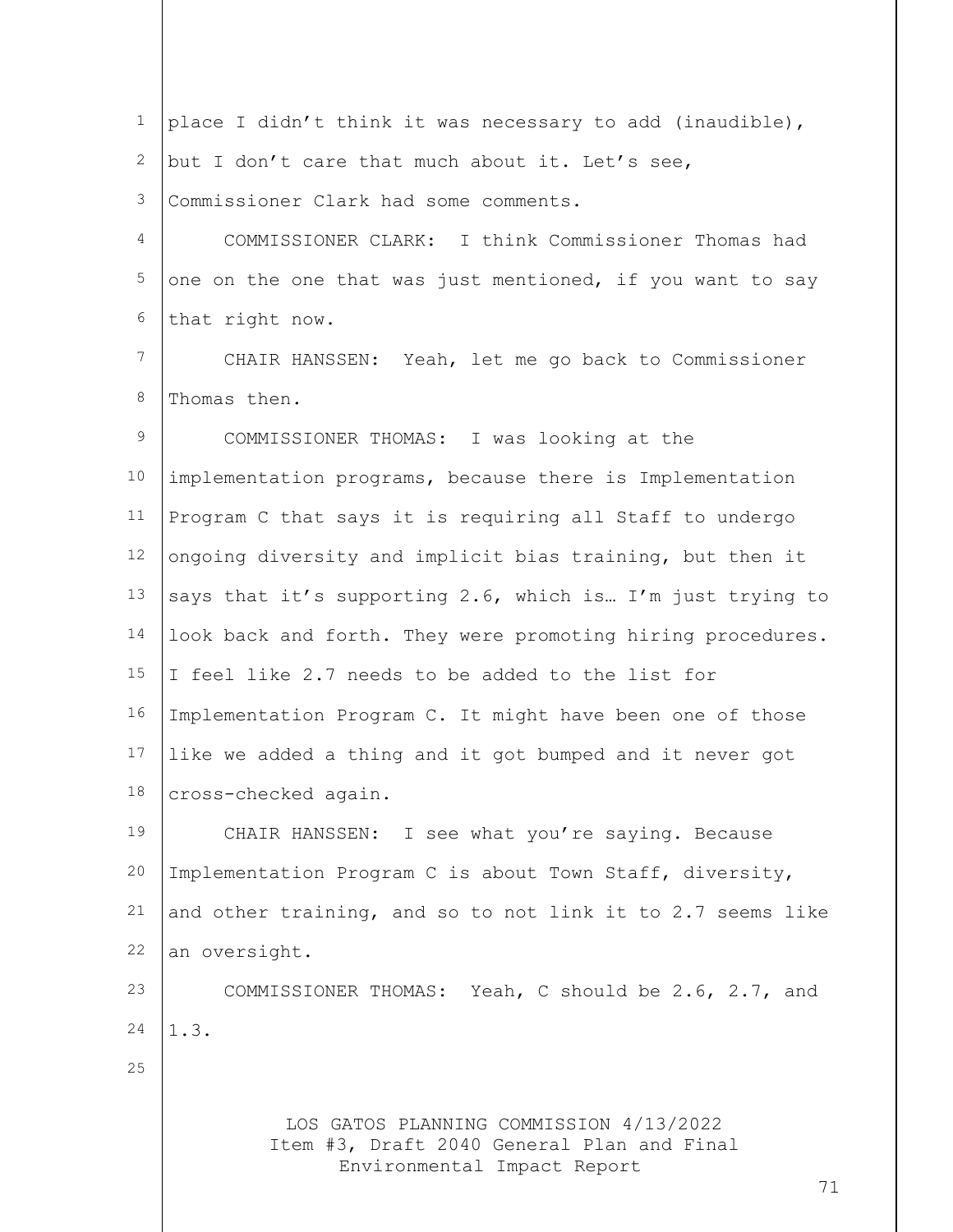1 2 3 4 5 6 CHAIR HANSSEN: Yes, I agree. I think what I'm saying is that I agree with what Commissioner Janoff said, but I also think that it already is an implementation program, so I think that changing the language is okay, because we're already going to be doing an implementation program associated with it.

7 8 9 10 11 CHAIR HANSSEN: Okay, fair enough. I don't see a whole lot of difference between "develop" and "implement," or "implement" and "require" as long as we have an implementation program that supports it. Commissioner Clark.

12 13 14 15 16 17 18 19 20 21 22 23 24 25 COMMISSIONER CLARK: Thank you. I completely agree on that. Another comment that I have for number 15 is that I think that something else that often happens with these diversity trainings is they become very passive and something that people just click through in order to meet the requirement, and that's something that I'd like to make sure doesn't happen with the Town. I don't know if this goes far enough to really make sure that happens, but I thought adding a description saying like, "Require an engaging, substantive, and interactive cultural proficiency training," or something like that could help make that clearer, and that's in the language that I provided if you want to look at that; it's number 3 under A, Wording Changes. But for the other ones, I agree with the others

> LOS GATOS PLANNING COMMISSION 4/13/2022 Item #3, Draft 2040 General Plan and Final Environmental Impact Report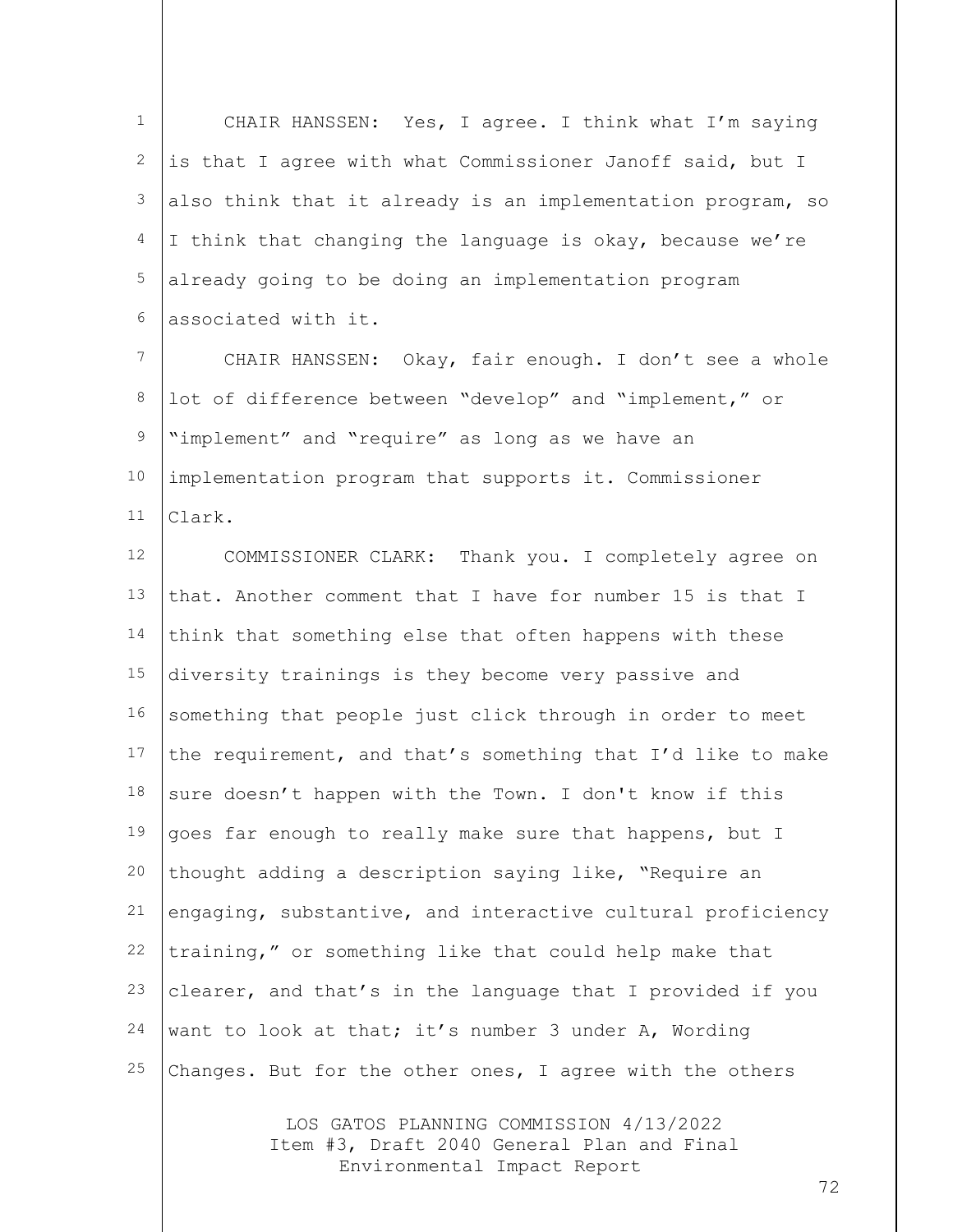1 2 3 4 5 6 7 8 9 10 11 12 13 14 15 16 17 18 19 20 21 22 23 24 25 that Commissioners have been in favor of. Another that I was curious about what others think is number 12, because I wasn't really sure, and I didn't have a problem with it, but I wanted to know what others think. CHAIR HANSSEN: Staff did not recommend it. Maybe Staff could comment on why they didn't recommend 12. I think I know, but I want to hear it from Staff. COMMISSIONER CLARK: And I didn't catch that, so thank you. JENNIFER ARMER: Thank you, Chair. The reason that we did mark that one as not recommended, and I think related to some of the discussion you've been having here as well, is I'll remind the Commission that this is a high-level document, and so when these do start to get that specific where it's talking about a specific score, that's not the type of thing that would be appropriate to track a policy in the General Plan. Recognizing that having quantifiable ways of measuring some of these things is definitely important, but specifying exactly how that's going to be done through one of the policies in the General Plan is not something that Staff would recommend. That's how some of these policies could be implemented through programs through the Town as the Town Council prioritizes those types of programs and development, including details of Staff training and such that you were mentioning, which are

> LOS GATOS PLANNING COMMISSION 4/13/2022 Item #3, Draft 2040 General Plan and Final Environmental Impact Report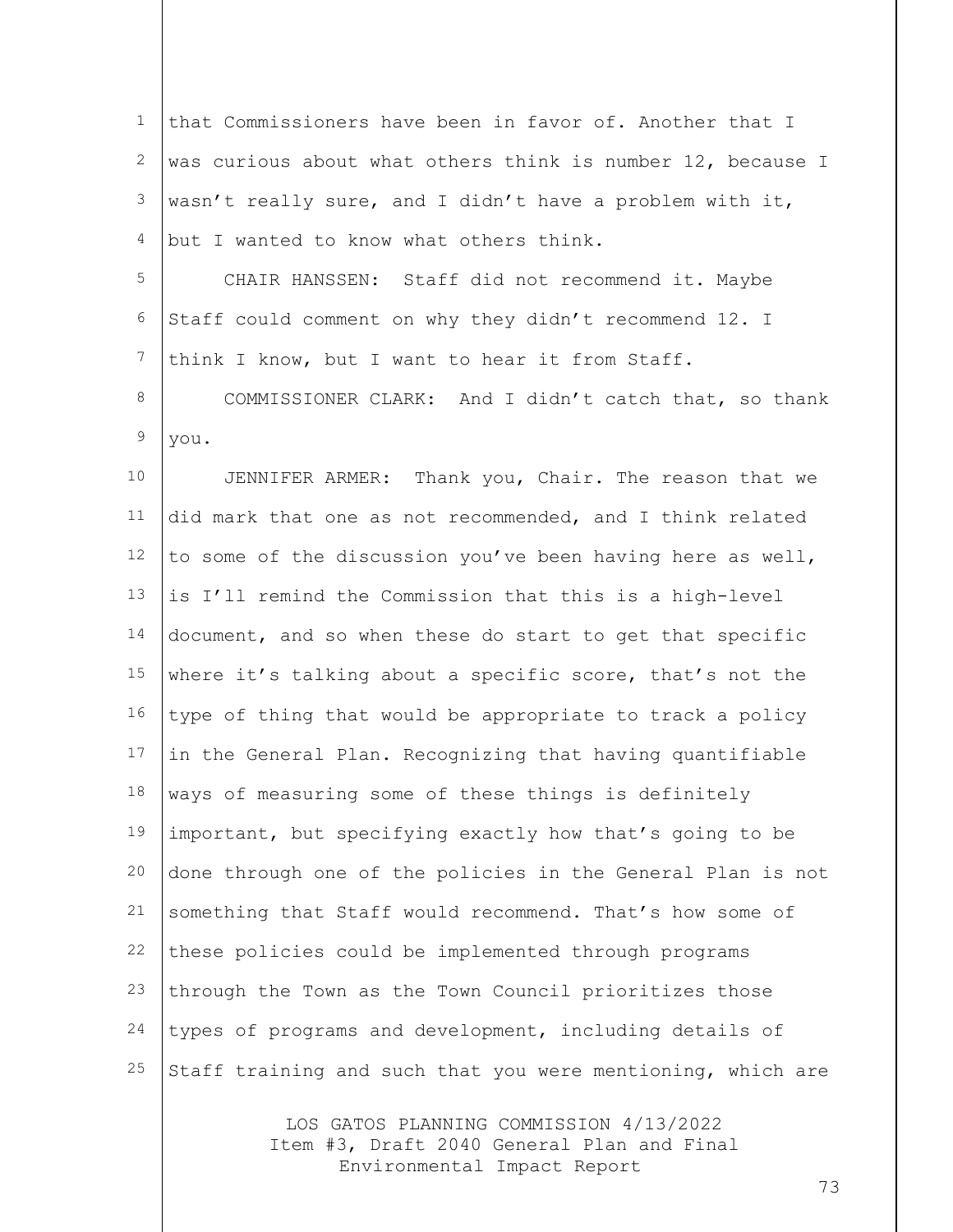1 2 3 4 5 very important, but really are part of the development of what those trainings should be. Some of those details can be included at this level, but for this particular one we chose to not recommend approval, because of how specific it was getting.

6 7 8 9 10 11 12 13 14 15 CHAIR HANSSEN: I will also go as far as to say that Implementation Program E, Social and Racial Justice Equality Survey, which is an annual survey on the successfulness of advancing social equity and diversity, I don't think we need to have policy specifying that we need to do that, since we already have it as in implementation program. I don't know if anyone else sees it that way, but to me that is very much of an action step, assuming that gets added to the list of things that Staff is going to work on.

16 17 18 19 20 21 22 23 24 25 I had a question about the one about a quality living wage, it's 13, and my question for Staff is it says it promotes in the current policy the draft, and then someone suggested to change it to "increase or improve," which is definitely more specific, but my question is the Town doesn't actually have control over a quality living wage for all community members. That is in the hands of the employers, of which the Town could be one of them, but I'm not sure from Staff's perspective if that's something that we could really commit to and stand behind.

> LOS GATOS PLANNING COMMISSION 4/13/2022 Item #3, Draft 2040 General Plan and Final Environmental Impact Report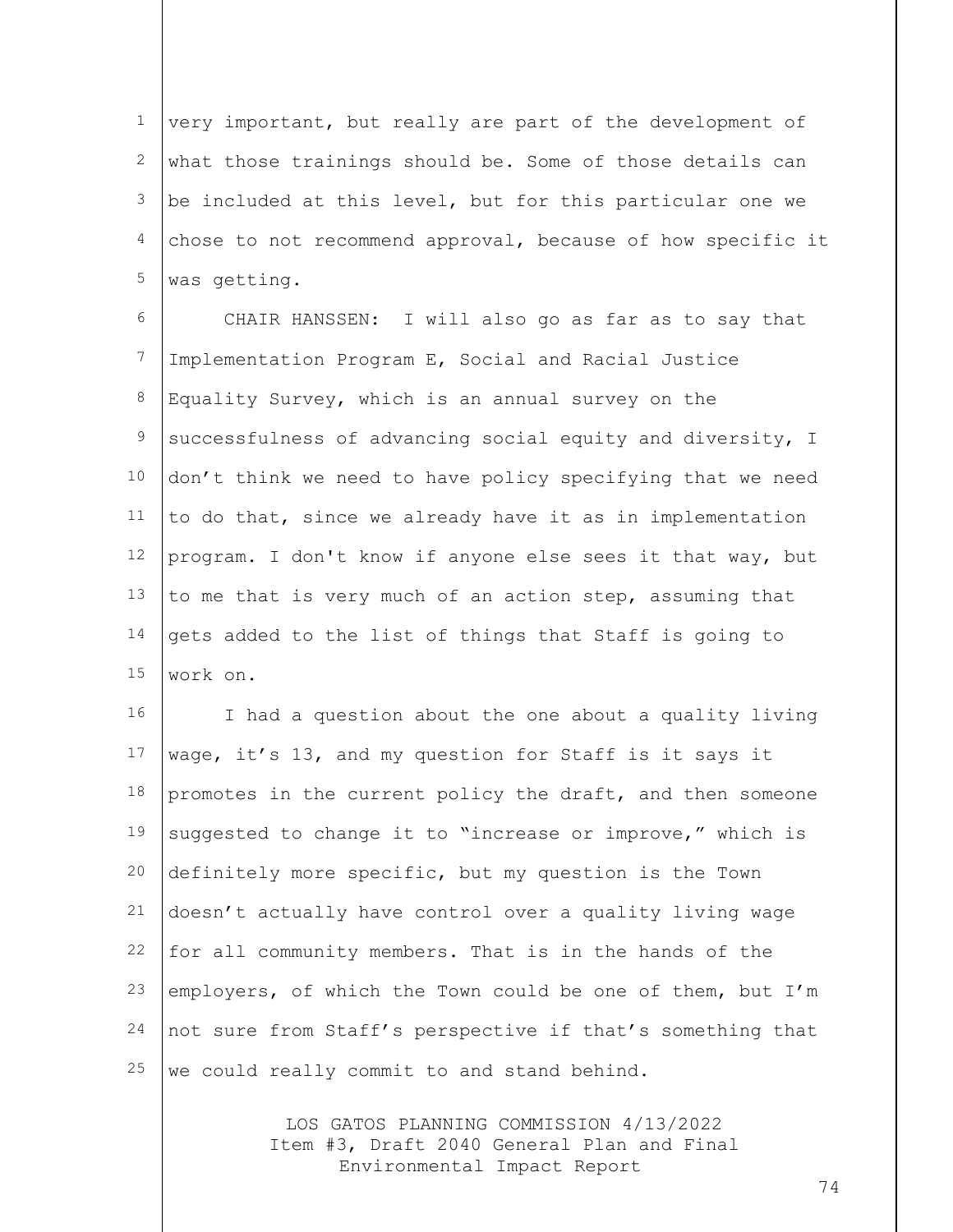| $\mathbf{1}$ | JENNIFER ARMER: I'll start, and the Community                                         |
|--------------|---------------------------------------------------------------------------------------|
| 2            | Development Director may have something to add as well.                               |
| 3            | I agree that while that change in language we did mark                                |
| 4            | as neutral, it is true that there is only so much that we'd                           |
| 5            | be able to do in terms of actually increasing. It really                              |
| 6            | would be more in the character of trying to have programs                             |
| 7            | that promote it and support the increase in the ways that                             |
| 8            | we have. It looks like we also have Town Manager Prevetti                             |
| $\mathsf 9$  | with us this evening, and she may have something to add to                            |
| 10           | this question as well.                                                                |
| 11           | CHAIR HANSSEN: Yes, of course, Town Manager.                                          |
| 12           | LAUREL PREVETTI: Thank you so much. In the past the                                   |
| 13           | Council has been asked to consider increasing minimum wage                            |
| 14           | above what the state requires, and through its strategic                              |
| 15           | priorities the Town Council has decided not to go in that                             |
| 16           | direction. We typically just follow what the state is                                 |
| 17           | doing, but promoting these opportunities is something that                            |
| 18           | is more in line with what smaller jurisdictions are able to                           |
| 19           | do. The larger cities tend to be really the big leaders on                            |
| 20           | this, and we typically don't have the resources to actually                           |
| 21           | implement our own living wage ordinances. That would have                             |
| 22           | to be implemented by other businesses.                                                |
| 23           | CHAIR HANSSEN: That's really helpful. Thank you for                                   |
| 24           | that. For me, I would say not change 13, just leave it                                |
| 25           | where it is and (inaudible) promote. That's my feeling on                             |
|              | LOS GATOS PLANNING COMMISSION 4/13/2022<br>Item #3, Draft 2040 General Plan and Final |

Environmental Impact Report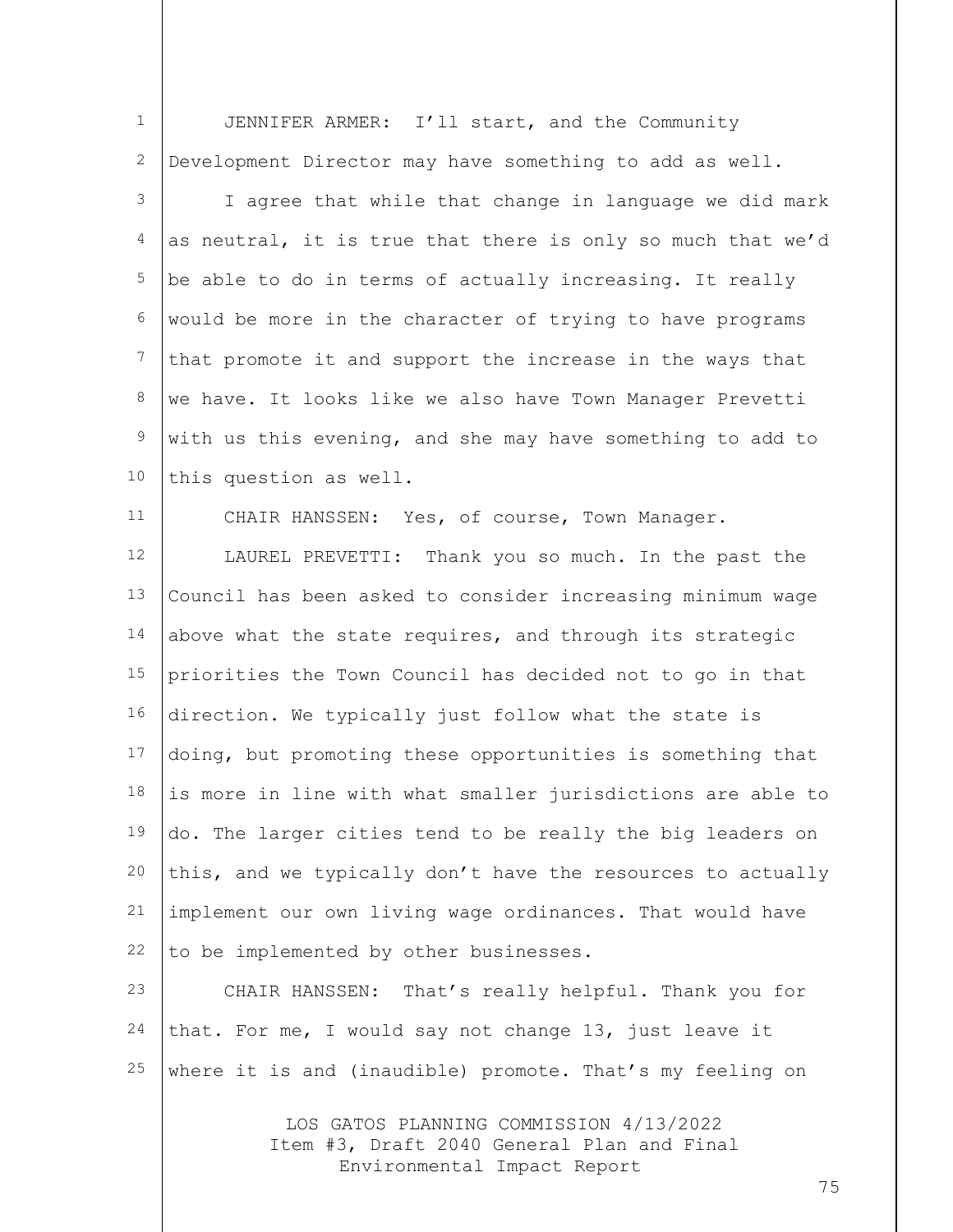LOS GATOS PLANNING COMMISSION 4/13/2022 Item #3, Draft 2040 General Plan and Final 1 2 3 4 5 6 7 8 9 10 11 12 13 14 15 16 17 18 19 20 21 22 23 24 25 it. Commissioners Thomas and Janoff, you still have your hands up, so I don't know which one was first. COMMISSIONER JANOFF: My comment is only that I think I misspoke when I said I supported number 13. I have written in my notes that I do not. We don't really have enough control over this, so I would say no to 13. CHAIR HANSSEN: All right. Commissioner Thomas. COMMISSIONER THOMAS: I agree after hearing about local jurisdiction, so I don't support that change. But going back to number 17, perhaps the language could be changed to "socially disadvantaged and historically marginalized groups." I think "historically marginalized" is a large enough term that can be used that is dynamic and will change over the next 20 years, and so I think that that is more specific, but also still broad enough. CHAIR HANSSEN: Commissioner Tavana. COMMISSIONER TAVANA: Yes, thank you. I just want to make sure that we link from the policy in number 12 to the implementation programs that you mentioned, Chair Hanssen, to Implementation Program E. I think that's what we were referencing, so if we're going to use that as a metric, it should be listed probably under that section there. CHAIR HANSSEN: That's not a bad idea. Would that not be true about every policy though? That's the only thing.

Environmental Impact Report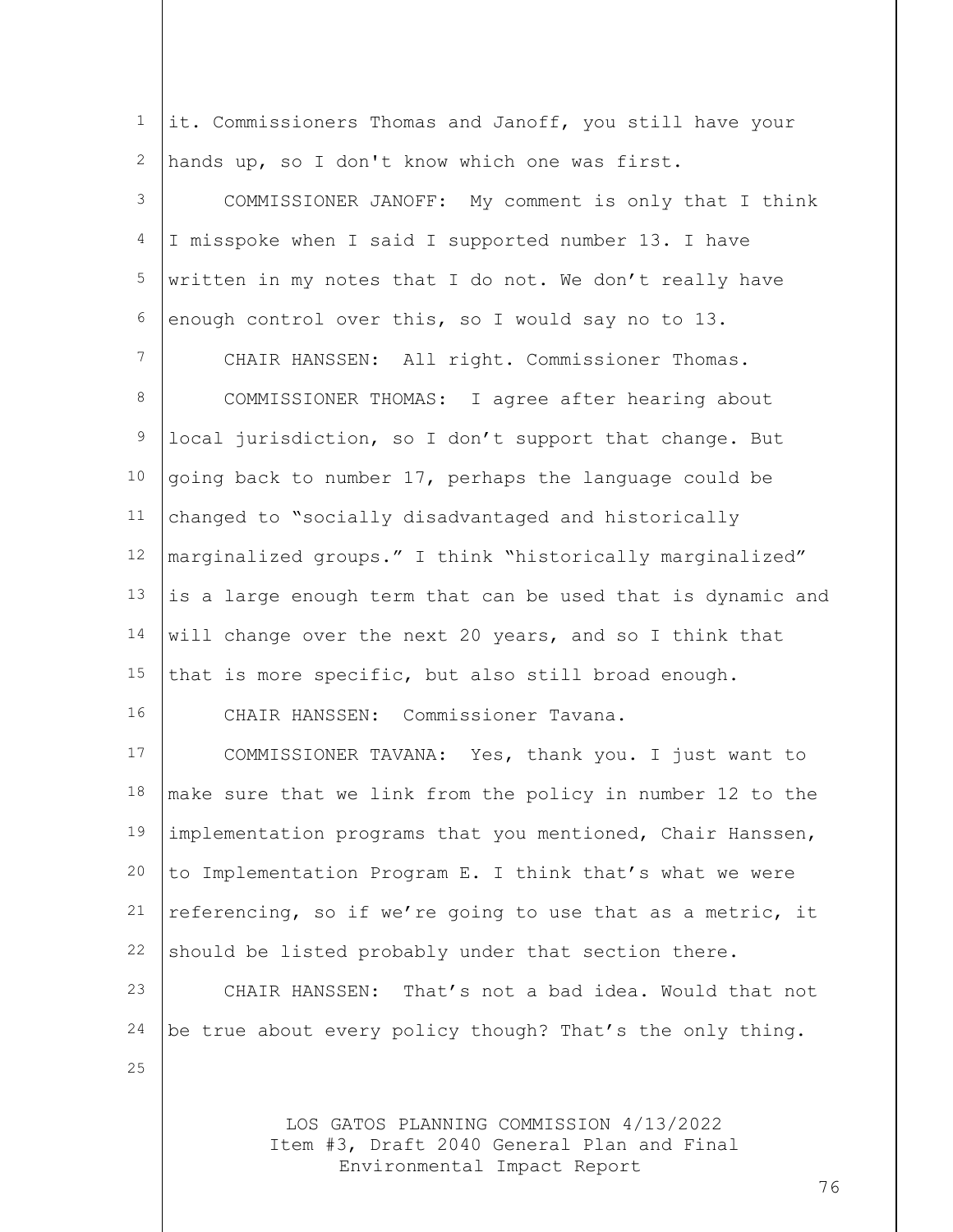1 2 3 4 5 6 COMMISSIONER TAVANA: I'm not one way or another, but I did notice that it does (inaudible) so if you want to use that as a way to make sure it is accounted for in the future. Then, also in number 14 I wouldn't support adding San Jose State University and leaving the language as is. Everything else I'm rather neutral on.

7 8 9 10 11 12 13 14 15 16 17 18 19 CHAIR HANSSEN: That makes sense. I'm just going to go back to that thing you brought up, and I didn't want to belabor it, but it's in a list of policies under RSEJ-1, which is, "Support equity inclusion and access to opportunities for all community members, employees, businesses, and visitors." There's service delivery, community budgeting, institutional bias, housing affordability, Town diversity, welcoming town, and quality of living wage, so I think where I was going with it is that if we're going to have a survey, it would be covering a lot of these issues, not just whether we're a welcoming town or not. If we're going to do a survey, we should be addressing more than that issue.

COMMISSIONER TAVANA: That makes sense.

21 22 23 24 CHAIR HANSSEN: Then under one of these things that we're trying to promote, to say we're only going to survey on that one didn't make any sense to me. Does that make sense?

25

20

COMMISSIONER TAVANA: No, it does. It does.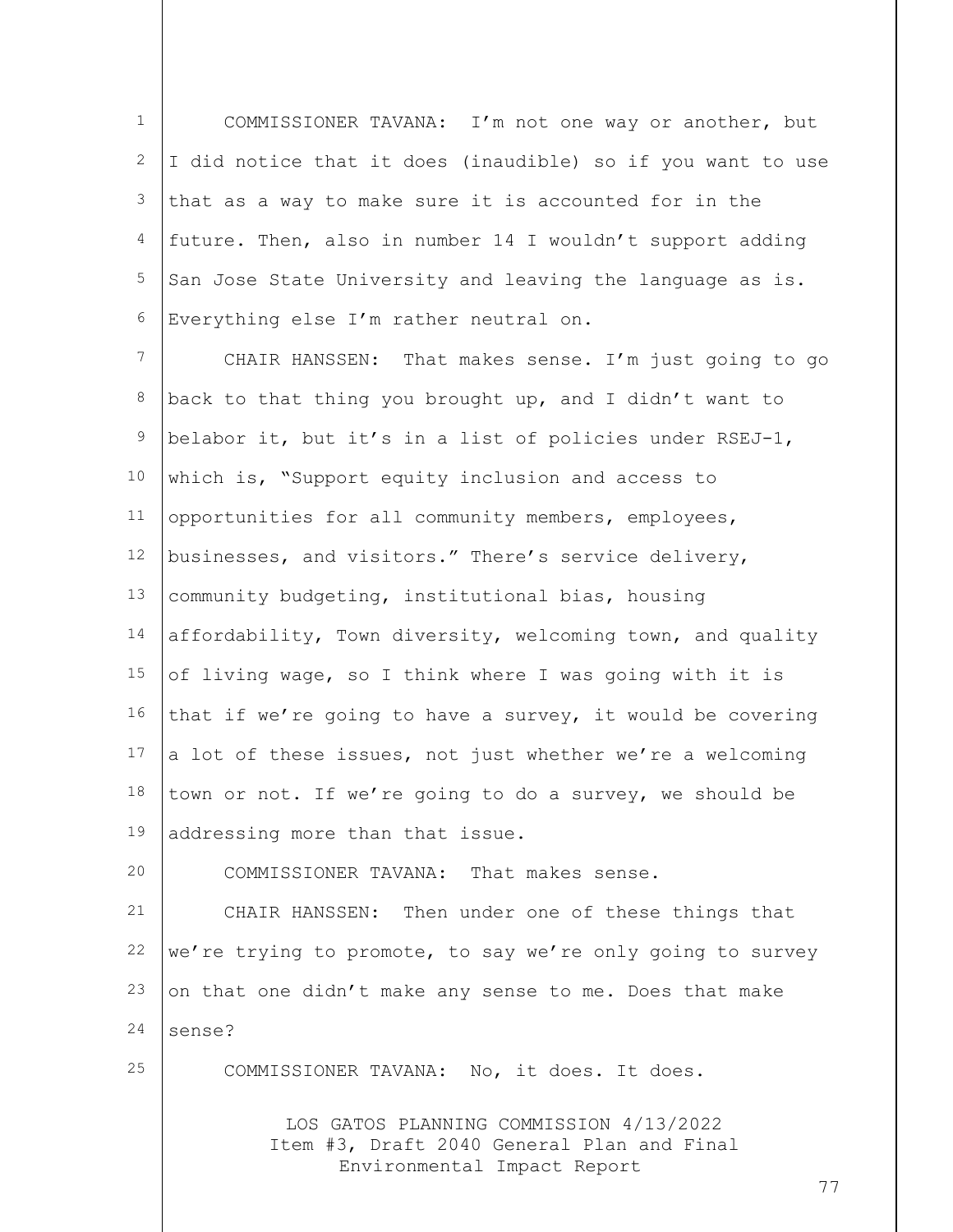| $\mathbf{1}$     | CHAIR HANSSEN: I just think we don't need to do                                       |
|------------------|---------------------------------------------------------------------------------------|
| $\mathbf{2}$     | number 12 at all, unless we want to put somewhere else in                             |
| 3                | the policies as a general thing, make sure we have an                                 |
| 4                | implementation program, but we already do, so I think we                              |
| 5                | would be covered by the fact that we already have that.                               |
| 6                | Are there any other ones we need to discuss?                                          |
| $\boldsymbol{7}$ | Commissioner Thomas, since you started this discussion,                               |
| 8                | let's maybe go back and recap the ones that we're still                               |
| $\mathsf 9$      | thinking that we should recommend for changes and see if we                           |
| 10               | can get to a conclusion.                                                              |
| 11               | COMMISSIONER THOMAS: Do you want me to do this in a                                   |
| 12               | motion?                                                                               |
| 13               | CHAIR HANSSEN: Yeah, why don't you do a motion?                                       |
| 14               | COMMISSIONER THOMAS: Commissioner Clark has her hand                                  |
| 15               | raised, so I think she maybe wants to add something before                            |
| 16               | I summarize.                                                                          |
| 17               | CHAIR HANSSEN: Yes, go ahead, Commissioner Clark.                                     |
| 18               | Thank you. I just have a quick<br>COMMISSIONER CLARK:                                 |
| 19               | question. Before we did this, if I had a couple of changes                            |
| 20               | that I would like to see that are not in these public                                 |
| 21               | comment summaries, would I want to make sure that this is                             |
| 22               | included, or would we want to do that separately?                                     |
| 23               | CHAIR HANSSEN: The issue that I had when I started                                    |
| 24               | with this is that you could tell us about it, but I'm not                             |
| 25               | sure if everyone would have given it the thought that we                              |
|                  | LOS GATOS PLANNING COMMISSION 4/13/2022<br>Item #3, Draft 2040 General Plan and Final |

Environmental Impact Report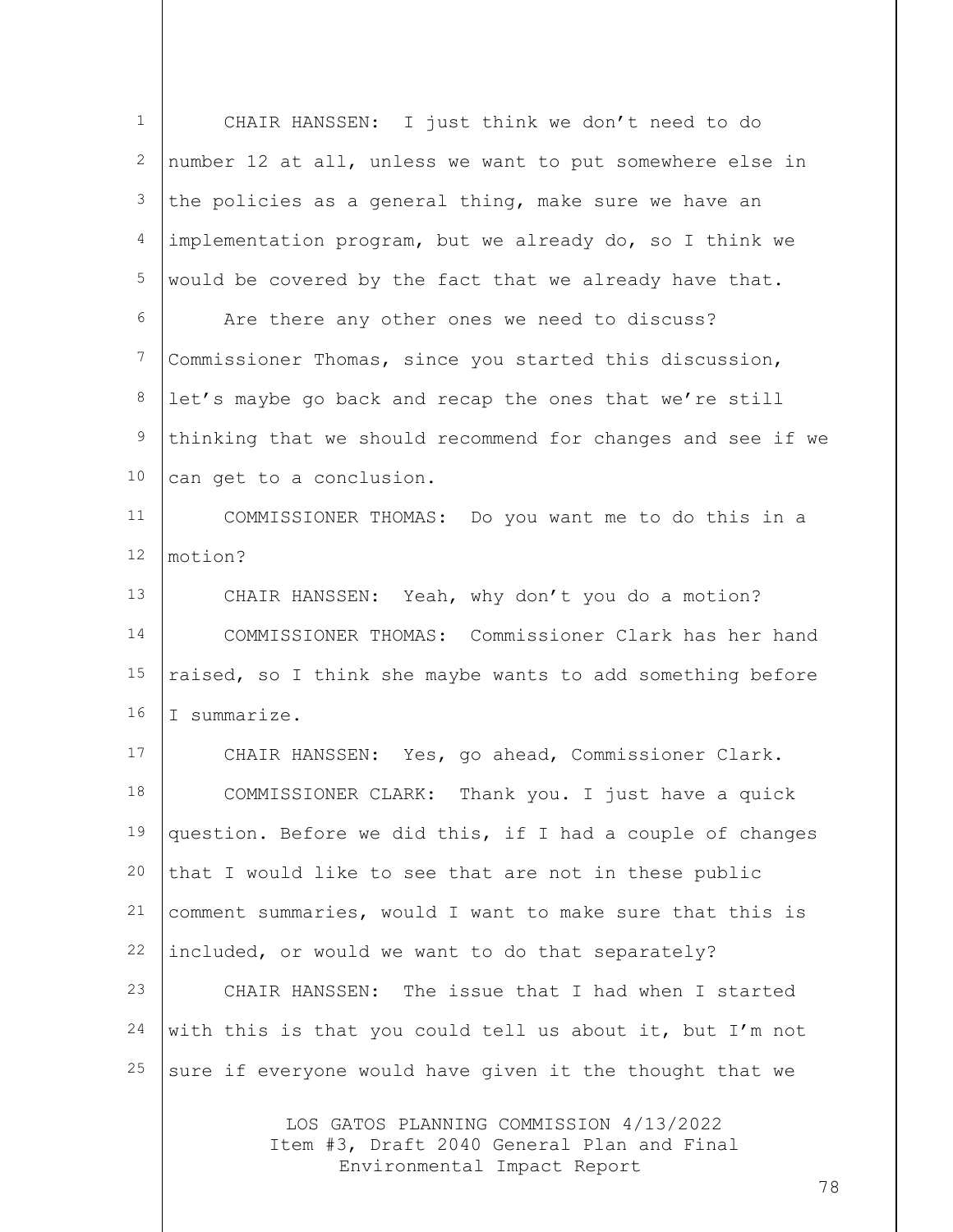1 2 3 4 5 6 7 8 9 10 11 12 13 14 15 16 17 18 19 20 21 22 23 24 25 need to be able to process it, that's all. But we can try that if you had specific language that you wanted to put in. We can try and see if that resonates with the Commission. COMMISSIONER CLARK: Could I do that right now? CHAIR HANSSEN: Yeah, why don't you go ahead? COMMISSIONER CLARK: Okay, thank you. There are two things. One is I think, like Commissioner Janoff said, we've learned a lot since this was created and then also past that amount of time, especially about equity and equality, and I didn't think that the definitions of equality and equity in the key terms accurately described these concepts. I talked to some diversity experts who I get to work with too and came up with some alternative definitions. For equality, instead of saying, "The state of being equal, especially in status, rights, and opportunities," it would say, "Equal opportunity levels of support and allocation of resources regardless of different circumstances." For equity, instead of stating, "Fairness or justice in the way people are treated," it would state, "Differing allocation of opportunities, levels of support, and resources based on each person or group's circumstances or needs, thereby reaching an equal outcome." And if that makes sense to people, then maybe we could do it now, but

> LOS GATOS PLANNING COMMISSION 4/13/2022 Item #3, Draft 2040 General Plan and Final Environmental Impact Report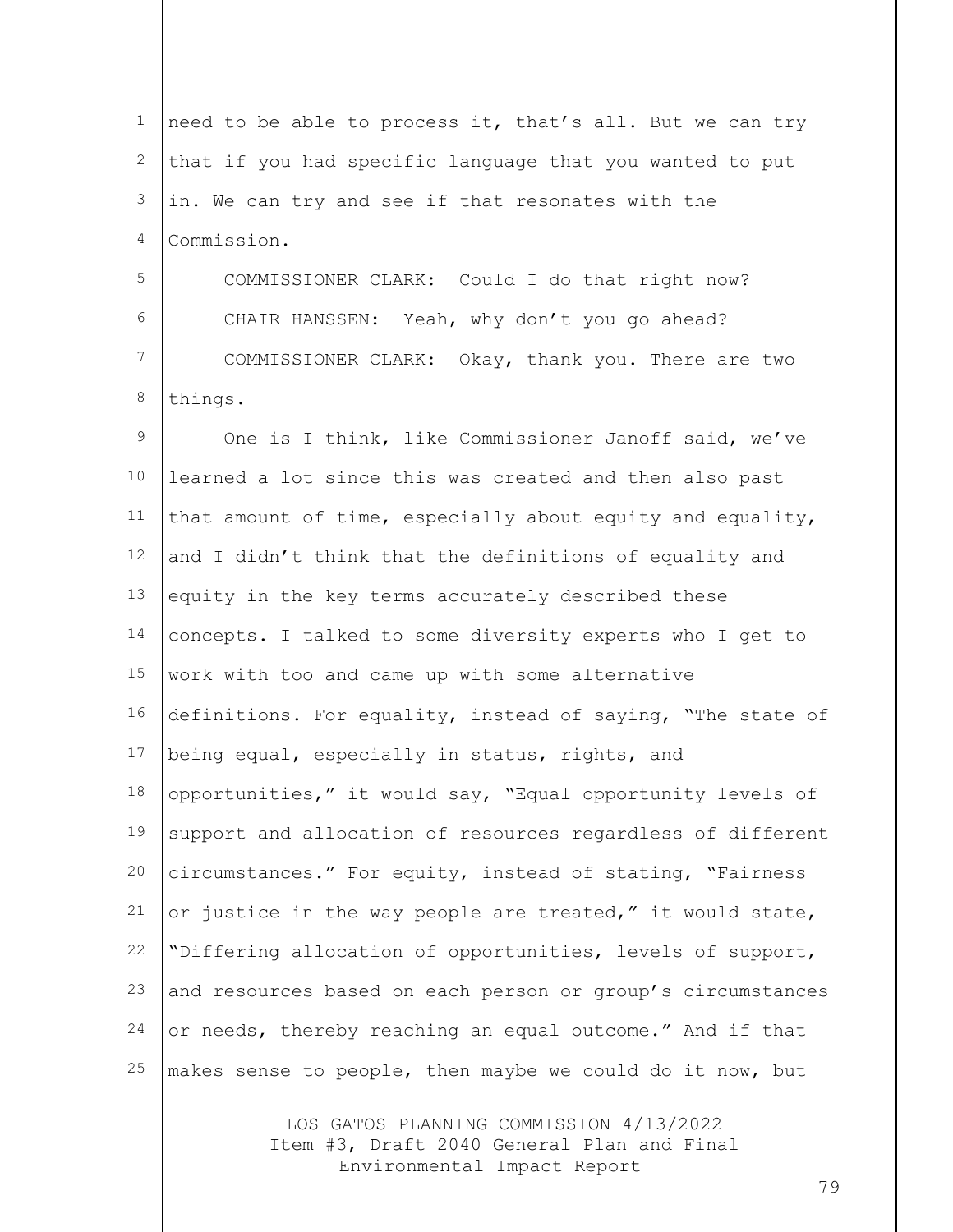1 2 if not, I completely understand if people need to stay with that for longer.

| 3           | CHAIR HANSSEN: I can speak for myself. I reviewed the                  |
|-------------|------------------------------------------------------------------------|
| 4           | definitions and what you suggested I thought was reasonable            |
| 5           | and was in line with I don't know how many of you were                 |
| 6           | able to attend the community meeting on March 31 <sup>st</sup> on Zoom |
| 7           | that was related to the Housing Element. They had a woman              |
| 8           | come and speak and she did a slide on equity versus                    |
| $\mathsf 9$ | equality and what the difference was, and it was a cartoon             |
| 10          | graphic that I thought was pretty clear to explain the                 |
| 11          | differences and she talked about that, and so I thought                |
| 12          | your explanation was right in line with that, but I don't              |
| 13          | know if others had a chance to read through it. I will go              |
| 14          | to Commissioner Janoff.                                                |
| 15          | COMMISSIONER JANOFF: I had a chance to read through                    |
| 16          | Commissioner Clark's comments fully, and I do support the              |
| 17          | change to these definitions.                                           |
| 18          | CHAIR HANSSEN: Okay. Commissioner Thomas.                              |
| 19          | COMMISSIONER THOMAS: I also support, so I can include                  |
| 20          | that in my motion. Was there anything else that                        |
| 21          | Commissioner Clark wanted to say in addition?                          |
| 22          | COMMISSIONER CLARK: Thank you, yes. I have one other,                  |
| 23          | and it's an implementation program that I think we should              |
| 24          | add. If you go to the policy RSEJ-4.1, it's a policy for               |
| 25          | acceptance of government-issued vouchers. I've worked very             |
|             |                                                                        |

LOS GATOS PLANNING COMMISSION 4/13/2022 Item #3, Draft 2040 General Plan and Final Environmental Impact Report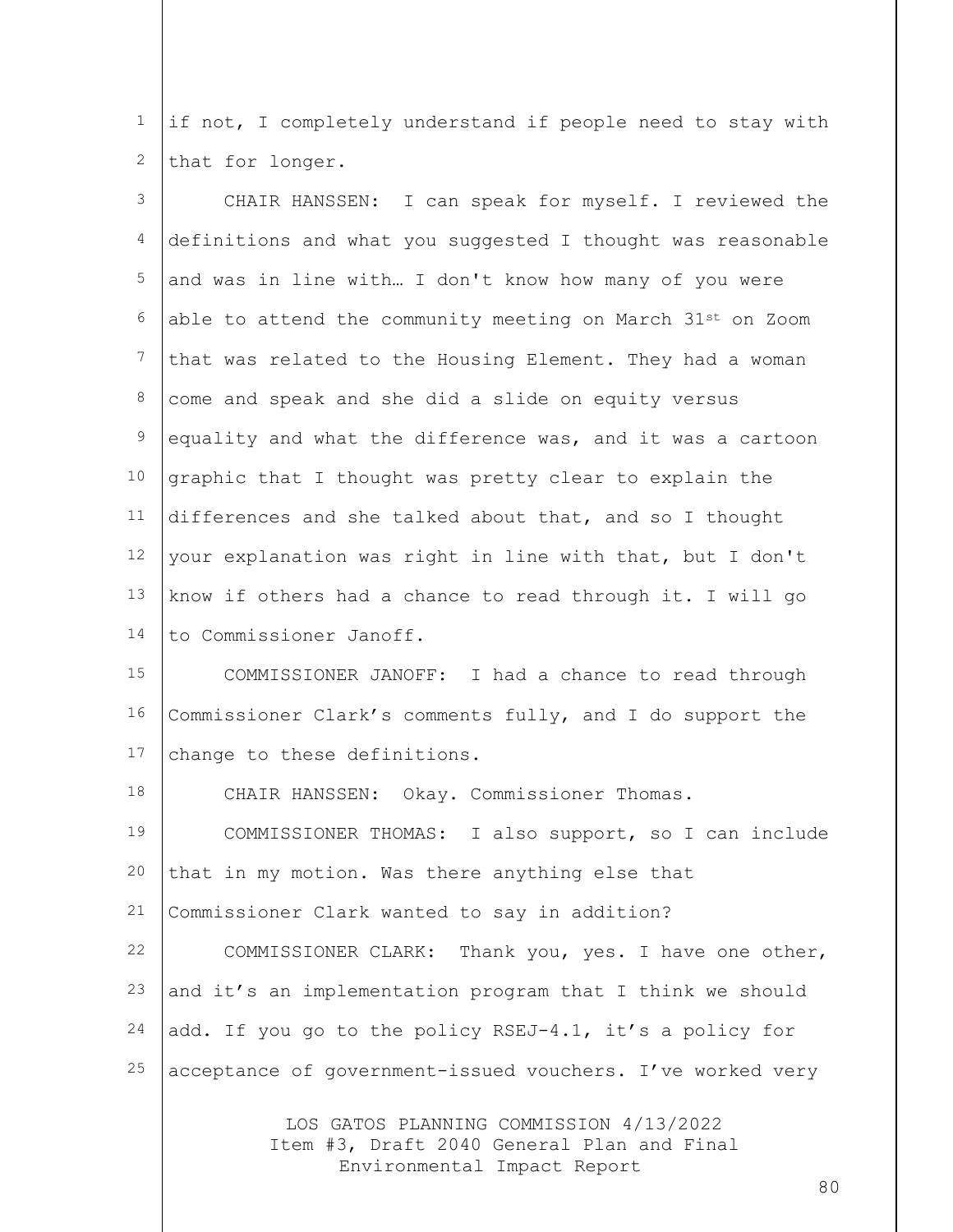| $\mathbf{1}$     | closely with the unhoused community and with people who are |
|------------------|-------------------------------------------------------------|
| 2                | on these vouchers and one of the biggest challenges that    |
| 3                | people encounter is not being able to use them, and so I    |
| 4                | was really, really happy to see this policy and excited     |
| 5                | about, but it is such an action-oriented one that I felt    |
| 6                | like it needed an implementation program to actually        |
| $\boldsymbol{7}$ | happen. I think it's one that would have a really big       |
| 8                | impact, and so I think it should be added as an             |
| 9                | implementation program for RSEJ after Program K, which is   |
| 10               | Community Engagement, and I think that the program should   |
| 11               | be implemented between 2020-2025, and I think it should     |
| 12               | also include the EJ icon for the cross-cutting icons under  |
| 13               | it.                                                         |
| 14               | CHAIR HANSSEN: I think that's reasonable. I'm just          |
| 15               | going to ask Staff about it. We had a long discussion at    |
| 16               | the GPAC about the huge volume of implementation programs   |
| 17               | that we have and whether or not they would ever really      |
| 18               | happen, so I'm just going to ask Staff. I don't have any    |
| 19               | problem adding it in, and then ultimately the way this will |
| 20               | work is the Town Council is the one that will prioritize    |
| 21               | what gets worked on in what year because of their strategic |
| 22               | priorities session, and so it comes from the General Plan   |
| 23               | and other sources what gets onto the plate. So I don't have |

Staff it is that something reasonable that we can add?

24

25

LOS GATOS PLANNING COMMISSION 4/13/2022 Item #3, Draft 2040 General Plan and Final Environmental Impact Report

a problem with adding it, but I just want to make sure with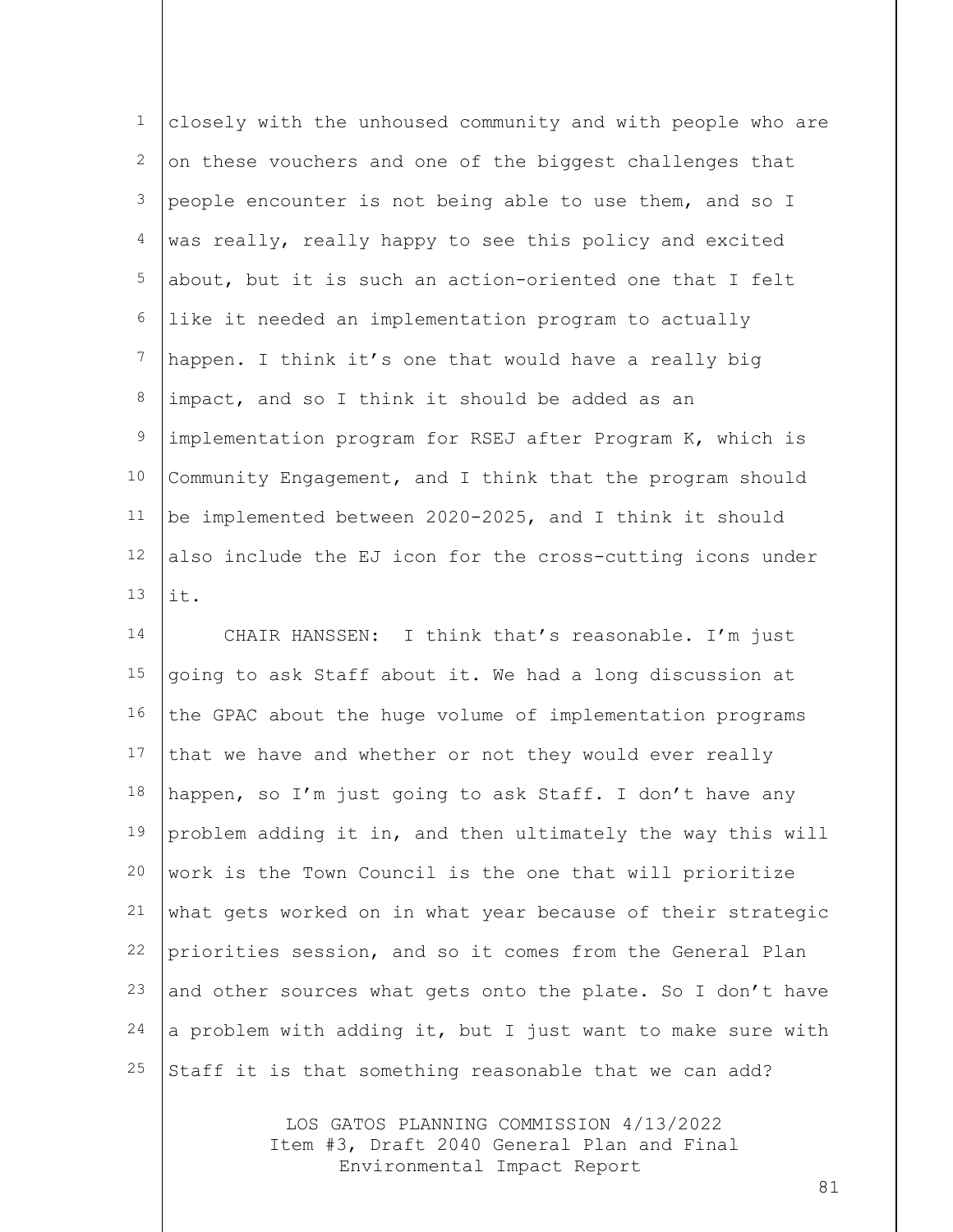1 2 3 4 5 6 7 JENNIFER ARMER: Thank you, Chair. I think you're on point in terms of being cautious about adding additional implementation measures, because really to make those happen it will have to be prioritized by Town Council at their annual priority setting. I will also share the microphone with Town Manager Prevetti, because she has turned on her camera again.

8 9 10 11 12 13 14 15 16 17 18 19 20 21 22 23 LAUREL PREVETTI: Thank you. I just wanted to note that voucher programs are already in effect, Section 8, and obviously there's not enough vouchers to meet the need, and so I don't know if the Town can actually effect this very important program, because it's ultimately up to the individual landlords whether or not they accept it. We could certainly add it and then do some more Staff analysis. I think our Council might be a little bit cautious about adding things that we really can't impact, so it's going to take a little bit more work, and I don't know if our housing consultant would be able to really help do anything more than what's already being done. But we're happy to add it if that's the will of the Planning Commission, and then we can do some more research so by the time we get to Council we can answer their questions. Thank you.

CHAIR HANSSEN: Go ahead, Commissioner Clark.

25

24

LOS GATOS PLANNING COMMISSION 4/13/2022 Item #3, Draft 2040 General Plan and Final Environmental Impact Report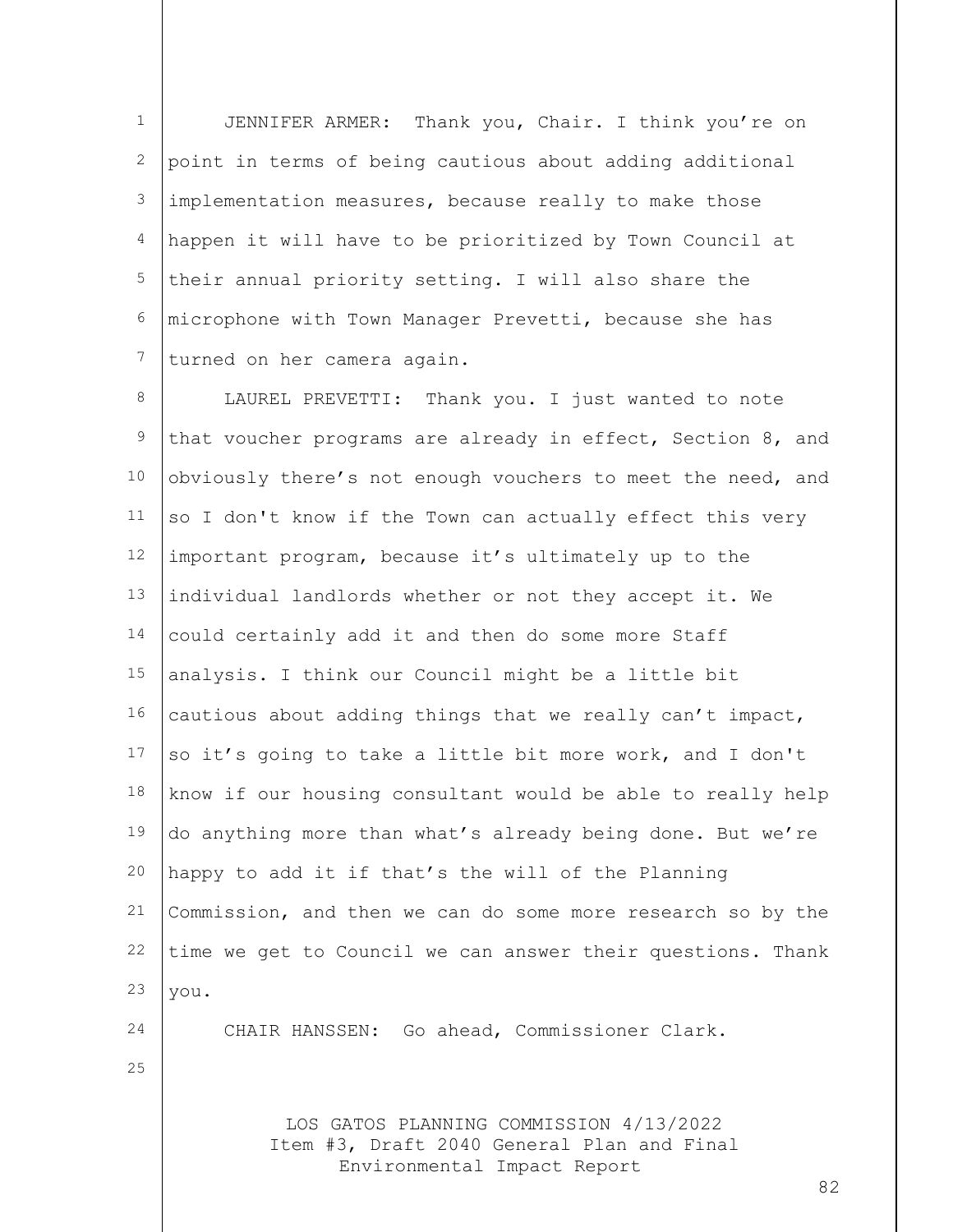1 2 3 4 5 6 7 8 COMMISSIONER CLARK: Thank you. Can I make a clarification for it? I should have further described this policy so you can immediately flip to it, but it's government-issued food vouchers, and so this would be things like accepting electronic benefits transfer or EBT and SNAP vouchers at farmers market and local food venders. I'd be curious to hear if that changes the answer or if you have any more comments.

9 10 11 12 13 14 LAUREL PREVETTI: I think our farmers market already accepts the cards, but that's something we can certainly look at, because I think that is consistent with our current practice of really supporting those who are trying to feed people in need, so we'll look at that a little bit more. Thank you for the clarification.

15 16 CHAIR HANSSEN: Other comments? Commissioner Thomas, are we going back to making a motion?

17 18 19 20 21 22 23 24 COMMISSIONER THOMAS: Yes. I would also like to add that I do think that making an implementation program for this does make sense, specifically because the Town provides business licenses, and so I don't know if that could be like changed within an ordinance that new vendors have to… I don't know if that's legal or something, but looking into the fact that new vendors can be required to accept certain forms of SNAP or EBT or whatever.

25

LOS GATOS PLANNING COMMISSION 4/13/2022 Item #3, Draft 2040 General Plan and Final Environmental Impact Report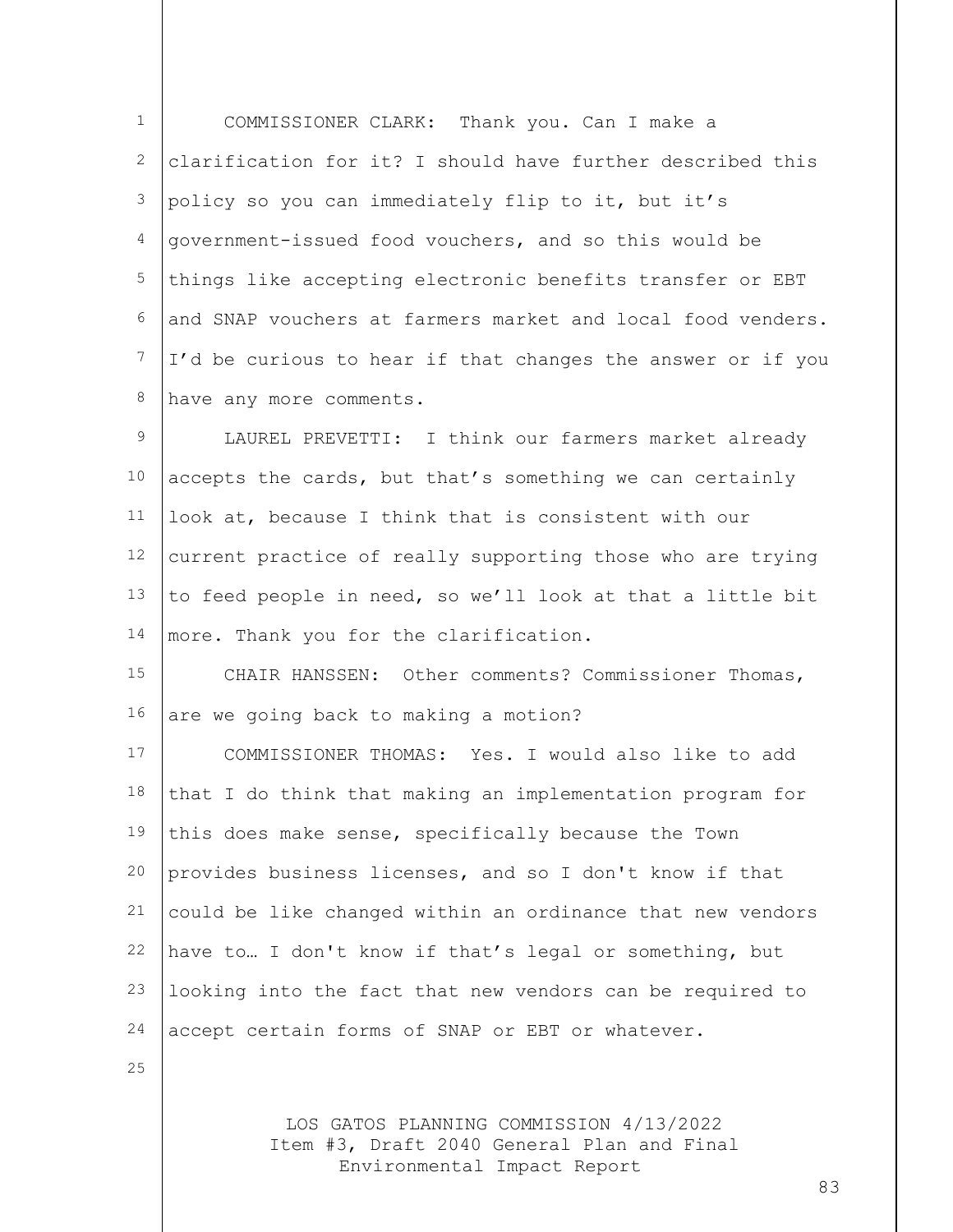| $\mathbf{1}$     | CHAIR HANSSEN: I would suggest that if we're going to                                                                      |
|------------------|----------------------------------------------------------------------------------------------------------------------------|
| $\mathbf{2}$     | add it as an implementation we word it as like a research-                                                                 |
| $\mathfrak{Z}$   | oriented program. Not like a commitment to do it, but                                                                      |
| 4                | rather we research the viability of what we can do to                                                                      |
| 5                | increase support for acceptance of these vouchers.                                                                         |
| 6                | COMMISSIONER THOMAS: Exactly, exactly. Thank you. So,                                                                      |
| $\boldsymbol{7}$ | I will start with that. I move to approve or forward the                                                                   |
| $\,8\,$          | following modifications suggested for the Racial, Social,                                                                  |
| $\mathsf 9$      | and Environmental Justice Element: to add an implementation                                                                |
| 10               | program for RSEJ-4.1 to do some research on coordinating                                                                   |
| 11               | and promoting the acceptance of government-issued food                                                                     |
| 12               | vouchers. I also move to make the changes to the                                                                           |
| 13               | definitions that Commissioner Clark submitted earlier for                                                                  |
| 14               | the key terms of "equality" and "equity." I also move to                                                                   |
| 15               | approve Policy Change 17 with the addition of adding                                                                       |
| 16               | "historically marginalized" as language to Policy RSEJ-6.2,                                                                |
| 17               | and then also approve numbers 11, 15, and 18. I believe                                                                    |
| 18               | that summarized everything.                                                                                                |
| 19               | CHAIR HANSSEN: Did you want to do anything more on                                                                         |
| 20               | 19?                                                                                                                        |
| 21               | COMMISSIONER THOMAS: I don't think so, because it's                                                                        |
| 22               | an implementation program, unless someone feels really                                                                     |
| 23               | strongly.                                                                                                                  |
| 24               | CHAIR HANSSEN: Okay. I didn't. I thought it was fine                                                                       |
| 25               | the way it was, and like I said, I don't necessarily think                                                                 |
|                  | LOS GATOS PLANNING COMMISSION 4/13/2022<br>Item #3, Draft 2040 General Plan and Final<br>Environmental Impact Report<br>84 |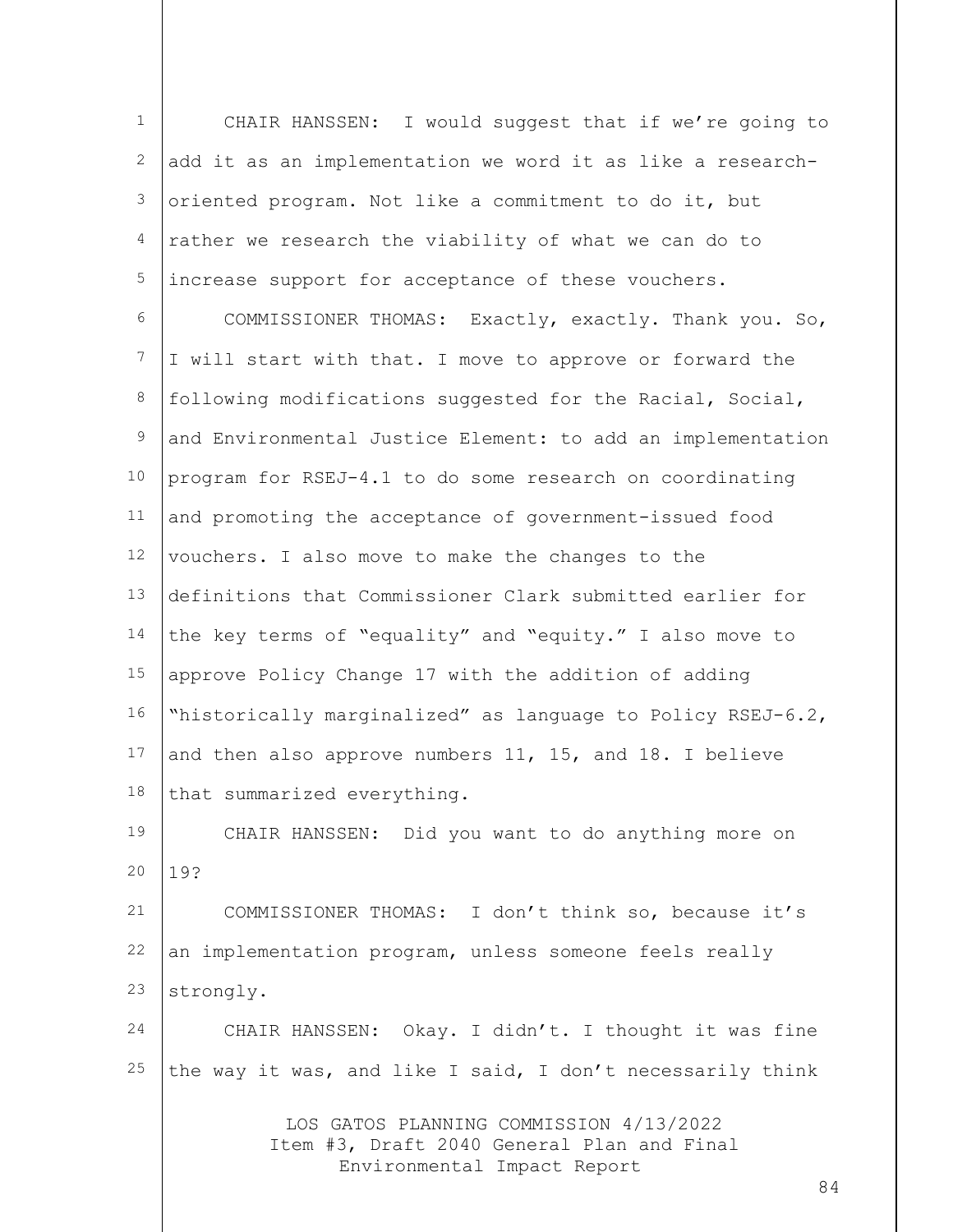1 2 3 4 5 we need to go there in terms of lots of detail about what kind of trees when we're in the Racial, Social, and Environmental Justice Element as long as we have policies about what kind of trees we put in Town. Commissioner Janoff.

6 7 8 9 10 11 COMMISSIONER JANOFF: I'll second that motion. CHAIR HANSSEN: Any other comments before we vote? What we will be voting on after we finish taking comments would be recommending approval of the Racial, Social, and Environmental Justice Element with the changes incorporated and suggested by Commissioner Thomas. Vice Chair Barnett.

12 13 14 15 16 17 18 19 20 21 22 23 VICE CHAIR BARNETT: I support the motion except for the wording of the key terms of "equality" and "equity," and on those topics I haven't had an opportunity to see how those terms are used throughout the General Plan, and I'm reluctant to approve those changes without having done so. CHAIR HANSSEN: Okay, fair enough. That's a valid comment. Staff, when we were talking about this earlier today in terms of process and procedure, if there's a Commissioner that has an issue like that should they vote no or vote yes, not feeling comfortable with that comment, or maybe abstaining? What would be your suggestion on how to handle it?

24 25 JOEL PAULSON: I'm happy to start, and if Ms. Armer has anything to add, that's fine as well. I think probably

> LOS GATOS PLANNING COMMISSION 4/13/2022 Item #3, Draft 2040 General Plan and Final Environmental Impact Report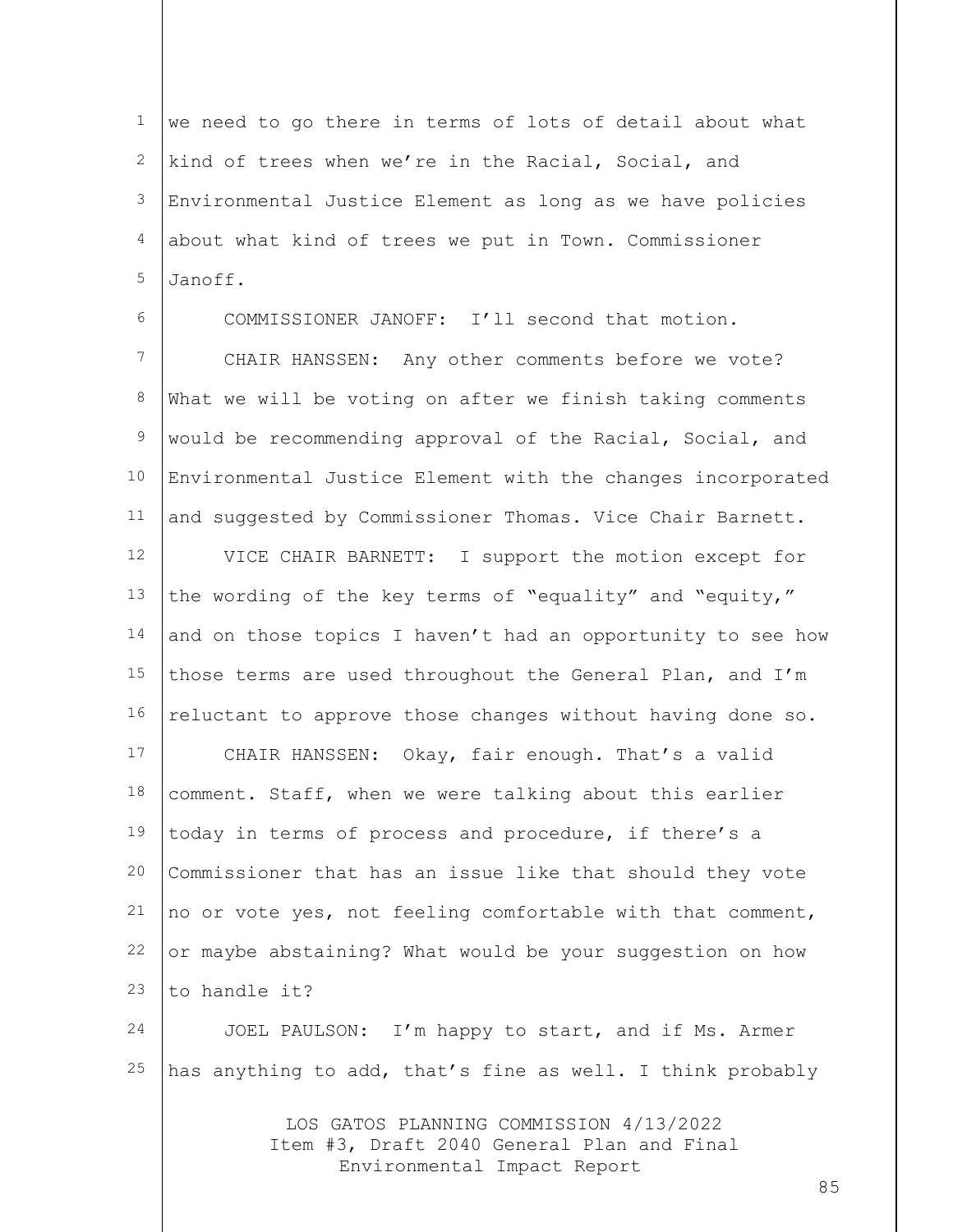| 1              | for this type of motion that Vice Chair Barnett could vote                                                           |
|----------------|----------------------------------------------------------------------------------------------------------------------|
| 2              | yes, but note the objection to the definitions at this                                                               |
| 3              | point, and that way we could move forward. There will be                                                             |
| $\overline{4}$ | verbatim minutes of all of these meetings provided as well,                                                          |
| 5              | and then ultimately if this moves to the next meeting, if                                                            |
| 6              | there are some additional comments after his review of                                                               |
| 7              | those terms throughout the General Plan, if he had                                                                   |
| $\,8\,$        | different thoughts he can always provide those in writing                                                            |
| $\mathsf 9$    | and those would be part of the public record.                                                                        |
| 10             | CHAIR HANSSEN: That sounds like a plan. Does that                                                                    |
| 11             | sound agreeable to you, Vice Chair?                                                                                  |
| 12             | VICE CHAIR BARNETT: Yes, that's acceptable. I'd make                                                                 |
| 13             | a point that I request my comments be considered by the                                                              |
| 14             | Council.                                                                                                             |
| 15             | CHAIR HANSSEN: Okay, that's fine. Do we have a                                                                       |
| 16             | second?                                                                                                              |
| 17             | JOEL PAULSON: Commissioner Janoff already seconded                                                                   |
| 18             | the motion.                                                                                                          |
| 19             | CHAIR HANSSEN: Oh, yeah. Sorry, I got distracted on                                                                  |
| 20             | the second. So, we have a motion and a second, and then                                                              |
| 21             | I'll keep going in the same order. I'll start with                                                                   |
| 22             | Commissioner Thomas.                                                                                                 |
| 23             | COMMISSIONER THOMAS: Yes.                                                                                            |
| 24             | CHAIR HANSSEN: And then Commissioner Tavana.                                                                         |
| 25             | COMMISSIONER TAVANA: Yes.                                                                                            |
|                | LOS GATOS PLANNING COMMISSION 4/13/2022<br>Item #3, Draft 2040 General Plan and Final<br>Environmental Impact Report |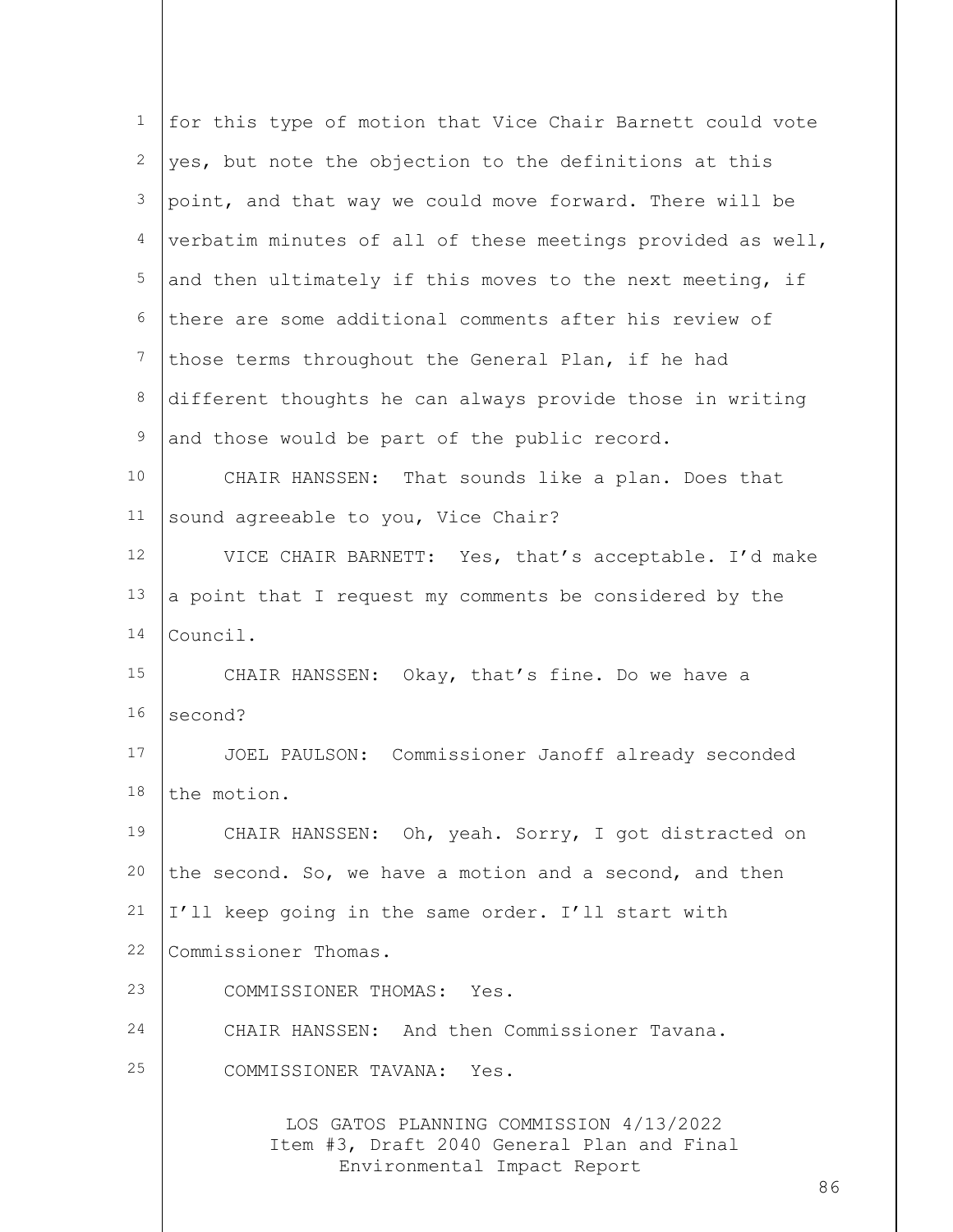LOS GATOS PLANNING COMMISSION 4/13/2022 Item #3, Draft 2040 General Plan and Final 1 2 3 4 5 6 7 8 9 10 11 12 13 14 15 16 17 18 19 20 21 22 23 24 25 CHAIR HANSSEN: And then Commissioner Raspe. COMMISSIONER RASPE: Yes. CHAIR HANSSEN: Commissioner Janoff. COMMISSIONER JANOFF: Yes. CHAIR HANSSEN: Commissioner Clark. COMMISSIONER CLARK: Yes. CHAIR HANSSEN: Vice Chair Barnett. VICE CHAIR BARNETT: Yes, with a recommendation that the Council consider the terms "equality" and "equity" after further review by members of the Commission, and that I will be happy to supply further comment by written response after my review. CHAIR HANSSEN: That sounds great. And then I vote yes as well. I did have a chance to review the definitions, so I'm okay with that whole thing. So, we've gotten through the Racial, Social, and Environmental Justice Element. The next element in order of the plan is actually the Land Use Element, so we're going to skip that, and we're going to skip the Community Design Element as well, because Land Use and Community Design go hand-in-hand. The next element will be the Mobility Element. Just for background on the Mobility Element, Staff, correct me if I'm wrong, I think the Mobility Element was one of the ones we might have reviewed five times.

Environmental Impact Report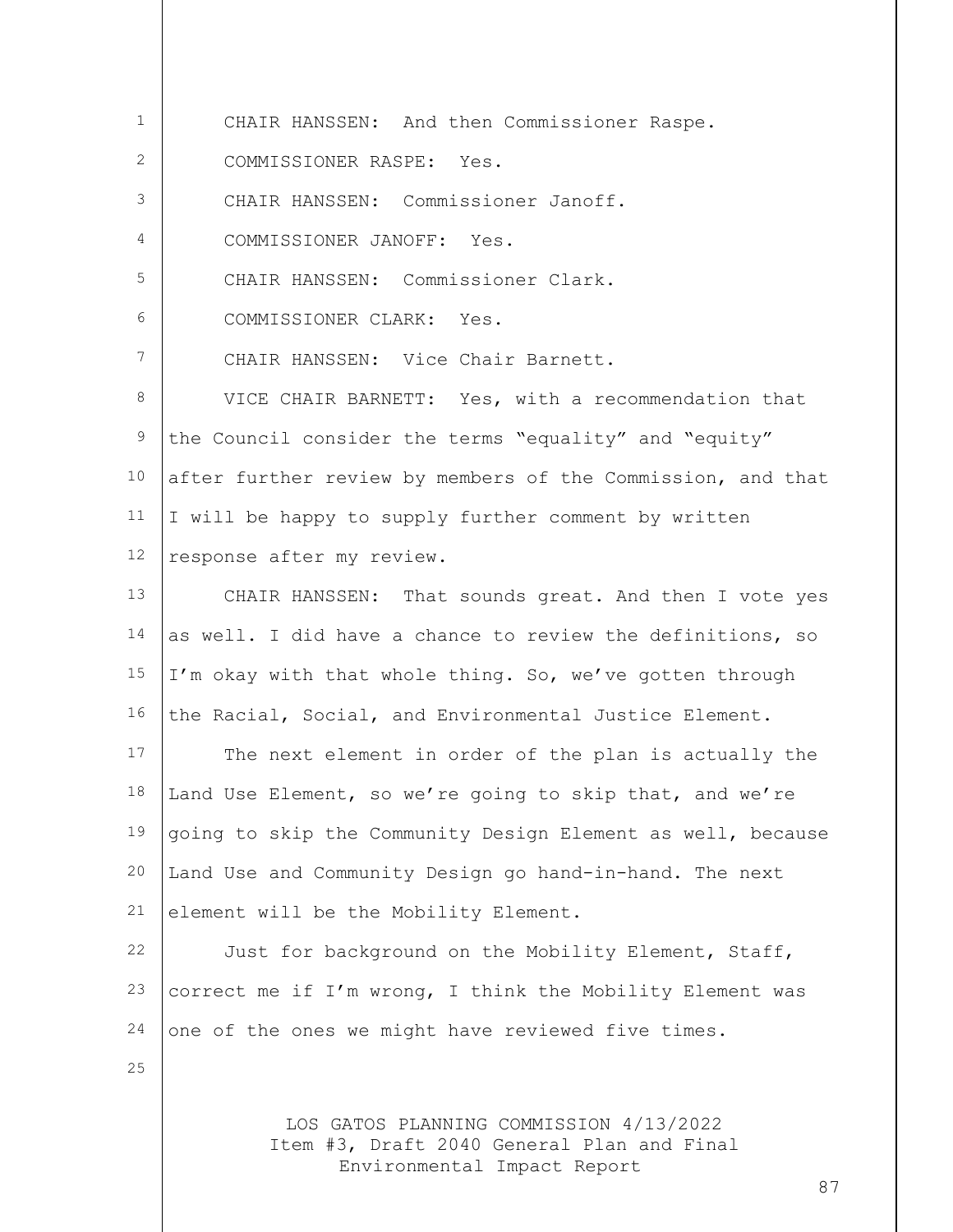1 2 3 4 5 JENNIFER ARMER: That was definitely one that had multiple reviews and total reorganization as well to really show the new priorities that the GPAC felt were important, and emphasizing certain topics and their importance by bringing them up to the front.

6 7 8 9 CHAIR HANSSEN: Then we also had quite a number of comments from Parks and Public Works pertaining to mobility in particular, because that's right in their wheelhouse that we already agreed to take on.

10 11 12 13 14 15 16 17 18 19 20 21 22 23 24 25 There are about 10-15 comments on the Mobility Element, and Staff did say: the first one was recommended; the second one, outside of the purview of the Los Gatos General Plan; the third one, not recommended; and the fourth one, not recommended. We could go through the same process, which is maybe if one of you felt comfortable enough about saying what you would recommend and incorporating those changes we could go from there and then not have to talk about the other ones. Commissioner Janoff. COMMISSIONER JANOFF: I was going to piggyback on that comment by saying there was no recommended change to the General Plan with the exception of three items in my reading, 62 and 63. We don't want to get this level of detail in a goal or a policy, but if it seemed reasonable to study VTA, I'm not sure what queue jumping is, but if these are fine points that need to be studied in order to

> LOS GATOS PLANNING COMMISSION 4/13/2022 Item #3, Draft 2040 General Plan and Final Environmental Impact Report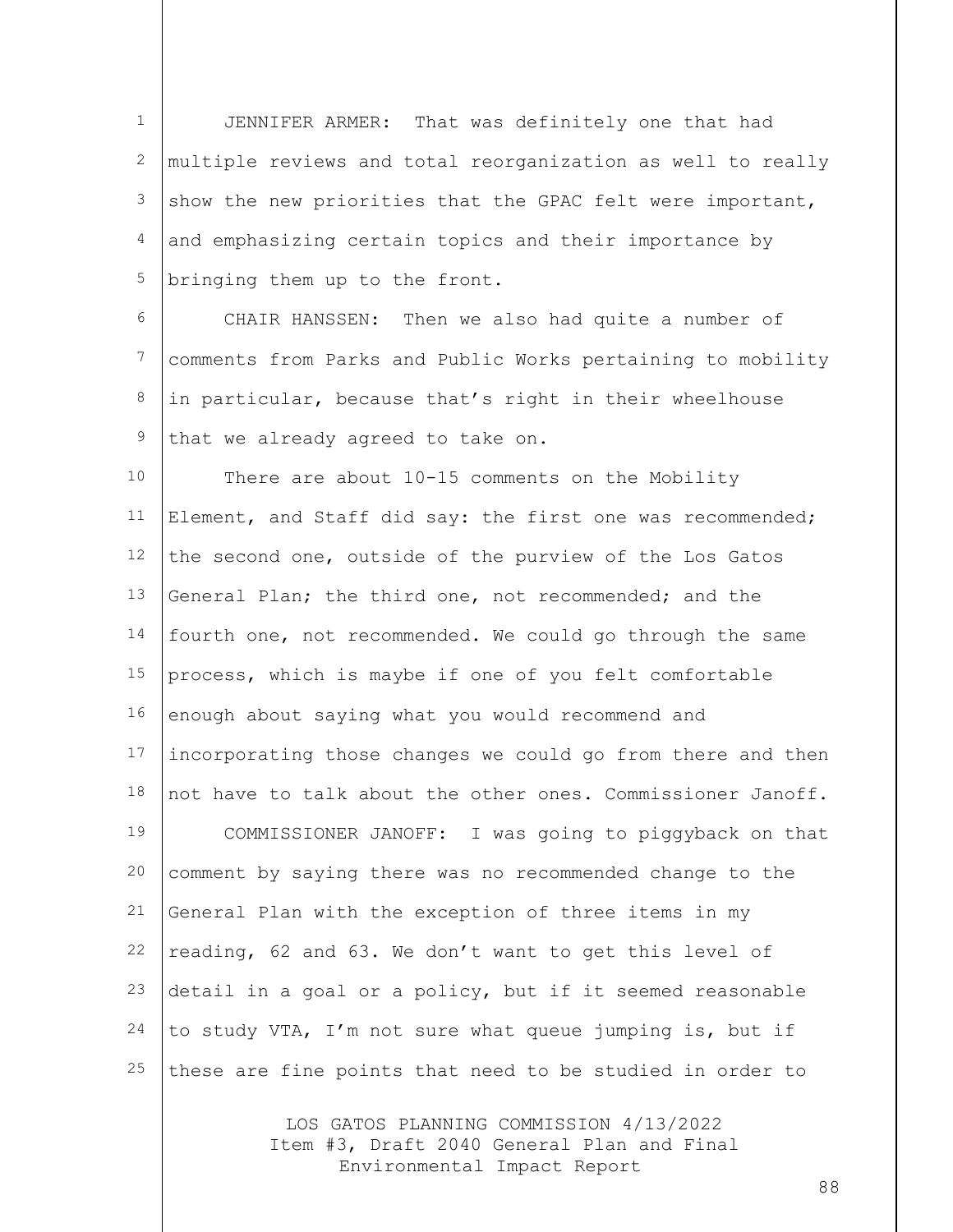1 2 3 4 improve VTA transportation, then I would recommend that they be added to or become an implementation program. I don't feel strongly about them one way or the other, but those look like they could take some action.

5 6 7 8  $\circ$ Then the only other one that is recommended is number 67, which is to add a definition of traffic impact policy to the glossary, so my recommendation would be maybe two implementation programs, or one for 62 and 63, and yes to number 67.

10 11 12 13 14 15 16 17 18 19 20 CHAIR HANSSEN: Just to comment on 62 and 63, if you read the comments from the EIR, VTA wrote a pretty extensive thing when it was related to traffic. Obviously, their priority is making sure that the buses get through, and so they had a number of suggestions on how we could prioritize bus traffic, so I would completely agree with you. I actually wrote in my comments that 62 and 63 could be implementation programs, because it's not even clear that they're feasible for the Town, and so we would have to study them to see if that was possible, and so I agree with you on that.

21 22 23 24 In addition to the not recommended ones, 64 and 65 were clearly designated by Staff as being part of the Bicycle and Pedestrian Master Plan, not in the General Plan. So while we could certainly do these things, it may

25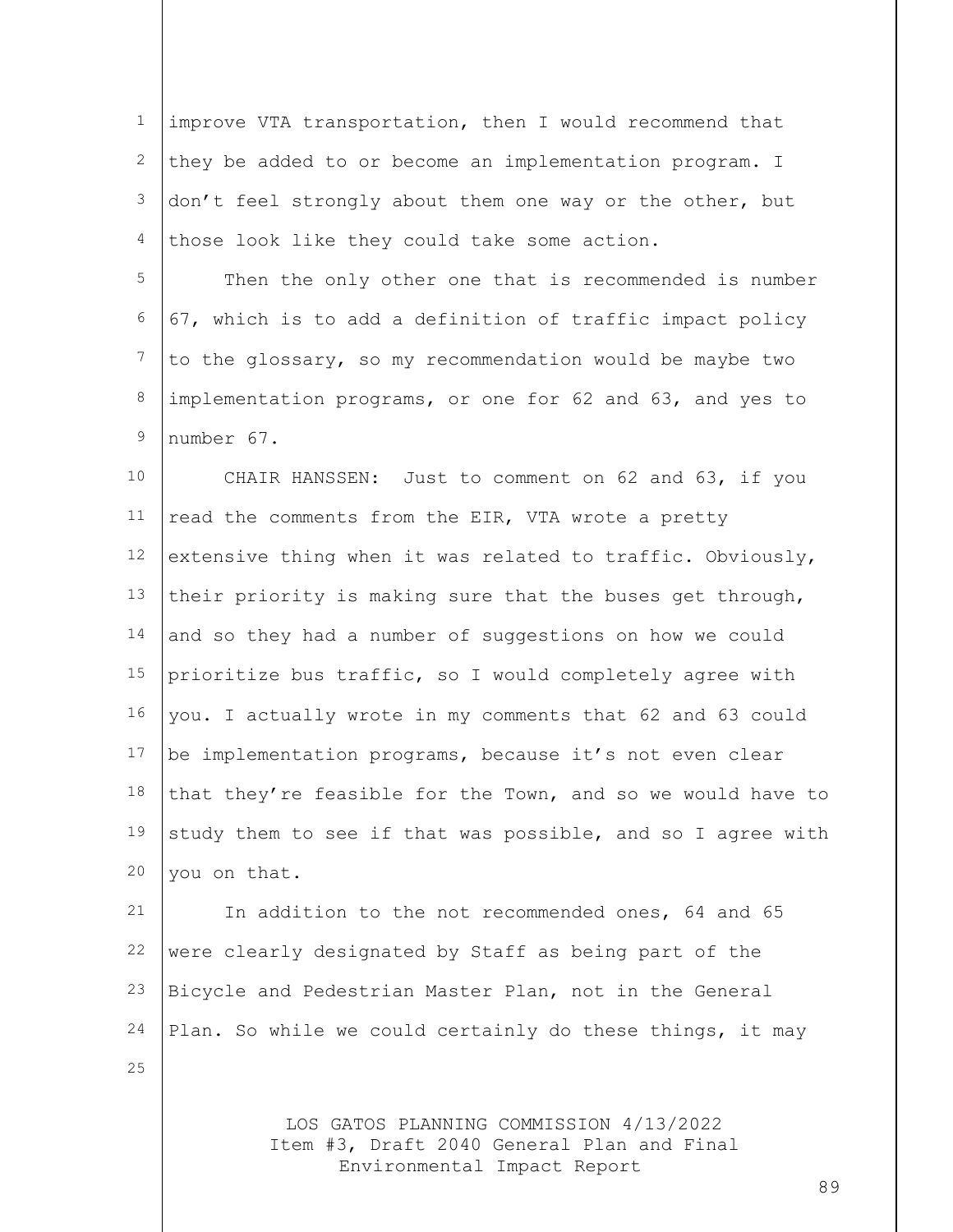1 2 or may not make sense to change the draft of the Mobility Element.

3 4 5 Let's see, I also have Commissioner Thomas and Commissioner Clark that have comments, so go ahead, Commissioner Thomas.

6 7 8 9 10 11 12 COMMISSIONER THOMAS: Thank you. I agree with the comments so far about 62 and 63 being added as one implementation program. I looked over the implementation programs, but I'm happy to know if Staff thinks that those are already covered somewhere, but I don't believe that they are, so I'm happy to add that. Then the second thing was I also support number 67.

13 14 15 I did have question for Staff about when the Bicycle and Pedestrian Master Plan would be updated, because that was recommended for 64 and 65.

16 17 18 19 JENNIFER ARMER: I believe the Bicycle and Pedestrian Master Plan was just updated in the last few years, but we do have WooJae Kim from Parks and Public Works here and he may be able to give you a specific date.

20 21 22 23 24 25 WOOJAE KIM: Good evening, Commissioners. WooJae Kim, Town Engineer. The Bicycle and Pedestrian Master Plan was updated in 2020, so we would have to further investigate when the next round of updates would need to be, and we could definitely work with our Complete Streets and Transportation Commission and the Town Manager's Office and

> LOS GATOS PLANNING COMMISSION 4/13/2022 Item #3, Draft 2040 General Plan and Final Environmental Impact Report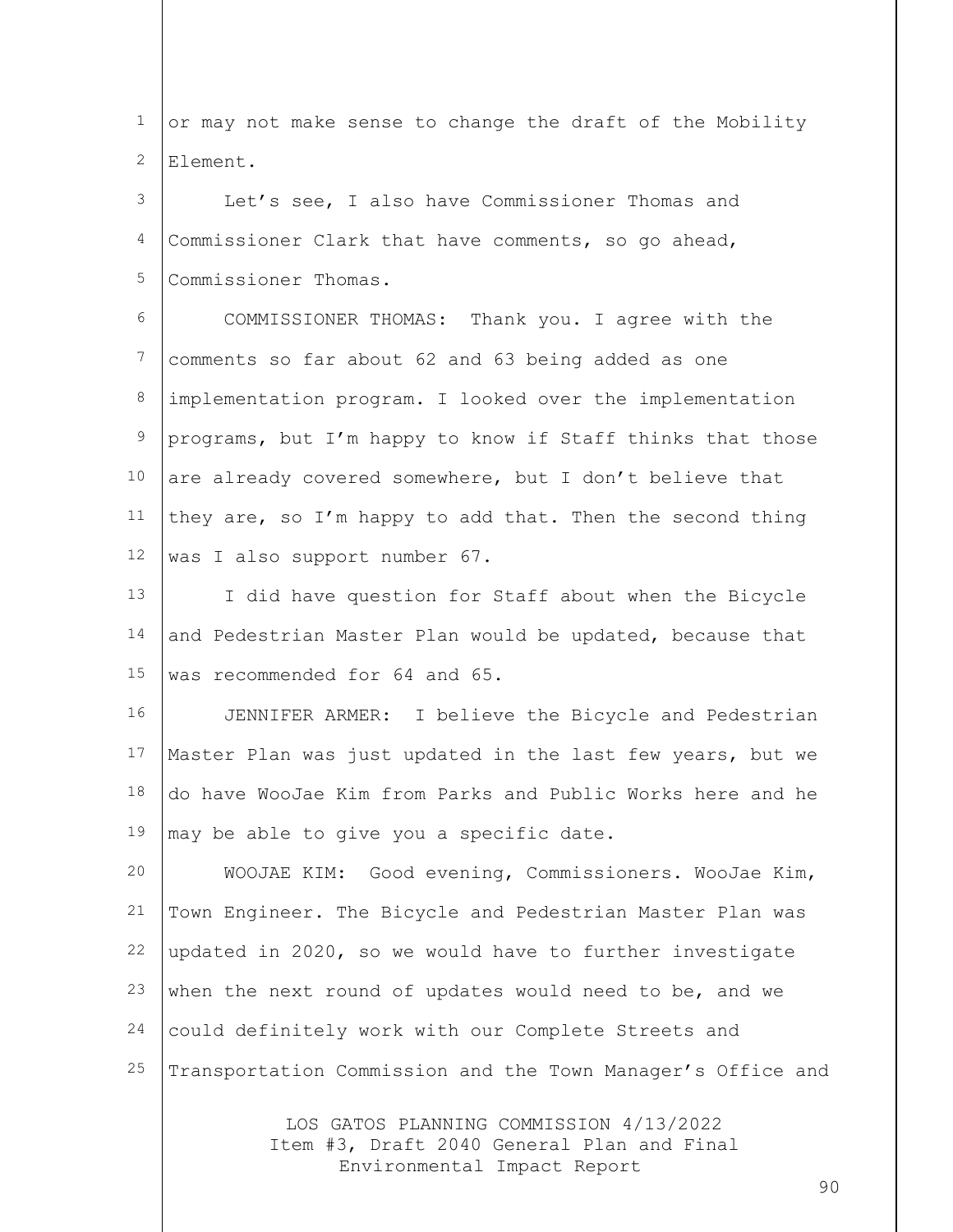1 2 3 CBD to figure when the next update needs to be, but I suspect it won't be for another two or three years, so I hope that answers your question.

4 5 6 7 8 9 10 11 12 13 14 15 16 17 18 19 20 21 22 23 24 25 COMMISSIONER THOMAS: Yes, that does. Thank you. CHAIR HANSSEN: Just to the question you're asking, Commissioner Thomas, I would say that since you sat on the GPAC with us, although I think it's really important that those particular corridors for Complete Streets are some of the most important ones and they would be talked about in the Community Design Elements in terms of they're like the main street in a couple of our Community Place Districts, I think it would be too much detail to put in the General Plan to call out specific streets for Complete Streets, and it might already be in the Bicycle and Pedestrian Master Plan, because there is a Complete Streets policy that the Town has, it may already be in there, but I wouldn't add it into the General Plan, so that's my opinion on that. Commissioner Clark, did you have comments or questions? COMMISSIONER CLARK: Yes, I agree. I think I'd like to see 62 and 63 as implementation programs. I hear a lot about VTA and I think collaboration with the VTA is really important, and I'm involved with them separately, and it feels like there needs to be more merging of the worlds and like it's really possible, so I think that would be great. I think that 67 looks good.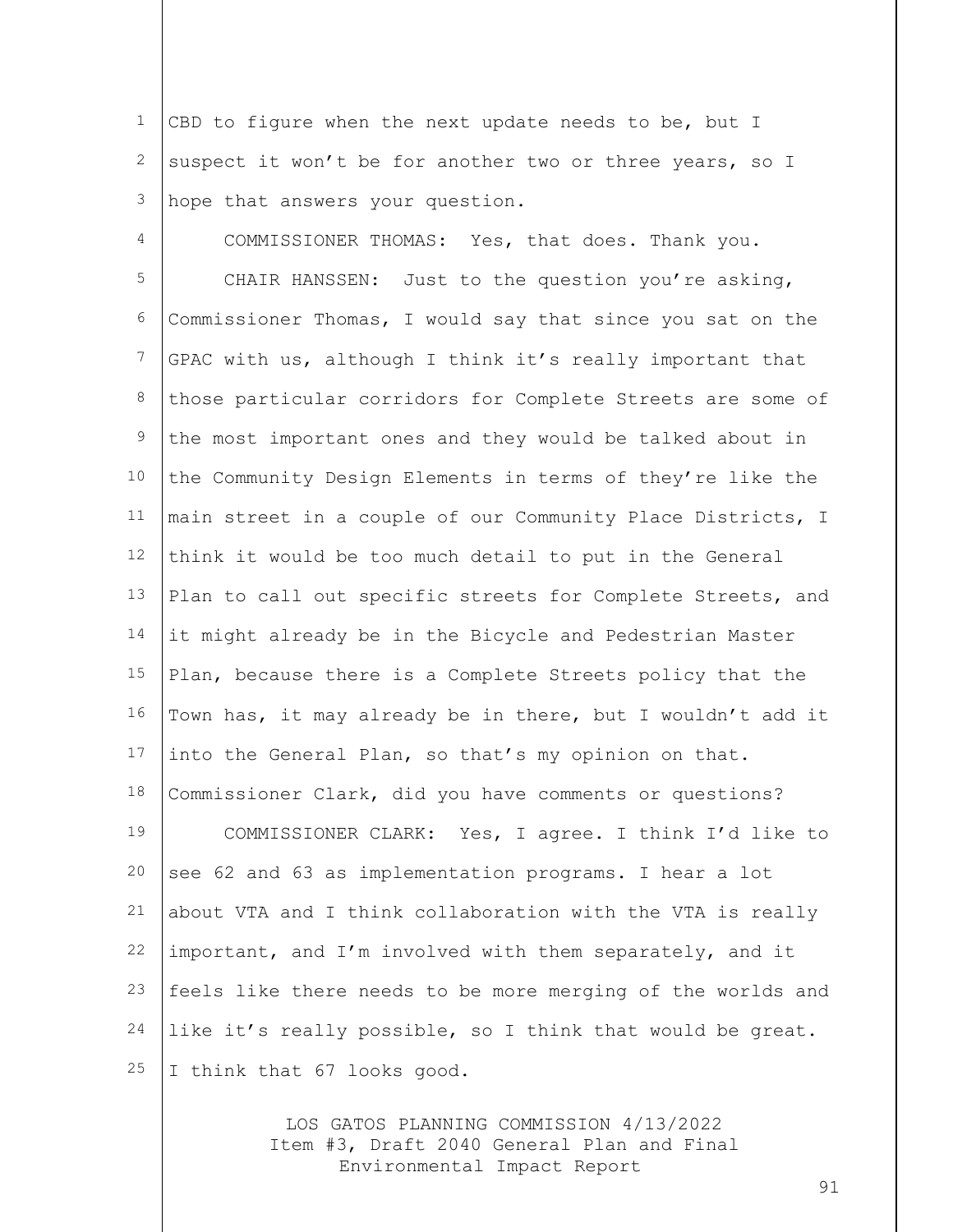| $\mathbf 1$    | I had one thing I wanted to bring up about                  |
|----------------|-------------------------------------------------------------|
| $\mathbf{2}$   | Implementation Program D, the community shuttle system. I   |
| $\mathfrak{Z}$ | felt like the focus on parking mostly focused on            |
| 4              | accommodating more cars and making sure that there's more   |
| 5              | parking, and Staff and I think that there wasn't as much    |
| 6              | focus as I would theoretically like to see on reducing the  |
| 7              | need for parking, and I think that the community shuttle    |
| $\,8\,$        | system could be a really interesting way to do this. The    |
| $\mathsf 9$    | only thing I wanted to bring up for this is I definitely    |
| 10             | would not expect it to be implemented before 2026, but I    |
| 11             | would like to see work on it happen before then because of  |
| 12             | how long this program might take, and so I wanted to        |
| 13             | include for Staff and Council to consider moving the        |
| 14             | timeline up for the community shuttle system.               |
| 15             | CHAIR HANSSEN: I think that's a reasonable request to       |
| 16             | consider moving up the timeline, especially when we see     |
| 17             | that there's going to be big, huge impacts from greenhouse  |
| 18             | gas from a transportation perspective, irrespective of the  |
| 19             | fact that it happens in every General Plan. With planning   |
| 20             | for 2,000 units, it's going to be an issue, so I don't have |
| 21             | a problem with recommending moving up the priority of it.   |
| 22             | COMMISSIONER JANOFF: Could I just ask a clarifying          |
| 23             | question? The implementation program is already 2020-2025,  |
| 24             | and I was just confused by your comments, Commissioner      |
| 25             | Clark, because you're saying, if I'm reading it correctly,  |

LOS GATOS PLANNING COMMISSION 4/13/2022 Item #3, Draft 2040 General Plan and Final Environmental Impact Report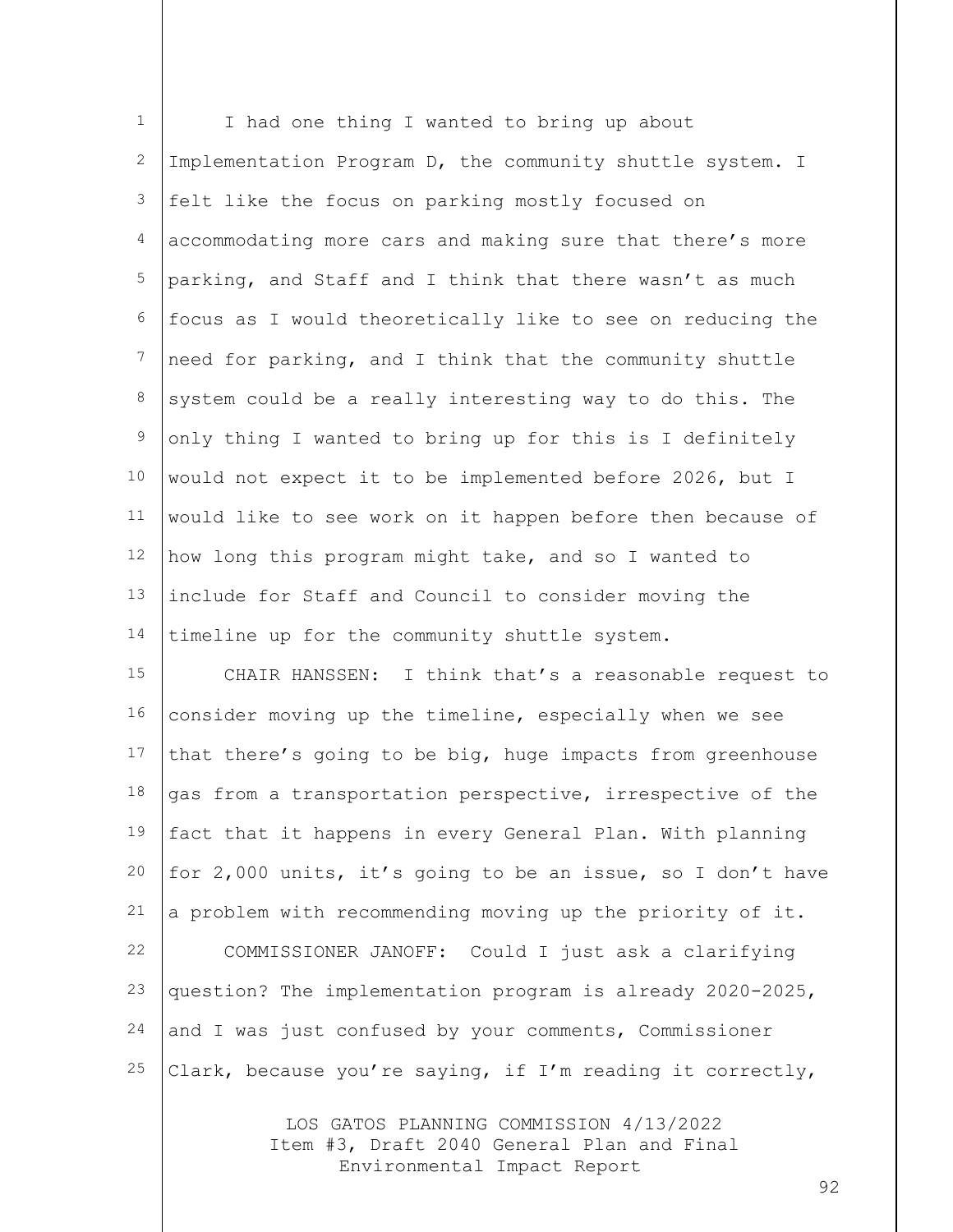| $\mathbf 1$ | you want the implementation timeline to change from 2026 to |
|-------------|-------------------------------------------------------------|
| 2           | 2025, but it already is, I think.                           |
| 3           | COMMISSIONER CLARK: Yeah, on mine it shows it under         |
| 4           | 2026-2040, and if it isn't, if it's on the earlier one,     |
| 5           | then I think that's great.                                  |
| 6           | JOEL PAULSON: Just for clarification, it is currently       |
| 7           | marked in the 2026-2040 timeframe.                          |
| 8           | COMMISSIONER JANOFF: Okay, so I have an older               |
| $\mathsf 9$ | version.                                                    |
| 10          | CHAIR HANSSEN: Okay, so then your recommendation            |
| 11          | would stand to move it into the 2020-2025 priority.         |
| 12          | COMMISSIONER CLARK: Good catch, Commissioner Janoff.        |
| 13          | Thank you for bringing that up.                             |
| 14          | CHAIR HANSSEN: I do have a couple of questions to           |
| 15          | ask. One was on 58, which was brought up by one of the      |
| 16          | speakers, make downtown streets bike and pedestrian only,   |
| 17          | and while you guys said not recommended, is there any merit |
| 18          | to studying to make it less car dependent, or do we have    |
| 19          | that covered in another implementation program?             |
| 20          | LAUREL PREVETTI: I'll start, and I'm sure Staff will        |
| 21          | add on. We have in our Capital Improvement Program a        |
| 22          | downtown streetscape project that is a placeholder really   |
| 23          | for after the pandemic ends and as we start getting more    |
| 24          | revenue from different sources, so that's really part of a  |
| 25          | comprehensive evaluation of our streetscape and looking at  |
|             |                                                             |

LOS GATOS PLANNING COMMISSION 4/13/2022 Item #3, Draft 2040 General Plan and Final Environmental Impact Report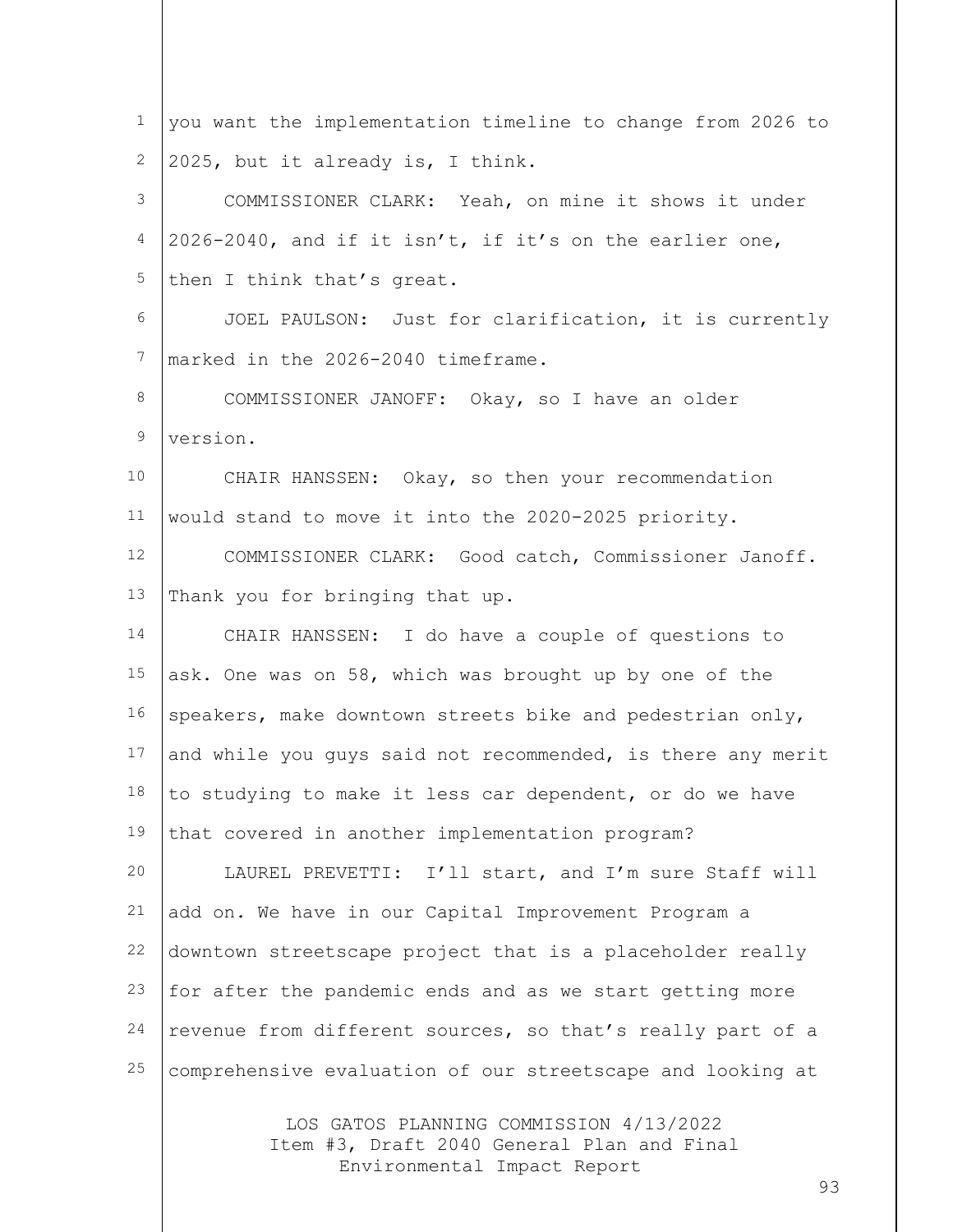1 2 3 4 5 6 7 redesign, and that's already in our program. I don't think we need to add it, because I think there's already interest in making sure that we can widen sidewalks and make that major street more accessible for all modes of travel, so it's something that's actually already in more a short-term work plan; we're just waiting to get enough resources to hire a landscape architect and help us design it.

8 9 10 11 12 13 14 15 16 17 CHAIR HANSSEN: I kind of thought that from the General Plan Advisory Committee discussions that we had clearly identified things in that realm as what we needed to do, not just for downtown but for some other places, to raise the safety and usability for all modes of transportation, not just cars, so I thought we were covered. I only wanted to bring it up, because we had one of our commenters bring it up and it was on this list here even though it wasn't recommended, and so I understand that now.

18 19 20 21 22 23 24 25 I had another question about number 60, and Staff did respond that adding off-ramps from Highway 85 to Winchester was outside of the purview of the Los Gatos General Plan, but in the past I have seen where we did say we would coordinate with regional agencies if we thought it was our priority, and I'm not saying it is, I'm just asking the question. Is that something we should consider to lobby for?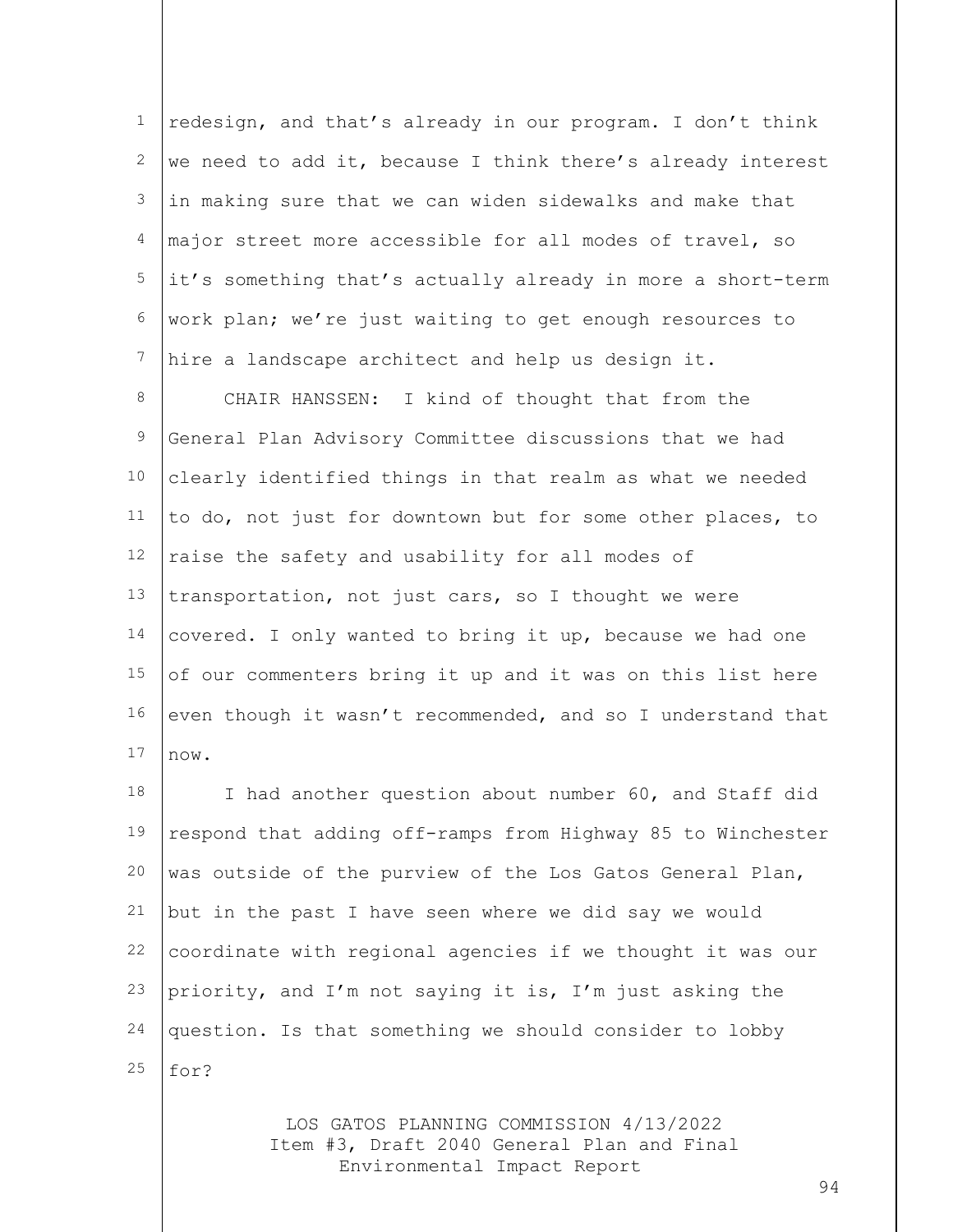| $\mathbf 1$      | LAUREL PREVETTI: The needs of the highway system in         |
|------------------|-------------------------------------------------------------|
| 2                | Silicon Valley are so great that it's just not going to     |
| 3                | happen, quite honestly. There's already a study going on    |
| 4                | about Highway 85 and how to improve efficiencies, and I     |
| 5                | think we're even having difficulty coming to agreement      |
| 6                | about how to make that artery more effective and perhaps    |
| $\boldsymbol{7}$ | introducing a transit. There's so much that we have that's  |
| 8                | needed. This would be one of those action items that we     |
| $\mathsf 9$      | just would not be able to implement.                        |
| 10               | CHAIR HANSSEN: Got it. It's not even clear how much         |
| 11               | difference it would make anyway, but I wanted to at least   |
| 12               | ask the question so that we can say that we asked the       |
| 13               | question.                                                   |
| 14               | One last question I had was about the paid parking. We      |
| 15               | are silent in the General Plan about paid parking, and      |
| 16               | there was a parking study done and I understand we're       |
| 17               | implementing on that, and my only question for Staff is by  |
| 18               | being silent about paying for parking are we putting        |
| 19               | ourselves in conflict with current policies, or is it       |
| 20               | better to just stay silent about it?                        |
| 21               | LAUREL PREVETTI: The Town Council is already moving         |
| 22               | forward on paid parking, and that's actually on the agenda  |
| 23               | for next Tuesday, so there's no reason for the 2040 plan to |
| 24               | get into that level of detail.                              |
| 25               |                                                             |
|                  |                                                             |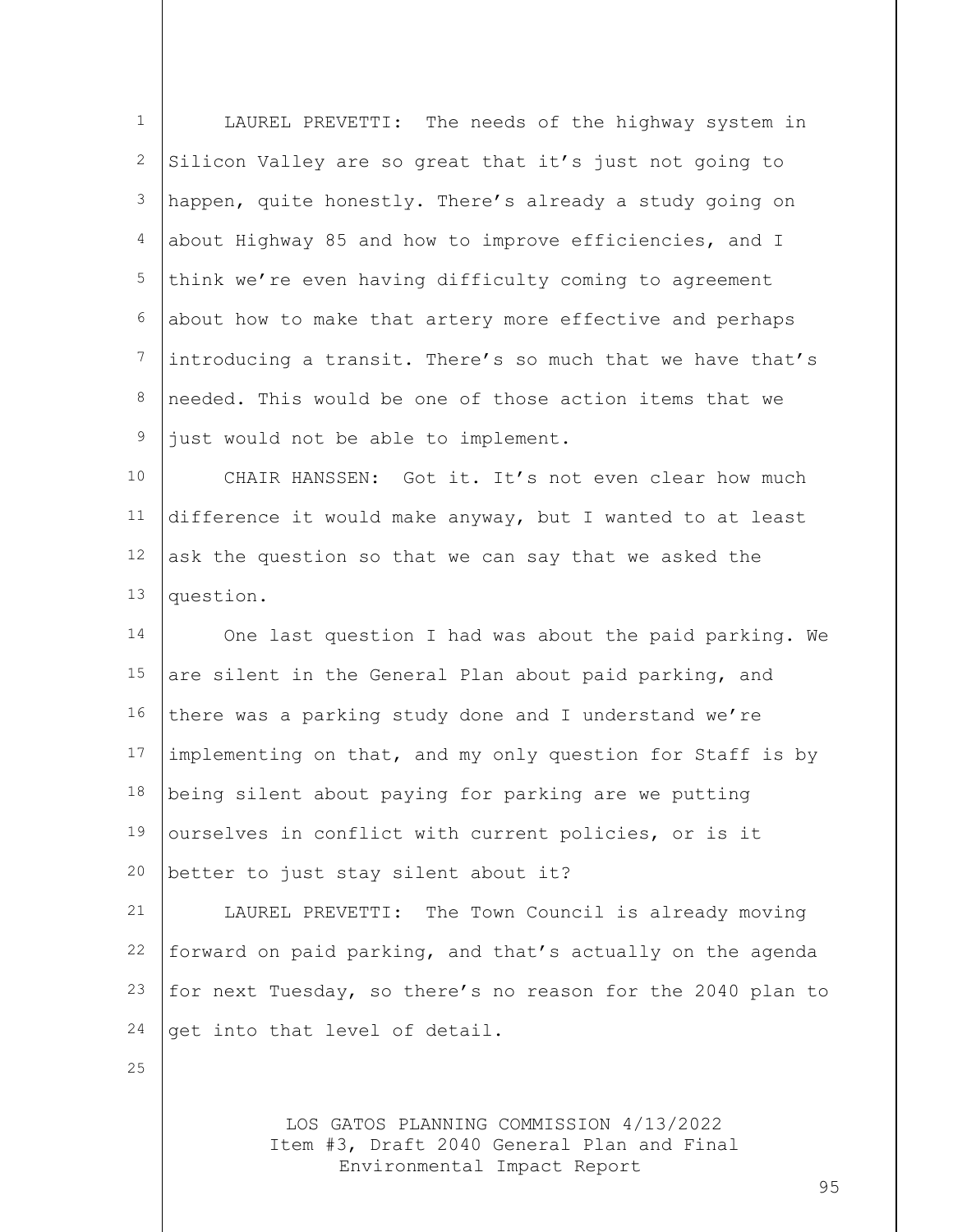1 2 3 4 5 6 7 8 9 10 11 12 13 14 15 16 17 18 19 20 21 22 23 24 25 CHAIR HANSSEN: So there won't be any conflict, because we're not saying that you shouldn't charge for parking either, we're just silent about it, so there's no conflict. Okay, good then. I'm good. That was all my questions, so then I think we had a motion from Commissioner Janoff to adopt 67 and 62 and 63 as implementation programs, is that correct? COMMISSIONER JANOFF: As one program. CHAIR HANSSEN: As one program, yeah. COMMISSIONER JANOFF: I just wanted to note that Commissioner Raspe had his hand up a little bit ago. CHAIR HANSSEN: I'm sorry; I missed that, so Commissioner Raspe. COMMISSIONER RASPE: Thank you, Chair. Actually you asked the question I had with respect to the parking studies, so thank you for asking, and my question has been answered. Thank you much. CHAIR HANSSEN: So we have a motion from Commissioner Janoff, but Commissioner Thomas and Commissioner Clark have their hands up. Did you have more comments before we do the second? We can do that. Commissioner Thomas. COMMISSIONER THOMAS: I do. I also wanted to, if Commissioner Janoff is okay with it, change Implementation Program D to 2020-2025, to that timeframe, and include that in the motion.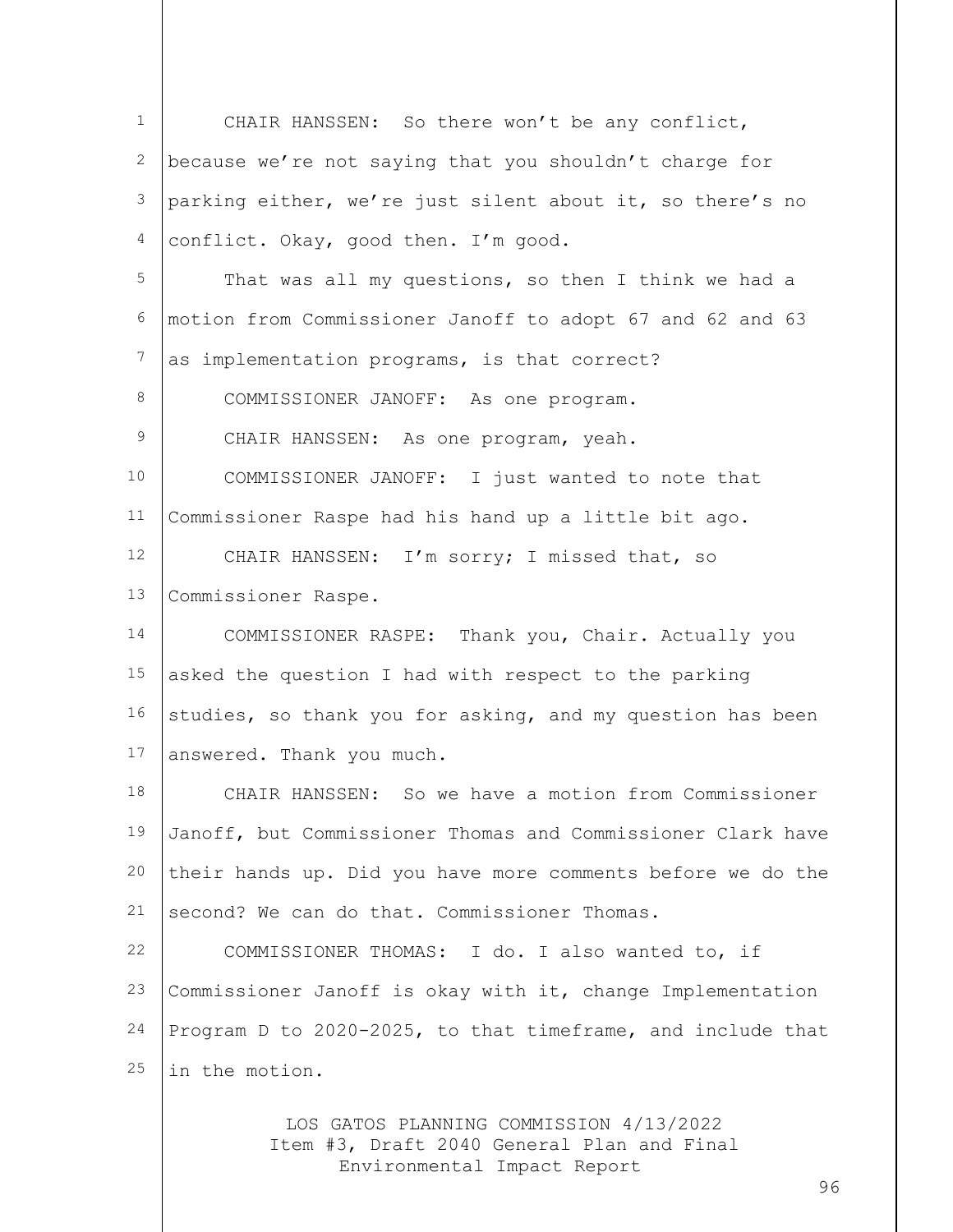| $\mathbf{1}$    | COMMISSIONER JANOFF: Yes, that's acceptable to the                                                                   |
|-----------------|----------------------------------------------------------------------------------------------------------------------|
| 2               | maker of the motion.                                                                                                 |
| 3               | CHAIR HANSSEN: So is that a second, Commissioner                                                                     |
| 4               | Thomas?                                                                                                              |
| 5               | COMMISSIONER THOMAS: Yes.                                                                                            |
| 6               | CHAIR HANSSEN: All right, and then Commissioner                                                                      |
| $7\phantom{.0}$ | Clark, did you have anything else now that that was added?                                                           |
| 8               | COMMISSIONER CLARK: That's exactly what I was going                                                                  |
| 9               | to say, thank you.                                                                                                   |
| 10 <sub>1</sub> | CHAIR HANSSEN: So then let's go ahead, unless anyone                                                                 |
| 11              | has any other comments on mobility or anything else that                                                             |
| 12              | they recommend changing, and take our roll call vote, and                                                            |
| 13              | I'll start with Commissioner Thomas.                                                                                 |
| 14              | COMMISSIONER THOMAS: Yes.                                                                                            |
| 15              | CHAIR HANSSEN: Commissioner Tavana.                                                                                  |
| 16              | COMMISSIONER TAVANA: Yes.                                                                                            |
| 17              | CHAIR HANSSEN: Commissioner Raspe.                                                                                   |
| 18              | COMMISSIONER RASPE: Yes.                                                                                             |
| 19              | CHAIR HANSSEN: Commissioner Janoff.                                                                                  |
| 20              | COMMISSIONER JANOFF: Yes.                                                                                            |
| 21              | CHAIR HANSSEN: Commissioner Clark.                                                                                   |
| 22              | COMMISSIONER CLARK: Yes.                                                                                             |
| 23              | CHAIR HANSSEN: Vice Chair Barnett.                                                                                   |
| 24              | VICE CHAIR BARNETT: Yes.                                                                                             |
| 25              | CHAIR HANSSEN: And I vote yes as well.                                                                               |
|                 | LOS GATOS PLANNING COMMISSION 4/13/2022<br>Item #3, Draft 2040 General Plan and Final<br>Environmental Impact Report |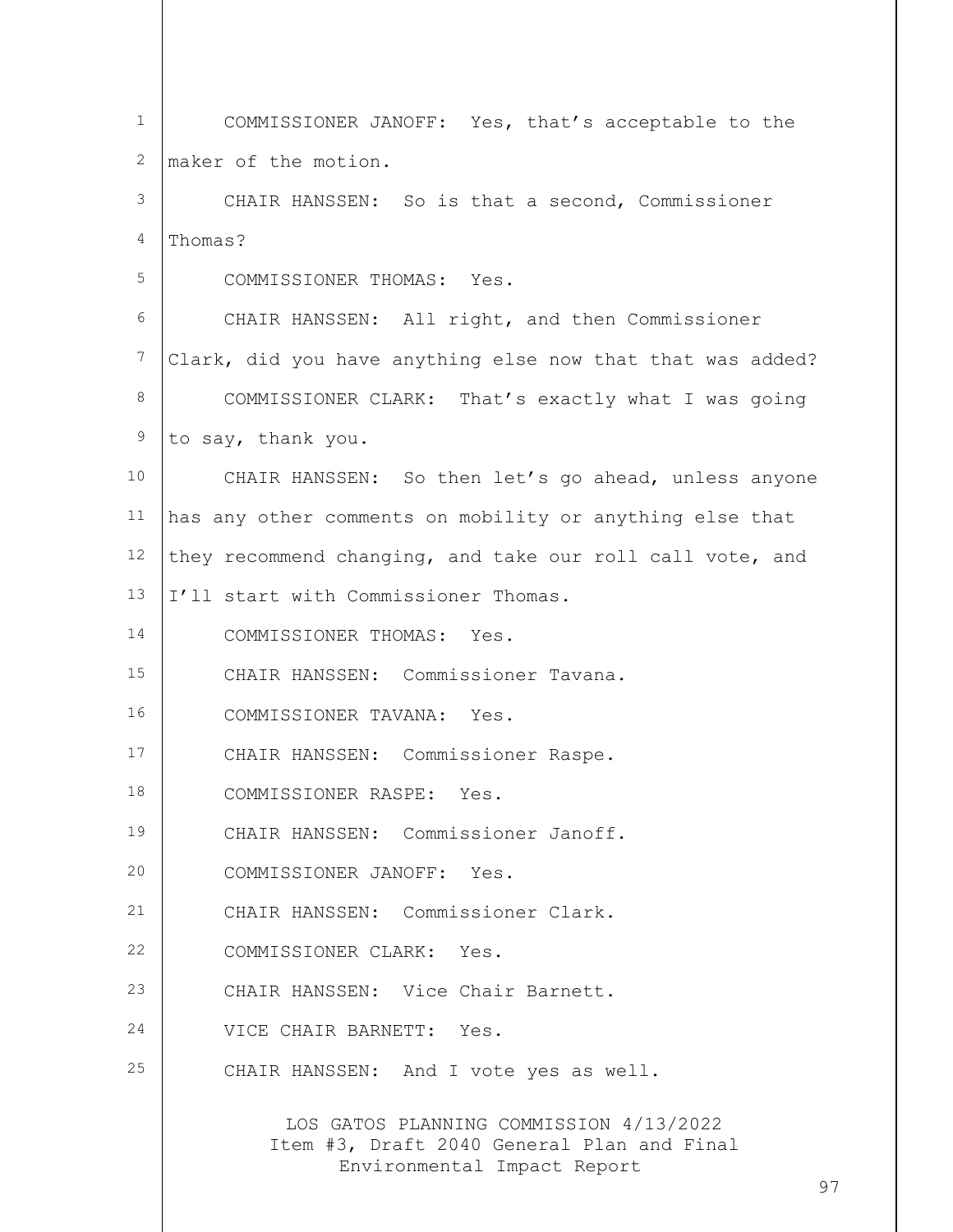| 1  | So we've gotten through the Mobility Element. Let's at      |
|----|-------------------------------------------------------------|
| 2  | least start on the next one. It is 10:47, and so we'll see  |
| 3  | where we are at 11:00 and decide whether we should keep     |
| 4  | going or we should adjourn to another meeting. I think that |
| 5  | is the point where I had thought that we would at least     |
| 6  | decide whether we would keep going, but I don't see any     |
| 7  | scenario where we're going to finish all of the elements    |
| 8  | tonight, but I think we could probably get the next         |
| 9  | element. Ms. Armer.                                         |
| 10 | JENNIFER ARMER: I just wanted to clarify that if the        |
| 11 | discussion is going beyond 11:00p.m. we will need a motion, |
| 12 | specifically to continue the meeting past that time.        |
| 13 | There weren't an incredible amount of<br>CHAIR HANSSEN:     |
| 14 | changes. Well, there actually were quite a few, but let's   |
| 15 | start on it and then at 11:00 o'clock I'll stop if we're    |
| 16 | not finished with the Public Facilities, Services, and      |
| 17 | Infrastructure Element. I'll stop there and then we'll      |
| 18 | decide if we continue to finish that or defer to the next   |
| 19 | meeting.                                                    |
| 20 | The Public Facilities, Services, and Infrastructure         |
| 21 | Element, there are quite a number of changes in my review,  |

21 22 23 24 25 Element, there are quite a number of changes in my review, but I thought most of them were pretty reasonable, but we ought to discuss what we wanted to add. I had a question on 69, which was considering the following additions. I don't know that I even knew what MWENDO is. I tried looking for

> LOS GATOS PLANNING COMMISSION 4/13/2022 Item #3, Draft 2040 General Plan and Final Environmental Impact Report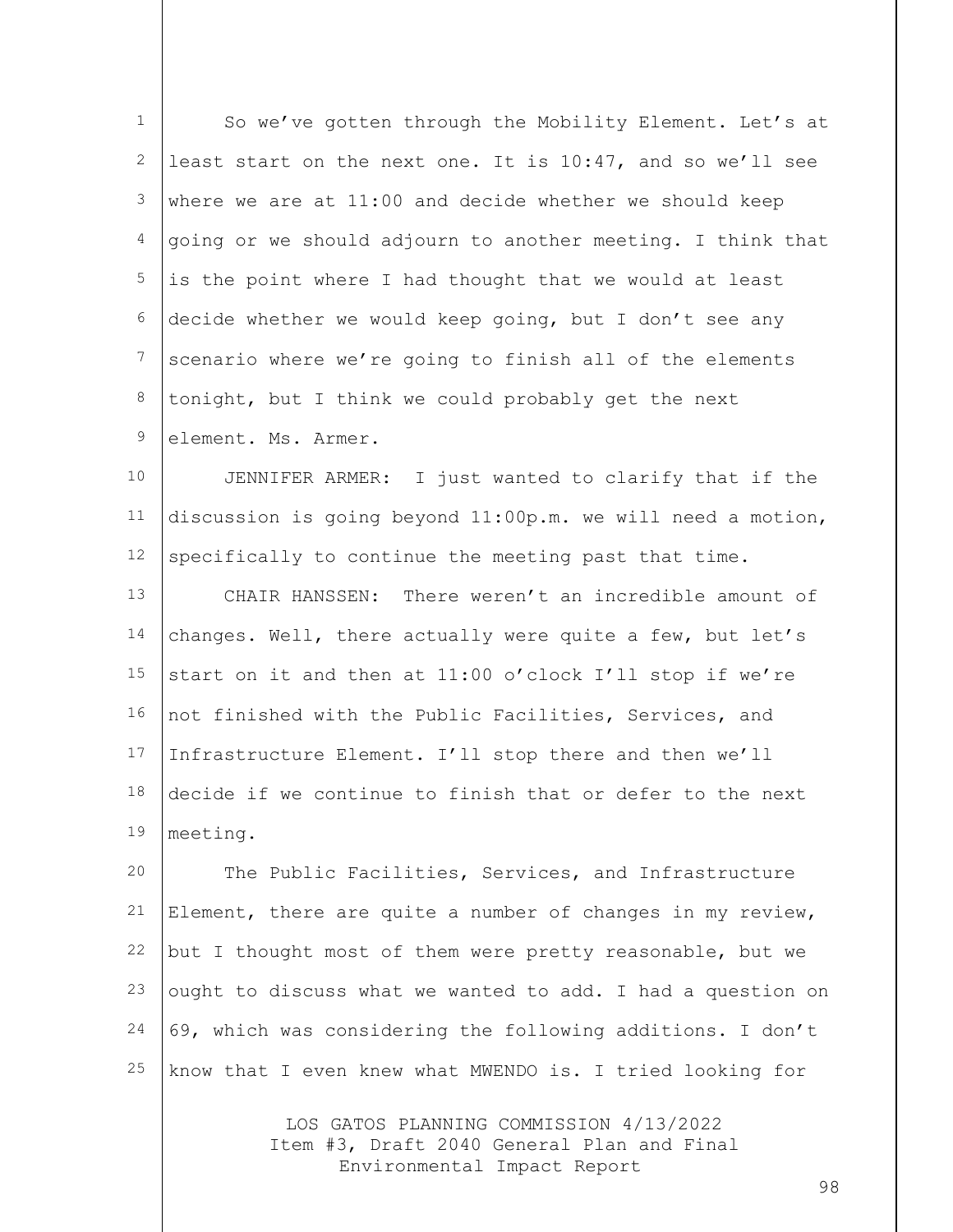1 2 3 4 5 6 7 8 9 10 11 12 13 14 15 16 17 18 19 20 21 22 23 24 25 it and I didn't see it in the General Plan, but maybe I missed it. JENNIFER ARMER: I believe that may be indicating Water Efficient Ordinance. Maybe it was a typo in their letter. CHAIR HANSSEN: So it came from Valley Water? JENNIFER ARMER: I can look up what the wording of that policy is and see if that makes sense. CHAIR HANSSEN: Because they had four different suggestions. It was consider adopting the MWENDO; encourage non-potable reuse of water, like gray water and rain water, which we don't have in there now; require dedicated landscape meters where applicable; and require installation of separate sub-meters in each unit of multi-family developments within commercial buildings, and you guys had said on the lot of those that you were neutral. JENNIFER ARMER: This is adding a lot of detail to a goal. The goal is kind of the highest level when you've got goals, policies, and implementation measures, but if that additional detail is something that the Planning Commission feels is important to recommend, it could be part of that. I do think they may have intended that to be water efficient landscape, but we could look into that. Clearly they are talking about water efficiency.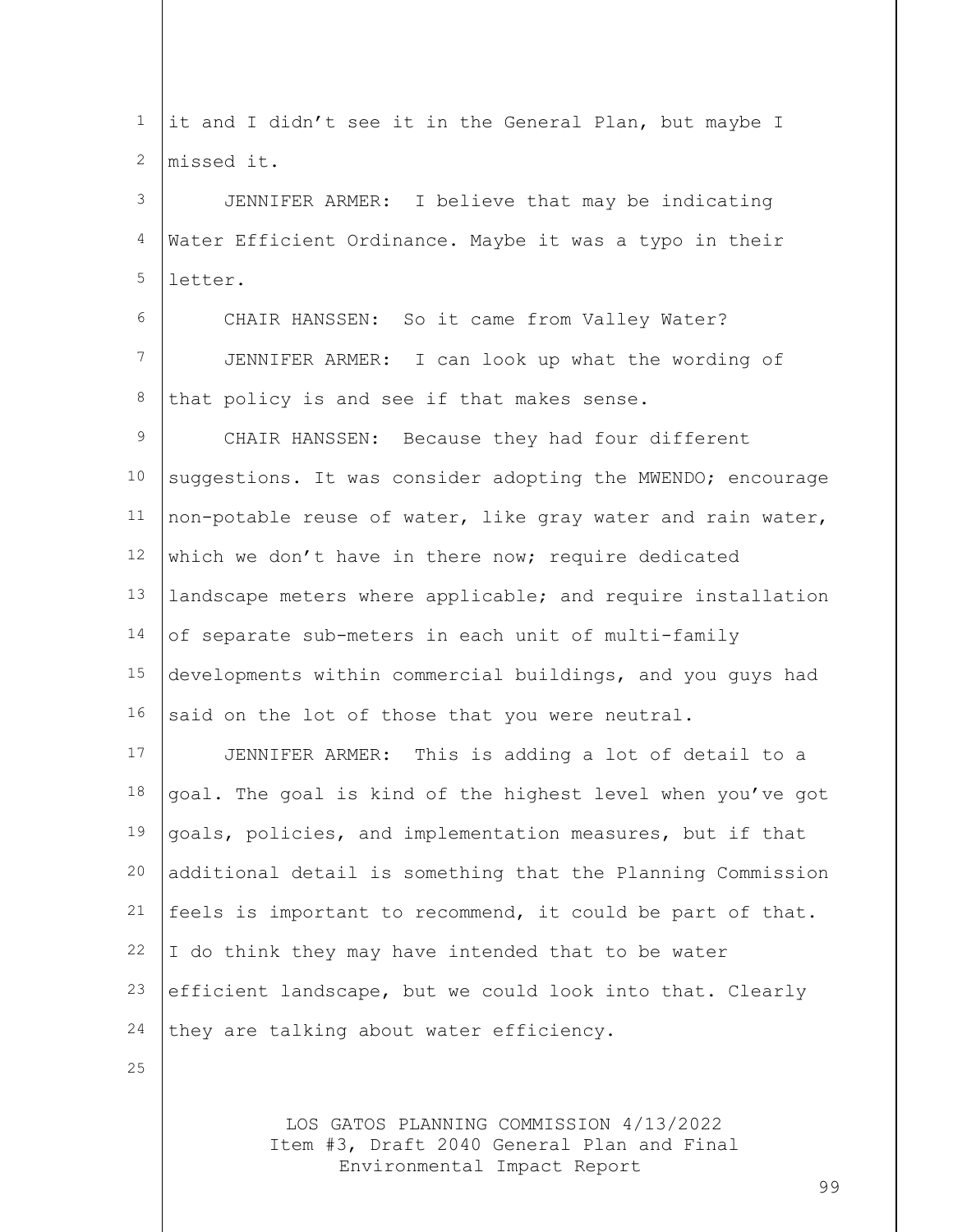1 2 3 4 5 6 7 8 9 10 11 12 13 14 15 16 17 18 19 20 21 22 23 24 CHAIR HANSSEN: You made a good point that that goal is about water efficiency overall and how far in the weeds are we going to get in terms of policies. The Town Manager has her camera on. LAUREL PREVETTI: Thanks to the teamwork of the participants that are watching the meeting, it is the Model Water Efficient New Development Ordinance. CHAIR HANSSEN: That makes sense to me, because of what else is covered in there, but like I said, I didn't see it. I tried flipping through them and it wasn't in the General Plan right now, so I thought it was probably in something else that I hadn't seen or had missed. Commissioner Janoff and then Commissioner Thomas. COMMISSIONER JANOFF: I didn't have an issue with including these, but I wouldn't modify the goal EFS-1 if they should be incorporated under some of the policies without substantially changing what the GPAC worked really hard on refining. I could keep them or leave them out, either way. I thought number 70 was a good recommendation. I agree with all those that are not recommended. The question that I had with the two or three items that refer to the connection between Los Gatos-Saratoga Rec, we didn't really get into that level of detail specifically saying who is providing child care, so I would

think that those kind of comments, that would be 72,

25

LOS GATOS PLANNING COMMISSION 4/13/2022 Item #3, Draft 2040 General Plan and Final Environmental Impact Report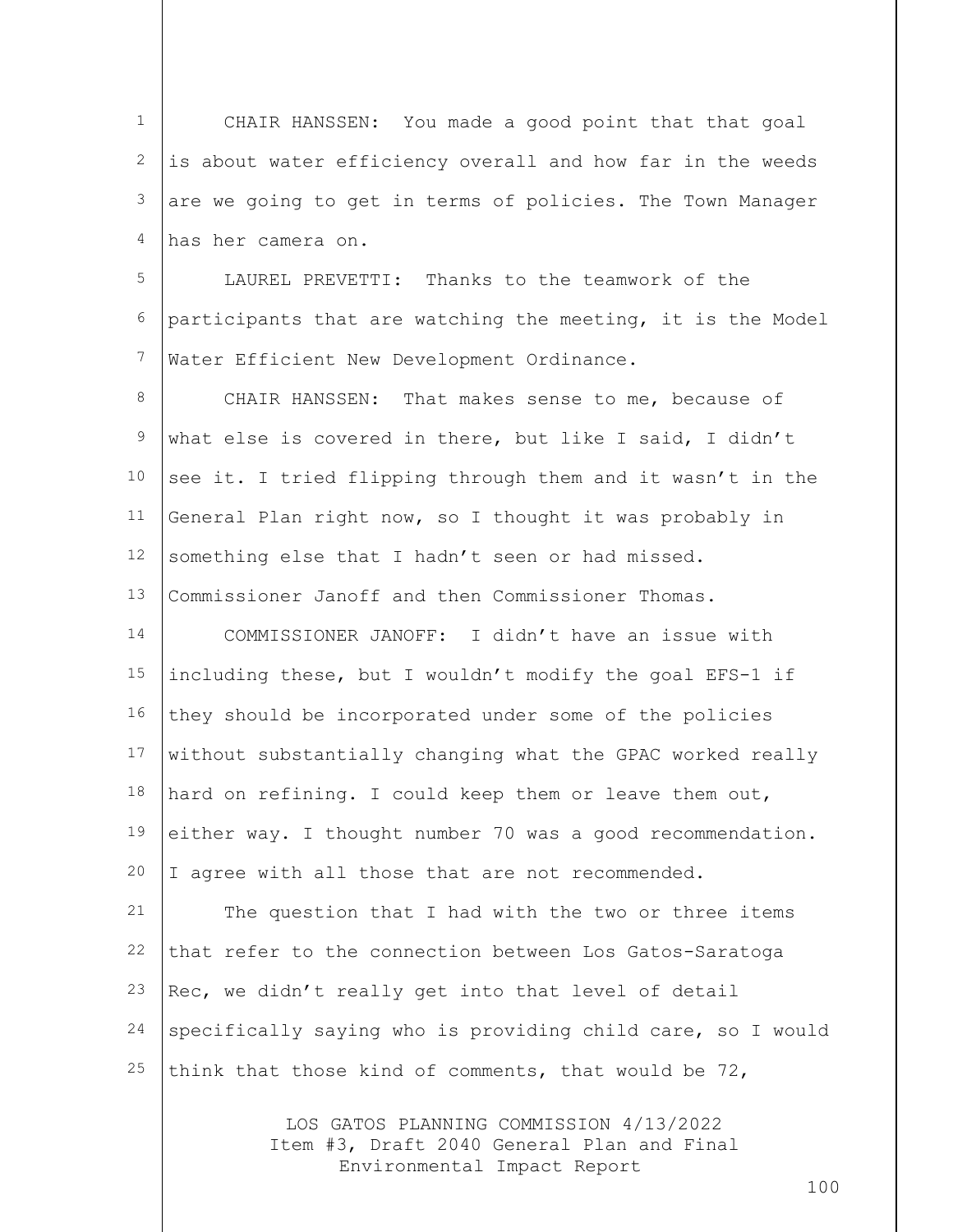| $1\,$         | possibly 73, possibly 74, is too far into the weeds and     |
|---------------|-------------------------------------------------------------|
| 2             | things might change over 20 years and who knows if LGS is   |
| 3             | going to still be around. We don't want this to be dated at |
| 4             | any point if we can help it, so I would not recommend       |
| 5             | those, even though Staff is recommending Well, you're       |
| 6             | recommending something else with regard to the figure;      |
| 7             | that's fine. Number 75, we had a lot of input from the      |
| 8             | Senior Services Commission, anything related to senior, so  |
| $\mathcal{G}$ | as with many things, the GPAC deferred to those who were    |
| $10$          | experts in their area. If we didn't get this comment from   |
| 11            | the Senior Services Commission, I'm not sure, so I put no   |
| 12            | against that one.                                           |
| 13            | CHAIR HANSSEN: I think you have a good point on that.       |
| 14            | I mean, we had them come to our meeting, they sent in       |
| 15            | written comments, and this sounds like it came from LGS     |
| 16            | Recreation saying we're doing all this stuff and we're not  |
| 17            | being recognized in the General Plan is what I am getting   |
| 18            | out of the comments.                                        |
| 19            | COMMISSIONER JANOFF: That's how I read these several        |
| 20            | comments and I don't think the General Plan is the place    |
| 21            | for that, so I'm just cautioning against that. Number 76,   |
| 22            | once again we've got an acronym that hasn't been spelled    |
| 23            | out, or at least I don't know what CPTED means.             |
| 24            | CHAIR HANSSEN: It's in the General Plan right now, by       |
| 25            | the way. Is that in their definitions?                      |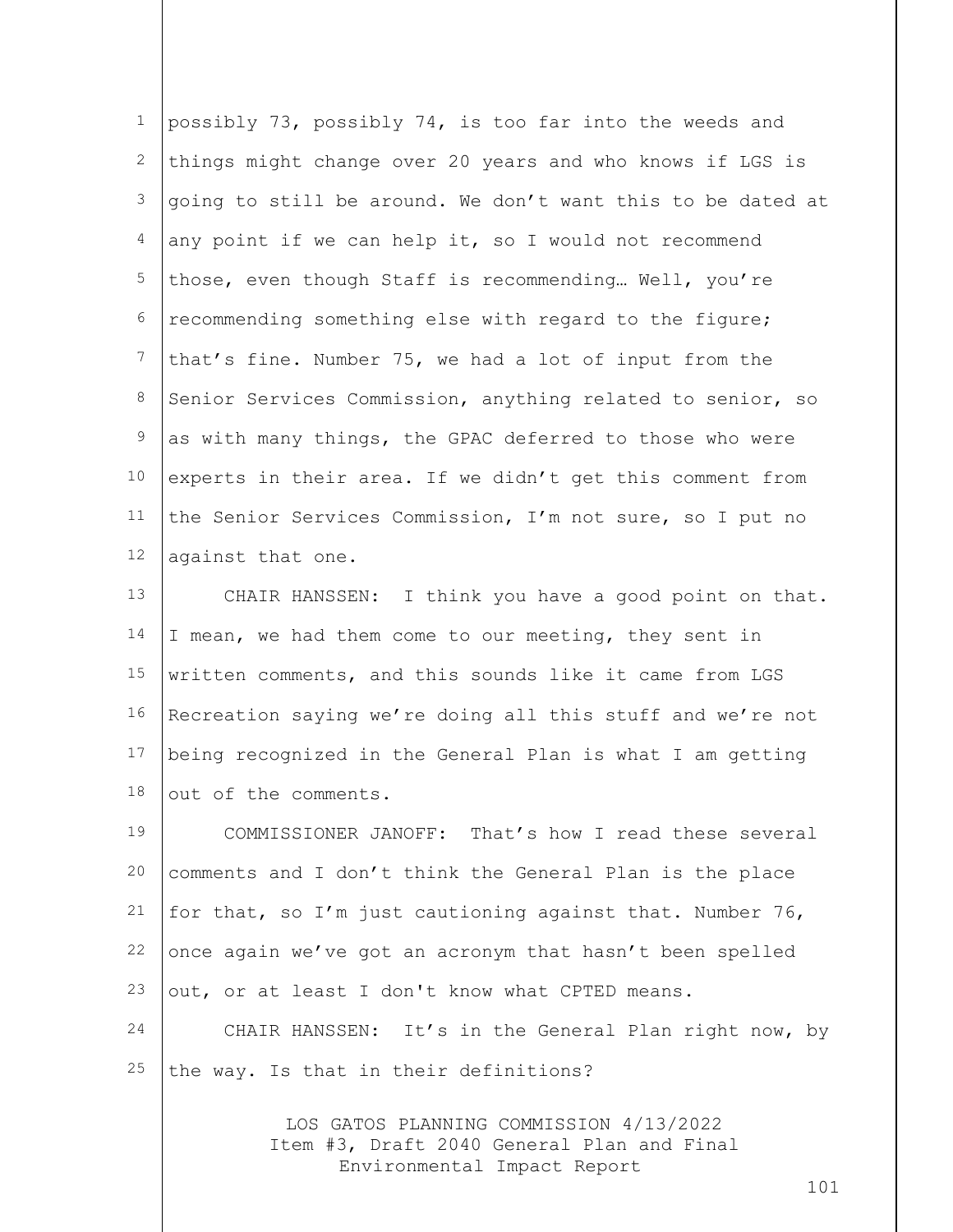1 2 JENNIFER ARMER: Yes, it's Crime Prevention Through Environmental Design, but it is defined.

3 4 5 6 7 8 9 10 11 12 13 14 15 16 17 18 19 20 21 22 23 24 25 COMMISSIONER JANOFF: I would say no on 77, "Encourage the private facility or community center to host performing arts events." I don't think we need to add "or community center," especially since we don't have one, I don't think, at the moment. Number 79, if we want to do more for the plant-based diet contingent in Town, then maybe, but how would we implement that is my question. Who is adding the trees, and if it's routing trees to Town property, what Staff is going to maintain and what do you have to do to keep the trees working? That seemed like a very specific thing and a great idea, but not so easily implemented. That's all I have. CHAIR HANSSEN: Did you have a comment on 80? They wanted to add dark sky conservation and healthy ecosystems to the existing implementation program for outdoor lighting. COMMISSIONER JANOFF: I was okay with adding that. CHAIR HANSSEN: I was as well. Let's see, I'm not sure between Commissioner Thomas and Commissioner Clark who had their hand up first. Let's go with Commissioner Thomas. COMMISSIONER THOMAS: Thank you. In general I agree with Commissioner Janoff's comments, so thank you for that. For number 69, I believe that we need to add a definition

> LOS GATOS PLANNING COMMISSION 4/13/2022 Item #3, Draft 2040 General Plan and Final Environmental Impact Report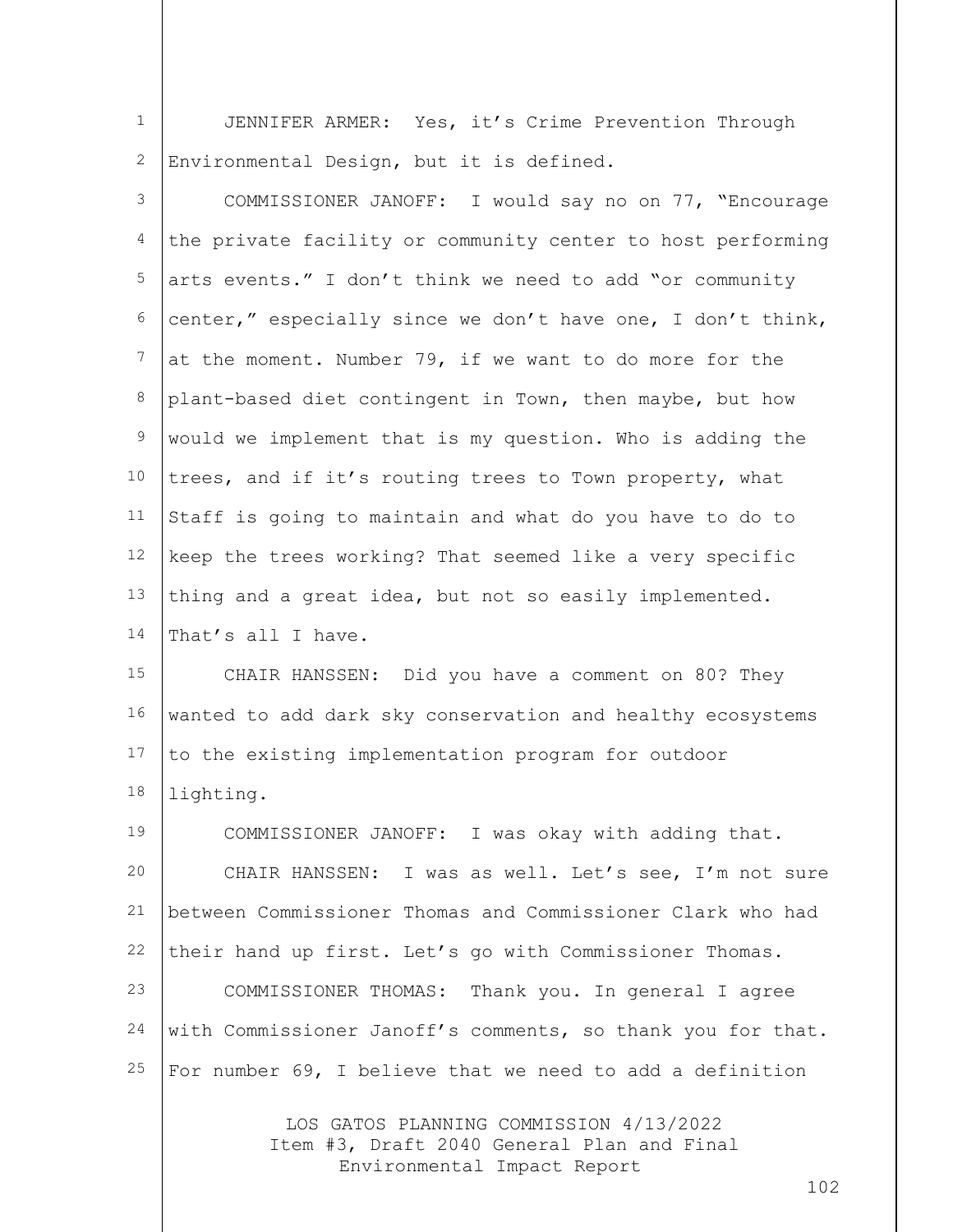| $\mathbf 1$      | of "recycled water" to the list of definitions, because     |
|------------------|-------------------------------------------------------------|
| 2                | when I read the goals I felt like gray water, rainwater,    |
| $\mathfrak{Z}$   | and storm water collection were covered in it already, but  |
| 4                | I don't know, so I feel like we just need to add that       |
| 5                | definition. What do we mean by recycled water? Gray water   |
| 6                | is typically what we mean by recycled water, so if that     |
| $\boldsymbol{7}$ | could be added to clarify, I think that would address some  |
| 8                | of the issues with number 69. I also very much support      |
| $\mathsf 9$      | number 80, but I don't feel super strongly about the other  |
| 10               | parts.                                                      |
| 11               | CHAIR HANSSEN: Commissioner Clark, and then                 |
| 12               | Commissioner Tavana.                                        |
| 13               | COMMISSIONER CLARK: Thank you. Yes, I also generally        |
| 14               | agree. I think for number 69 that these can be fit under    |
| 15               | some of those policies under the goal. For example, for     |
| 16               | "encourage non-potable reuse of water," I think that could  |
| 17               | fit under Policy 1.5, Sustainable Water Use, and so I think |
| 18               | that that's probably something to explore with that one,    |
| 19               | but I don't think that they should be added as their own    |
| 20               | policies. I agree with the stand the Commissioners have     |
| 21               | taken on the other ones. For number 76 I think definitely   |
| 22               | no for that one. I think that that wording was there for a  |
| 23               | reason and I wouldn't support taking that out.              |
| 24               | Then for number 79, the fruit trees, I want to ask          |
| 25               | Staff, because they were neutral on it, if that is          |
|                  |                                                             |

LOS GATOS PLANNING COMMISSION 4/13/2022 Item #3, Draft 2040 General Plan and Final Environmental Impact Report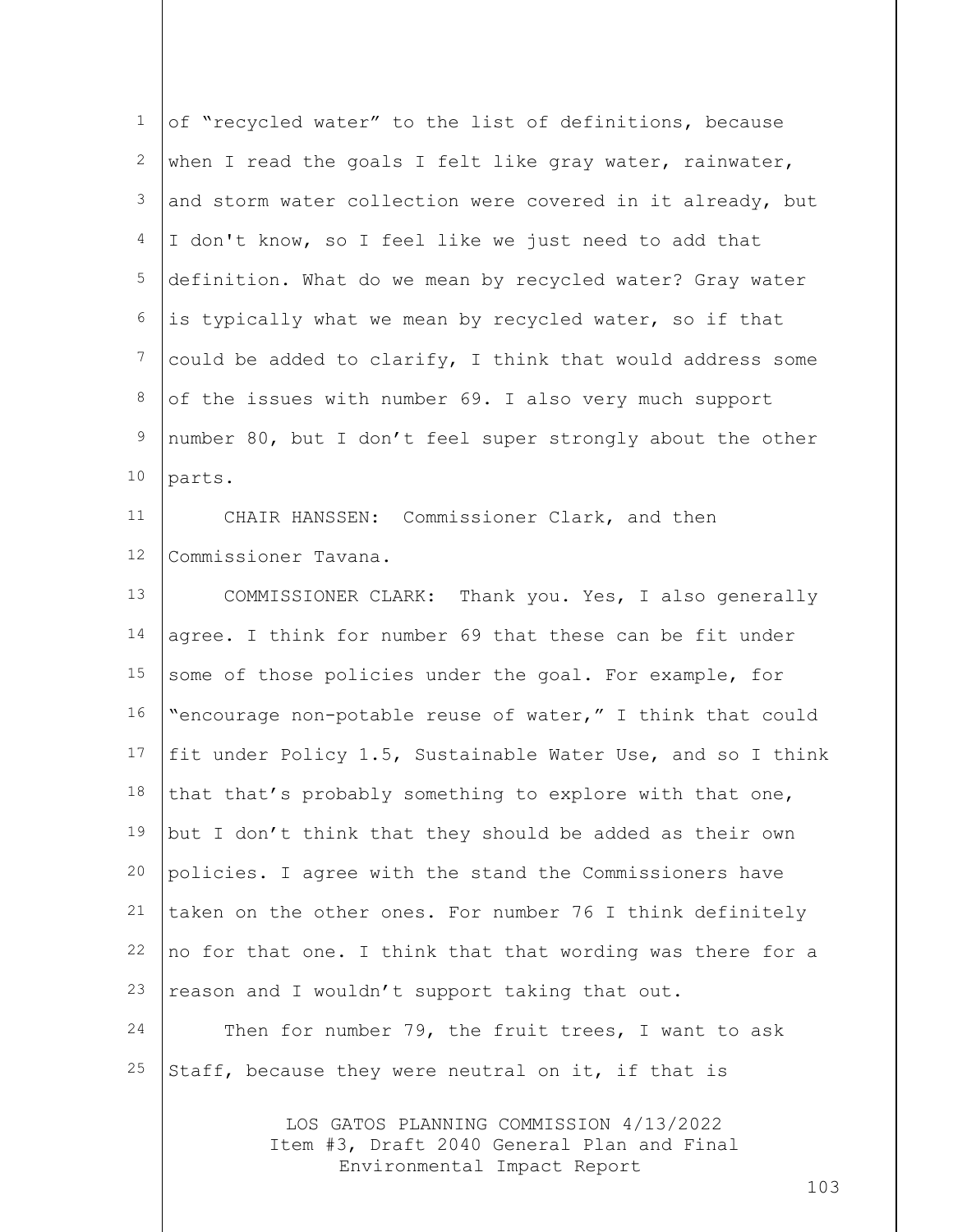1 2 3 4 5 6 7 8 9 10 11 12 13 14 15 16 17 18 19 20 21 22 23 24 25 possible? I agree it's a great idea, but I also have a hard time seeing how that would be implemented and maintained. I have a second question for Staff. I was wondering for number 80 where it adds dark sky conservation, is this the only place in the General Plan where this would be implemented? It would also go in like Open Space and Parks or something, right? JENNIFER ARMER: Yes, dark sky is included in some of the other sections. In Design of New Buildings, for example, we've got at least one policy that does include reference to dark sky. CHAIR HANSSEN: I think Community Design for sure. JENNIFER ARMER: Yeah, there definitely we added it to a policy specifically in response to those public comments. In response to the question about the fruit trees, the idea of having additional fruit trees in Town, we're neutral on that. It was one of the less specific recommendations or comments, so how exactly I think the implementation of that is, it's something that's added to an existing policy. They talk about possibly under Section 6.13, so a little bit of a question there as to how you might see implementing that, but I could see it being part of if there were some local farms activities. We definitely like to support the Town's history of the orchards in Town.

> LOS GATOS PLANNING COMMISSION 4/13/2022 Item #3, Draft 2040 General Plan and Final Environmental Impact Report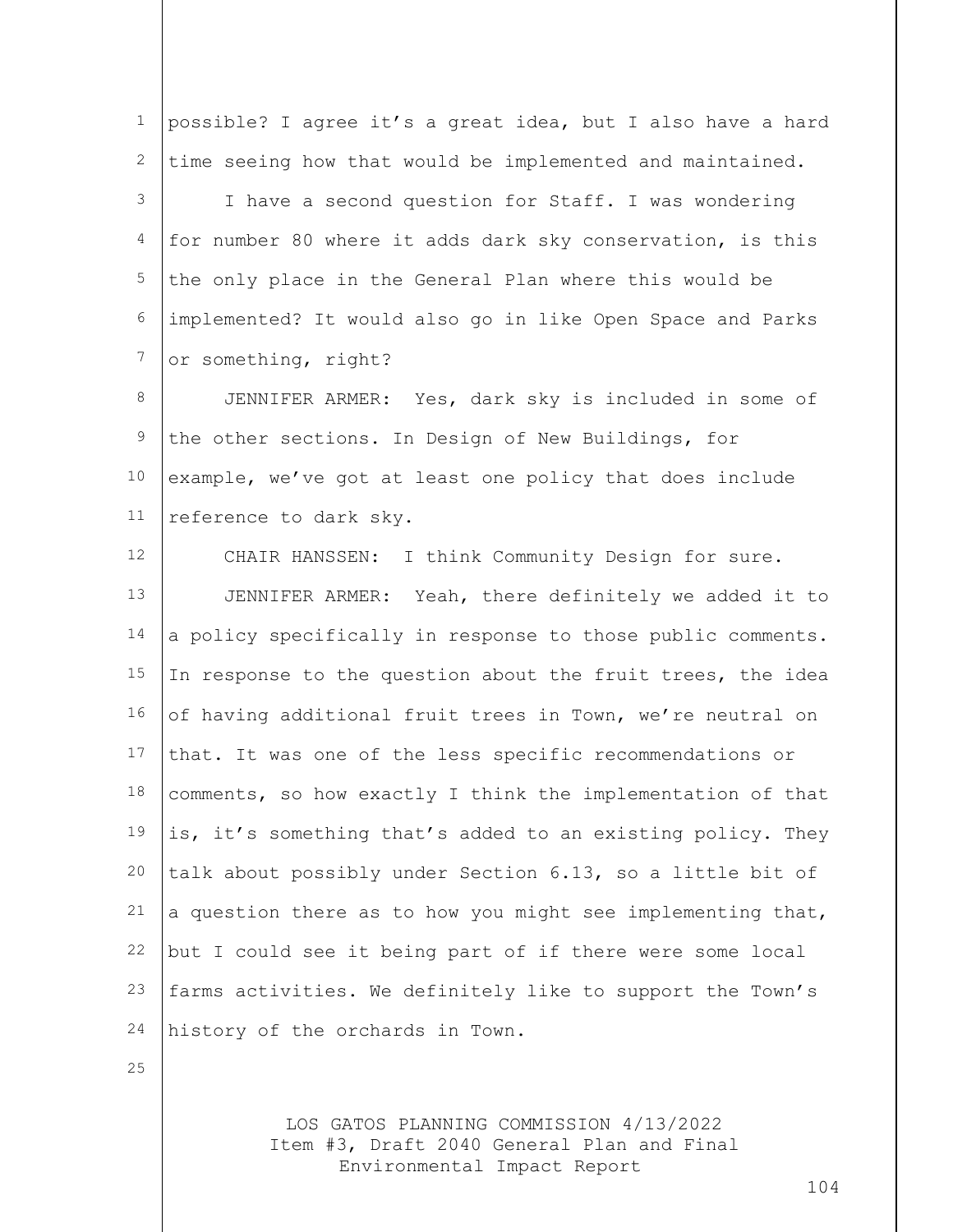1 2 It looks like Community Development Director Paulson has something to add.

| 3               | JOEL PAULSON: The first thing I'll add is it is 11:00       |
|-----------------|-------------------------------------------------------------|
| 4               | o'clock. The second thing I'll add is that we'll look into  |
| 5               | that more. Ultimately, that's going to be a resource issue. |
| 6               | We're not going to be looking to create orchard facilities  |
| $7\phantom{.0}$ | or some of the farming activities like they're proposing to |
| 8               | do on the North Forty where they're going to have someone   |
| 9               | actively monitor that. That would be problematic, but we'll |
| 10              | get some more information before we come back for the next  |
| 11              | meeting. We will need a motion to extend past 11:00 to a    |
| 12              | specific time, and then we can see where that goes.         |
| 13              | CHAIR HANSSEN: Should I make the motion or should I         |
| 14              | ask someone to make the motion? What I'd like to suggest to |
| 15              | the Commission is that we try to finish this particular     |
| 16              | element, and then adjourn to another meeting. Do we need to |
| 17              | do the date certain right now?                              |
| 18              | JOEL PAULSON: You don't need to do the date certain         |
| 19              | now, but we need to do it before you close this evening.    |
| 20              | CHAIR HANSSEN:<br>Okay, got it.                             |
| 21              | JOEL PAULSON: First motion is to extend it.                 |
| 22              | CHAIR HANSSEN: And it has to be a specific time?            |
| 23              | JENNIFER ARMER: And you then would have the                 |
| 24              | opportunity when we get to that time to extend it further,  |
| 25              | if you so wish.                                             |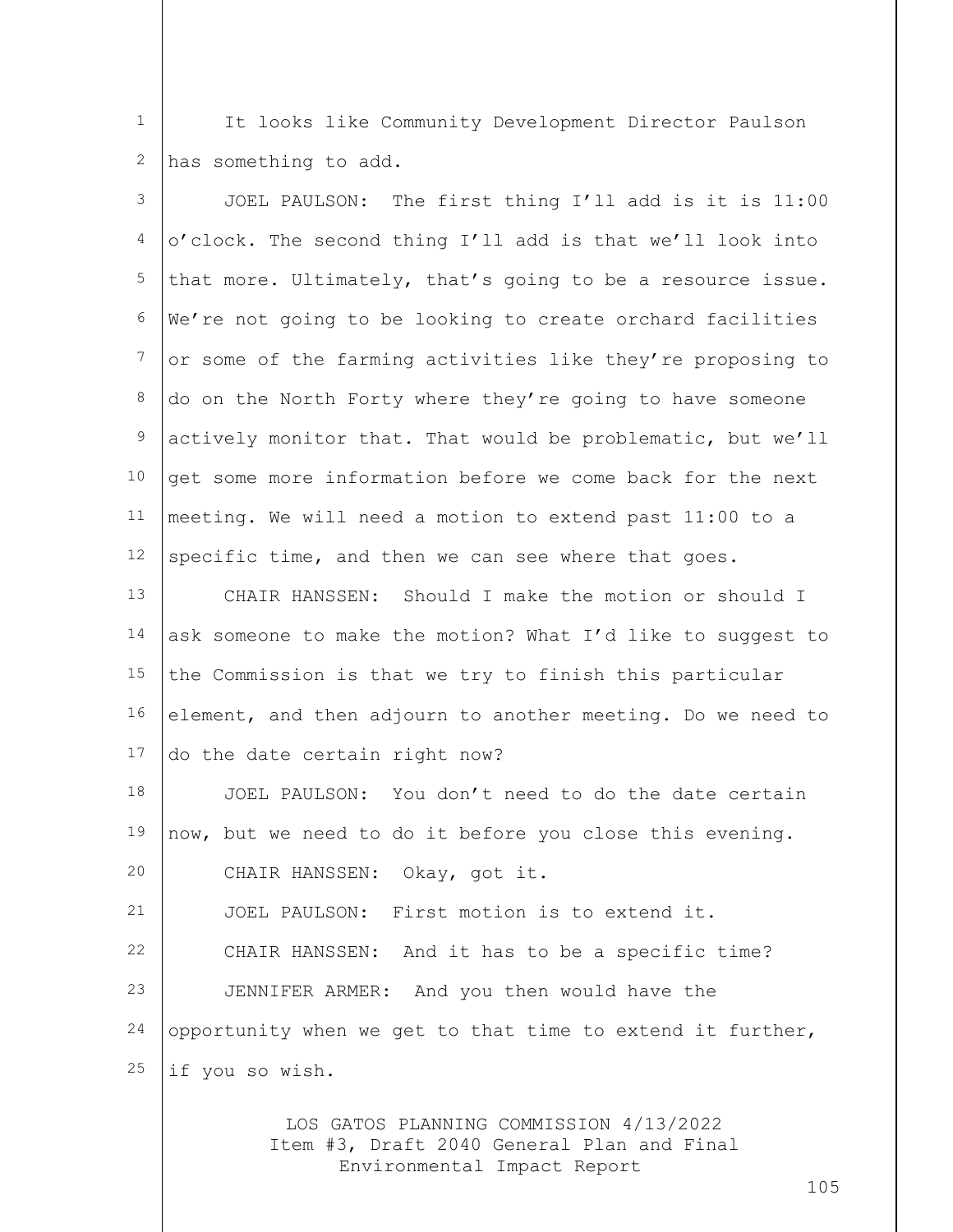| $\mathbf 1$ | CHAIR HANSSEN: I'm going to just suggest 11:30, but                                                                  |
|-------------|----------------------------------------------------------------------------------------------------------------------|
| 2           | if we finish this element before that I would want to stop                                                           |
| 3           | and get to the next meeting, so that's my proposal.                                                                  |
| 4           | Commissioner Tavana.                                                                                                 |
| 5           | COMMISSIONER TAVANA: I move to extend the meeting                                                                    |
| 6           | till 11:30.                                                                                                          |
| 7           | CHAIR HANSSEN: Okay, thank you. Is there a second?                                                                   |
| 8           | Commissioner Raspe, it looks like you're seconding?                                                                  |
| 9           | COMMISSIONER RASPE: Yes, I'll second that motion.                                                                    |
| 10          | CHAIR HANSSEN: All right, and then we will take our                                                                  |
| 11          | roll call vote. Commissioner Thomas.                                                                                 |
| 12          | COMMISSIONER THOMAS: Yes.                                                                                            |
| 13          | CHAIR HANSSEN: Commissioner Tavana.                                                                                  |
| 14          | COMMISSIONER TAVANA: Yes.                                                                                            |
| 15          | CHAIR HANSSEN: Commissioner Raspe.                                                                                   |
| 16          | COMMISSIONER RASPE: Yes.                                                                                             |
| 17          | CHAIR HANSSEN: Commissioner Janoff.                                                                                  |
| 18          | COMMISSIONER JANOFF: Yes.                                                                                            |
| 19          | CHAIR HANSSEN: Commissioner Clark.                                                                                   |
| 20          | COMMISSIONER CLARK: Yes.                                                                                             |
| 21          | CHAIR HANSSEN: Vice Chair Barnett.                                                                                   |
| 22          | VICE CHAIR BARNETT: Yes.                                                                                             |
| 23          | CHAIR HANSSEN: And I vote yes as well. So then we                                                                    |
| 24          | also had the hands up from our Staff. Mr. Kim, did you have                                                          |
| 25          | something you wanted to say?                                                                                         |
|             | LOS GATOS PLANNING COMMISSION 4/13/2022<br>Item #3, Draft 2040 General Plan and Final<br>Environmental Impact Report |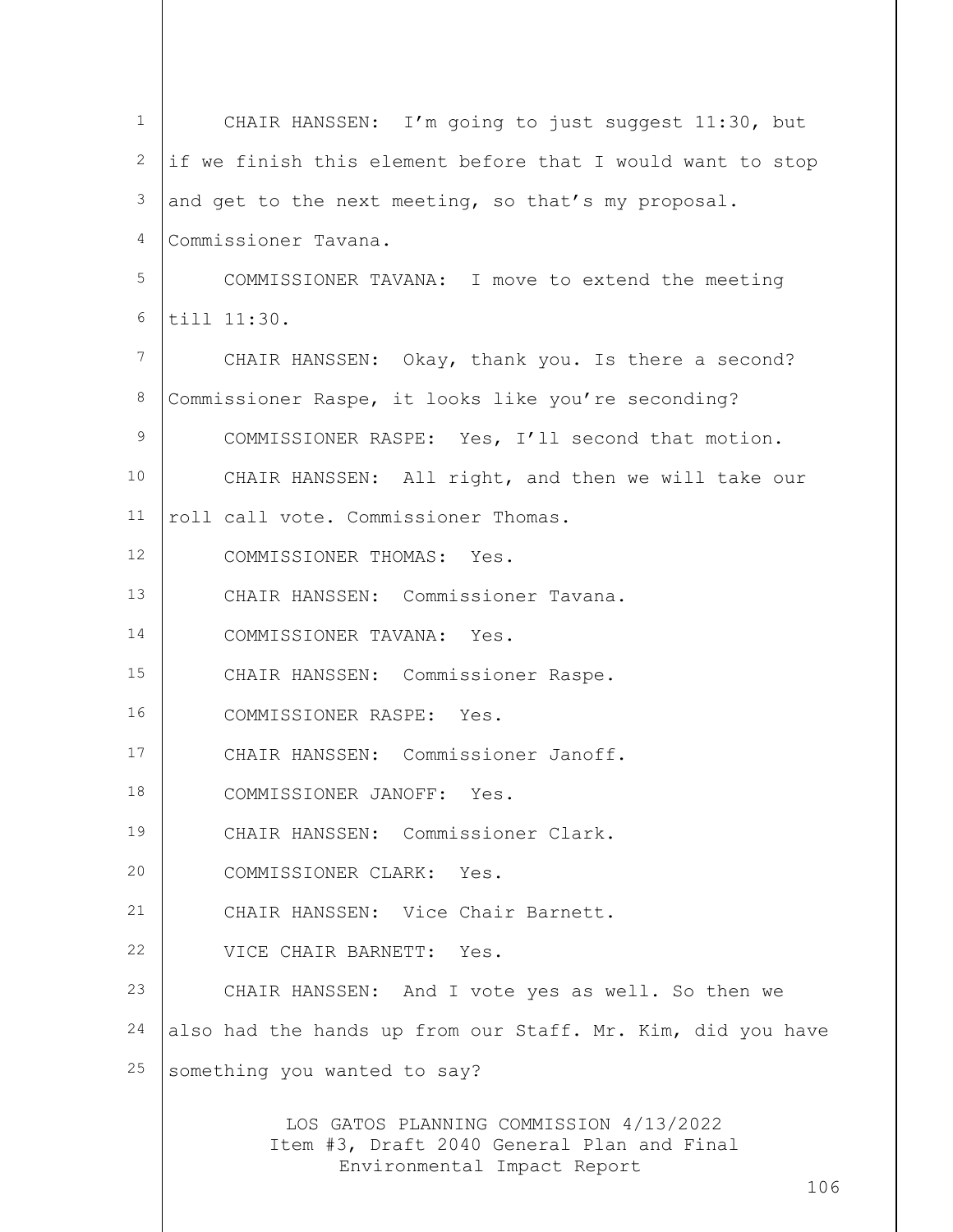| $\mathbf 1$     | WOOJAE KIM: Yes, thank you, Chair. Regarding the goal                                 |
|-----------------|---------------------------------------------------------------------------------------|
| $\mathbf{2}$    | for the fruit trees and so forth, I definitely believe more                           |
| 3               | evaluation analysis might be needed, getting our Town                                 |
| $\overline{4}$  | Arborist involved. This element is under Public Facilities                            |
| 5               | and Services, so I think if we're talking about planting                              |
| 6               | fruit trees on public lands we would definitely need to                               |
| $7\phantom{.0}$ | evaluate that further to see if we could maintain such                                |
| 8               | trees and if those would be ideal in public spaces.                                   |
| 9               | Also, a separate comment about gray water. Again, in                                  |
| 10              | public facilities and maybe parks we do have to evaluate if                           |
| 11              | that's even feasible or not, because I know there are                                 |
| 12              | purple pipes of recycled water, that's a possibility, but                             |
| 13              | that is not even a feasible option at this time because of                            |
| 14              | lack of quantities of recycled water available out there in                           |
| 15              | the county.                                                                           |
| 16              | CHAIR HANSSEN: That's very helpful. So some of the                                    |
| 17              | things that are suggested in 69, what I'm hearing, are not                            |
| 18              | really practical. Let's see, I have a few hands up. I'll go                           |
| 19              | with Commissioner Raspe, because he's waving at me, and                               |
| 20              | then we also have Commissioner Tavana, who had his hand up                            |
| 21              | before, and then Commissioner Thomas.                                                 |
| 22              | COMMISSIONER RASPE: Thank you, Chair. First of all, I                                 |
| 23              | agree generally with all comments made, especially with                               |
| 24              | respect to some comments noting that some of these                                    |
| 25              |                                                                                       |
|                 | LOS GATOS PLANNING COMMISSION 4/13/2022<br>Item #3, Draft 2040 General Plan and Final |

Environmental Impact Report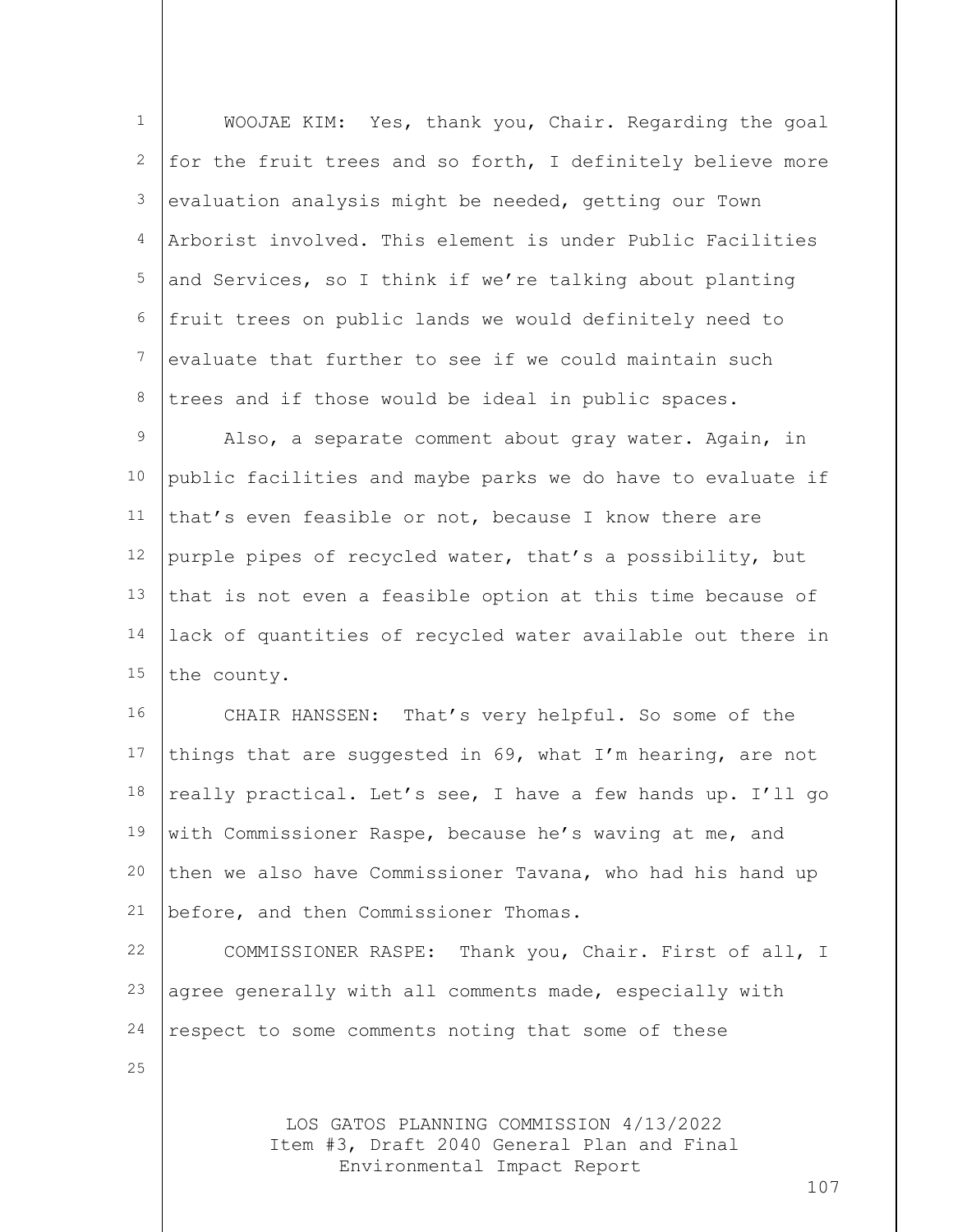1 2 notations may be dated, so we should be a little careful in the language that we include.

| 3               | Specifically I want to talk about the last bullet           |
|-----------------|-------------------------------------------------------------|
| 4               | point in Section 69 requiring installation of separate sub- |
| 5               | meters in multi-family developments. I think it's inferred  |
| 6               | but not stated that that should be applicable to new        |
| $7\phantom{.}$  | developments. I don't think we want to create a retrofit    |
| 8               | obligation to our existing units, so I think we'll need     |
| $\mathsf 9$     | some clarifying language in that bullet.                    |
| 10 <sub>o</sub> | CHAIR HANSSEN: And that's only if we choose to              |
| 11              | recommend it, period. It is a choice to decide not to       |
| 12              | recommend it, so I appreciate that.                         |
| 13              | I would add on that the one before it requiring             |
| 14              | dedicated landscape meters where applicable, the applicable |
| 15              | would be the big question, because to take on having to     |
| 16              | retrofit the entire Town with dedicated landscape meters, I |
| 17              | can't speak for everyone, but we have a San Jose water      |
| 18              | meter at the street and if I want to see what our water     |
| 19              | usage is I just open the thing up and I can see what our    |
| 20              | water usage is. To do that seems like a lot to take on, and |
| 21              | I'm not sure where it would take us. Commissioner Tavana.   |
| 22              | COMMISSIONER TAVANA: Thank you, Chair. Just a quick         |
| 23              | two comments actually.                                      |
| 24              |                                                             |
| 25              |                                                             |
|                 |                                                             |

LOS GATOS PLANNING COMMISSION 4/13/2022 Item #3, Draft 2040 General Plan and Final Environmental Impact Report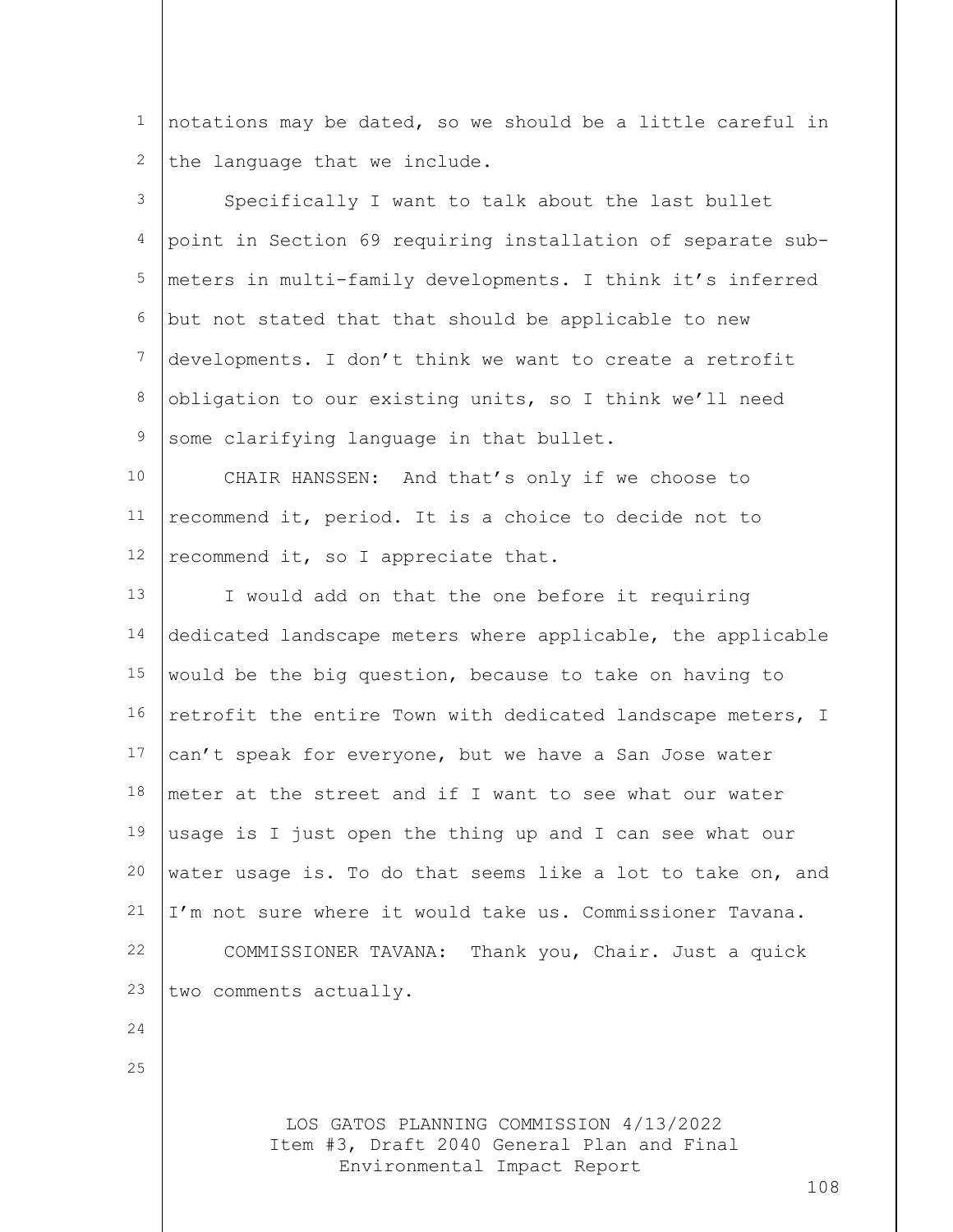1 2 3 Speaking to comment 69, I wouldn't recommend any list changes. I'd like to keep the language as is currently written.

4 5 6 7 8 9 10 11 Secondly, in terms of the implementation programs, this is a new comment I wanted to throw out there and that I would like to see personally move up the implementation timeline for Program C to 2025. There's a lot of talk in Town right now about this notion of artificial turf being somehow more environmentally friendly than real grass. I think we should have this study happen sooner rather than later, in my opinion.

12 13 14 15 16 17 CHAIR HANSSEN: To decide if that's the case? I don't know if you saw that there were multiple comments in the Staff Report totally advocating for stopping any more artificial turf in Town, period, and including maybe taking out the stuff that's at the Los Gatos Creekside Park. COMMISSIONER TAVANA: That's great news. I can tell

18 19 20 21 22 you the windfall from the North Forty, there is budget, and all the local schools, Van Meter, Daves, they're going to put in artificial turf for some reason at these elementary schools, so needless to say, I would like to see this study happen sooner rather than later.

23 24 25 CHAIR HANSSEN: So you're adding in a recommendation that isn't on the list that we have here to move up the priority of studying the artificial turf?

> LOS GATOS PLANNING COMMISSION 4/13/2022 Item #3, Draft 2040 General Plan and Final Environmental Impact Report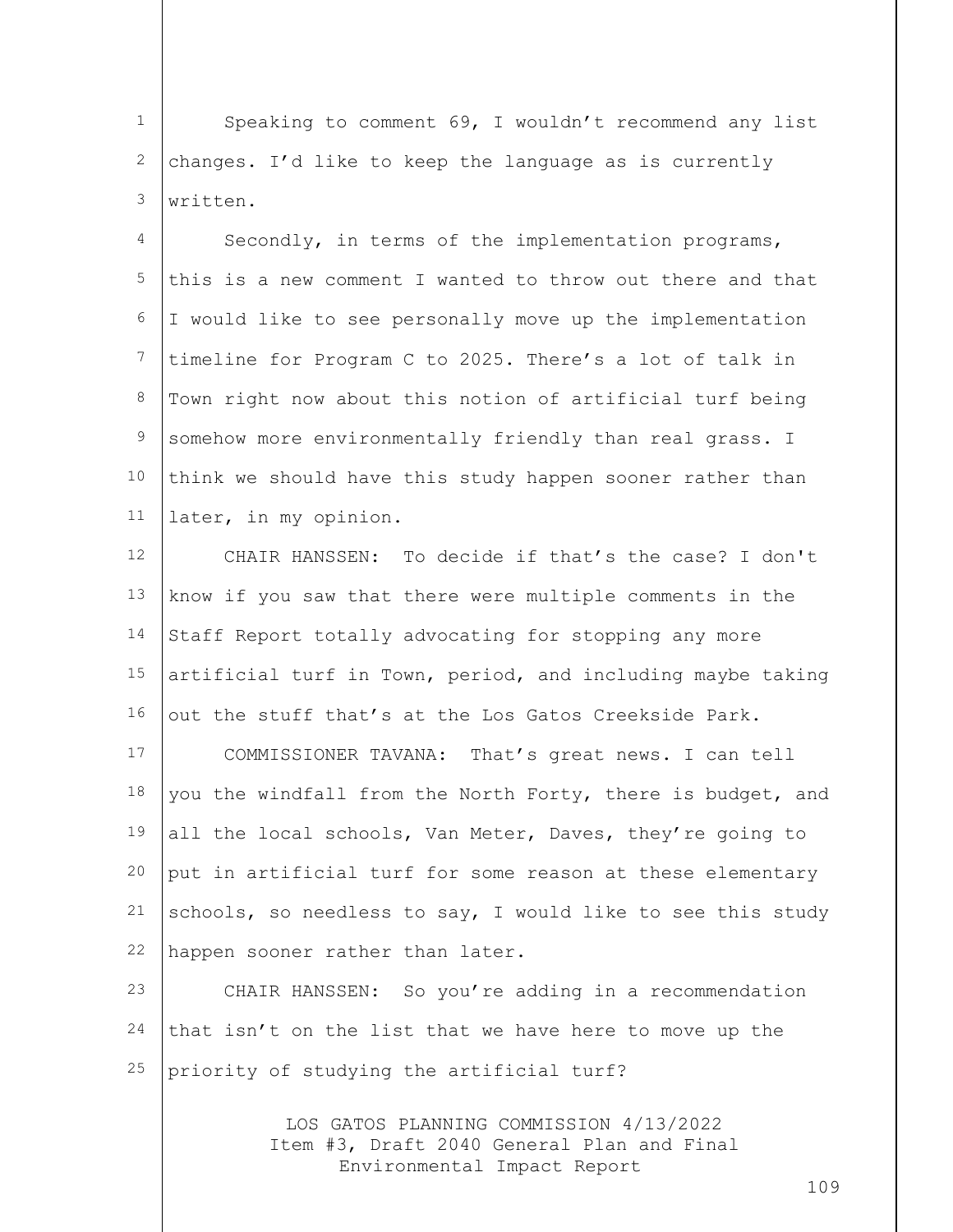COMMISSIONER TAVANA: Right.

2 3 4 5 CHAIR HANSSEN: Okay, so duly noted, and we can decide if we can move forward with that, but that makes sense. Were there other comments that you had? COMMISSIONER TAVANA: That was it. Thank you.

6 7 8 CHAIR HANSSEN: I lost track of who was next, so let's go with Commissioner Thomas, and then Commissioner Janoff, and then Commissioner Clark.

9 10 11 12 13 14 15 16 17 18 19 COMMISSIONER THOMAS: Thank you, Commissioner Tavana, for that comment. I do agree that Implementation Program C needs to be moved up, and maybe within that we need to have alternatives to just regular sod essentially also, because that is not going to be the good solution moving forward water-wise either, so maybe this implementation program needs to be changed to just studying what the appropriate ground cover needs to be in places where turf is needed, then that would cover the use of artificial turf but also hopefully cover some more sustainable and environmental and (inaudible) alternatives.

20 21 22 23 CHAIR HANSSEN: Yeah, that's related to the water. COMMISSIONER THOMAS: Yes, and people. I think that that's some of the concern of artificial turf. CHAIR HANSSEN: Commissioner Janoff.

24 25 COMMISSIONER JANOFF: Completely in agreement with what was just discussed on Implementation Program C, and I

> LOS GATOS PLANNING COMMISSION 4/13/2022 Item #3, Draft 2040 General Plan and Final Environmental Impact Report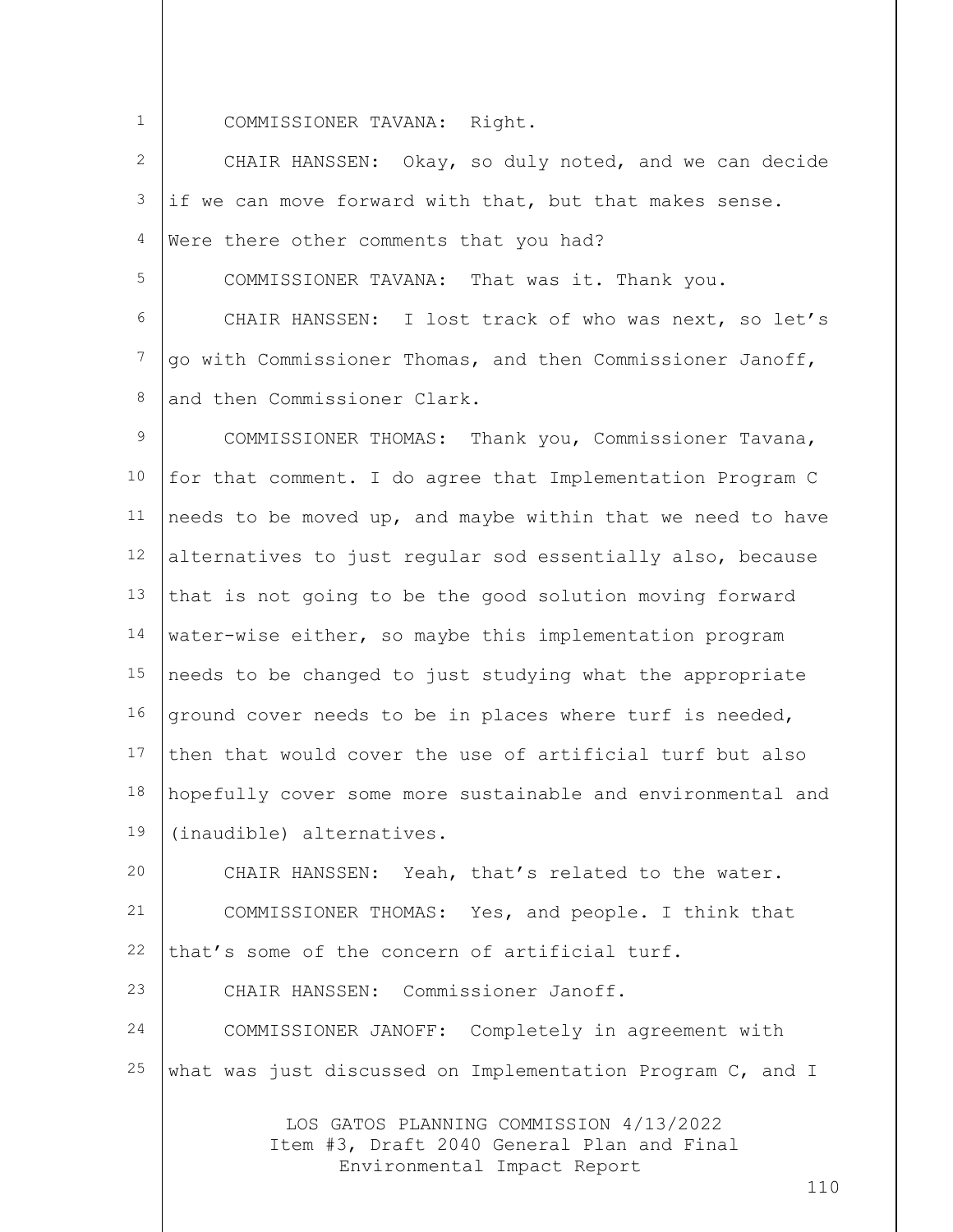1 2 3 4 5 6 am also in agreement with Commissioner Tavana that we should not incorporate any of the changes recommended in 69. It seems like the more people from the Town speak, the less likely these are viable recommendations to implement, so my recommendation would be to not incorporate any of 69 to follow on Commissioner Tavana's recommendation.

7 8 9 10 11 12 CHAIR HANSSEN: The good news is that by keeping it general it doesn't preclude the Town from pursuing any of these avenues under the guise of water efficiency, because that is our goal. How we go about doing it is still open. That makes sense, so I like that as a resolution. Let's see, Commissioner Clark.

13 14 15 16 17 18 19 20 21 COMMISSIONER CLARK: Yes, I agree about Implementation Program C moving up the timeline. I also like Commissioner Thomas' change to also studying what the appropriate ground cover needs to be, and I agree on number 69. For number 79, the fruit trees, I would like to include a recommendation to Council to explore including this in the plan. I don't think that we should even actually include it, but I think that that might be something worth looking into in the time between now and their review.

22 23 24 25 CHAIR HANSSEN: Would you want to have an added implementation program to study the feasibility of doing it, or just send it off to Council saying that it sounds like a good idea but we're not sure where to put it?

> LOS GATOS PLANNING COMMISSION 4/13/2022 Item #3, Draft 2040 General Plan and Final Environmental Impact Report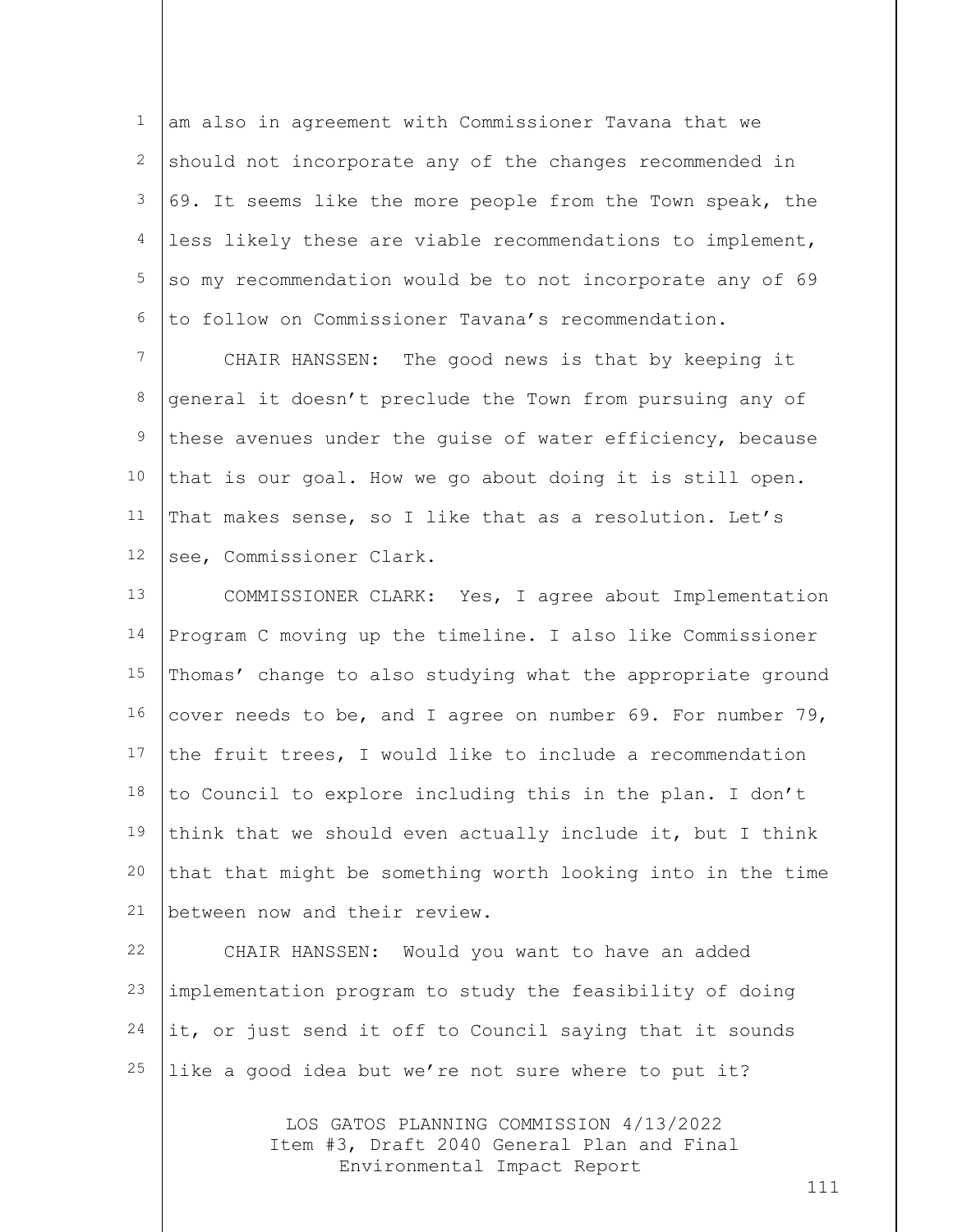| $\mathbf{1}$     | COMMISSIONER CLARK: I definitely don't think we             |
|------------------|-------------------------------------------------------------|
| 2                | should add it as another implementation program.            |
| 3                | Because we have a hundred and some.<br>CHAIR HANSSEN:       |
| 4                | COMMISSIONER CLARK: Yeah, it seems like we have             |
| 5                | enough work to do. I think since we don't even know if it's |
| 6                | feasible, that's another reason not to put it as one, but I |
| $\boldsymbol{7}$ | think it is something worth looking into and then           |
| $\,8\,$          | considering including in the General Plan if it does turn   |
| $\,9$            | out to be completely feasible.                              |
| 10               | CHAIR HANSSEN: Great, got it. Commissioner Janoff.          |
| 11               | COMMISSIONER JANOFF: I think one thing we want to           |
| 12               | keep in mind is that the Housing Element gives us an        |
| 13               | opportunity to get more detailed about how we want to       |
| 14               | construct neighborhoods and affordable housing that         |
| 15               | supports the residents. We had a great piece during our     |
| 16               | study session last week. What was it called, agri-hood? It  |
| 17               | was a low-income neighborhood built by Core, and it         |
| 18               | included a whole agricultural garden and whatnot to support |
| 19               | the residents. I think this would be a great idea to        |
| 20               | include in the Housing Element when we get there to         |
| 21               | incentivize sort of the holistic affordable housing, low-   |
| 22               | income housing concept, so don't loose it. I don't think    |
| 23               | this is the right place for it. Put it someplace where it   |
| 24               | can actually do what I think they're getting at, which is   |
| 25               | we've got this opportunity to grow food for our community.  |
|                  |                                                             |

LOS GATOS PLANNING COMMISSION 4/13/2022 Item #3, Draft 2040 General Plan and Final Environmental Impact Report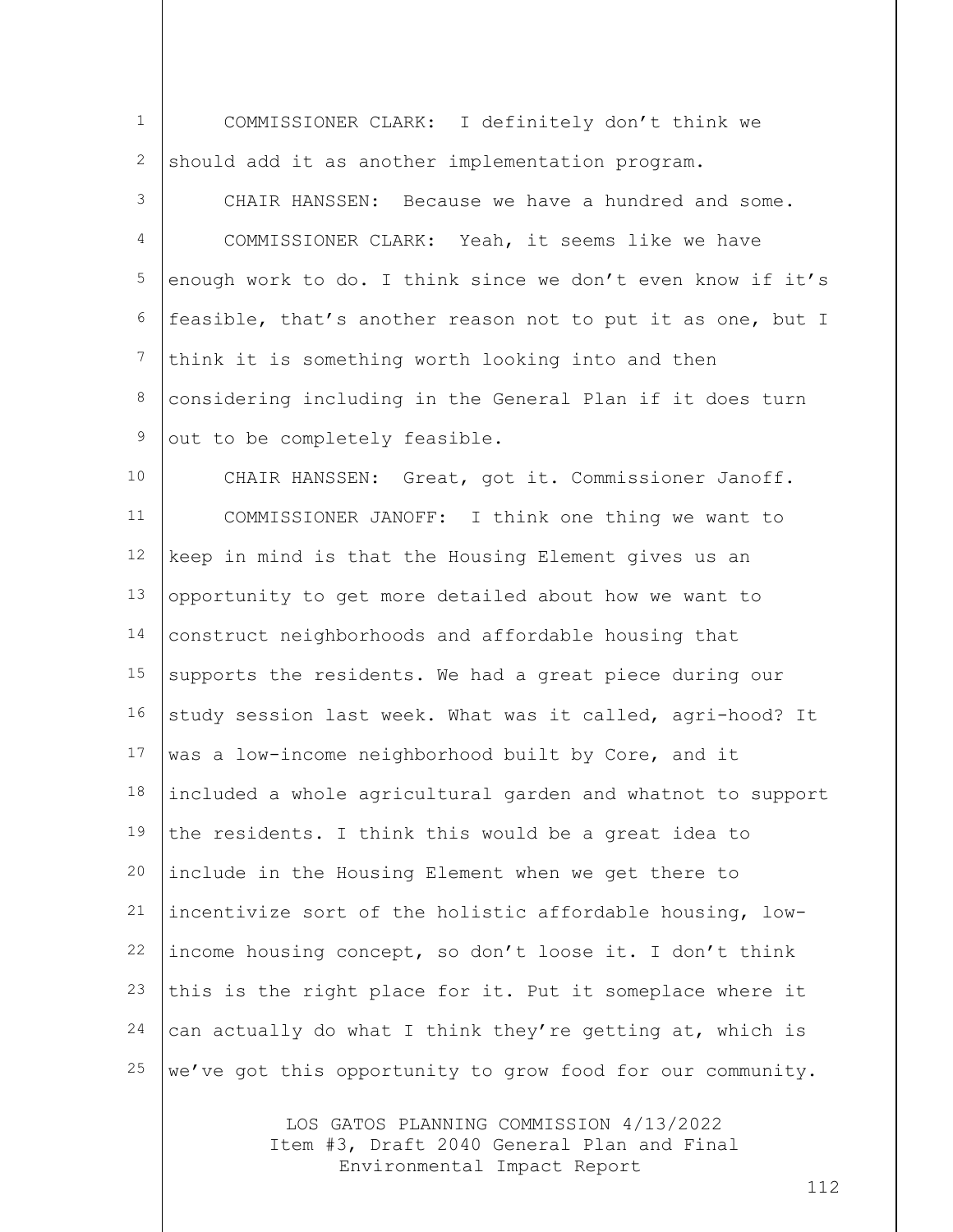| $\mathbf{1}$    | Let's put it where it makes more sense to do that, and     |
|-----------------|------------------------------------------------------------|
| $\mathbf{2}$    | maybe it winds up being a public/private partnership or    |
| 3               | something that's a requirement for developers, I don't     |
| 4               | know, but don't loose it, but not in this section.         |
| 5               | CHAIR HANSSEN: Okay, sounds good. Commissioner             |
| 6               | Thomas.                                                    |
| $7\phantom{.0}$ | COMMISSIONER THOMAS: I agree, and I think that it can      |
| 8               | even be expanded to not just fruit trees, but in general   |
| 9               | just everything edible.                                    |
| 10              | I feel like I'm ready to make a motion if people don't     |
| 11              | have a ton of other comments.                              |
| 12              | CHAIR HANSSEN: I think we're fine. I just wanted to        |
| 13              | double check, because Commissioner Janoff might have       |
| 14              | mentioned it earlier, but number 70, since Staff was       |
| 15              | recommending it, would that be part of your motion to      |
| 16              | include it?                                                |
| 17              | COMMISSIONER THOMAS: (Nods yes.)                           |
| 18              | CHAIR HANSSEN: Okay, go ahead.                             |
| 19              | COMMISSIONER THOMAS: I move to forward the Public          |
| 20              | Facilities, Services, and Infrastructure Element with the  |
| 21              | following changes: add a definition of recycled and        |
| 22              | reclaimed water; change Implementation Program C up to the |
| 23              | 2025-2025 timeline and expand it to looking at artificial  |
| 24              | turf alternatives and groundcover alternatives; accept     |
| 25              |                                                            |
|                 | LOS GATOS PLANNING COMMISSION 4/13/2022                    |

LOS GATOS PLANNING COMMISSION 4/13/2022 Item #3, Draft 2040 General Plan and Final Environmental Impact Report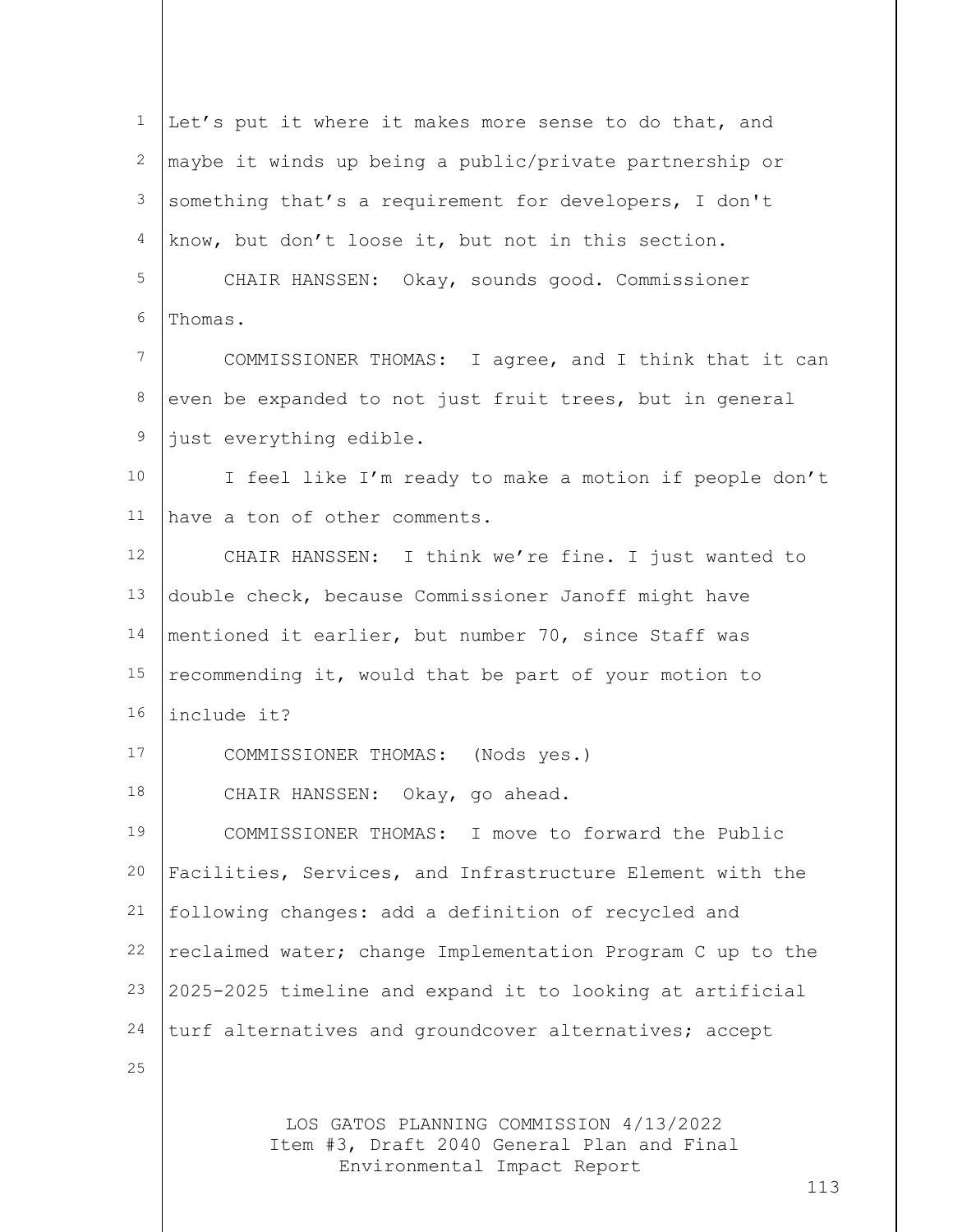| $\mathbf 1$ | number 70; accept number 80; and I believe Commissioner                                                              |
|-------------|----------------------------------------------------------------------------------------------------------------------|
| 2           | Janoff also said number 73.                                                                                          |
| 3           | CHAIR HANSSEN: Okay, that's your motion, and do we                                                                   |
| 4           | have a second? Commissioner Clark.                                                                                   |
| 5           | COMMISSIONER CLARK: I second.                                                                                        |
| 6           | CHAIR HANSSEN: I think we've made a ton of comments,                                                                 |
| 7           | so I will go ahead and take the roll call vote, and I'll                                                             |
| 8           | start with Commissioner Thomas.                                                                                      |
| 9           | COMMISSIONER THOMAS: Yes.                                                                                            |
| 10          | CHAIR HANSSEN: Commissioner Tavana.                                                                                  |
| 11          | COMMISSIONER TAVANA: Yes.                                                                                            |
| 12          | CHAIR HANSSEN: Commissioner Raspe.                                                                                   |
| 13          | COMMISSIONER RASPE: Yes.                                                                                             |
| 14          | CHAIR HANSSEN: Commissioner Janoff.                                                                                  |
| 15          | COMMISSIONER JANOFF: Yes.                                                                                            |
| 16          | CHAIR HANSSEN: Commissioner Clark.                                                                                   |
| 17          | COMMISSIONER CLARK: Yes.                                                                                             |
| 18          | CHAIR HANSSEN: Vice Chair Barnett.                                                                                   |
| 19          | VICE CHAIR BARNETT: Yes.                                                                                             |
| 20          | CHAIR HANSSEN: And I vote yes as well. So we've                                                                      |
| 21          | gotten through several elements, and I'm suggesting that we                                                          |
| 22          | will stop here and pick up with Open Space, Parks, and                                                               |
| 23          | Recreation at our next meeting, which will be a date                                                                 |
| 24          | certain. Staff had polled all of us to determine a couple                                                            |
| 25          | of possible date certains. One date certain was tomorrow.                                                            |
|             | LOS GATOS PLANNING COMMISSION 4/13/2022<br>Item #3, Draft 2040 General Plan and Final<br>Environmental Impact Report |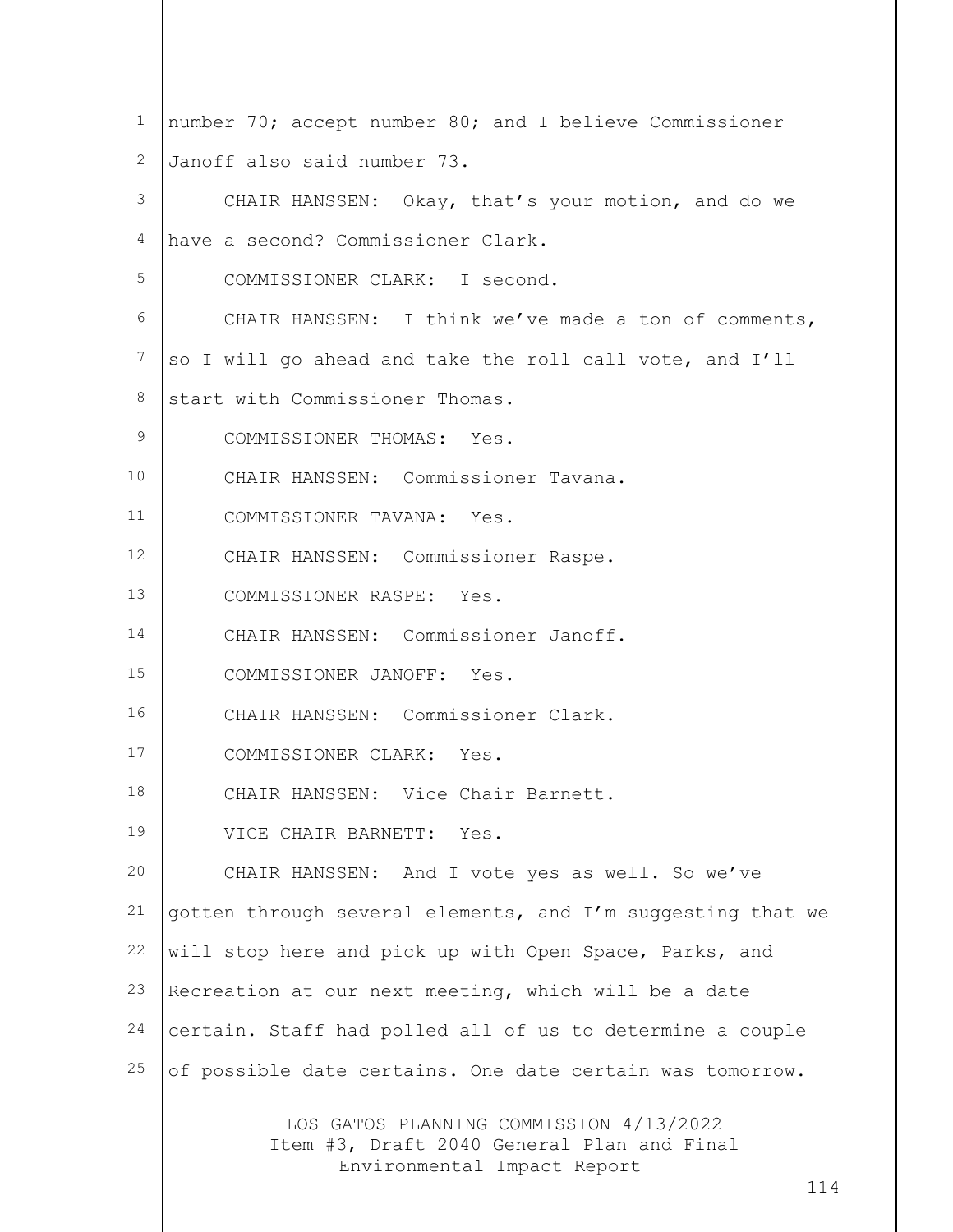1 2 3 4 5 6 7 8 That is absolutely a non-starter for me, and I don't know if there are other Commissioners that can't do tomorrow. The other date that they have told us about was the  $20^{th}$ , which is a week from today, and we would definitely not have, I believe, two Commissioners for that. When talking with Staff today they surfaced a couple of other possibilities. Remind me, Ms. Armer. I think you said the  $18<sup>th</sup>$ , which is a Monday, and the 25<sup>th</sup>.

9 10 11 12 13 14 15 16 17 18 19 20 21 22 23 24 JENNIFER ARMER: The other two options, it's correct, it looks like we would likely have five Commissioners join us if we did it tomorrow night, but also a slightly different five if we went for Wednesday the 20<sup>th</sup>. The other two options would be 7:00 o'clock Monday, April  $18^{th}$ . The Senior Services Commission has a special meeting at 5:00 o'clock, but we expect they would be done by 7:00. Or Monday, April 25th. The Finance Commission has a special meeting at 5:00 o'clock, but again, it's likely they would be done by 7:00, so that is also viable, but we don't know whether the Commissioners are available for those. Another point is that it wouldn't necessarily have to be a 7:00 o'clock in the evening meeting now that we have completed the comments from the public, if there is another time of day that works for a majority of the Commissioners, that is also an option.

25

CHAIR HANSSEN: You mean like meeting earlier?

LOS GATOS PLANNING COMMISSION 4/13/2022 Item #3, Draft 2040 General Plan and Final Environmental Impact Report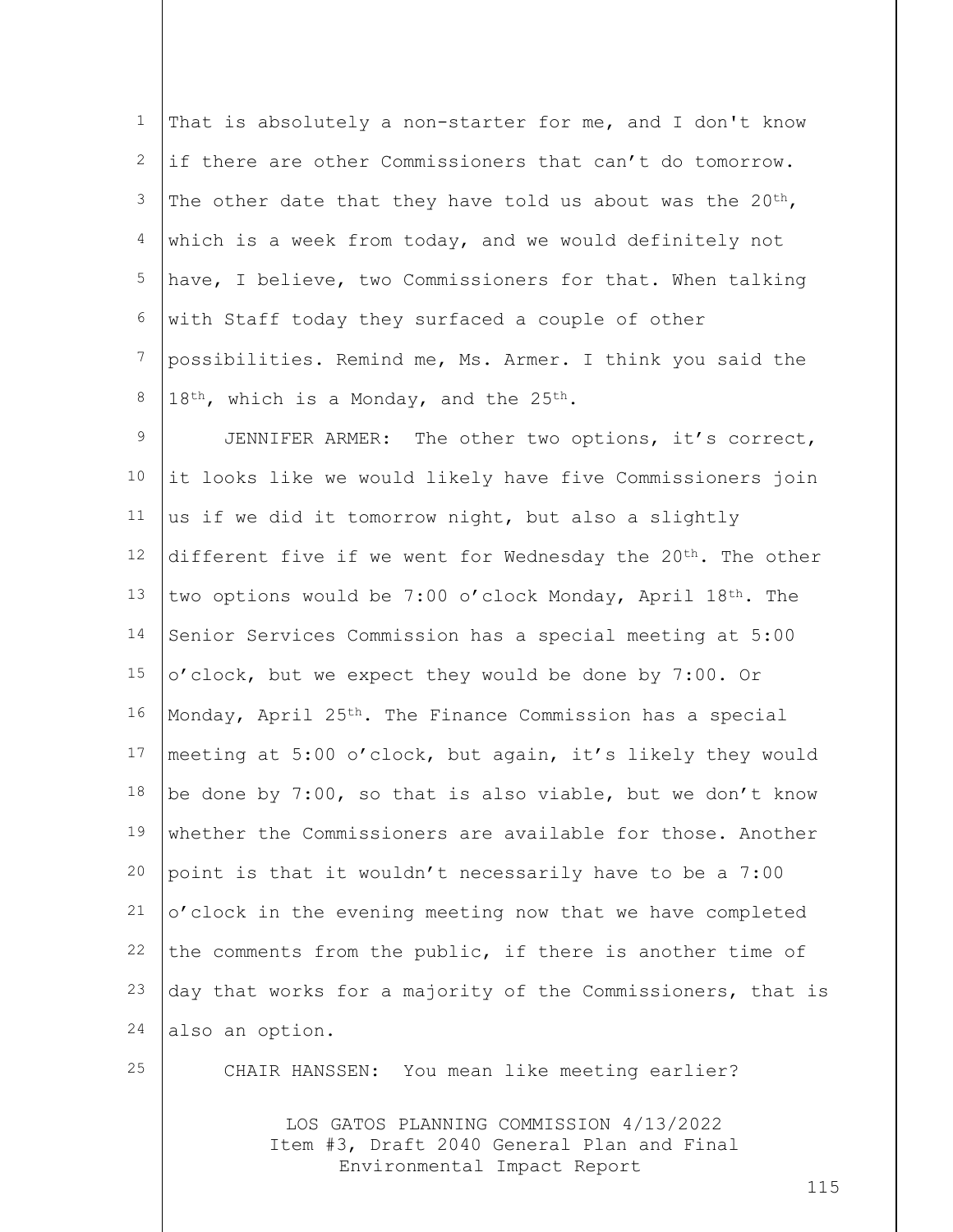JENNIFER ARMER: Correct.

2 3 4 5 6 7 8  $\mathsf{Q}$ CHAIR HANSSEN: Although we have several Commissioners that are working Commissioners, so I'm not sure if that would be feasible. I'm not clear on the best way to proceed on this. Should we list the number of dates and have people vote which ones they could make? I'm not comfortable based on the polling of those original two dates that we had enough alternatives that we'd get enough of us here to make sense.

10 11 12 13 14 15 16 17 18 19 20 21 22 23 24 25 JOEL PAULSON: I'll just interject. Obviously, we're going to make the motion. I'm not sure we're going to find a date that's going to work for everyone, frankly, but ultimately just do a quick raise of hands of folks who would be available on the 18th, and do a quick raise of hands of people who are going to be available on the 25<sup>th</sup>, and if everyone raised their hand, then we'll look for a motion. It looks like Commissioner Tavana has a comment. CHAIR HANSSEN: Go ahead, Commissioner Tavana. COMMISSIONER TAVANA: I was just going to say the best day that would work for me is the 20<sup>th</sup>. I was going to start there and you can see what else works for everybody else. JENNIFER ARMER: I will add that if the 20<sup>th</sup> does work for Commissioner Tavana, I think that does bring us up to six. Then it would be Commissioner Thomas is the only one unavailable on the 20th.

> LOS GATOS PLANNING COMMISSION 4/13/2022 Item #3, Draft 2040 General Plan and Final Environmental Impact Report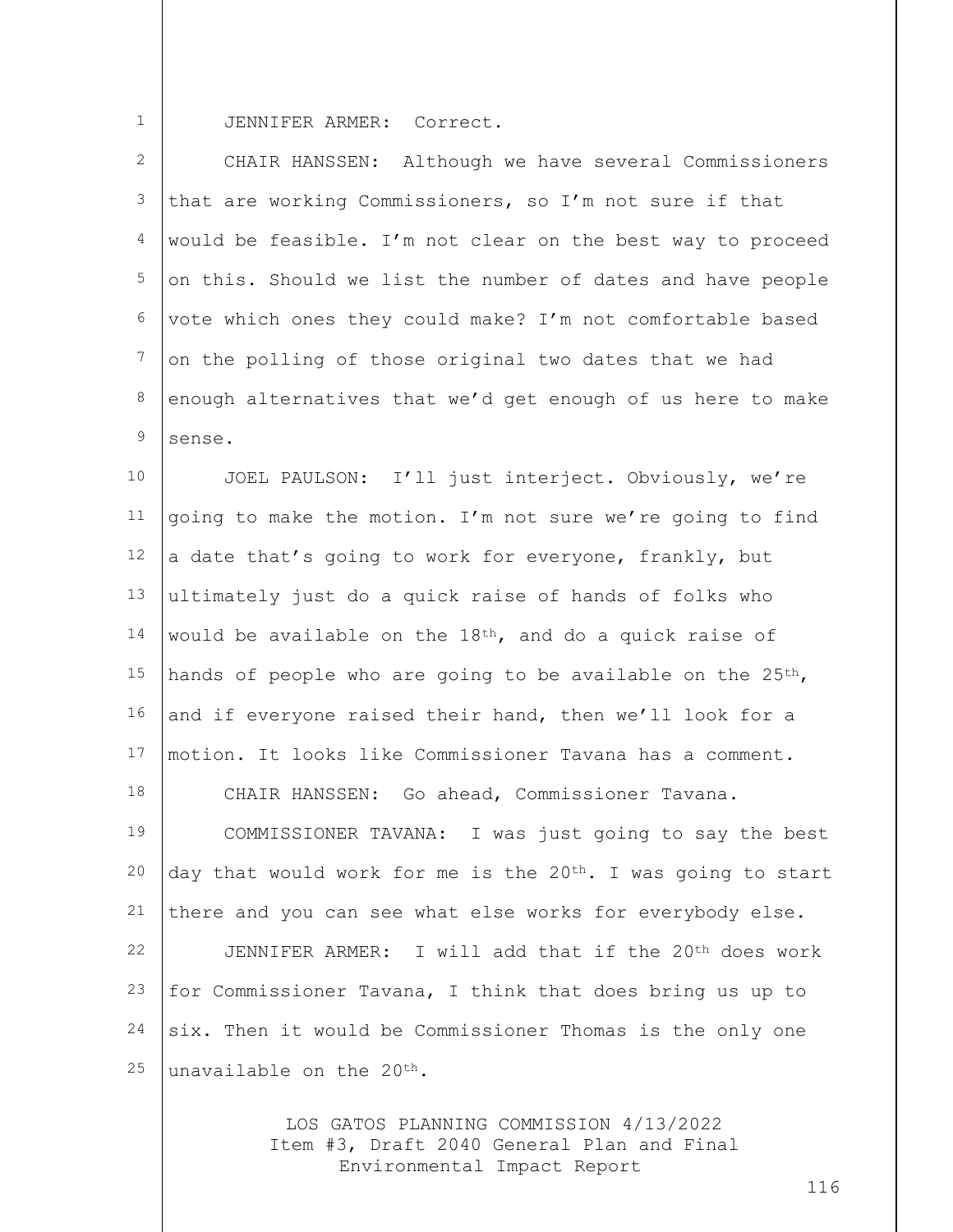LOS GATOS PLANNING COMMISSION 4/13/2022 1 2 3 4 5 6 7 8 9 10 11 12 13 14 15 16 17 18 19 20 21 22 23 24 25 CHAIR HANSSEN: Can we get a quick show of hands on who would be available on the  $18<sup>th</sup>$  to see if we could get to seven? I don't know if we can or not. I can do it. COMMISSIONER THOMAS: Can I ask a question very quickly? CHAIR HANSSEN: Go ahead. COMMISSIONER THOMAS: What time again was proposed? CHAIR HANSSEN: Let's do a starting of 7:00 o'clock like our normal meeting, but we have done special meetings where we start at 6:00 before. Given what they said about the special meeting on the 18th of the Senior Services Commission, probably starting at 6:00 wouldn't be as easy of an option as starting at 7:00, so I would just probably say 7:00. COMMISSIONER THOMAS: I'm out of town next week, so I'm just looking at my calendar for what time on Wednesday, because I might be able to make that work, but let's see what works for everyone. CHAIR HANSSEN: If it's Wednesday the 20<sup>th</sup>, it's certainly possible that we could start at 6:00 instead of 7:00. I didn't hear from Staff that there's another conflicting meeting that day that they have to support. Wednesday is the day we normally meet, so I don't think there are other meetings that day.

Item #3, Draft 2040 General Plan and Final Environmental Impact Report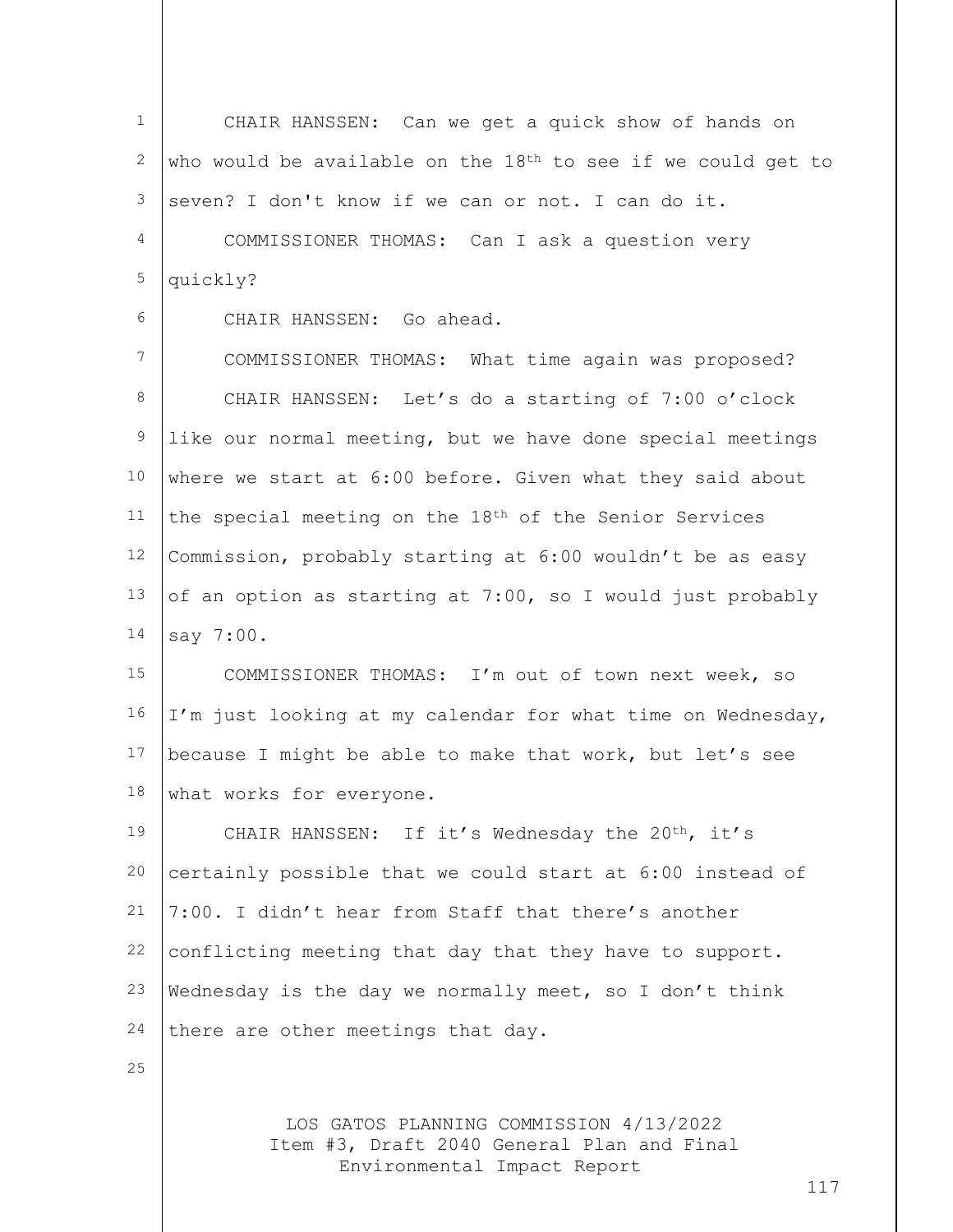| $\mathbf{1}$    | Let me go back to the 18 <sup>th</sup> and a show of hands on who                     |
|-----------------|---------------------------------------------------------------------------------------|
| 2               | could make it on the $18th$ . So we've got six of us for the                          |
| 3               | 18th, and we wouldn't have Commissioner Tavana, so it comes                           |
| 4               | down to either the 18 <sup>th</sup> or the 20 <sup>th</sup> , and we could check on   |
| 5               | the 25 <sup>th</sup> . A show of hands on who could make it on the 25 <sup>th</sup> . |
| 6               | We still have it looks like six. We have six. Oh, seven.                              |
| $7\phantom{.0}$ | COMMISSIONER TAVANA: I'll be in a different time                                      |
| 8               | zone, but I would chime in.                                                           |
| $\mathsf 9$     | CHAIR HANSSEN: I have the same issue on the 25 <sup>th</sup> . I'm                    |
| 10              | going to be out of town, but I can get on Zoom, it's not a                            |
| 11              | problem. I'm going to make a proposal that we make the date                           |
| 12              | certain the 25 <sup>th</sup> since we could have all seven of us                      |
| 13              | available. I'm proposing a date certain of Monday, April                              |
| 14              | 25th, and we would start at 7:00 Pacific time. Do I have a                            |
| 15              | second? Vice Chair Barnett.                                                           |
| 16              | VICE CHAIR BARNETT: I second that.                                                    |
| 17              | CHAIR HANSSEN: Let's see, I will just take the roll                                   |
| 18              | call vote. Commissioner Thomas.                                                       |
| 19              | COMMISSIONER THOMAS: Yes.                                                             |
| 20              | CHAIR HANSSEN: Commissioner Tavana.                                                   |
| 21              | COMMISSIONER TAVANA: Yes.                                                             |
| 22              | CHAIR HANSSEN: Commissioner Raspe.                                                    |
| 23              | COMMISSIONER RASPE: Yes.                                                              |
| 24              | CHAIR HANSSEN: Commissioner Janoff.                                                   |
| 25              |                                                                                       |
|                 | LOS GATOS PLANNING COMMISSION 4/13/2022<br>Item #3, Draft 2040 General Plan and Final |

Environmental Impact Report